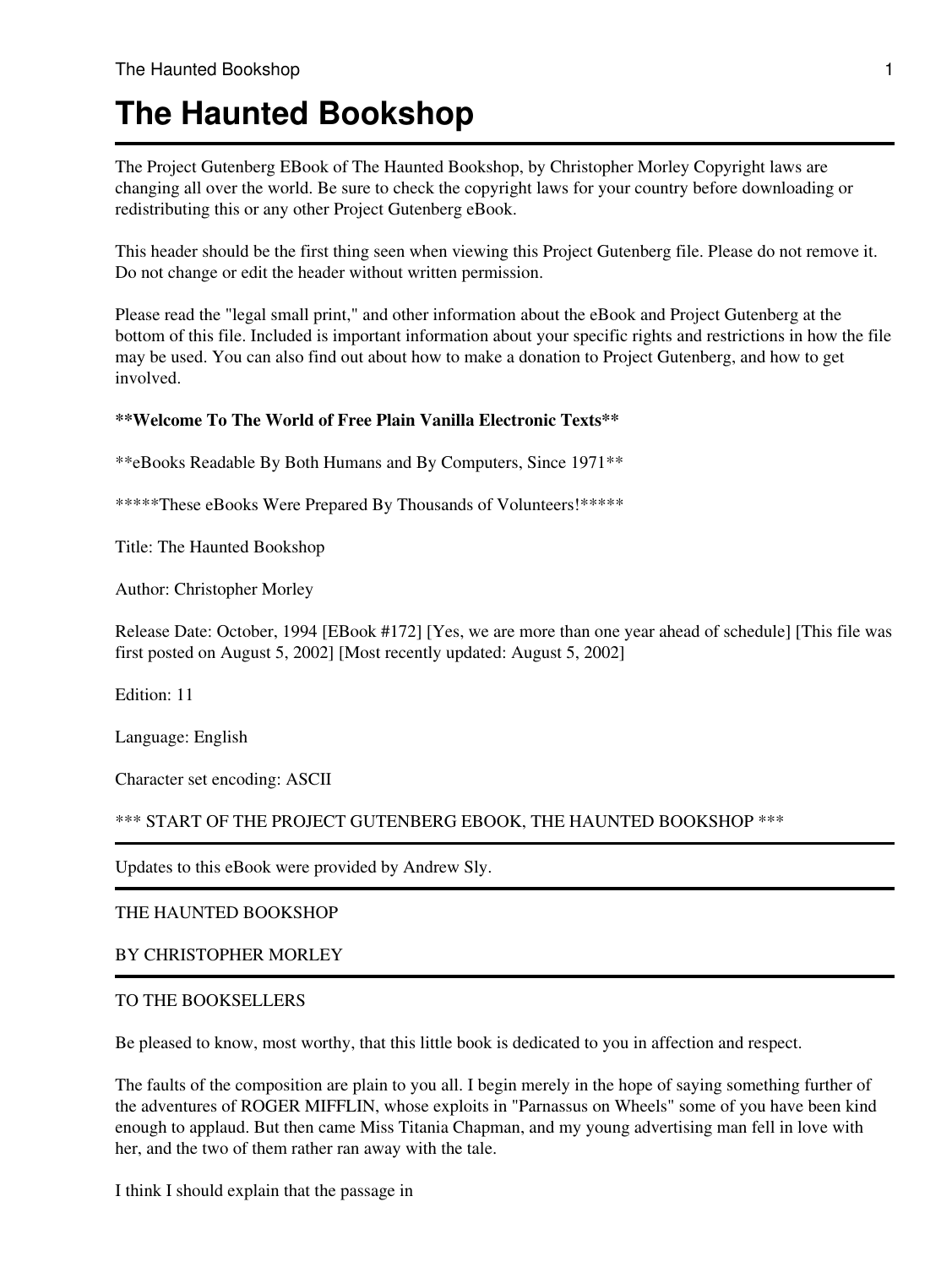# **Chapter VIII**

, dealing with the delightful talent of Mr. Sidney Drew, was written before the lamented death of that charming artist. But as it was a sincere tribute, sincerely meant, I have seen no reason for removing it.

Chapters I, II, III, and VI appeared originally in The Bookman, and to the editor of that admirable magazine I owe thanks for his permission to reprint.

Now that Roger is to have ten Parnassuses on the road, I am emboldened to think that some of you may encounter them on their travels. And if you do, I hope you will find that these new errants of the Parnassus on Wheels Corporation are living up to the ancient and honourable traditions of our noble profession.

CHRISTOPHER MORLEY. Philadelphia, April 28, 1919

The Haunted Bookshop

# **Chapter I**

The Haunted Bookshop

If you are ever in Brooklyn, that borough of superb sunsets and magnificent vistas of husband-propelled baby-carriages, it is to be hoped you may chance upon a quiet by-street where there is a very remarkable bookshop.

This bookshop, which does business under the unusual name "Parnassus at Home," is housed in one of the comfortable old brown-stone dwellings which have been the joy of several generations of plumbers and cockroaches. The owner of the business has been at pains to remodel the house to make it a more suitable shrine for his trade, which deals entirely in second-hand volumes. There is no second-hand bookshop in the world more worthy of respect.

It was about six o'clock of a cold November evening, with gusts of rain splattering upon the pavement, when a young man proceeded uncertainly along Gissing Street, stopping now and then to look at shop windows as though doubtful of his way. At the warm and shining face of a French rotisserie he halted to compare the number enamelled on the transom with a memorandum in his hand. Then he pushed on for a few minutes, at last reaching the address he sought. Over the entrance his eye was caught by the sign:

#### PARNASSUS AT HOME R. AND H. MIFFLIN BOOKLOVERS WELCOME! THIS SHOP IS HAUNTED

He stumbled down the three steps that led into the dwelling of the muses, lowered his overcoat collar, and looked about.

It was very different from such bookstores as he had been accustomed to patronize. Two stories of the old house had been thrown into one: the lower space was divided into little alcoves; above, a gallery ran round the wall, which carried books to the ceiling. The air was heavy with the delightful fragrance of mellowed paper and leather surcharged with a strong bouquet of tobacco. In front of him he found a large placard in a frame:

THIS SHOP IS HAUNTED by the ghosts Of all great literature, in hosts;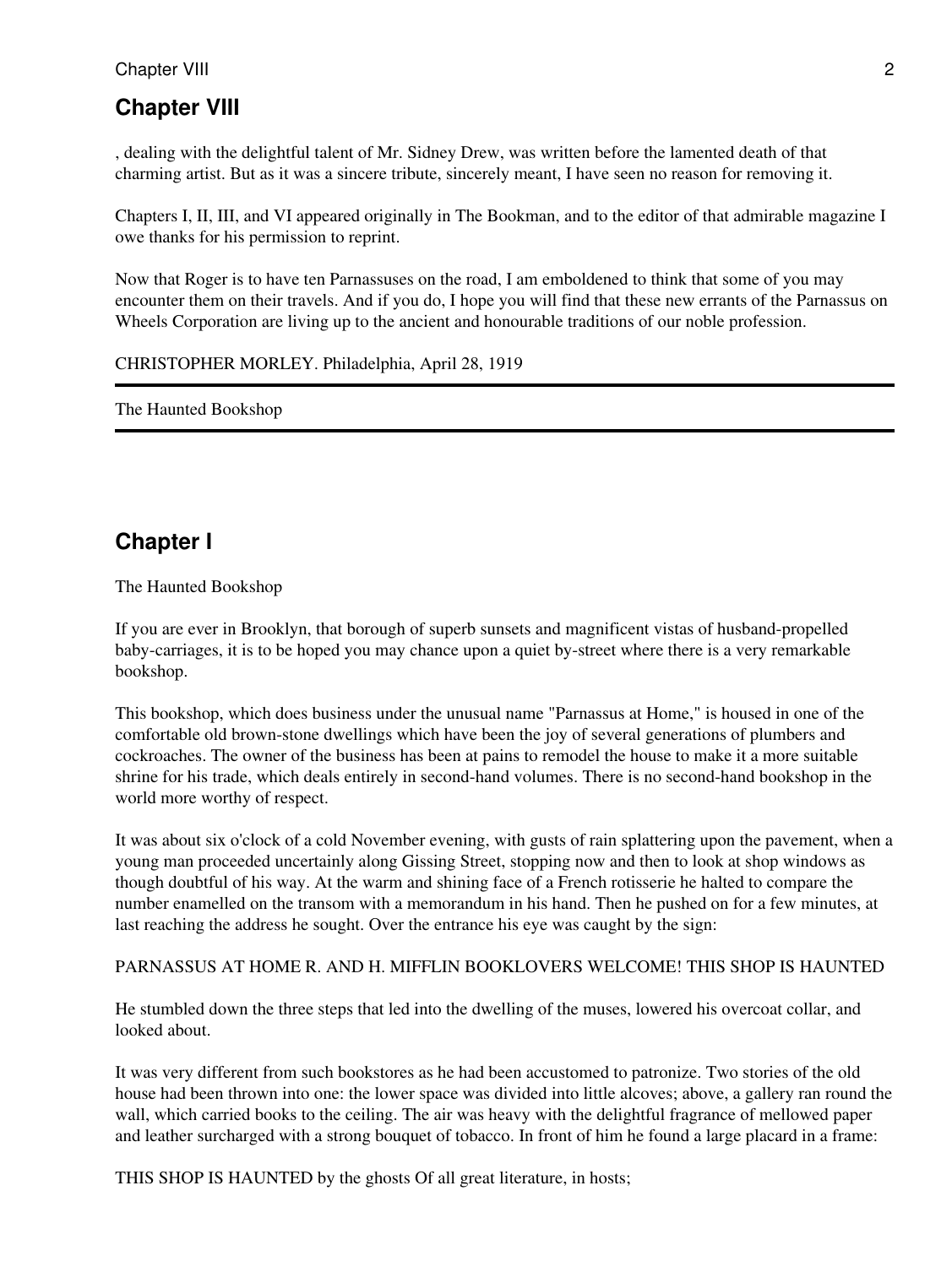We sell no fakes or trashes. Lovers of books are welcome here, No clerks will babble in your ear,

Please smoke--but don't drop ashes! ---- Browse as long as you like. Prices of all books plainly marked. If you want to ask questions, you'll find the proprietor where the tobacco smoke is thickest. We pay cash for books. We have what you want, though you may not know you want it.

Malnutrition of the reading faculty is a serious thing.

Let us prescribe for you.

#### By R. & H. MIFFLIN, Proprs.

The shop had a warm and comfortable obscurity, a kind of drowsy dusk, stabbed here and there by bright cones of yellow light from green-shaded electrics. There was an all-pervasive drift of tobacco smoke, which eddied and fumed under the glass lamp shades. Passing down a narrow aisle between the alcoves the visitor noticed that some of the compartments were wholly in darkness; in others where lamps were glowing he could see a table and chairs. In one corner, under a sign lettered ESSAYS, an elderly gentleman was reading, with a face of fanatical ecstasy illumined by the sharp glare of electricity; but there was no wreath of smoke about him so the newcomer concluded he was not the proprietor.

As the young man approached the back of the shop the general effect became more and more fantastic. On some skylight far overhead he could hear the rain drumming; but otherwise the place was completely silent, peopled only (so it seemed) by the gurgitating whorls of smoke and the bright profile of the essay reader. It seemed like a secret fane, some shrine of curious rites, and the young man's throat was tightened by a stricture which was half agitation and half tobacco. Towering above him into the gloom were shelves and shelves of books, darkling toward the roof. He saw a table with a cylinder of brown paper and twine, evidently where purchases might be wrapped; but there was no sign of an attendant.

"This place may indeed be haunted," he thought, "perhaps by the delighted soul of Sir Walter Raleigh, patron of the weed, but seemingly not by the proprietors."

His eyes, searching the blue and vaporous vistas of the shop, were caught by a circle of brightness that shone with a curious egg-like lustre. It was round and white, gleaming in the sheen of a hanging light, a bright island in a surf of tobacco smoke. He came more close, and found it was a bald head.

This head (he then saw) surmounted a small, sharp-eyed man who sat tilted back in a swivel chair, in a corner which seemed the nerve centre of the establishment. The large pigeon-holed desk in front of him was piled high with volumes of all sorts, with tins of tobacco and newspaper clippings and letters. An antiquated typewriter, looking something like a harpsichord, was half-buried in sheets of manuscript. The little bald-headed man was smoking a corn-cob pipe and reading a cook-book.

"I beg your pardon," said the caller, pleasantly; "is this the proprietor?"

Mr. Roger Mifflin, the proprietor of "Parnassus at Home," looked up, and the visitor saw that he had keen blue eyes, a short red beard, and a convincing air of competent originality.

"It is," said Mr. Mifflin. "Anything I can do for you?"

"My name is Aubrey Gilbert," said the young man. "I am representing the Grey-Matter Advertising Agency. I want to discuss with you the advisability of your letting us handle your advertising account, prepare snappy copy for you, and place it in large circulation mediums. Now the war's over, you ought to prepare some constructive campaign for bigger business."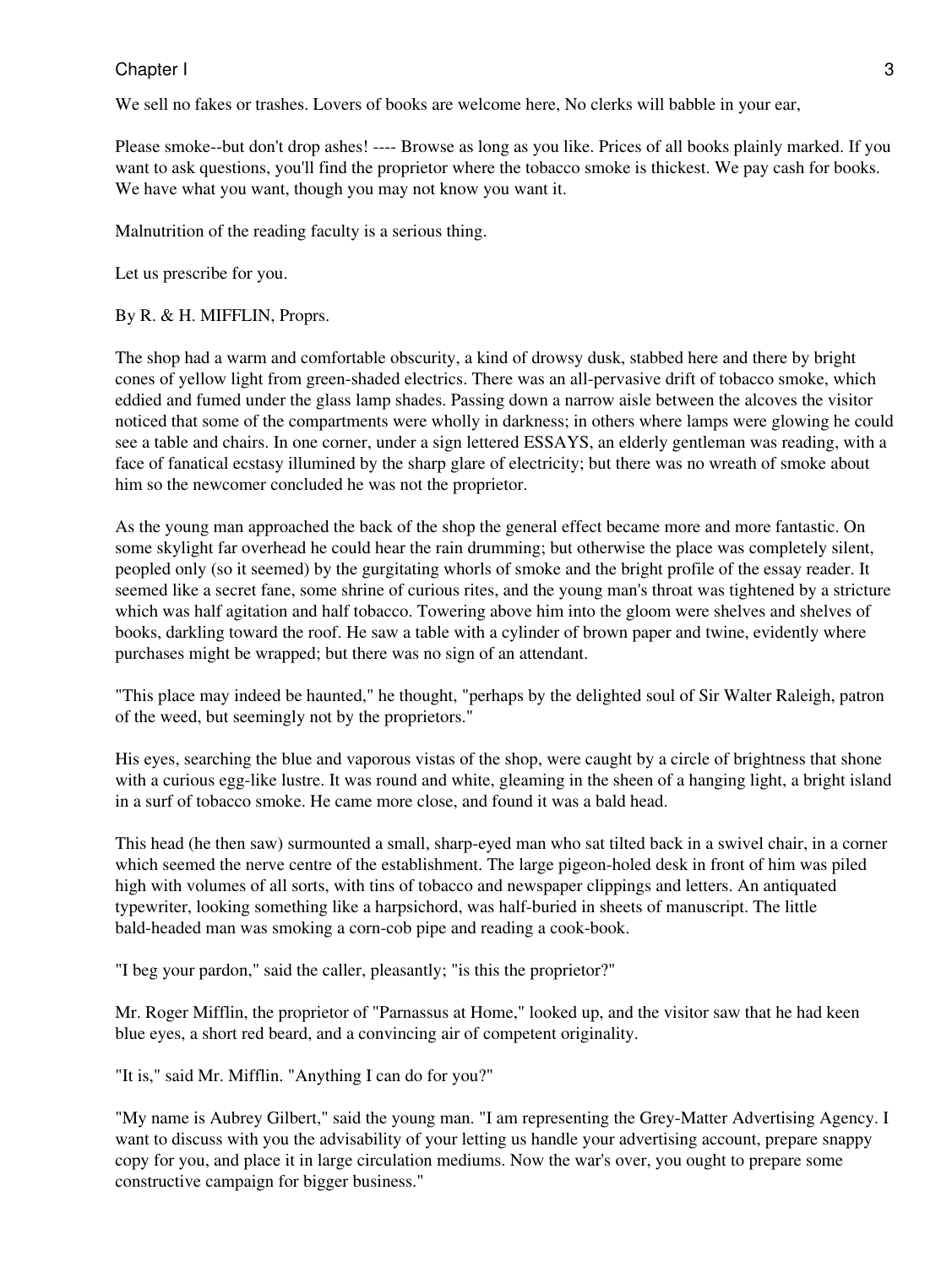The bookseller's face beamed. He put down his cook-book, blew an expanding gust of smoke, and looked up brightly.

"My dear chap," he said, "I don't do any advertising."

"Impossible!" cried the other, aghast as at some gratuitous indecency.

"Not in the sense you mean. Such advertising as benefits me most is done for me by the snappiest copywriters in the business."

"I suppose you refer to Whitewash and Gilt?" said Mr. Gilbert wistfully.

"Not at all. The people who are doing my advertising are Stevenson, Browning, Conrad and Company."

"Dear me," said the Grey-Matter solicitor. "I don't know that agency at all. Still, I doubt if their copy has more pep than ours."

"I don't think you get me. I mean that my advertising is done by the books I sell. If I sell a man a book by Stevenson or Conrad, a book that delights or terrifies him, that man and that book become my living advertisements."

"But that word-of-mouth advertising is exploded," said Gilbert. "You can't get Distribution that way. You've got to keep your trademark before the public."

"By the bones of Tauchnitz!" cried Mifflin. "Look here, you wouldn't go to a doctor, a medical specialist, and tell him he ought to advertise in papers and magazines? A doctor is advertised by the bodies he cures. My business is advertised by the minds I stimulate. And let me tell you that the book business is different from other trades. People don't know they want books. I can see just by looking at you that your mind is ill for lack of books but you are blissfully unaware of it! People don't go to a bookseller until some serious mental accident or disease makes them aware of their danger. Then they come here. For me to advertise would be about as useful as telling people who feel perfectly well that they ought to go to the doctor. Do you know why people are reading more books now than ever before? Because the terrific catastrophe of the war has made them realize that their minds are ill. The world was suffering from all sorts of mental fevers and aches and disorders, and never knew it. Now our mental pangs are only too manifest. We are all reading, hungrily, hastily, trying to find out--after the trouble is over--what was the matter with our minds."

The little bookseller was standing up now, and his visitor watched him with mingled amusement and alarm.

"You know," said Mifflin, "I am interested that you should have thought it worth while to come in here. It reinforces my conviction of the amazing future ahead of the book business. But I tell you that future lies not merely in systematizing it as a trade. It lies in dignifying it as a profession. It is small use to jeer at the public for craving shoddy books, quack books, untrue books. Physician, cure thyself! Let the bookseller learn to know and revere good books, he will teach the customer. The hunger for good books is more general and more insistent than you would dream. But it is still in a way subconscious. People need books, but they don't know they need them. Generally they are not aware that the books they need are in existence."

"Why wouldn't advertising be the way to let them know?" asked the young man, rather acutely.

"My dear chap, I understand the value of advertising. But in my own case it would be futile. I am not a dealer in merchandise but a specialist in adjusting the book to the human need. Between ourselves, there is no such thing, abstractly, as a 'good' book. A book is 'good' only when it meets some human hunger or refutes some human error. A book that is good for me would very likely be punk for you. My pleasure is to prescribe books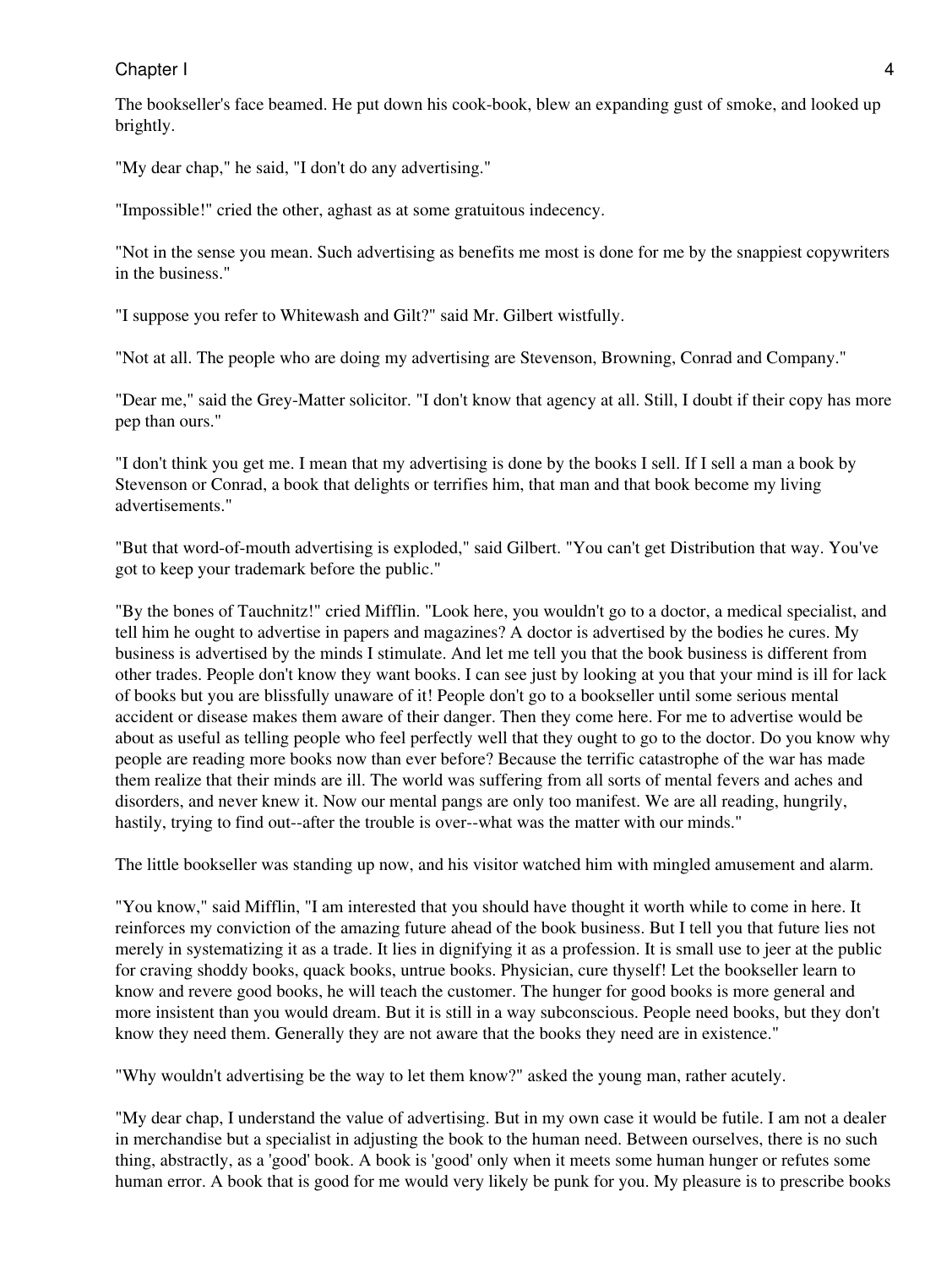for such patients as drop in here and are willing to tell me their symptoms. Some people have let their reading faculties decay so that all I can do is hold a post mortem on them. But most are still open to treatment. There is no one so grateful as the man to whom you have given just the book his soul needed and he never knew it. No advertisement on earth is as potent as a grateful customer.

"I will tell you another reason why I don't advertise," he continued. "In these days when everyone keeps his trademark before the public, as you call it, not to advertise is the most original and startling thing one can do to attract attention. It was the fact that I do NOT advertise that drew you here. And everyone who comes here thinks he has discovered the place himself. He goes and tells his friends about the book asylum run by a crank and a lunatic, and they come here in turn to see what it is like."

"I should like to come here again myself and browse about," said the advertising agent. "I should like to have you prescribe for me."

"The first thing needed is to acquire a sense of pity. The world has been printing books for 450 years, and yet gunpowder still has a wider circulation. Never mind! Printer's ink is the greater explosive: it will win. Yes, I have a few of the good books here. There are only about 30,000 really important books in the world. I suppose about 5,000 of them were written in the English language, and 5,000 more have been translated."

"You are open in the evenings?"

"Until ten o'clock. A great many of my best customers are those who are at work all day and can only visit bookshops at night. The real book-lovers, you know, are generally among the humbler classes. A man who is impassioned with books has little time or patience to grow rich by concocting schemes for cozening his fellows."

The little bookseller's bald pate shone in the light of the bulb hanging over the wrapping table. His eyes were bright and earnest, his short red beard bristled like wire. He wore a ragged brown Norfolk jacket from which two buttons were missing.

A bit of a fanatic himself, thought the customer, but a very entertaining one. "Well, sir," he said, "I am ever so grateful to you. I'll come again. Good-night." And he started down the aisle for the door.

As he neared the front of the shop, Mr. Mifflin switched on a cluster of lights that hung high up, and the young man found himself beside a large bulletin board covered with clippings, announcements, circulars, and little notices written on cards in a small neat script. The following caught his eye:

#### RX

If your mind needs phosphorus, try "Trivia," by Logan Pearsall Smith.

If your mind needs a whiff of strong air, blue and cleansing, from hilltops and primrose valleys, try "The Story of My Heart," by Richard Jefferies.

If your mind needs a tonic of iron and wine, and a thorough rough-and-tumbling, try Samuel Butler's "Notebooks" or "The Man Who Was Thursday," by Chesterton.

If you need "all manner of Irish," and a relapse into irresponsible freakishness, try "The Demi-Gods," by James Stephens. It is a better book than one deserves or expects.

It's a good thing to turn your mind upside down now and then, like an hour-glass, to let the particles run the other way.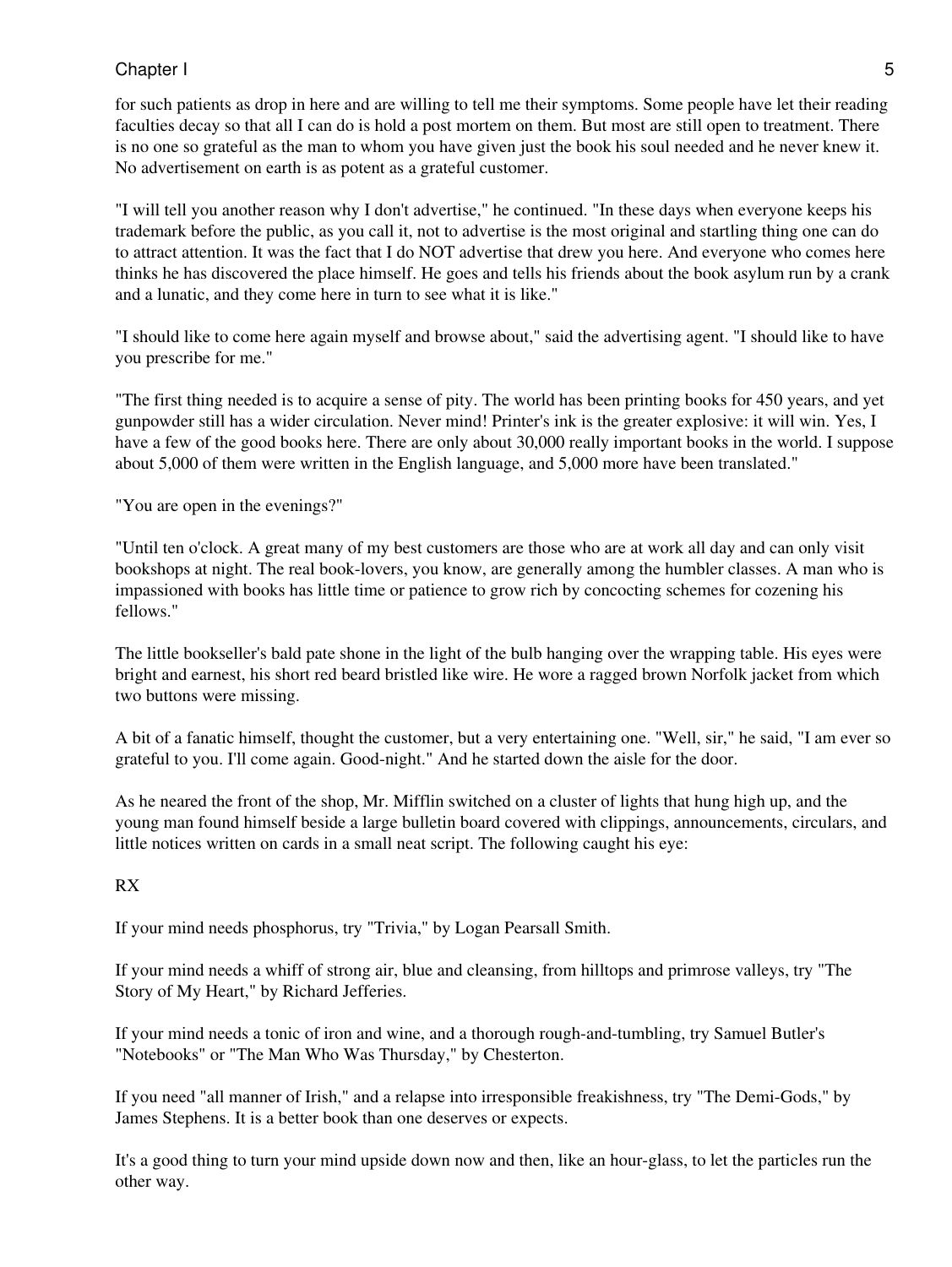One who loves the English tongue can have a lot of fun with a Latin dictionary.

#### ROGER MIFFLIN.

Human beings pay very little attention to what is told them unless they know something about it already. The young man had heard of none of these books prescribed by the practitioner of bibliotherapy. He was about to open the door when Mifflin appeared at his side.

"Look here," he said, with a quaint touch of embarrassment. "I was very much interested by our talk. I'm all alone this evening-- my wife is away on a holiday. Won't you stay and have supper with me? I was just looking up some new recipes when you came in."

The other was equally surprised and pleased by this unusual invitation.

"Why--that's very good of you," he said. "Are you sure I won't be intruding?"

"Not at all!" cried the bookseller. "I detest eating alone: I was hoping someone would drop in. I always try to have a guest for supper when my wife is away. I have to stay at home, you see, to keep an eye on the shop. We have no servant, and I do the cooking myself. It's great fun. Now you light your pipe and make yourself comfortable for a few minutes while I get things ready. Suppose you come back to my den."

On a table of books at the front of the shop Mifflin laid a large card lettered:

#### PROPRIETOR AT SUPPER IF YOU WANT ANYTHING RING THIS BELL

Beside the card he placed a large old-fashioned dinner bell, and then led the way to the rear of the shop.

Behind the little office in which this unusual merchant had been studying his cook-book a narrow stairway rose on each side, running up to the gallery. Behind these stairs a short flight of steps led to the domestic recesses. The visitor found himself ushered into a small room on the left, where a grate of coals glowed under a dingy mantelpiece of yellowish marble. On the mantel stood a row of blackened corn-cob pipes and a canister of tobacco. Above was a startling canvas in emphatic oils, representing a large blue wagon drawn by a stout white animal-- evidently a horse. A background of lush scenery enhanced the forceful technique of the limner. The walls were stuffed with books. Two shabby, comfortable chairs were drawn up to the iron fender, and a mustard-coloured terrier was lying so close to the glow that a smell of singed hair was sensible.

"There," said the host; "this is my cabinet, my chapel of ease. Take off your coat and sit down."

"Really," began Gilbert, "I'm afraid this is----"

"Nonsense! Now you sit down and commend your soul to Providence and the kitchen stove. I'll bustle round and get supper." Gilbert pulled out his pipe, and with a sense of elation prepared to enjoy an unusual evening. He was a young man of agreeable parts, amiable and sensitive. He knew his disadvantages in literary conversation, for he had gone to an excellent college where glee clubs and theatricals had left him little time for reading. But still he was a lover of good books, though he knew them chiefly by hearsay. He was twenty-five years old, employed as a copywriter by the Grey-Matter Advertising Agency.

The little room in which he found himself was plainly the bookseller's sanctum, and contained his own private library. Gilbert browsed along the shelves curiously. The volumes were mostly shabby and bruised; they had evidently been picked up one by one in the humble mangers of the second-hand vendor. They all showed marks of use and meditation.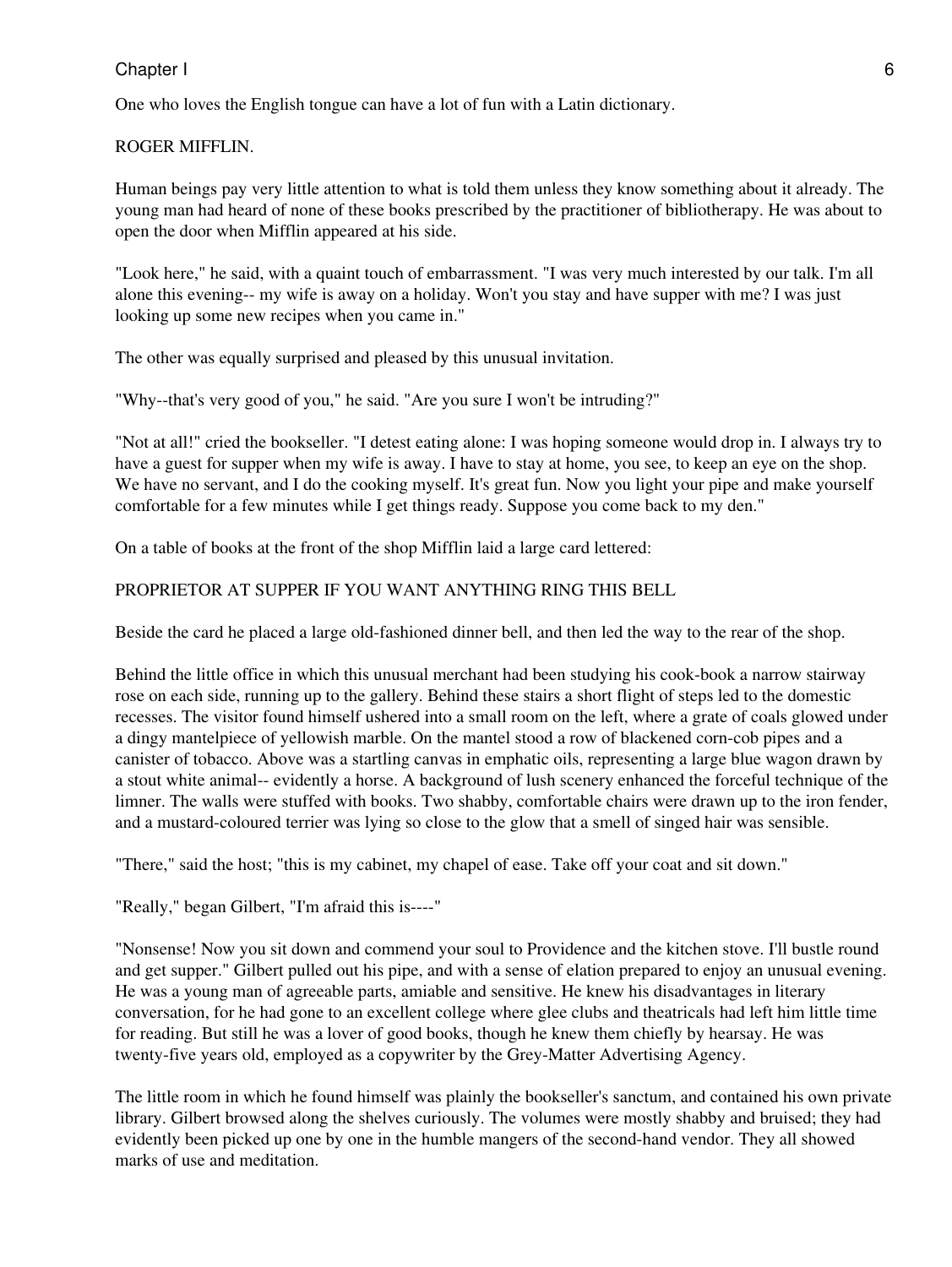Mr. Gilbert had the earnest mania for self-improvement which has blighted the lives of so many young men--a passion which, however, is commendable in those who feel themselves handicapped by a college career and a jewelled fraternity emblem. It suddenly struck him that it would be valuable to make a list of some of the titles in Mifflin's collection, as a suggestion for his own reading. He took out a memorandum book and began jotting down the books that intrigued him:

The Works of Francis Thompson (3 vols.) Social History of Smoking: Apperson The Path to Rome: Hilaire Belloc The Book of Tea: Kakuzo Happy Thoughts: F. C. Burnand Dr. Johnson's Prayers and Meditations Margaret Ogilvy: J. M. Barrie Confessions of a Thug: Taylor General Catalogue of the Oxford University Press The Morning's War: C. E. Montague The Spirit of Man: edited by Robert Bridges The Romany Rye: Borrow Poems: Emily Dickinson Poems: George Herbert The House of Cobwebs: George Gissing

So far had he got, and was beginning to say to himself that in the interests of Advertising (who is a jealous mistress) he had best call a halt, when his host entered the room, his small face eager, his eyes blue points of light.

"Come, Mr. Aubrey Gilbert!" he cried. "The meal is set. You want to wash your hands? Make haste then, this way: the eggs are hot and waiting."

The dining-room into which the guest was conducted betrayed a feminine touch not visible in the smoke-dimmed quarters of shop and cabinet. At the windows were curtains of laughing chintz and pots of pink geranium. The table, under a drop-light in a flame-coloured silk screen, was brightly set with silver and blue china. In a cut-glass decanter sparkled a ruddy brown wine. The edged tool of Advertising felt his spirits undergo an unmistakable upward pressure.

"Sit down, sir," said Mifflin, lifting the roof of a platter. "These are eggs Samuel Butler, an invention of my own, the apotheosis of hen fruit."

Gilbert greeted the invention with applause. An Egg Samuel Butler, for the notebook of housewives, may be summarized as a pyramid, based upon toast, whereof the chief masonries are a flake of bacon, an egg poached to firmness, a wreath of mushrooms, a cap-sheaf of red peppers; the whole dribbled with a warm pink sauce of which the inventor retains the secret. To this the bookseller chef added fried potatoes from another dish, and poured for his guest a glass of wine.

"This is California catawba," said Mifflin, "in which the grape and the sunshine very pleasantly (and cheaply) fulfil their allotted destiny. I pledge you prosperity to the black art of Advertising!"

The psychology of the art and mystery of Advertising rests upon tact, an instinctive perception of the tone and accent which will be en rapport with the mood of the hearer. Mr. Gilbert was aware of this, and felt that quite possibly his host was prouder of his whimsical avocation as gourmet than of his sacred profession as a bookman.

"Is it possible, sir," he began, in lucid Johnsonian, "that you can concoct so delicious an entree in so few minutes? You are not hoaxing me? There is no secret passage between Gissing Street and the laboratories of the Ritz?"

"Ah, you should taste Mrs. Mifflin's cooking!" said the bookseller. "I am only an amateur, who dabbles in the craft during her absence. She is on a visit to her cousin in Boston. She becomes, quite justifiably, weary of the tobacco of this establishment, and once or twice a year it does her good to breathe the pure serene of Beacon Hill. During her absence it is my privilege to inquire into the ritual of housekeeping. I find it very sedative after the incessant excitement and speculation of the shop."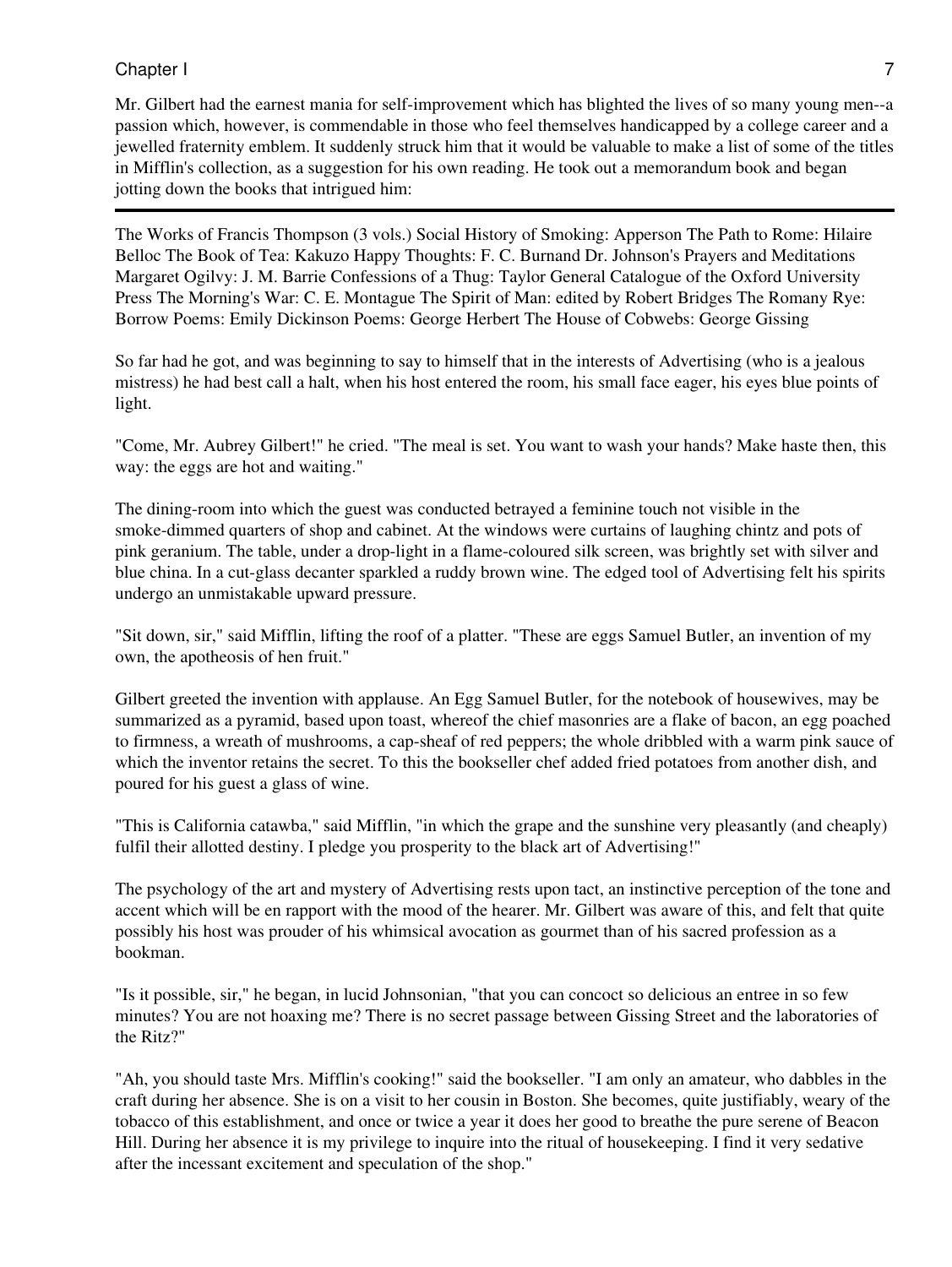#### Chapter I and the set of the set of the set of the set of the set of the set of the set of the set of the set of the set of the set of the set of the set of the set of the set of the set of the set of the set of the set of

"I should have thought," said Gilbert, "that life in a bookshop would be delightfully tranquil."

"Far from it. Living in a bookshop is like living in a warehouse of explosives. Those shelves are ranked with the most furious combustibles in the world--the brains of men. I can spend a rainy afternoon reading, and my mind works itself up to such a passion and anxiety over mortal problems as almost unmans me. It is terribly nerve-racking. Surround a man with Carlyle, Emerson, Thoreau, Chesterton, Shaw, Nietzsche, and George Ade-- would you wonder at his getting excited? What would happen to a cat if she had to live in a room tapestried with catnip? She would go crazy!"

"Truly, I had never thought of that phase of bookselling," said the young man. "How is it, though, that libraries are shrines of such austere calm? If books are as provocative as you suggest, one would expect every librarian to utter the shrill screams of a hierophant, to clash ecstatic castanets in his silent alcoves!"

"Ah, my boy, you forget the card index! Librarians invented that soothing device for the febrifuge of their souls, just as I fall back upon the rites of the kitchen. Librarians would all go mad, those capable of concentrated thought, if they did not have the cool and healing card index as medicament! Some more of the eggs?"

"Thank you," said Gilbert. "Who was the butler whose name was associated with the dish?"

"What?" cried Mifflin, in agitation, "you have not heard of Samuel Butler, the author of The Way of All Flesh? My dear young man, whoever permits himself to die before he has read that book, and also Erewhon, has deliberately forfeited his chances of paradise. For paradise in the world to come is uncertain, but there is indeed a heaven on this earth, a heaven which we inhabit when we read a good book. Pour yourself another glass of wine, and permit me----"

(Here followed an enthusiastic development of the perverse philosophy of Samuel Butler, which, in deference to my readers, I omit. Mr. Gilbert took notes of the conversation in his pocketbook, and I am pleased to say that his heart was moved to a realization of his iniquity, for he was observed at the Public Library a few days later asking for a copy of The Way of All Flesh. After inquiring at four libraries, and finding all copies of the book in circulation, he was compelled to buy one. He never regretted doing so.)

"But I am forgetting my duties as host," said Mifflin. "Our dessert consists of apple sauce, gingerbread, and coffee." He rapidly cleared the empty dishes from the table and brought on the second course.

"I have been noticing the warning over the sideboard," said Gilbert. "I hope you will let me help you this evening?" He pointed to a card hanging near the kitchen door. It read:

#### ALWAYS WASH DISHES IMMEDIATELY AFTER MEALS IT SAVES TROUBLE

"I'm afraid I don't always obey that precept," said the bookseller as he poured the coffee. "Mrs. Mifflin hangs it there whenever she goes away, to remind me. But, as our friend Samuel Butler says, he that is stupid in little will also be stupid in much. I have a different theory about dish-washing, and I please myself by indulging it.

"I used to regard dish-washing merely as an ignoble chore, a kind of hateful discipline which had to be undergone with knitted brow and brazen fortitude. When my wife went away the first time, I erected a reading stand and an electric light over the sink, and used to read while my hands went automatically through base gestures of purification. I made the great spirits of literature partners of my sorrow, and learned by heart a good deal of Paradise Lost and of Walt Mason, while I soused and wallowed among pots and pans. I used to comfort myself with two lines of Keats:

'The moving waters at their priest-like task Of pure ablution round earth's human shores----'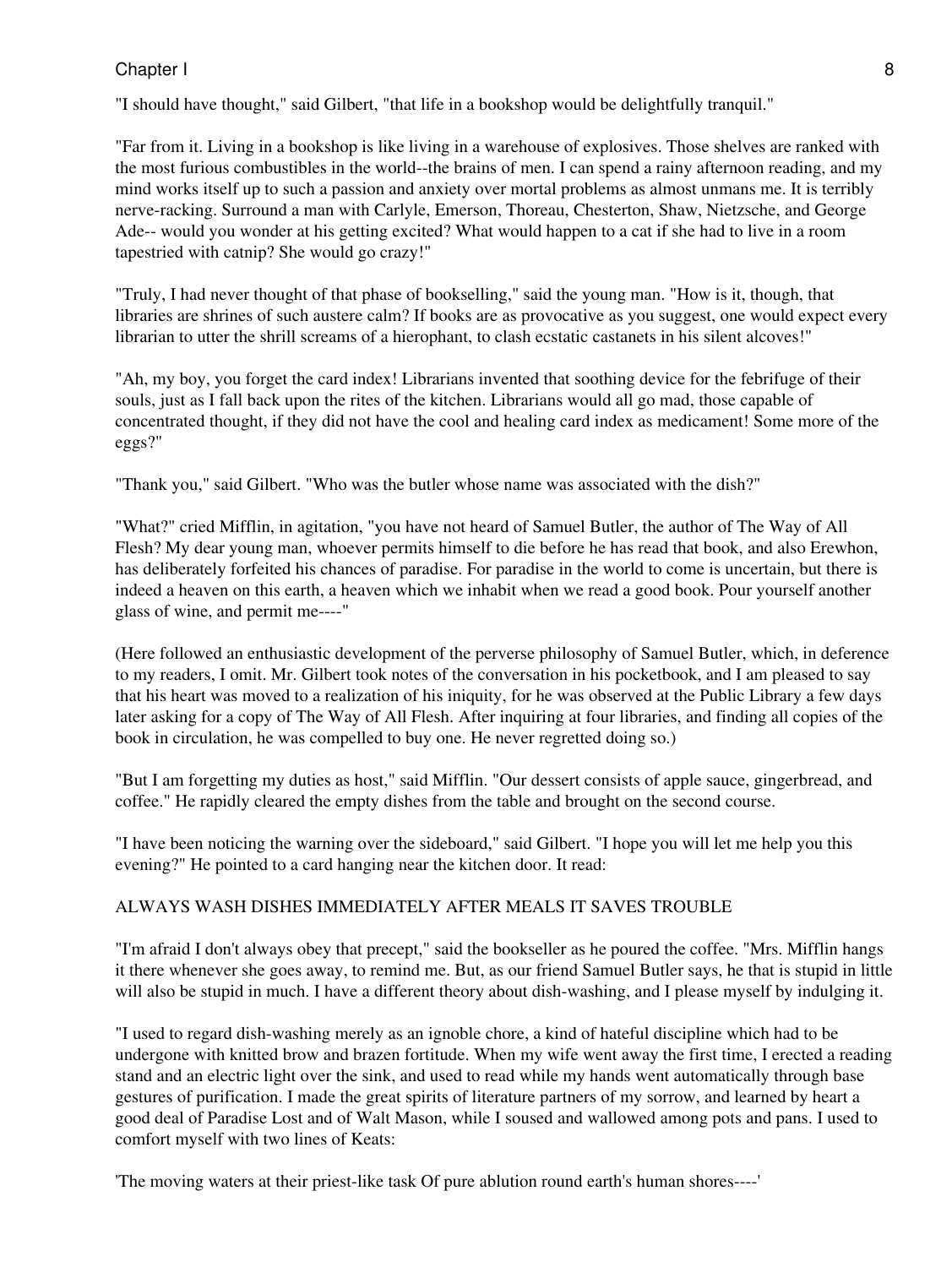Then a new conception of the matter struck me. It is intolerable for a human being to go on doing any task as a penance, under duress. No matter what the work is, one must spiritualize it in some way, shatter the old idea of it into bits and rebuild it nearer to the heart's desire. How was I to do this with dish-washing?

"I broke a good many plates while I was pondering over the matter. Then it occurred to me that here was just the relaxation I needed. I had been worrying over the mental strain of being surrounded all day long by vociferous books, crying out at me their conflicting views as to the glories and agonies of life. Why not make dish-washing my balm and poultice?

"When one views a stubborn fact from a new angle, it is amazing how all its contours and edges change shape! Immediately my dishpan began to glow with a kind of philosophic halo! The warm, soapy water became a sovereign medicine to retract hot blood from the head; the homely act of washing and drying cups and saucers became a symbol of the order and cleanliness that man imposes on the unruly world about him. I tore down my book rack and reading lamp from over the sink.

"Mr. Gilbert," he went on, "do not laugh at me when I tell you that I have evolved a whole kitchen philosophy of my own. I find the kitchen the shrine of our civilization, the focus of all that is comely in life. The ruddy shine of the stove is as beautiful as any sunset. A well-polished jug or spoon is as fair, as complete and beautiful, as any sonnet. The dish mop, properly rinsed and wrung and hung outside the back door to dry, is a whole sermon in itself. The stars never look so bright as they do from the kitchen door after the ice-box pan is emptied and the whole place is 'redd up,' as the Scotch say."

"A very delightful philosophy indeed," said Gilbert. "And now that we have finished our meal, I insist upon your letting me give you a hand with the washing up. I am eager to test this dish-pantheism of yours!"

"My dear fellow," said Mifflin, laying a restraining hand on his impetuous guest, "it is a poor philosophy that will not abide denial now and then. No, no--I did not ask you to spend the evening with me to wash dishes." And he led the way back to his sitting room.

"When I saw you come in," said Mifflin, "I was afraid you might be a newspaper man, looking for an interview. A young journalist came to see us once, with very unhappy results. He wheedled himself into Mrs. Mifflin's good graces, and ended by putting us both into a book, called Parnassus on Wheels, which has been rather a trial to me. In that book he attributes to me a number of shallow and sugary observations upon bookselling that have been an annoyance to the trade. I am happy to say, though, that his book had only a trifling sale."

"I have never heard of it," said Gilbert.

"If you are really interested in bookselling you should come here some evening to a meeting of the Corn Cob Club. Once a month a number of booksellers gather here and we discuss matters of bookish concern over corn-cobs and cider. We have all sorts and conditions of booksellers: one is a fanatic on the subject of libraries. He thinks that every public library should be dynamited. Another thinks that moving pictures will destroy the book trade. What rot! Surely everything that arouses people's minds, that makes them alert and questioning, increases their appetite for books."

"The life of a bookseller is very demoralizing to the intellect," he went on after a pause. "He is surrounded by innumerable books; he cannot possibly read them all; he dips into one and picks up a scrap from another. His mind gradually fills itself with miscellaneous flotsam, with superficial opinions, with a thousand half-knowledges. Almost unconsciously he begins to rate literature according to what people ask for. He begins to wonder whether Ralph Waldo Trine isn't really greater than Ralph Waldo Emerson, whether J. M. Chapple isn't as big a man as J. M. Barrie. That way lies intellectual suicide.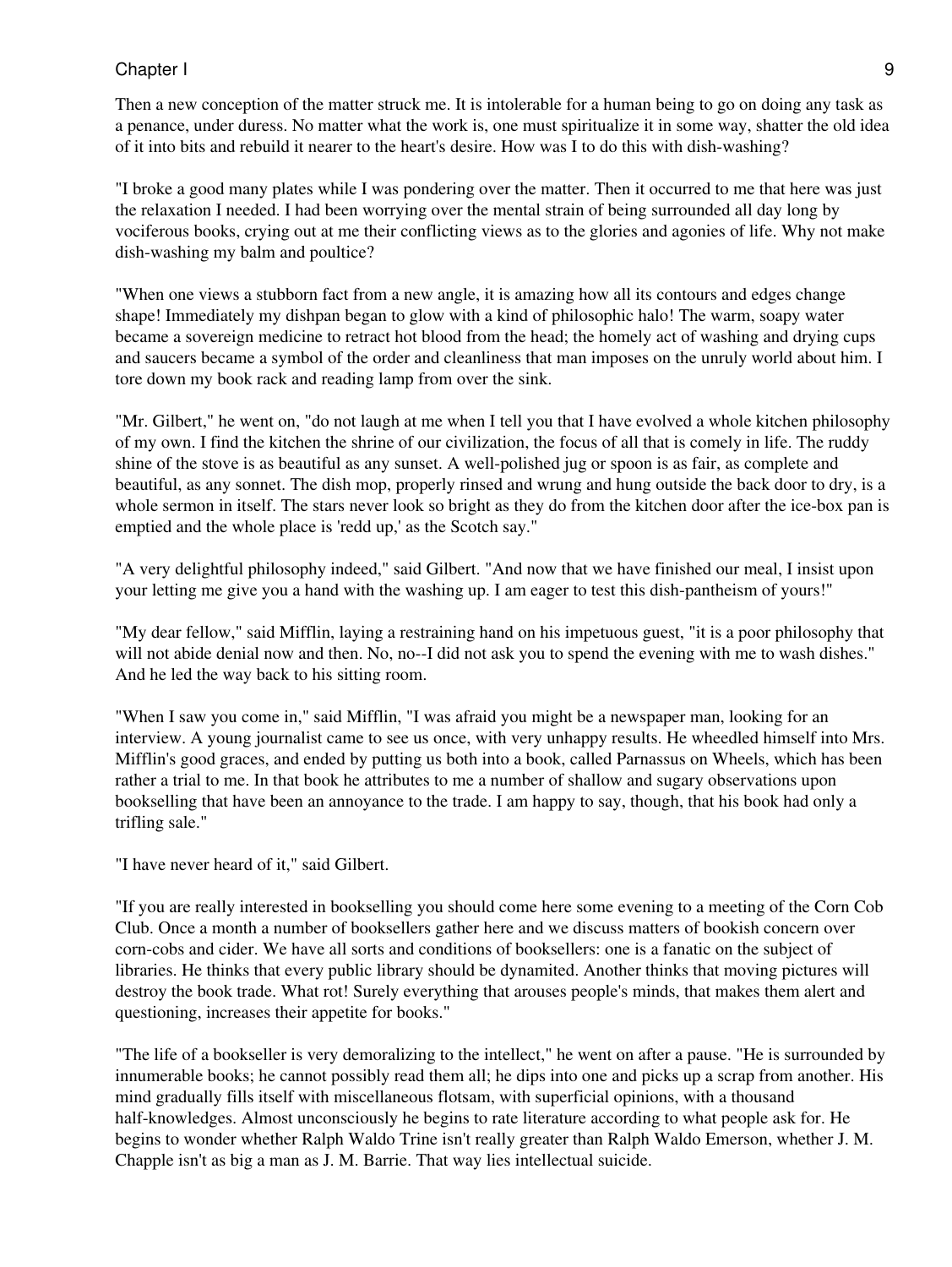"One thing, however, you must grant the good bookseller. He is tolerant. He is patient of all ideas and theories. Surrounded, engulfed by the torrent of men's words, he is willing to listen to them all. Even to the publisher's salesman he turns an indulgent ear. He is willing to be humbugged for the weal of humanity. He hopes unceasingly for good books to be born.

"My business, you see, is different from most. I only deal in second-hand books; I only buy books that I consider have some honest reason for existence. In so far as human judgment can discern, I try to keep trash out of my shelves. A doctor doesn't traffic in quack remedies. I don't traffic in bogus books.

"A comical thing happened the other day. There is a certain wealthy man, a Mr. Chapman, who has long frequented this shop----"

"I wonder if that could be Mr. Chapman of the Chapman Daintybits Company?" said Gilbert, feeling his feet touch familiar soil.

"The same, I believe," said Mifflin. "Do you know him?"

"Ah," cried the young man with reverence. "There is a man who can tell you the virtues of advertising. If he is interested in books, it is advertising that made it possible. We handle all his copy-- I've written a lot of it myself. We have made the Chapman prunes a staple of civilization and culture. I myself devised that slogan 'We preen ourselves on our prunes' which you see in every big magazine. Chapman prunes are known the world over. The Mikado eats them once a week. The Pope eats them. Why, we have just heard that thirteen cases of them are to be put on board the George Washington for the President's voyage to the peace Conference. The Czecho-Slovak armies were fed largely on prunes. It is our conviction in the office that our campaign for the Chapman prunes did much to win the war."

"I read in an ad the other day--perhaps you wrote that, too?" said the bookseller, "that the Elgin watch had won the war. However, Mr. Chapman has long been one of my best customers. He heard about the Corn Cob Club, and though of course he is not a bookseller he begged to come to our meetings. We were glad to have him do so, and he has entered into our discussions with great zeal. Often he has offered many a shrewd comment. He has grown so enthusiastic about the bookseller's way of life that the other day he wrote to me about his daughter (he is a widower). She has been attending a fashionable girls' school where, he says, they have filled her head with absurd, wasteful, snobbish notions. He says she has no more idea of the usefulness and beauty of life than a Pomeranian dog. Instead of sending her to college, he has asked me if Mrs. Mifflin and I will take her in here to learn to sell books. He wants her to think she is earning her keep, and is going to pay me privately for the privilege of having her live here. He thinks that being surrounded by books will put some sense in her head. I am rather nervous about the experiment, but it is a compliment to the shop, isn't it?"

"Ye gods," cried Gilbert, "what advertising copy that would make!"

At this point the bell in the shop rang, and Mifflin jumped up. "This part of the evening is often rather busy," he said. "I'm afraid I'll have to go down on the floor. Some of my habitues rather expect me to be on hand to gossip about books."

"I can't tell you how much I've enjoyed myself," said Gilbert. "I'm going to come again and study your shelves."

"Well, keep it dark about the young lady," said the bookseller. "I don't want all you young blades dropping in here to unsettle her mind. If she falls in love with anybody in this shop, it'll have to be Joseph Conrad or John Keats!"

As he passed out, Gilbert saw Roger Mifflin engaged in argument with a bearded man who looked like a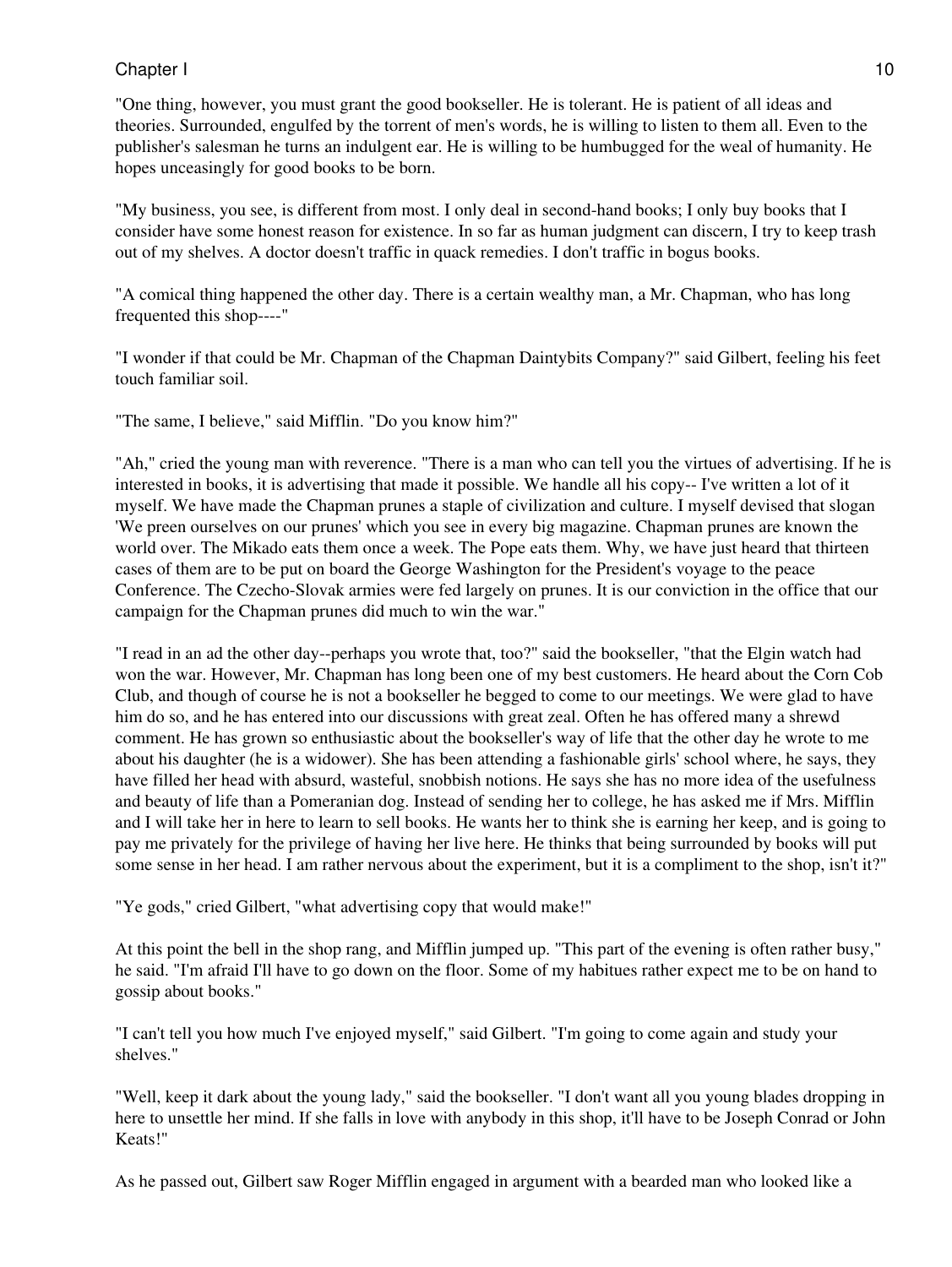The Corn Cob Club[1]

[1] The latter half of this chapter may be omitted by all readers who are not booksellers.

The Haunted Bookshop was a delightful place, especially of an evening, when its drowsy alcoves were kindled with the brightness of lamps shining on the rows of volumes. Many a passer-by would stumble down the steps from the street in sheer curiosity; others, familiar visitors, dropped in with the same comfortable emotion that a man feels on entering his club. Roger's custom was to sit at his desk in the rear, puffing his pipe and reading; though if any customer started a conversation, the little man was quick and eager to carry it on. The lion of talk lay only sleeping in him; it was not hard to goad it up.

It may be remarked that all bookshops that are open in the evening are busy in the after-supper hours. Is it that the true book-lovers are nocturnal gentry, only venturing forth when darkness and silence and the gleam of hooded lights irresistibly suggest reading? Certainly night-time has a mystic affinity for literature, and it is strange that the Esquimaux have created no great books. Surely, for most of us, an arctic night would be insupportable without O. Henry and Stevenson. Or, as Roger Mifflin remarked during a passing enthusiasm for Ambrose Bierce, the true noctes ambrosianae are the noctes ambrose bierceianae.

But Roger was prompt in closing Parnassus at ten o'clock. At that hour he and Bock (the mustard-coloured terrier, named for Boccaccio) would make the round of the shop, see that everything was shipshape, empty the ash trays provided for customers, lock the front door, and turn off the lights. Then they would retire to the den, where Mrs. Mifflin was generally knitting or reading. She would brew a pot of cocoa and they would read or talk for half an hour or so before bed. Sometimes Roger would take a stroll along Gissing Street before turning in. All day spent with books has a rather exhausting effect on the mind, and he used to enjoy the fresh air sweeping up the dark Brooklyn streets, meditating some thought that had sprung from his reading, while Bock sniffed and padded along in the manner of an elderly dog at night.

While Mrs. Mifflin was away, however, Roger's routine was somewhat different. After closing the shop he would return to his desk and with a furtive, shamefaced air take out from a bottom drawer an untidy folder of notes and manuscript. This was the skeleton in his closet, his secret sin. It was the scaffolding of his book, which he had been compiling for at least ten years, and to which he had tentatively assigned such different titles as "Notes on Literature," "The Muse on Crutches," "Books and I," and "What a Young Bookseller Ought to Know." It had begun long ago, in the days of his odyssey as a rural book huckster, under the title of "Literature Among the Farmers," but it had branched out until it began to appear that (in bulk at least) Ridpath would have to look to his linoleum laurels. The manuscript in its present state had neither beginning nor end, but it was growing strenuously in the middle, and hundreds of pages were covered with Roger's minute script. The chapter on "Ars Bibliopolae," or the art of bookselling, would be, he hoped, a classic among generations of book vendors still unborn. Seated at his disorderly desk, caressed by a counterpane of drifting tobacco haze, he would pore over the manuscript, crossing out, interpolating, re-arguing, and then referring to volumes on his shelves. Bock would snore under the chair, and soon Roger's brain would begin to waver. In the end he would fall asleep over his papers, wake with a cramp about two o'clock, and creak irritably to a lonely bed.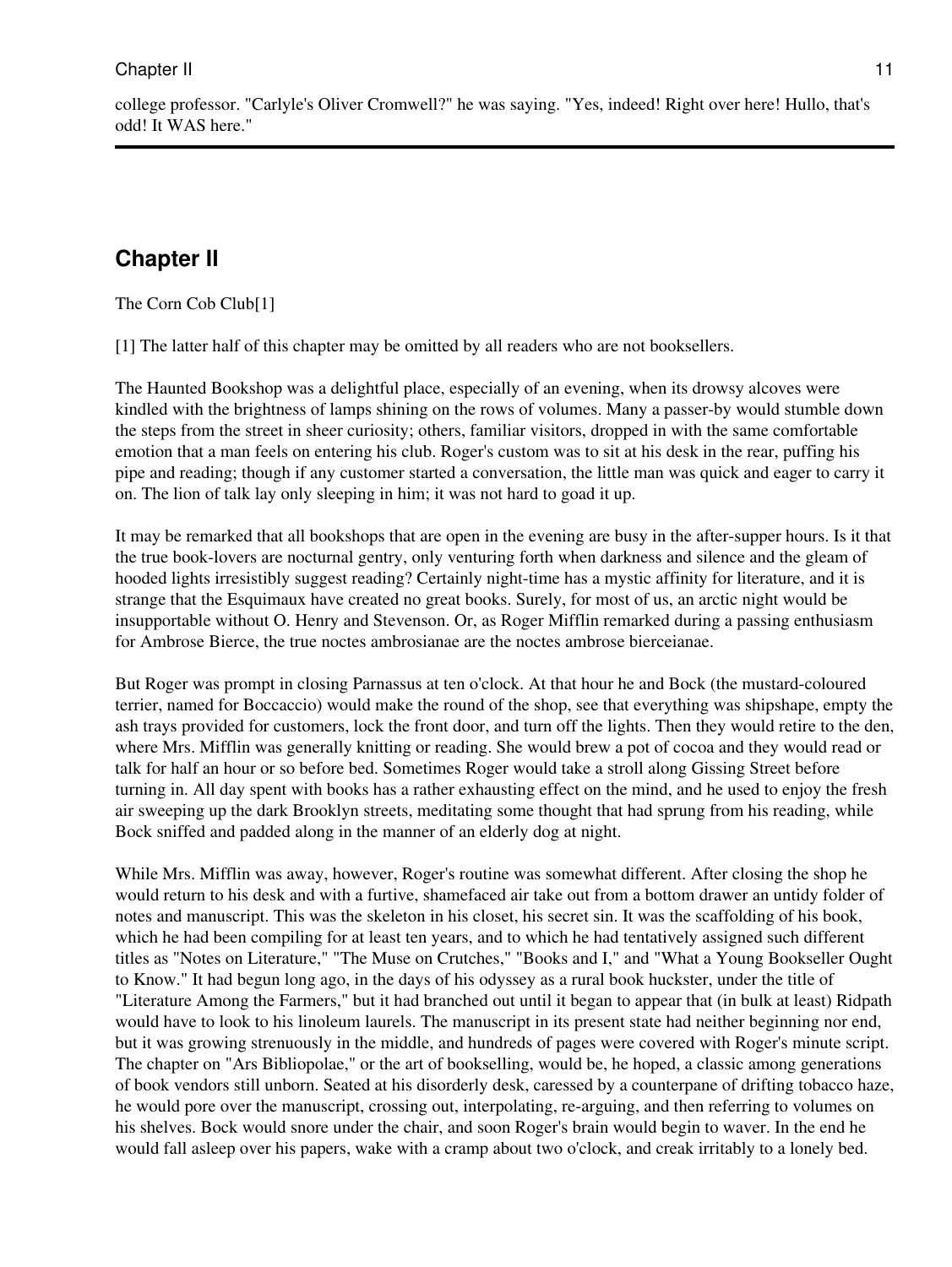All this we mention only to explain how it was that Roger was dozing at his desk about midnight, the evening after the call paid by Aubrey Gilbert. He was awakened by a draught of chill air passing like a mountain brook over his bald pate. Stiffly he sat up and looked about. The shop was in darkness save for the bright electric over his head. Bock, of more regular habit than his master, had gone back to his couch in the kitchen, made of a packing case that had once coffined a set of the Encyclopaedia Britannica.

"That's funny," said Roger to himself. "Surely I locked the door?" He walked to the front of the shop, switching on the cluster of lights that hung from the ceiling. The door was ajar, but everything else seemed as usual. Bock, hearing his footsteps, came trotting out from the kitchen, his claws rattling on the bare wooden floor. He looked up with the patient inquiry of a dog accustomed to the eccentricities of his patron.

"I guess I'm getting absent-minded," said Roger. "I must have left the door open." He closed and locked it. Then he noticed that the terrier was sniffing in the History alcove, which was at the front of the shop on the left-hand side.

"What is it, old man?" said Roger. "Want something to read in bed?" He turned on the light in that alcove. Everything appeared normal. Then he noticed a book that projected an inch or so beyond the even line of bindings. It was a fad of Roger's to keep all his books in a flat row on the shelves, and almost every evening at closing time he used to run his palm along the backs of the volumes to level any irregularities left by careless browsers. He put out a hand to push the book into place. Then he stopped.

"Queer again," he thought. "Carlyle's Oliver Cromwell! I looked for that book last night and couldn't find it. When that professor fellow was here. Maybe I'm tired and can't see straight. I'll go to bed."

The next day was a date of some moment. Not only was it Thanksgiving Day, with the November meeting of the Corn Cob Club scheduled for that evening, but Mrs. Mifflin had promised to get home from Boston in time to bake a chocolate cake for the booksellers. It was said that some of the members of the club were faithful in attendance more by reason of Mrs. Mifflin's chocolate cake, and the cask of cider that her brother Andrew McGill sent down from the Sabine Farm every autumn, than on account of the bookish conversation.

Roger spent the morning in doing a little housecleaning, in preparation for his wife's return. He was a trifle abashed to find how many mingled crumbs and tobacco cinders had accumulated on the dining-room rug. He cooked himself a modest lunch of lamb chops and baked potatoes, and was pleased by an epigram concerning food that came into his mind. "It's not the food you dream about that matters," he said to himself; "it's the vittles that walk right in and become a member of the family." He felt that this needed a little polishing and rephrasing, but that there was a germ of wit in it. He had a habit of encountering ideas at his solitary meals.

After this, he was busy at the sink scrubbing the dishes, when he was surprised by feeling two very competent arms surround him, and a pink gingham apron was thrown over his head. "Mifflin," said his wife, "how many times have I told you to put on an apron when you wash up!"

They greeted each other with the hearty, affectionate simplicity of those congenially wedded in middle age. Helen Mifflin was a buxom, healthy creature, rich in good sense and good humour, well nourished both in mind and body. She kissed Roger's bald head, tied the apron around his shrimpish person, and sat down on a kitchen chair to watch him finish wiping the china. Her cheeks were cool and ruddy from the keen air, her face lit with the tranquil satisfaction of those who have sojourned in the comfortable city of Boston.

"Well, my dear," said Roger, "this makes it a real Thanksgiving. You look as plump and full of matter as The Home Book of Verse."

"I've had a stunning time," she said, patting Bock who stood at her knee, imbibing the familiar and mysterious fragrance by which dogs identify their human friends. "I haven't even heard of a book for three weeks. I did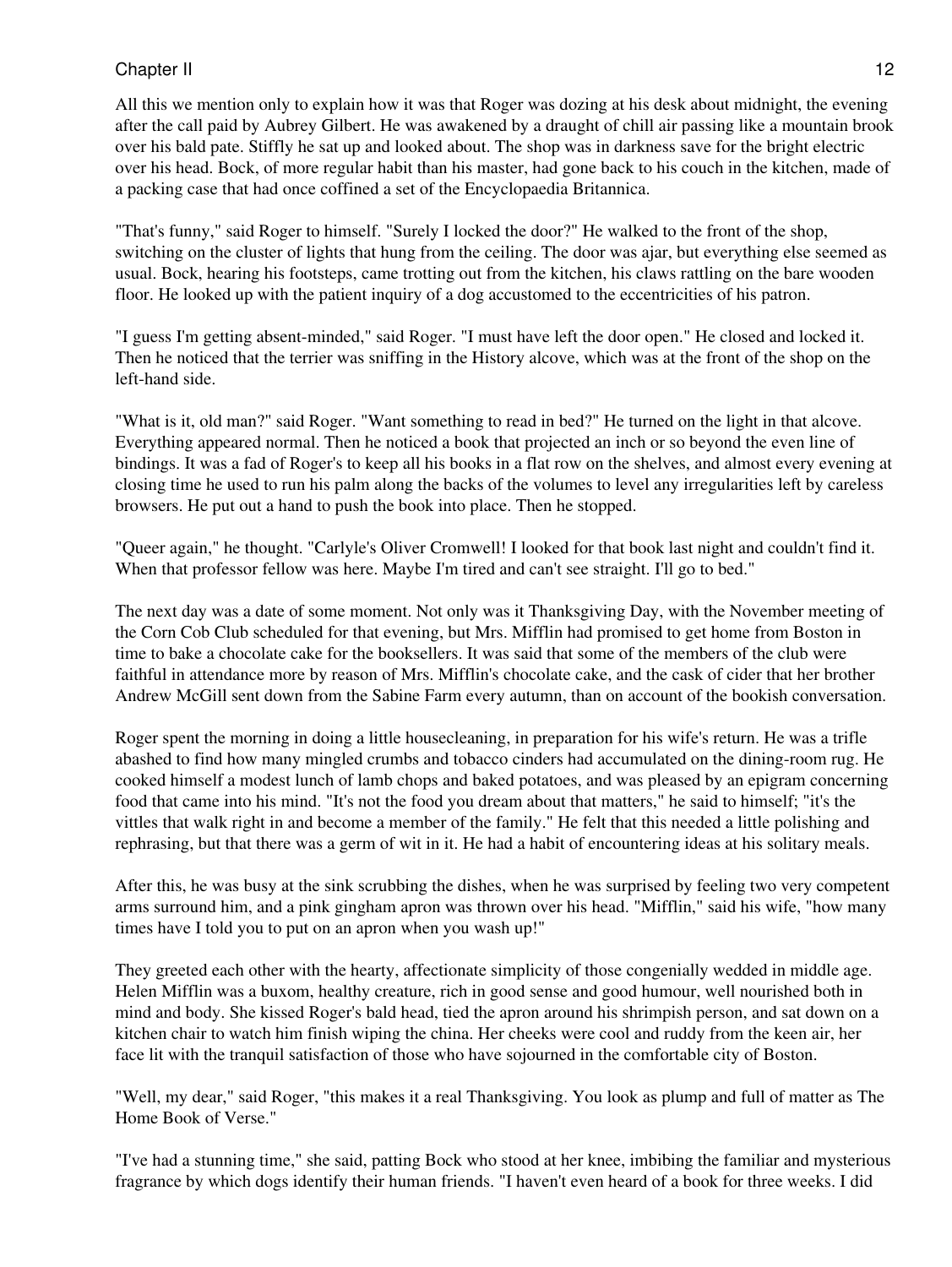stop in at the Old Angle Book Shop yesterday, just to say hullo to Joe Jillings. He says all booksellers are crazy, but that you are the craziest of the lot. He wants to know if you're bankrupt yet."

Roger's slate-blue eyes twinkled. He hung up a cup in the china closet and lit his pipe before replying.

"What did you say?"

"I said that our shop was haunted, and mustn't be supposed to come under the usual conditions of the trade."

"Bully for you! And what did Joe say to that?"

"'Haunted by the nuts!'"

"Well," said Roger, "when literature goes bankrupt I'm willing to go with it. Not till then. But by the way, we're going to be haunted by a beauteous damsel pretty soon. You remember my telling you that Mr. Chapman wants to send his daughter to work in the shop? Well, here's a letter I had from him this morning."

He rummaged in his pocket, and produced the following, which Mrs. Mifflin read:

### DEAR MR. MIFFLIN,

I am so delighted that you and Mrs. Mifflin are willing to try the experiment of taking my daughter as an apprentice. Titania is really a very charming girl, and if only we can get some of the "finishing school" nonsense out of her head she will make a fine woman. She has had (it was my fault, not hers) the disadvantage of being brought up, or rather brought down, by having every possible want and whim gratified. Out of kindness for herself and her future husband, if she should have one, I want her to learn a little about earning a living. She is nearly nineteen, and I told her if she would try the bookshop job for a while I would take her to Europe for a year afterward.

As I explained to you, I want her to think she is really earning her way. Of course I don't want the routine to be too hard for her, but I do want her to get some idea of what it means to face life on one's own. If you will pay her ten dollars a week as a beginner, and deduct her board from that, I will pay you twenty dollars a week, privately, for your responsibility in caring for her and keeping your and Mrs. Mifflin's friendly eyes on her. I'm coming round to the Corn Cob meeting to-morrow night, and we can make the final arrangements.

Luckily, she is very fond of books, and I really think she is looking forward to the adventure with much anticipation. I overheard her saying to one of her friends yesterday that she was going to do some "literary work" this winter. That's the kind of nonsense I want her to outgrow. When I hear her say that she's got a job in a bookstore, I'll know she's cured.

#### Cordially yours, GEORGE CHAPMAN.

"Well?" said Roger, as Mrs. Mifflin made no comment. "Don't you think it will be rather interesting to get a naive young girl's reactions toward the problems of our tranquil existence?"

"Roger, you blessed innocent!" cried his wife. "Life will no longer be tranquil with a girl of nineteen round the place. You may fool yourself, but you can't fool me. A girl of nineteen doesn't REACT toward things. She explodes. Things don't 'react' anywhere but in Boston and in chemical laboratories. I suppose you know you're taking a human bombshell into the arsenal?"

Roger looked dubious. "I remember something in Weir of Hermiston about a girl being 'an explosive engine,'" he said. "But I don't see that she can do any very great harm round here. We're both pretty well proof against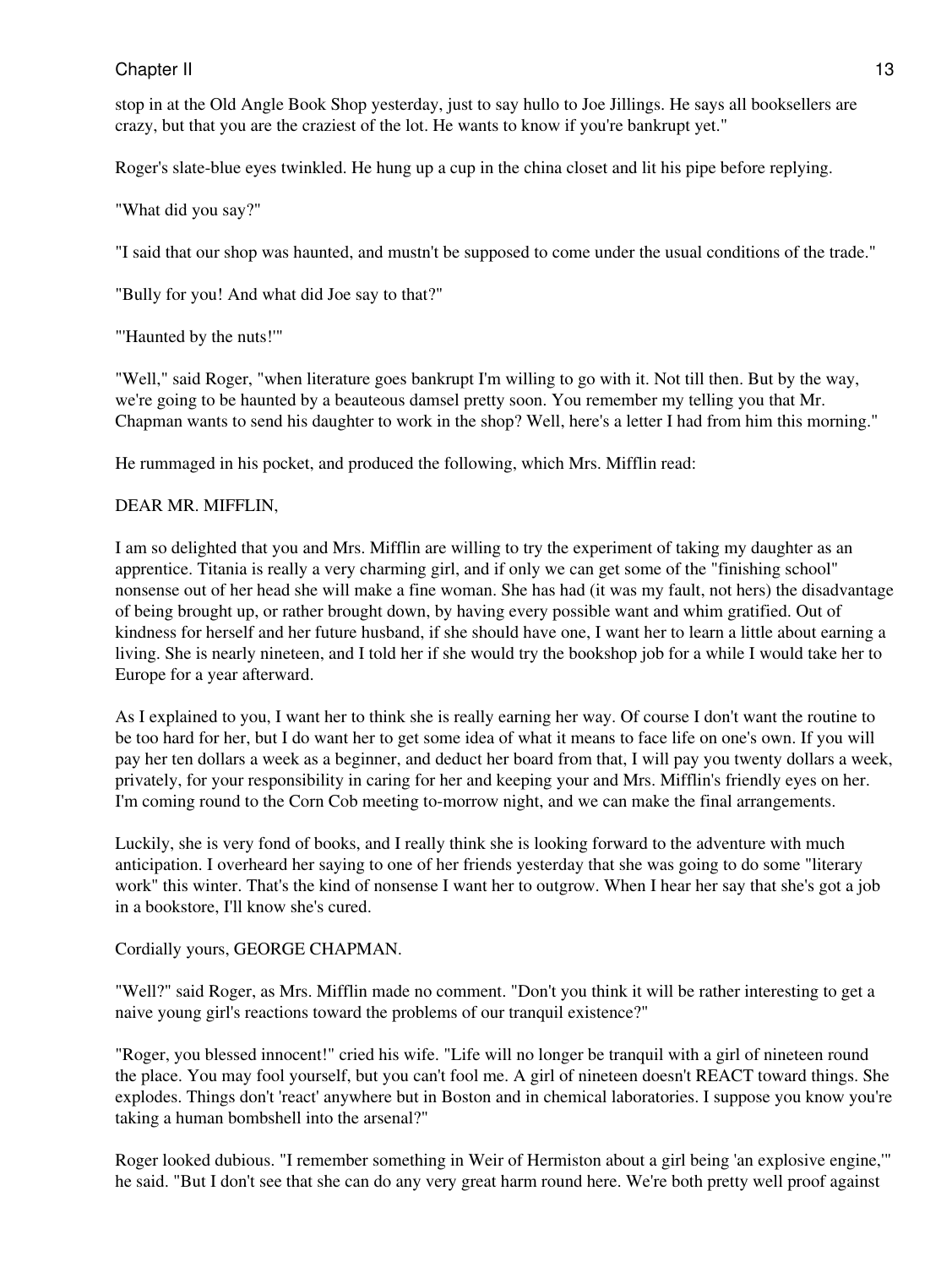#### Chapter II and the control of the control of the control of the control of the control of the control of the control of the control of the control of the control of the control of the control of the control of the control

shell shock. The worst that could happen would be if she got hold of my private copy of Fireside Conversation in the Age of Queen Elizabeth. Remind me to lock it up somewhere, will you?"

This secret masterpiece by Mark Twain was one of the bookseller's treasures. Not even Helen had ever been permitted to read it; and she had shrewdly judged that it was not in her line, for though she knew perfectly well where he kept it (together with his life insurance policy, some Liberty Bonds, an autograph letter from Charles Spencer Chaplin, and a snapshot of herself taken on their honeymoon) she had never made any attempt to examine it.

"Well," said Helen; "Titania or no Titania, if the Corn Cobs want their chocolate cake to-night, I must get busy. Take my suitcase upstairs like a good fellow."

A gathering of booksellers is a pleasant sanhedrim to attend. The members of this ancient craft bear mannerisms and earmarks just as definitely recognizable as those of the cloak and suit business or any other trade. They are likely to be a little-- shall we say--worn at the bindings, as becomes men who have forsaken worldly profit to pursue a noble calling ill rewarded in cash. They are possibly a trifle embittered, which is an excellent demeanour for mankind in the face of inscrutable heaven. Long experience with publishers' salesmen makes them suspicious of books praised between the courses of a heavy meal.

When a publisher's salesman takes you out to dinner, it is not surprising if the conversation turns toward literature about the time the last of the peas are being harried about the plate. But, as Jerry Gladfist says (he runs a shop up on Thirty-Eighth Street) the publishers' salesmen supply a long-felt want, for they do now and then buy one a dinner the like of which no bookseller would otherwise be likely to commit.

"Well, gentlemen," said Roger as his guests assembled in his little cabinet, "it's a cold evening. Pull up toward the fire. Make free with the cider. The cake's on the table. My wife came back from Boston specially to make it."

"Here's Mrs. Mifflin's health!" said Mr. Chapman, a quiet little man who had a habit of listening to what he heard. "I hope she doesn't mind keeping the shop while we celebrate?"

"Not a bit," said Roger. "She enjoys it."

"I see Tarzan of the Apes is running at the Gissing Street movie palace," said Gladfist. "Great stuff. Have you seen it?"

"Not while I can still read The Jungle Book," said Roger.

"You make me tired with that talk about literature," cried Jerry. "A book's a book, even if Harold Bell Wright wrote it."

"A book's a book if you enjoy reading it," amended Meredith, from a big Fifth Avenue bookstore. "Lots of people enjoy Harold Bell Wright just as lots of people enjoy tripe. Either of them would kill me. But let's be tolerant."

"Your argument is a whole succession of non sequiturs," said Jerry, stimulated by the cider to unusual brilliance.

"That's a long putt," chuckled Benson, the dealer in rare books and first editions.

"What I mean is this," said Jerry. "We aren't literary critics. It's none of our business to say what's good and what isn't. Our job is simply to supply the public with the books it wants when it wants them. How it comes to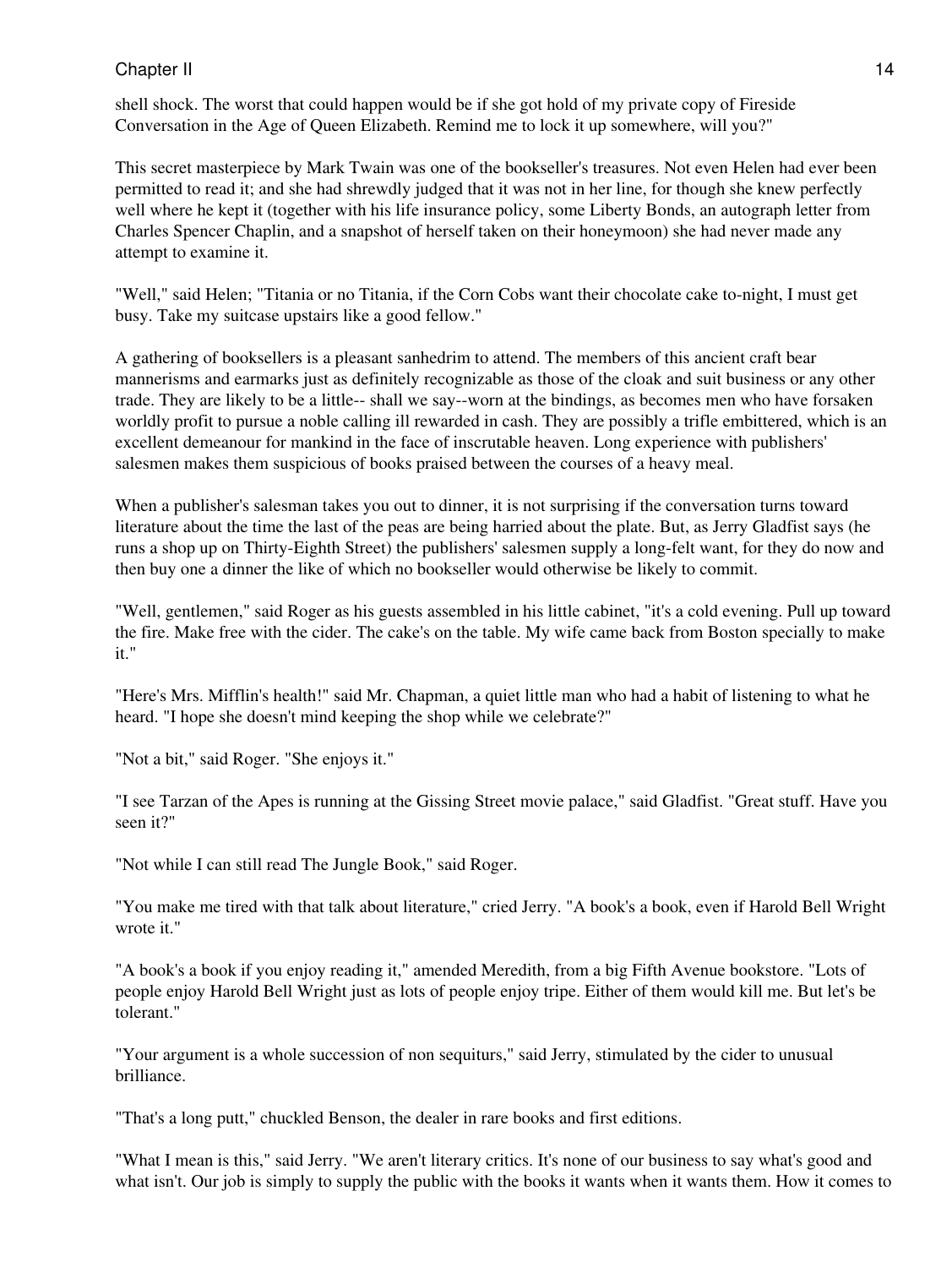want the books it does is no concern of ours."

"You're the guy that calls bookselling the worst business in the world," said Roger warmly, "and you're the kind of guy that makes it so. I suppose you would say that it is no concern of the bookseller to try to increase the public appetite for books?"

"Appetite is too strong a word," said Jerry. "As far as books are concerned the public is barely able to sit up and take a little liquid nourishment. Solid foods don't interest it. If you try to cram roast beef down the gullet of an invalid you'll kill him. Let the public alone, and thank God when it comes round to amputate any of its hard-earned cash."

"Well, take it on the lowest basis," said Roger. "I haven't any facts to go upon----"

"You never have," interjected Jerry.

"But I'd like to bet that the Trade has made more money out of Bryce's American Commonwealth than it ever did out of all Parson Wright's books put together."

"What of it? Why shouldn't they make both?"

This preliminary tilt was interrupted by the arrival of two more visitors, and Roger handed round mugs of cider, pointed to the cake and the basket of pretzels, and lit his corn-cob pipe. The new arrivals were Quincy and Fruehling; the former a clerk in the book department of a vast drygoods store, the latter the owner of a bookshop in the Hebrew quarter of Grand Street-- one of the best-stocked shops in the city, though little known to uptown book-lovers.

"Well," said Fruehling, his bright dark eyes sparkling above richly tinted cheek-bones and bushy beard, "what's the argument?"

"The usual one," said Gladfist, grinning, "Mifflin confusing merchandise with metaphysics."

MIFFLIN--Not at all. I am simply saying that it is good business to sell only the best.

GLADFIST--Wrong again. You must select your stock according to your customers. Ask Quincy here. Would there be any sense in his loading up his shelves with Maeterlinck and Shaw when the department-store trade wants Eleanor Porter and the Tarzan stuff? Does a country grocer carry the same cigars that are listed on the wine card of a Fifth Avenue hotel? Of course not. He gets in the cigars that his trade enjoys and is accustomed to. Bookselling must obey the ordinary rules of commerce.

MIFFLIN--A fig for the ordinary rules of commerce! I came over here to Gissing Street to get away from them. My mind would blow out its fuses if I had to abide by the dirty little considerations of supply and demand. As far as I am concerned, supply CREATES demand.

GLADFIST--Still, old chap, you have to abide by the dirty little consideration of earning a living, unless someone has endowed you?

BENSON--Of course my line of business isn't strictly the same as you fellows'. But a thought that has often occurred to me in selling rare editions may interest you. The customer's willingness to part with his money is usually in inverse ratio to the permanent benefit he expects to derive from what he purchases.

MEREDITH--Sounds a bit like John Stuart Mill.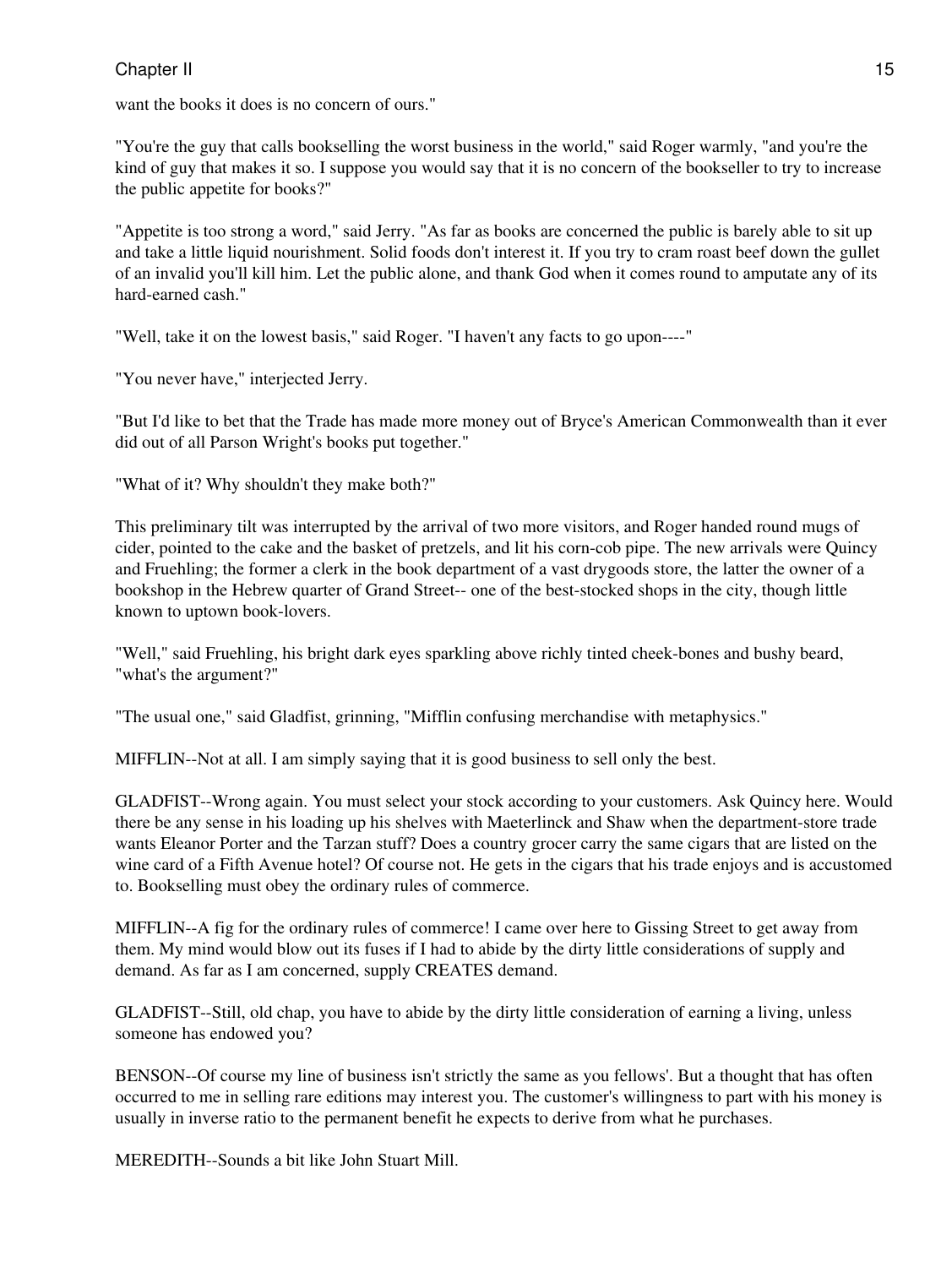BENSON--Even so, it may be true. Folks will pay a darned sight more to be amused than they will to be exalted. Look at the way a man shells out five bones for a couple of theatre seats, or spends a couple of dollars a week on cigars without thinking of it. Yet two dollars or five dollars for a book costs him positive anguish. The mistake you fellows in the retail trade have made is in trying to persuade your customers that books are necessities. Tell them they're luxuries. That'll get them! People have to work so hard in this life they're shy of necessities. A man will go on wearing a suit until it's threadbare, much sooner than smoke a threadbare cigar.

GLADFIST--Not a bad thought. You know, Mifflin here calls me a material-minded cynic, but by thunder, I think I'm more idealistic than he is. I'm no propagandist incessantly trying to cajole poor innocent customers into buying the kind of book *I* think they ought to buy. When I see the helpless pathos of most of them, who drift into a bookstore without the slightest idea of what they want or what is worth reading, I would disdain to take advantage of their frailty. They are absolutely at the mercy of the salesman. They will buy whatever he tells them to. Now the honourable man, the high-minded man (by which I mean myself) is too proud to ram some shimmering stuff at them just because he thinks they ought to read it. Let the boobs blunder around and grab what they can. Let natural selection operate. I think it is fascinating to watch them, to see their helpless groping, and to study the weird ways in which they make their choice. Usually they will buy a book either because they think the jacket is attractive, or because it costs a dollar and a quarter instead of a dollar and a half, or because they say they saw a review of it. The "review" usually turns out to be an ad. I don't think one book-buyer in a thousand knows the difference.

MIFFLIN--Your doctrine is pitiless, base, and false! What would you think of a physician who saw men suffering from a curable disease and did nothing to alleviate their sufferings?

GLADFIST--Their sufferings (as you call them) are nothing to what mine would be if I stocked up with a lot of books that no one but highbrows would buy. What would you think of a base public that would go past my shop day after day and let the high-minded occupant die of starvation?

MIFFLIN--Your ailment, Jerry, is that you conceive yourself as merely a tradesman. What I'm telling you is that the bookseller is a public servant. He ought to be pensioned by the state. The honour of his profession should compel him to do all he can to spread the distribution of good stuff.

QUINCY--I think you forget how much we who deal chiefly in new books are at the mercy of the publishers. We have to stock the new stuff, a large proportion of which is always punk. Why it is punk, goodness knows, because most of the bum books don't sell.

MIFFLIN--Ah, that is a mystery indeed! But I can give you a fair reason. First, because there isn't enough good stuff to go round. Second, because of the ignorance of the publishers, many of whom honestly don't know a good book when they see it. It is a matter of sheer heedlessness in the selection of what they intend to publish. A big drug factory or a manufacturer of a well-known jam spends vast sums of money on chemically assaying and analyzing the ingredients that are to go into his medicines or in gathering and selecting the fruit that is to be stewed into jam. And yet they tell me that the most important department of a publishing business, which is the gathering and sampling of manuscripts, is the least considered and the least remunerated. I knew a reader for one publishing house: he was a babe recently out of college who didn't know a book from a frat pin. If a jam factory employs a trained chemist, why isn't it worth a publisher's while to employ an expert book analyzer? There are some of them. Look at the fellow who runs the Pacific Monthly's book business for example! He knows a thing or two.

CHAPMAN--I think perhaps you exaggerate the value of those trained experts. They are likely to be fourflushers. We had one once at our factory, and as far as I could make out he never thought we were doing good business except when we were losing money.

MIFFLIN--As far as I have been able to observe, making money is the easiest thing in the world. All you have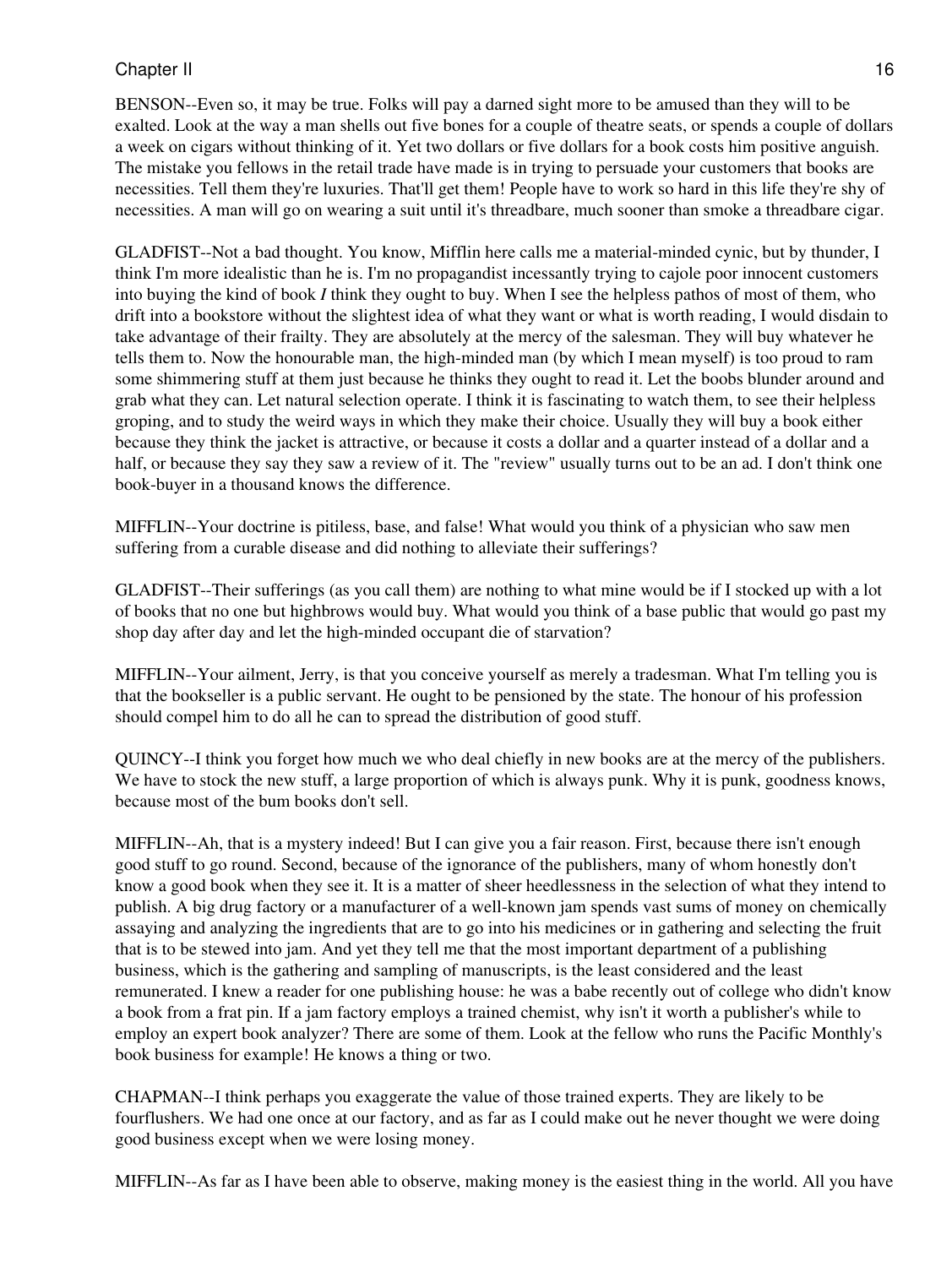to do is to turn out an honest product, something that the public needs. Then you have to let them know that you have it, and teach them that they need it. They will batter down your front door in their eagerness to get it. But if you begin to hand them gold bricks, if you begin to sell them books built like an apartment house, all marble front and all brick behind, you're cutting your own throat, or rather cutting your own pocket, which is the same thing.

MEREDITH--I think Mifflin's right. You know the kind of place our shop is: a regular Fifth Avenue store, all plate glass front and marble columns glowing in the indirect lighting like a birchwood at full moon. We sell hundreds of dollars' worth of bunkum every day because people ask for it; but I tell you we do it with reluctance. It's rather the custom in our shop to scoff at the book-buying public and call them boobs, but they really want good books-- the poor souls don't know how to get them. Still, Jerry has a certain grain of truth to his credit. I get ten times more satisfaction in selling a copy of Newton's The Amenities of Book-Collecting than I do in selling a copy of--well, Tarzan; but it's poor business to impose your own private tastes on your customers. All you can do is to hint them along tactfully, when you get a chance, toward the stuff that counts.

QUINCY--You remind me of something that happened in our book department the other day. A flapper came in and said she had forgotten the name of the book she wanted, but it was something about a young man who had been brought up by the monks. I was stumped. I tried her with The Cloister and the Hearth and Monastery Bells and Legends of the Monastic Orders and so on, but her face was blank. Then one of the salesgirls overheard us talking, and she guessed it right off the bat. Of course it was Tarzan.

MIFFLIN--You poor simp, there was your chance to introduce her to Mowgli and the bandar-log.

QUINCY--True--I didn't think of it.

MIFFLIN--I'd like to get you fellows' ideas about advertising. There was a young chap in here the other day from an advertising agency, trying to get me to put some copy in the papers. Have you found that it pays?

FRUEHLING--It always pays--somebody. The only question is, does it pay the man who pays for the ad?

MEREDITH--What do you mean?

FRUEHLING--Did you ever consider the problem of what I call tangential advertising? By that I mean advertising that benefits your rival rather than yourself? Take an example. On Sixth Avenue there is a lovely delicatessen shop, but rather expensive. Every conceivable kind of sweetmeat and relish is displayed in the brightly lit window. When you look at that window it simply makes your mouth water. You decide to have something to eat. But do you get it there? Not much! You go a little farther down the street and get it at the Automat or the Crystal Lunch. The delicatessen fellow pays the overhead expense of that beautiful food exhibit, and the other man gets the benefit of it. It's the same way in my business. I'm in a factory district, where people can't afford to have any but the best books. (Meredith will bear me out in saying that only the wealthy can afford the poor ones.) They read the book ads in the papers and magazines, the ads of Meredith's shop and others, and then they come to me to buy them. I believe in advertising, but I believe in letting someone else pay for it.

MIFFLIN--I guess perhaps I can afford to go on riding on Meredith's ads. I hadn't thought of that. But I think I shall put a little notice in one of the papers some day, just a little card saying

#### PARNASSUS AT HOME GOOD BOOKS BOUGHT AND SOLD THIS SHOP IS HAUNTED

It will be fun to see what come-back I get.

QUINCY--The book section of a department store doesn't get much chance to enjoy that tangential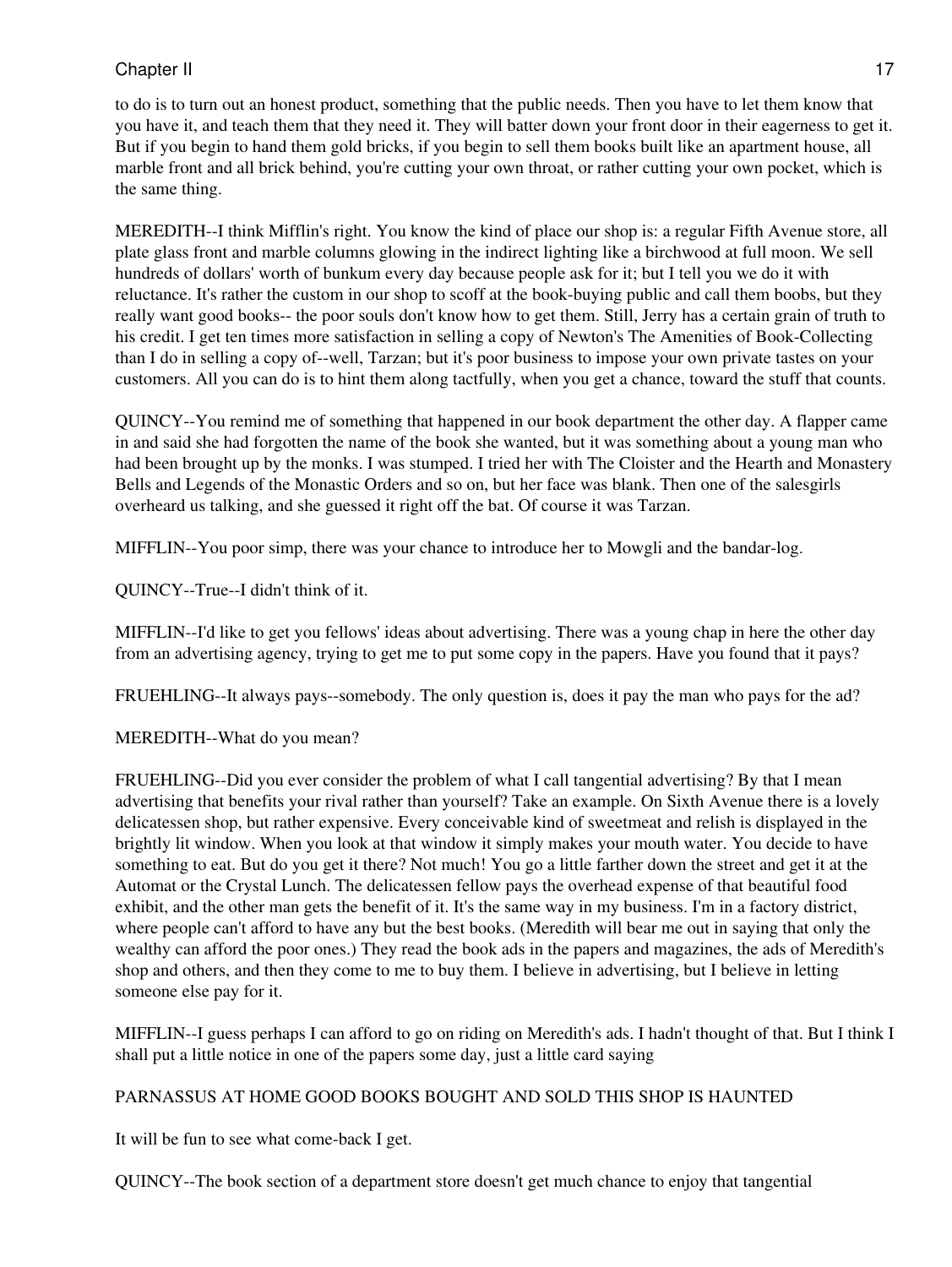#### Chapter II and the control of the control of the control of the control of the control of the control of the control of the control of the control of the control of the control of the control of the control of the control

advertising, as Fruehling calls it. Why, when our interior decorating shark puts a few volumes of a pirated Kipling bound in crushed oilcloth or a copy of "Knock-kneed Stories," into the window to show off a Louis XVIII boudoir suite, display space is charged up against my department! Last summer he asked me for "something by that Ring fellow, I forget the name," to put a punchy finish on a layout of porch furniture. I thought perhaps he meant Wagner's Nibelungen operas, and began to dig them out. Then I found he meant Ring Lardner.

GLADFIST--There you are. I keep telling you bookselling is an impossible job for a man who loves literature. When did a bookseller ever make any real contribution to the world's happiness?

MIFFLIN--Dr. Johnson's father was a bookseller.

GLADFIST--Yes, and couldn't afford to pay for Sam's education.

FRUEHLING--There's another kind of tangential advertising that interests me. Take, for instance, a Coles Phillips painting for some brand of silk stockings. Of course the high lights of the picture are cunningly focussed on the stockings of the eminently beautiful lady; but there is always something else in the picture--an automobile or a country house or a Morris chair or a parasol--which makes it just as effective an ad for those goods as it is for the stockings. Every now and then Phillips sticks a book into his paintings, and I expect the Fifth Avenue book trade benefits by it. A book that fits the mind as well as a silk stocking does the ankle will be sure to sell.

MIFFLIN--You are all crass materialists. I tell you, books are the depositories of the human spirit, which is the only thing in this world that endures. What was it Shakespeare said--

Not marble nor the gilded monuments Of princes shall outlive this powerful rhyme--

By the bones of the Hohenzollerns, he was right! And wait a minute! There's something in Carlyle's Cromwell that comes back to me.

He ran excitedly out of the room, and the members of the Corn Cob fraternity grinned at each other. Gladfist cleaned his pipe and poured out some more cider. "He's off on his hobby," he chuckled. "I love baiting him."

"Speaking of Carlyle's Cromwell," said Fruehling, "that's a book I don't often hear asked for. But a fellow came in the other day hunting for a copy, and to my chagrin I didn't have one. I rather pride myself on keeping that sort of thing in stock. So I called up Brentano's to see if I could pick one up, and they told me they had just sold the only copy they had. Somebody must have been boosting Thomas! Maybe he's quoted in Tarzan, or somebody has bought up the film rights."

Mifflin came in, looking rather annoyed.

"Here's an odd thing," he said. "I know damn well that copy of Cromwell was on the shelf because I saw it there last night. It's not there now."

"That's nothing," said Quincy. "You know how people come into a second-hand store, see a book they take a fancy to but don't feel like buying just then, and tuck it away out of sight or on some other shelf where they think no one else will spot it, but they'll be able to find it when they can afford it. Probably someone's done that with your Cromwell."

"Maybe, but I doubt it," said Mifflin. "Mrs. Mifflin says she didn't sell it this evening. I woke her up to ask her. She was dozing over her knitting at the desk. I guess she's tired after her trip."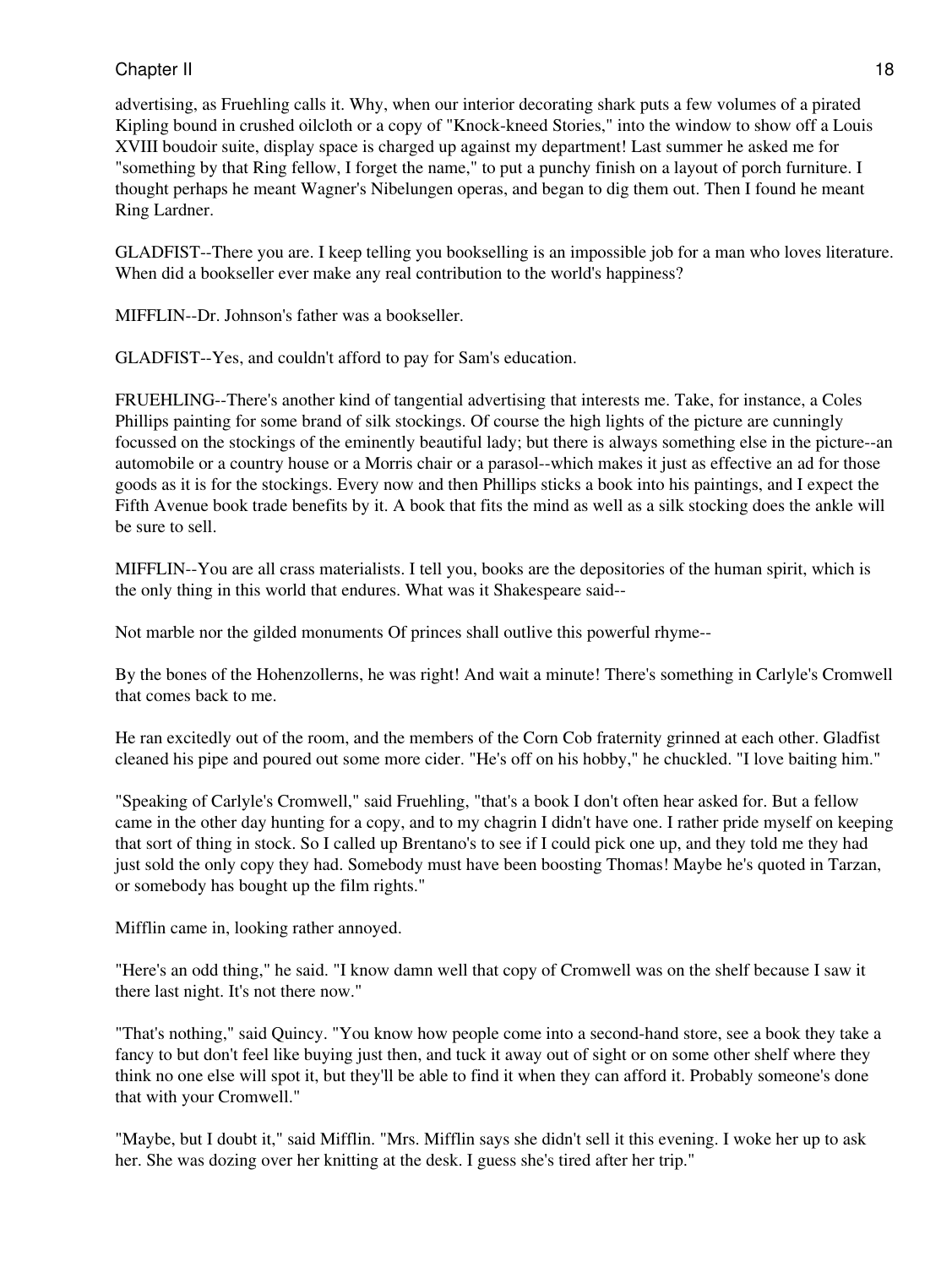"I'm sorry to miss the Carlyle quotation," said Benson. "What was the gist?"

"I think I've got it jotted down in a notebook," said Roger, hunting along a shelf. "Yes, here it is." He read aloud:

"The works of a man, bury them under what guano-mountains and obscene owl-droppings you will, do not perish, cannot perish. What of Heroism, what of Eternal Light was in a Man and his Life, is with very great exactness added to the Eternities, remains forever a new divine portion of the Sum of Things.

"Now, my friends, the bookseller is one of the keys in that universal adding machine, because he aids in the cross-fertilization of men and books. His delight in his calling doesn't need to be stimulated even by the bright shanks of a Coles Phillips picture.

"Roger, my boy," said Gladfist, "your innocent enthusiasm makes me think of Tom Daly's favourite story about the Irish priest who was rebuking his flock for their love of whisky. 'Whisky,' he said, 'is the bane of this congregation. Whisky, that steals away a man's brains. Whisky, that makes you shoot at landlords--and not hit them!' Even so, my dear Roger, your enthusiasm makes you shoot at truth and never come anywhere near it."

"Jerry," said Roger, "you are a upas tree. Your shadow is poisonous!"

"Well, gentlemen," said Mr. Chapman, "I know Mrs. Mifflin wants to be relieved of her post. I vote we adjourn early. Your conversation is always delightful, though I am sometimes a bit uncertain as to the conclusions. My daughter is going to be a bookseller, and I shall look forward to hearing her views on the business."

As the guests made their way out through the shop, Mr. Chapman drew Roger aside. "It's perfectly all right about sending Titania?" he asked.

"Absolutely," said Roger. "When does she want to come?"

"Is to-morrow too soon?"

"The sooner the better. We've got a little spare room upstairs that she can have. I've got some ideas of my own about furnishing it for her. Send her round to-morrow afternoon."

# **Chapter III**

#### Titania Arrives

The first pipe after breakfast is a rite of some importance to seasoned smokers, and Roger applied the flame to the bowl as he stood at the bottom of the stairs. He blew a great gush of strong blue reek that eddied behind him as he ran up the flight, his mind eagerly meditating the congenial task of arranging the little spare room for the coming employee. Then, at the top of the steps, he found that his pipe had already gone out. "What with filling my pipe and emptying it, lighting it and relighting it," he thought, "I don't seem to get much time for the serious concerns of life. Come to think of it, smoking, soiling dishes and washing them, talking and listening to other people talk, take up most of life anyway."

This theory rather pleased him, so he ran downstairs again to tell it to Mrs. Mifflin.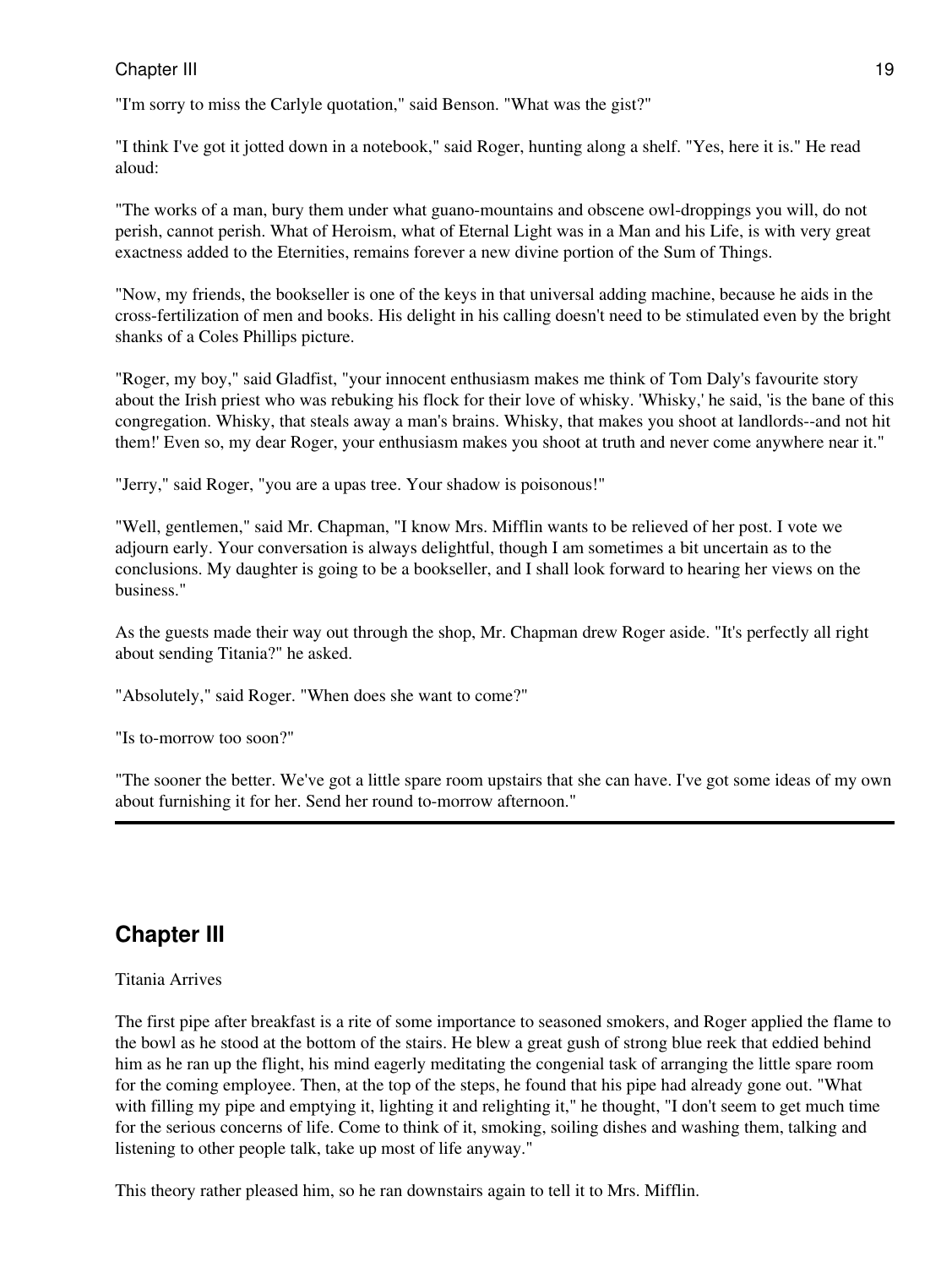"Go along and get that room fixed up," she said, "and don't try to palm off any bogus doctrines on me so early in the morning. Housewives have no time for philosophy after breakfast."

Roger thoroughly enjoyed himself in the task of preparing the guest-room for the new assistant. It was a small chamber at the back of the second storey, opening on to a narrow passage that connected through a door with the gallery of the bookshop. Two small windows commanded a view of the modest roofs of that quarter of Brooklyn, roofs that conceal so many brave hearts, so many baby carriages, so many cups of bad coffee, and so many cartons of the Chapman prunes.

"By the way," he called downstairs, "better have some of the prunes for supper to-night, just as a compliment to Miss Chapman."

Mrs. Mifflin preserved a humorous silence.

Over these noncommittal summits the bright eye of the bookseller, as he tacked up the freshly ironed muslin curtains Mrs. Mifflin had allotted, could discern a glimpse of the bay and the leviathan ferries that link Staten Island with civilization. "Just a touch of romance in the outlook," he thought to himself. "It will suffice to keep a blasee young girl aware of the excitements of existence."

The room, as might be expected in a house presided over by Helen Mifflin, was in perfect order to receive any occupant, but Roger had volunteered to psychologize it in such a fashion as (he thought) would convey favourable influences to the misguided young spirit that was to be its tenant. Incurable idealist, he had taken quite gravely his responsibility as landlord and employer of Mr. Chapman's daughter. No chambered nautilus was to have better opportunity to expand the tender mansions of its soul.

Beside the bed was a bookshelf with a reading lamp. The problem Roger was discussing was what books and pictures might be the best preachers to this congregation of one. To Mrs. Mifflin's secret amusement he had taken down the picture of Sir Galahad which he had once hung there, because (as he had said) if Sir Galahad were living to-day he would be a bookseller. "We don't want her feasting her imagination on young Galahads," he had remarked at breakfast. "That way lies premature matrimony. What I want to do is put up in her room one or two good prints representing actual men who were so delightful in their day that all the young men she is likely to see now will seem tepid and prehensile. Thus she will become disgusted with the present generation of youths and there will be some chance of her really putting her mind on the book business."

Accordingly he had spent some time in going through a bin where he kept photos and drawings of authors that the publishers' "publicity men" were always showering upon him. After some thought he discarded promising engravings of Harold Bell Wright and Stephen Leacock, and chose pictures of Shelley, Anthony Trollope, Robert Louis Stevenson, and Robert Burns. Then, after further meditation, he decided that neither Shelley nor Burns would quite do for a young girl's room, and set them aside in favour of a portrait of Samuel Butler. To these he added a framed text that he was very fond of and had hung over his own desk. He had once clipped it from a copy of Life and found much pleasure in it. It runs thus:

#### ON THE RETURN OF A BOOK LENT TO A FRIEND

I GIVE humble and hearty thanks for the safe return of this book which having endured the perils of my friend's bookcase, and the bookcases of my friend's friends, now returns to me in reasonably good condition.

I GIVE humble and hearty thanks that my friend did not see fit to give this book to his infant as a plaything, nor use it as an ash-tray for his burning cigar, nor as a teething-ring for his mastiff.

WHEN I lent this book I deemed it as lost: I was resigned to the bitterness of the long parting: I never thought to look upon its pages again.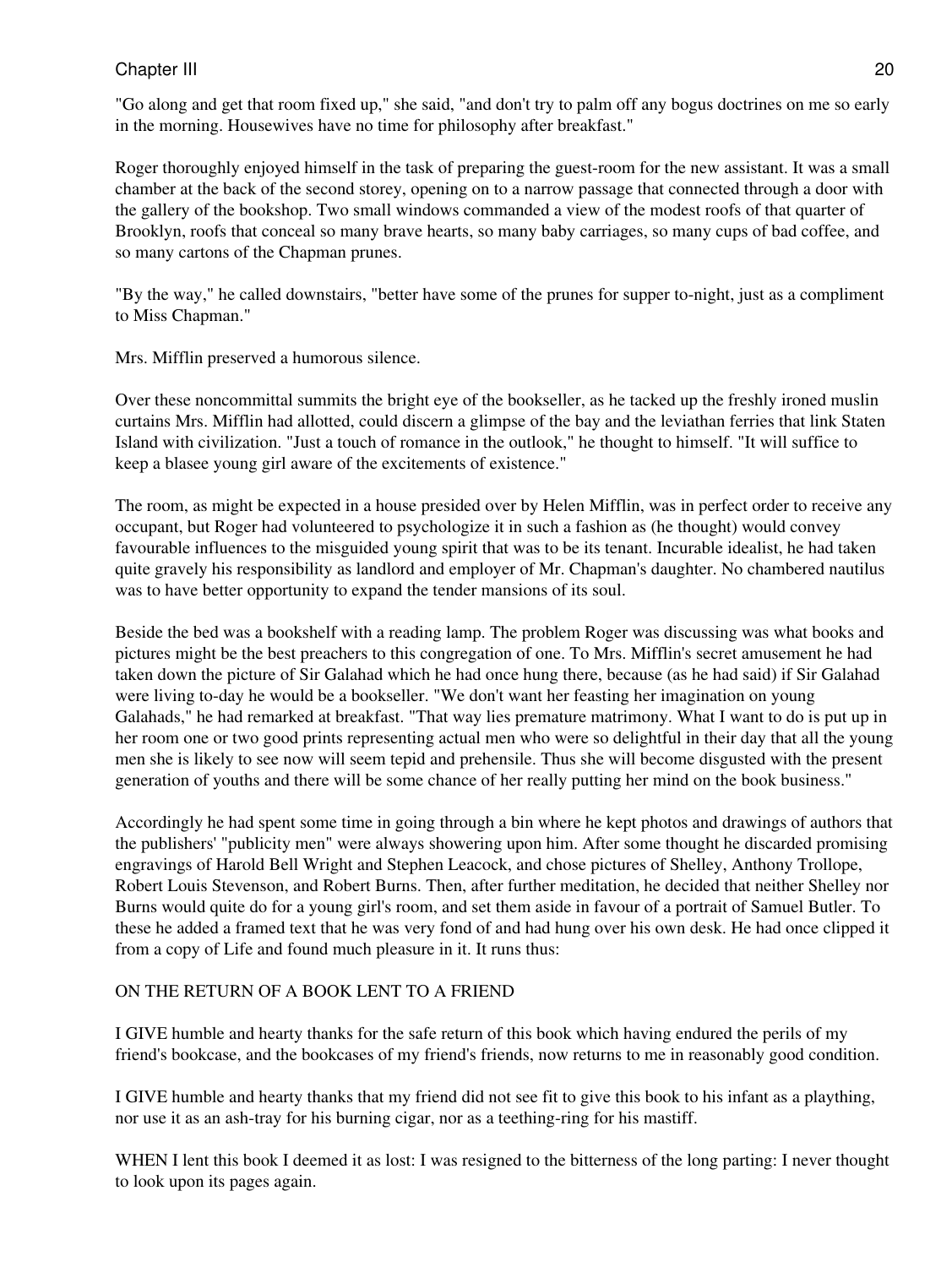BUT NOW that my book is come back to me, I rejoice and am exceeding glad! Bring hither the fatted morocco and let us rebind the volume and set it on the shelf of honour: for this my book was lent, and is returned again.

PRESENTLY, therefore, I may return some of the books that I myself have borrowed.

"There!" he thought. "That will convey to her the first element of book morality."

These decorations having been displayed on the walls, he bethought himself of the books that should stand on the bedside shelf.

This is a question that admits of the utmost nicety of discussion. Some authorities hold that the proper books for a guest-room are of a soporific quality that will induce swift and painless repose. This school advises The Wealth of Nations, Rome under the Caesars, The Statesman's Year Book, certain novels of Henry James, and The Letters of Queen Victoria (in three volumes). It is plausibly contended that books of this kind cannot be read (late at night) for more than a few minutes at a time, and that they afford useful scraps of information.

Another branch of opinion recommends for bedtime reading short stories, volumes of pithy anecdote, swift and sparkling stuff that may keep one awake for a space, yet will advantage all the sweeter slumber in the end. Even ghost stories and harrowing matter are maintained seasonable by these pundits. This class of reading comprises O. Henry, Bret Harte, Leonard Merrick, Ambrose Bierce, W. W. Jacobs, Daudet, de Maupassant, and possibly even On a Slow Train Through Arkansaw, that grievous classic of the railway bookstalls whereof its author, Mr. Thomas W. Jackson, has said "It will sell forever, and a thousand years afterward." To this might be added another of Mr. Jackson's onslaughts on the human intelligence, I'm From Texas, You Can't Steer Me, whereof is said (by the author) "It is like a hard-boiled egg, you can't beat it." There are other of Mr. Jackson's books, whose titles escape memory, whereof he has said "They are a dynamite for sorrow." Nothing used to annoy Mifflin more than to have someone come in and ask for copies of these works. His brother-in-law, Andrew McGill, the writer, once gave him for Christmas (just to annoy him) a copy of On a Slow Train Through Arkansaw sumptuously bound and gilded in what is known to the trade as "dove-coloured ooze." Roger retorted by sending Andrew (for his next birthday) two volumes of Brann the Iconoclast bound in what Robert Cortes Holliday calls "embossed toadskin." But that is apart from the story.

To the consideration of what to put on Miss Titania's bookshelf Roger devoted the delighted hours of the morning. Several times Helen called him to come down and attend to the shop, but he was sitting on the floor, unaware of numbed shins, poring over the volumes he had carted upstairs for a final culling. "It will be a great privilege," he said to himself, "to have a young mind to experiment with. Now my wife, delightful creature though she is, was--well, distinctly mature when I had the good fortune to meet her; I have never been able properly to supervise her mental processes. But this Chapman girl will come to us wholly unlettered. Her father said she had been to a fashionable school: that surely is a guarantee that the delicate tendrils of her mind have never begun to sprout. I will test her (without her knowing it) by the books I put here for her. By noting which of them she responds to, I will know how to proceed. It might be worth while to shut up the shop one day a week in order to give her some brief talks on literature. Delightful! Let me see, a little series of talks on the development of the English novel, beginning with Tom Jones--hum, that would hardly do! Well, I have always longed to be a teacher, this looks like a chance to begin. We might invite some of the neighbours to send in their children once a week, and start a little school. Causeries du lundi, in fact! Who knows I may yet be the Sainte Beuve of Brooklyn."

Across his mind flashed a vision of newspaper clippings--"This remarkable student of letters, who hides his brilliant parts under the unassuming existence of a second-hand bookseller, is now recognized as the----"

"Roger!" called Mrs. Mifflin from downstairs: "Front! someone wants to know if you keep back numbers of Foamy Stories."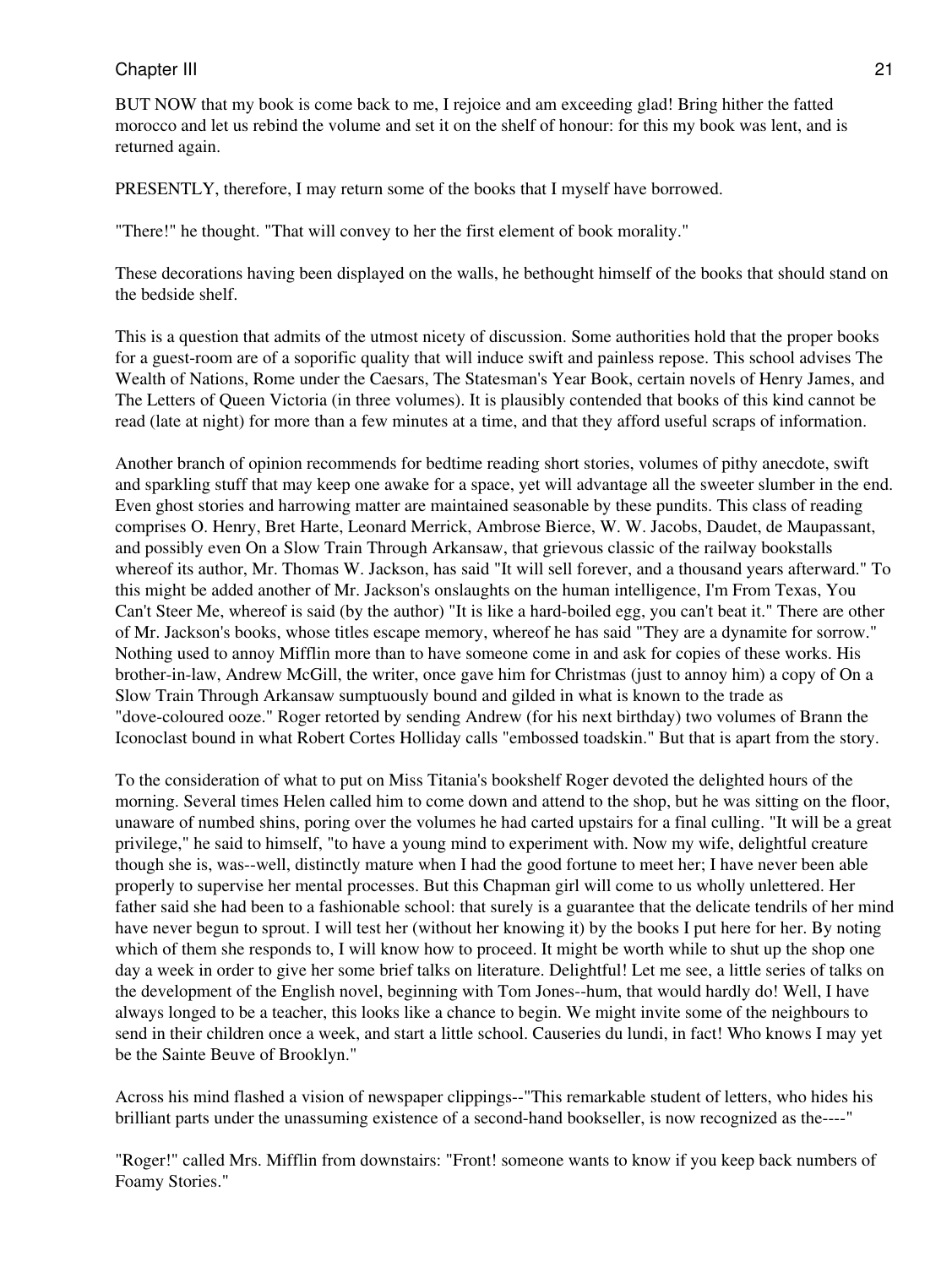After he had thrown out the intruder, Roger returned to his meditation. "This selection," he mused, "is of course only tentative. It is to act as a preliminary test, to see what sort of thing interests her. First of all, her name naturally suggests Shakespeare and the Elizabethans. It's a remarkable name, Titania Chapman: there must be great virtue in prunes! Let's begin with a volume of Christopher Marlowe. Then Keats, I guess: every young person ought to shiver over St. Agnes' Eve on a bright cold winter evening. Over Bemerton's, certainly, because it's a bookshop story. Eugene Field's Tribune Primer to try out her sense of humour. And Archy, by all means, for the same reason. I'll go down and get the Archy scrapbook."

It should be explained that Roger was a keen admirer of Don Marquis, the humourist of the New York Evening Sun. Mr. Marquis once lived in Brooklyn, and the bookseller was never tired of saying that he was the most eminent author who had graced the borough since the days of Walt Whitman. Archy, the imaginary cockroach whom Mr. Marquis uses as a vehicle for so much excellent fun, was a constant delight to Roger, and he had kept a scrapbook of all Archy's clippings. This bulky tome he now brought out from the grotto by his desk where his particular treasures were kept. He ran his eye over it, and Mrs. Mifflin heard him utter shrill screams of laughter.

"What on earth is it?" she asked.

"Only Archy," he said, and began to read aloud--

down in a wine vault underneath the city two old men were sitting they were drinking booze torn were their garments hair and beards were gritty one had an overcoat but hardly any shoes

overhead the street cars through the streets were running filled with happy people going home to christmas in the adirondacks the hunters all were gunning big ships were sailing down by the isthmus

in came a little tot for to kiss her granny such a little totty she could scarcely tottle saying kiss me grandpa kiss your little nanny but the old man beaned her with a whisky bottle.

outside the snowflakes began for to flutter far at sea the ships were sailing with the seamen not another word did angel nanny utter her grandsire chuckled and pledged the whisky demon

up spake the second man he was worn and weary tears washed his face which otherwise was pasty she loved her parents who commuted on the erie brother im afraid you struck a trifle hasty

she came to see you all her pretty duds on bringing christmas posies from her mothers garden riding in the tunnel underneath the hudson brother was it rum caused your heart to harden----

"What on earth is there funny in that?" said Mrs. Mifflin. "Poor little lamb, I think it was terrible."

"There's more of it," cried Roger, and opened his mouth to continue.

"No more, thank you," said Helen. "There ought to be a fine for using the meter of Love in the Valley that way. I'm going out to market so if the bell rings you'll have to answer it."

Roger added the Archy scrapbook to Miss Titania's shelf, and went on browsing over the volumes he had collected.

"The Nigger of the Narcissus," he said to himself, "for even if she doesn't read the story perhaps she'll read the preface, which not marble nor the monuments of princes will outlive. Dickens' Christmas Stories to introduce her to Mrs. Lirriper, the queen of landladies. Publishers tell me that Norfolk Street, Strand, is best known for the famous literary agent that has his office there, but I wonder how many of them know that that was where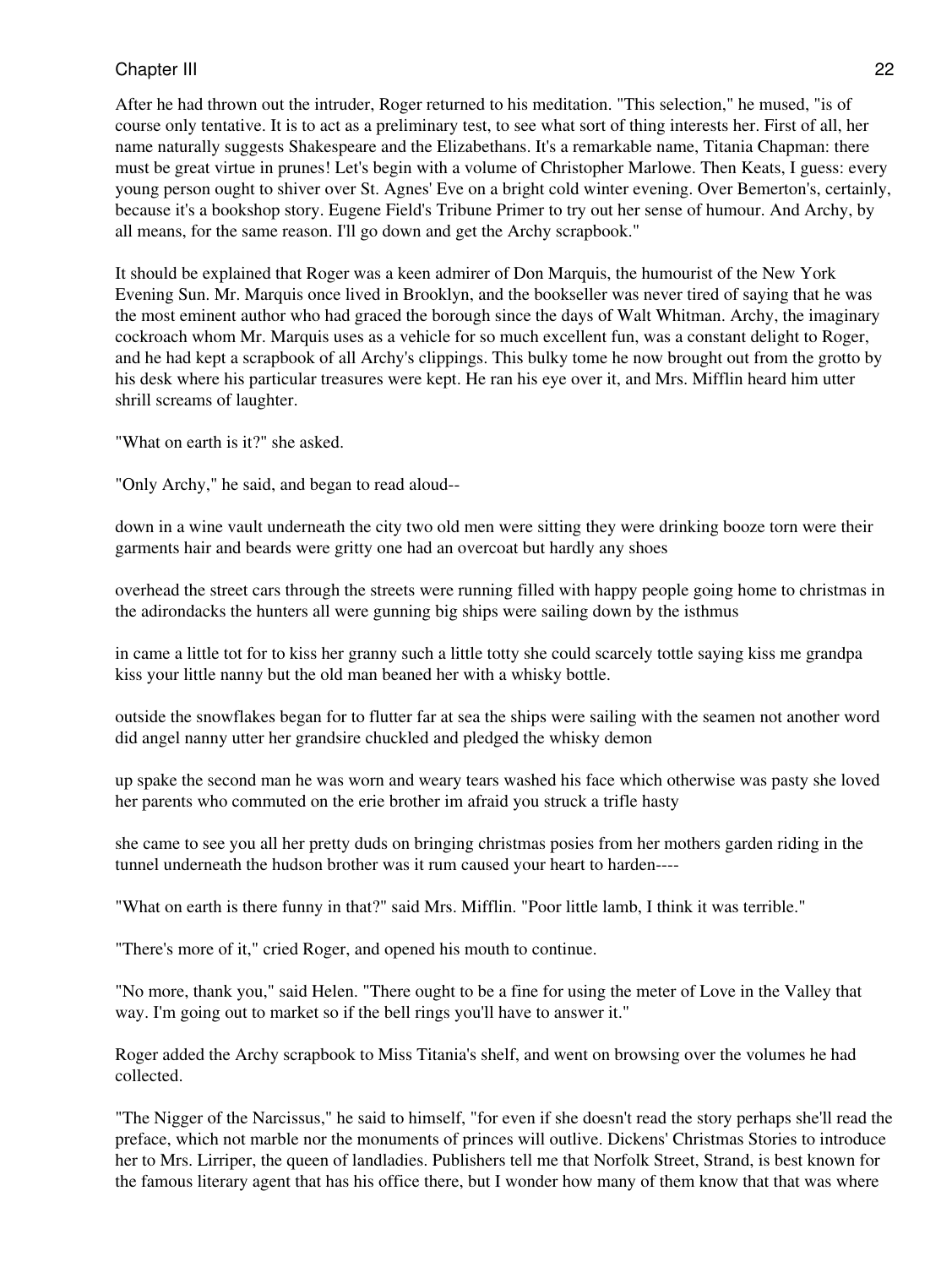Mrs. Lirriper had her immortal lodgings? The Notebooks of Samuel Butler, just to give her a little intellectual jazz. The Wrong Box, because it's the best farce in the language. Travels with a Donkey, to show her what good writing is like. The Four Horsemen of the Apocalypse to give her a sense of pity for human woes--wait a minute, though: that's a pretty broad book for young ladies. I guess we'll put it aside and see what else there is. Some of Mr. Mosher's catalogues: fine! they'll show her the true spirit of what one book-lover calls biblio-bliss. Walking-Stick Papers--yes, there are still good essayists running around. A bound file of The Publishers' Weekly to give her a smack of trade matters. Jo's Boys in case she needs a little relaxation. The Lays of Ancient Rome and Austin Dobson to show her some good poetry. I wonder if they give them The Lays to read in school nowadays? I have a horrible fear they are brought up on the battle of Salamis and the brutal redcoats of '76. And now we'll be exceptionally subtle: we'll stick in a Robert Chambers to see if she falls for it."

He viewed the shelf with pride. "Not bad," he said to himself. "I'll just add this Leonard Merrick, Whispers about Women, to amuse her. I bet that title will start her guessing. Helen will say I ought to have included the Bible, but I'll omit it on purpose, just to see whether the girl misses it."

With typical male curiosity he pulled out the bureau drawers to see what disposition his wife had made of them, and was pleased to find a little muslin bag of lavender dispersing a quiet fragrance in each. "Very nice," he remarked. "Very nice indeed! About the only thing missing is an ashtray. If Miss Titania is as modern as some of them, that'll be the first thing she'll call for. And maybe a copy of Ezra Pound's poems. I do hope she's not what Helen calls a bolshevixen."

There was nothing bolshevik about a glittering limousine that drew up at the corner of Gissing and Swinburne streets early that afternoon. A chauffeur in green livery opened the door, lifted out a suitcase of beautiful brown leather, and gave a respectful hand to the vision that emerged from depths of lilac-coloured upholstery.

"Where do you want me to carry the bag, miss?"

"This is the bitter parting," replied Miss Titania. "I don't want you to know my address, Edwards. Some of my mad friends might worm it out of you, and I don't want them coming down and bothering me. I am going to be very busy with literature. I'll walk the rest of the way."

Edwards saluted with a grin--he worshipped the original young heiress-- and returned to his wheel.

"There's one thing I want you to do for me," said Titania. "Call up my father and tell him I'm on the job."

"Yes, miss," said Edwards, who would have run the limousine into a government motor truck if she had ordered it.

Miss Chapman's small gloved hand descended into an interesting purse that was cuffed to her wrist with a bright little chain. She drew out a nickel--it was characteristic of her that it was a very bright and engaging looking nickel--and handed it gravely to her charioteer. Equally gravely he saluted, and the car, after moving through certain dignified arcs, swam swiftly away down Thackeray Boulevard.

Titania, after making sure that Edwards was out of sight, turned up Gissing Street with a fluent pace and an observant eye. A small boy cried, "Carry your bag, lady?" and she was about to agree, but then remembered that she was now engaged at ten dollars a week and waved him away. Our readers would feel a justifiable grudge if we did not attempt a description of the young lady, and we will employ the few blocks of her course along Gissing Street for this purpose.

Walking behind her, the observer, by the time she had reached Clemens Place, would have seen that she was faultlessly tailored in genial tweeds; that her small brown boots were sheltered by spats of that pale tan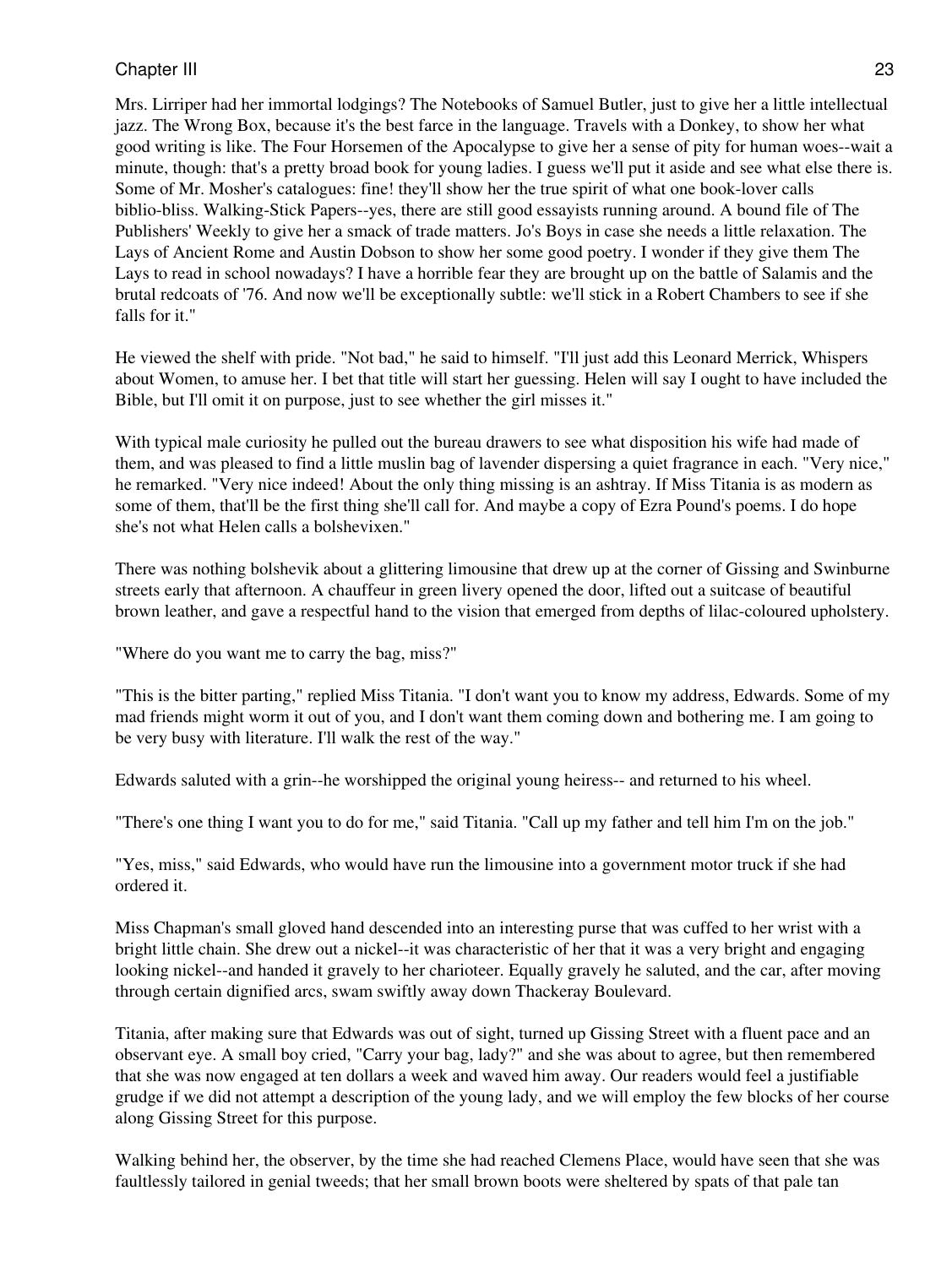complexion exhibited by Pullman porters on the Pennsylvania Railroad; that her person was both slender and vigorous; that her shoulders were carrying a sumptuous fur of the colour described by the trade as nutria, or possibly opal smoke. The word chinchilla would have occurred irresistibly to this observer from behind; he might also, if he were the father of a family, have had a fleeting vision of many autographed stubs in a check book. The general impression that he would have retained, had he turned aside at Clemens Place, would be "expensive, but worth the expense."

It is more likely, however, that the student of phenomena would have continued along Gissing Street to the next corner, being that of Hazlitt Street. Taking advantage of opportunity, he would overtake the lady on the pavement, with a secret, sidelong glance. If he were wise, he would pass her on the right side where her tilted bonnet permitted a wider angle of vision. He would catch a glimpse of cheek and chin belonging to the category known (and rightly) as adorable; hair that held sunlight through the dullest day; even a small platinum wrist watch that might pardonably be excused, in its exhilarating career, for beating a trifle fast. Among the greyish furs he would note a bunch of such violets as never bloom in the crude springtime, but reserve themselves for November and the plate glass windows of Fifth Avenue.

It is probable that whatever the errand of this spectator he would have continued along Gissing Street a few paces farther. Then, with calculated innocence, he would have halted halfway up the block that leads to the Wordsworth Avenue "L," and looked backward with carefully simulated irresolution, as though considering some forgotten matter. With apparently unseeing eyes he would have scanned the bright pedestrian, and caught the full impact of her rich blue gaze. He would have seen a small resolute face rather vivacious in effect, yet with a quaint pathos of youth and eagerness. He would have noted the cheeks lit with excitement and rapid movement in the bracing air. He would certainly have noted the delicate contrast of the fur of the wild nutria with the soft V of her bare throat. Then, to his surprise, he would have seen this attractive person stop, examine her surroundings, and run down some steps into a rather dingy-looking second-hand bookshop. He would have gone about his affairs with a new and surprised conviction that the Almighty had the borough of Brooklyn under His especial care.

Roger, who had conceived a notion of some rather peevish foundling of the Ritz-Carlton lobbies and Central Park riding academies, was agreeably amazed by the sweet simplicity of the young lady.

"Is this Mr. Mifflin?" she said, as he advanced all agog from his smoky corner.

"Miss Chapman?" he replied, taking her bag. "Helen!" he called. "Miss Titania is here."

She looked about the sombre alcoves of the shop. "I do think it's adorable of you to take me in," she said. "Dad has told me so much about you. He says I'm impossible. I suppose this is the literature he talks about. I want to know all about it."

"And here's Bock!" she cried. "Dad says he's the greatest dog in the world, named after Botticelli or somebody. I've brought him a present. It's in my bag. Nice old Bocky!"

Bock, who was unaccustomed to spats, was examining them after his own fashion.

"Well, my dear," said Mrs. Mifflin. "We are delighted to see you. I hope you'll be happy with us, but I rather doubt it. Mr. Mifflin is a hard man to get along with."

"Oh, I'm sure of it!" cried Titania. "I mean, I'm sure I shall be happy! You mustn't believe a word of what Dad says about me. I'm crazy about books. I don't see how you can bear to sell them. I brought these violets for you, Mrs. Mifflin."

"How perfectly sweet of you," said Helen, captivated already. "Come along, we'll put them right in water. I'll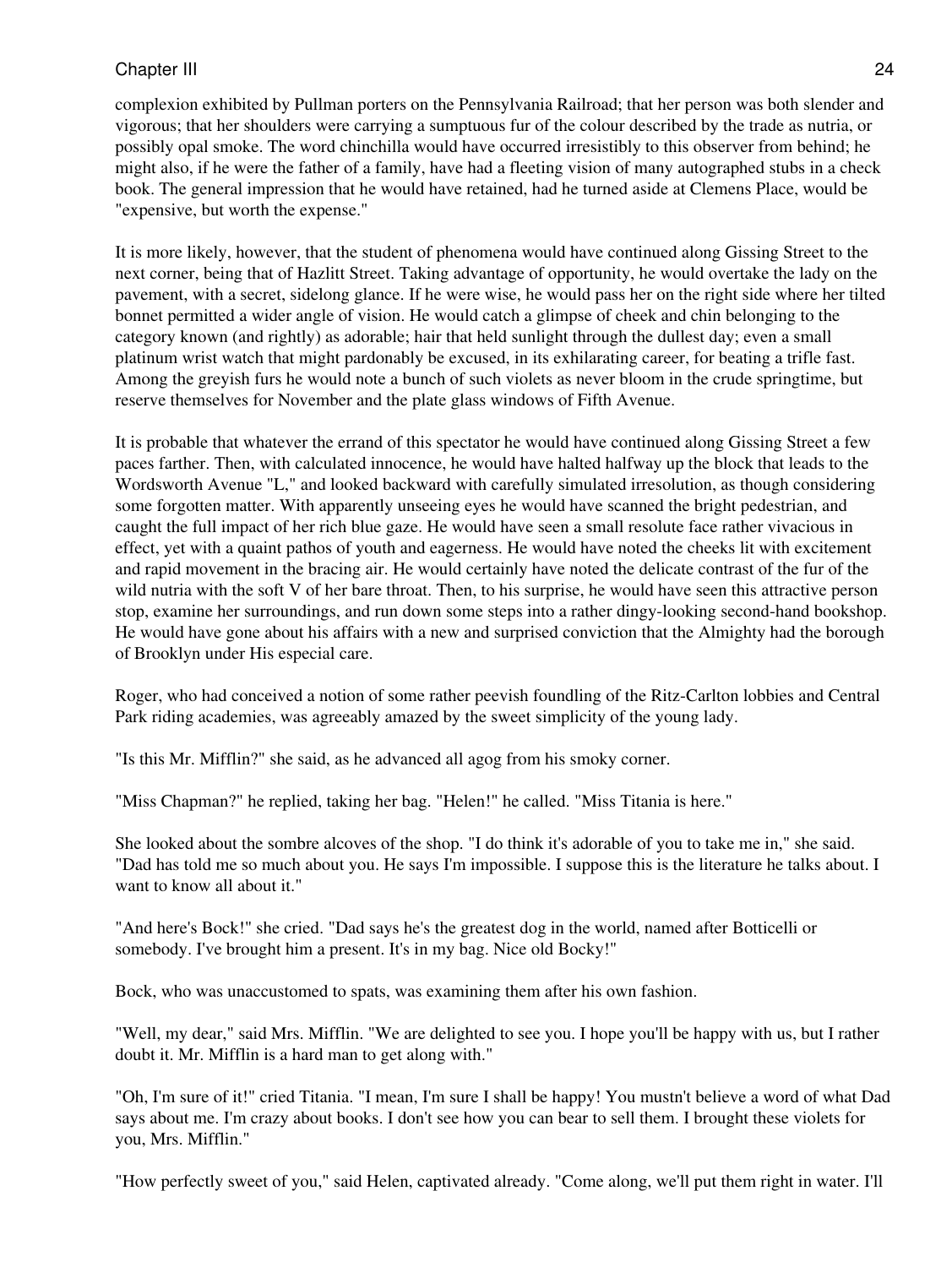show you your room."

Roger heard them moving about overhead. It suddenly occurred to him that the shop was rather a dingy place for a young girl. "I wish I had thought to get in a cash register," he mused. "She'll think I'm terribly unbusiness-like."

"Now," said Mrs. Mifflin, as she and Titania came downstairs again, "I'm making some pastry, so I'm going to turn you over to your employer. He can show you round the shop and tell you where all the books are."

"Before we begin," said Titania, "just let me give Bock his present." She showed a large package of tissue paper and, unwinding innumerable layers, finally disclosed a stalwart bone. "I was lunching at Sherry's, and I made the head waiter give me this. He was awfully amused."

"Come along into the kitchen and give it to him," said Helen. "He'll be your friend for life."

"What an adorable kennel!" cried Titania, when she saw the remodelled packing-case that served Bock as a retreat. The bookseller's ingenious carpentry had built it into the similitude of a Carnegie library, with the sign READING-ROOM over the door; and he had painted imitation book-shelves along the interior.

"You'll get used to Mr. Mifflin after a while," said Helen amusedly. "He spent all one winter getting that kennel fixed to his liking. You might have thought he was going to live in it instead of Bock. All the titles that he painted in there are books that have dogs in them, and a lot of them he made up."

Titania insisted on getting down to peer inside. Bock was much flattered at this attention from the new planet that had swum into his kennel.

"Gracious!" she said, "here's 'The Rubaiyat of Omar Canine.' I do think that's clever!"

"Oh, there are a lot more," said Helen. "The works of Bonar Law, and Bohn's 'Classics,' and 'Catechisms on Dogma' and goodness knows what. If Roger paid half as much attention to business as he does to jokes of that sort, we'd be rich. Now, you run along and have a look at the shop."

Titania found the bookseller at his desk. "Here I am, Mr. Mifflin," she said. "See, I brought a nice sharp pencil along with me to make out sales slips. I've been practicing sticking it in my hair. I can do it quite nicely now. I hope you have some of those big red books with all the carbon paper in them and everything. I've been watching the girls up at Lord and Taylor's make them out, and I think they're fascinating. And you must teach me to run the elevator. I'm awfully keen about elevators."

"Bless me," said Roger, "You'll find this very different from Lord and Taylor's! We haven't any elevators, or any sales slips, or even a cash register. We don't wait on customers unless they ask us to. They come in and browse round, and if they find anything they want they come back here to my desk and ask about it. The price is marked in every book in red pencil. The cash-box is here on this shelf. This is the key hanging on this little hook. I enter each sale in this ledger. When you sell a book you must write it down here, and the price paid for it."

"But suppose it's charged?" said Titania.

"No charge accounts. Everything is cash. If someone comes in to sell books, you must refer him to me. You mustn't be surprised to see people drop in here and spend several hours reading. Lots of them look on this as a kind of club. I hope you don't mind the smell of tobacco, for almost all the men that come here smoke in the shop. You see, I put ash trays around for them."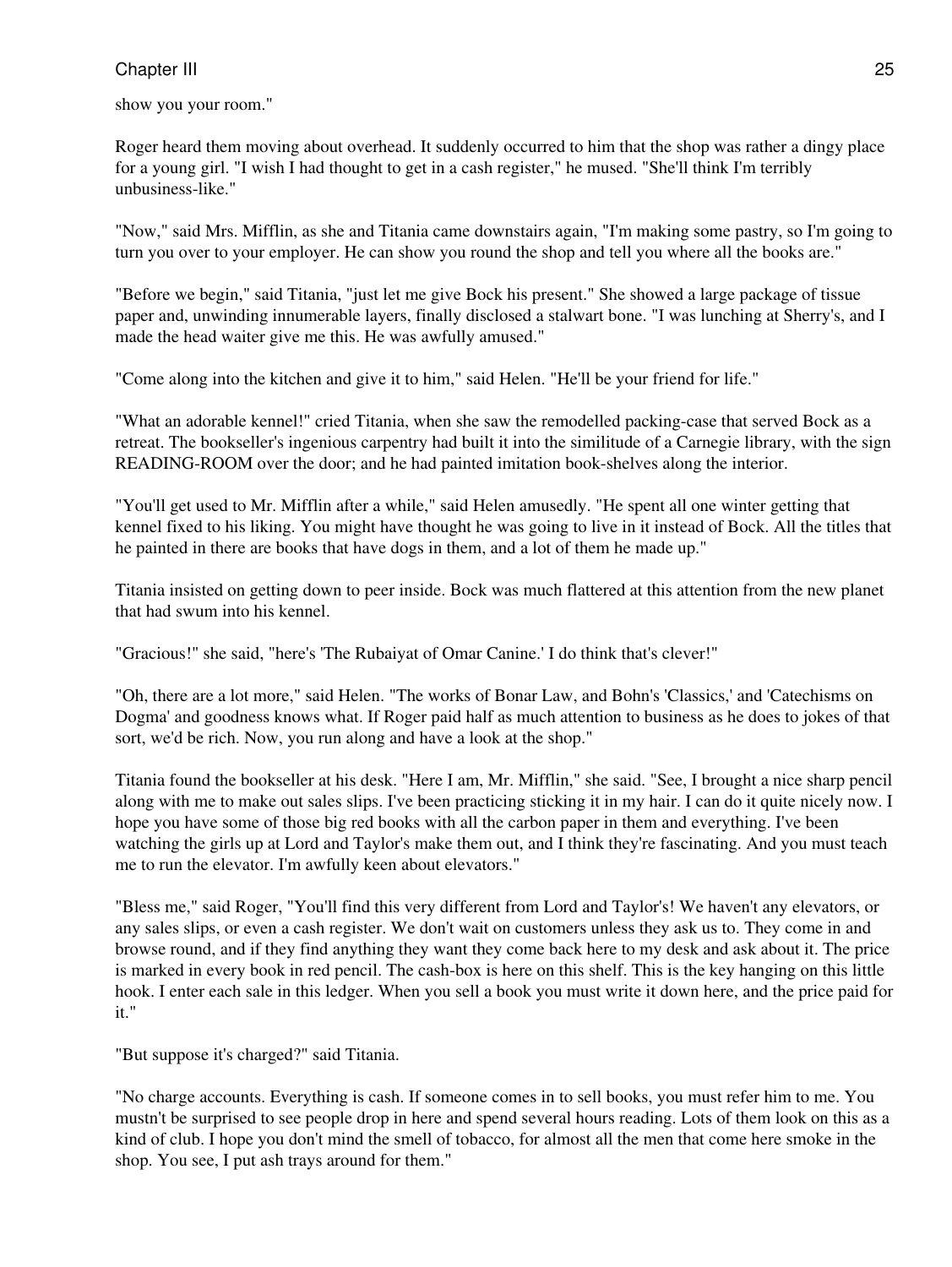"I love tobacco smell," said Titania. "Daddy's library at home smells something like this, but not quite so strong. And I want to see the worms, bookworms you know. Daddy said you had lots of them."

"You'll see them, all right," said Roger, chuckling. "They come in and out. To-morrow I'll show you how my stock is arranged. It'll take you quite a while to get familiar with it. Until then I just want you to poke around and see what there is, until you know the shelves so well you could put your hand on any given book in the dark. That's a game my wife and I used to play. We would turn off all the lights at night, and I would call out the title of a book and see how near she could come to finding it. Then I would take a turn. When we came more than six inches away from it we would have to pay a forfeit. It's great fun."

"What larks we'll have," cried Titania. "I do think this is a cunning place!"

"This is the bulletin board, where I put up notices about books that interest me. Here's a card I've just been writing."

Roger drew from his pocket a square of cardboard and affixed it to the board with a thumbtack. Titania read:

# THE BOOK THAT SHOULD HAVE PREVENTED THE WAR

Now that the fighting is over is a good time to read Thomas Hardy's The Dynasts. I don't want to sell it, because it is one of the greatest treasures I own. But if any one will guarantee to read all three volumes, and let them sink into his mind, I'm willing to lend them.

If enough thoughtful Germans had read The Dynasts before July, 1914, there would have been no war.

If every delegate to the Peace Conference could be made to read it before the sessions begin, there will be no more wars.

#### R. MIFFLIN.

"Dear me," said Titania, "Is it so good as all that? Perhaps I'd better read it."

"It is so good that if I knew any way of doing so I'd insist on Mr. Wilson reading it on his voyage to France. I wish I could get it onto his ship. My, what a book! It makes one positively ill with pity and terror. Sometimes I wake up at night and look out of the window and imagine I hear Hardy laughing. I get him a little mixed up with the Deity, I fear. But he's a bit too hard for you to tackle."

Titania was puzzled, and said nothing. But her busy mind made a note of its own: Hardy, hard to read, makes one ill, try it.

"What did you think of the books I put in your room?" said Roger. He had vowed to wait until she made some comment unsolicited, but he could not restrain himself.

"In my room?" she said. "Why, I'm sorry, I never noticed them!"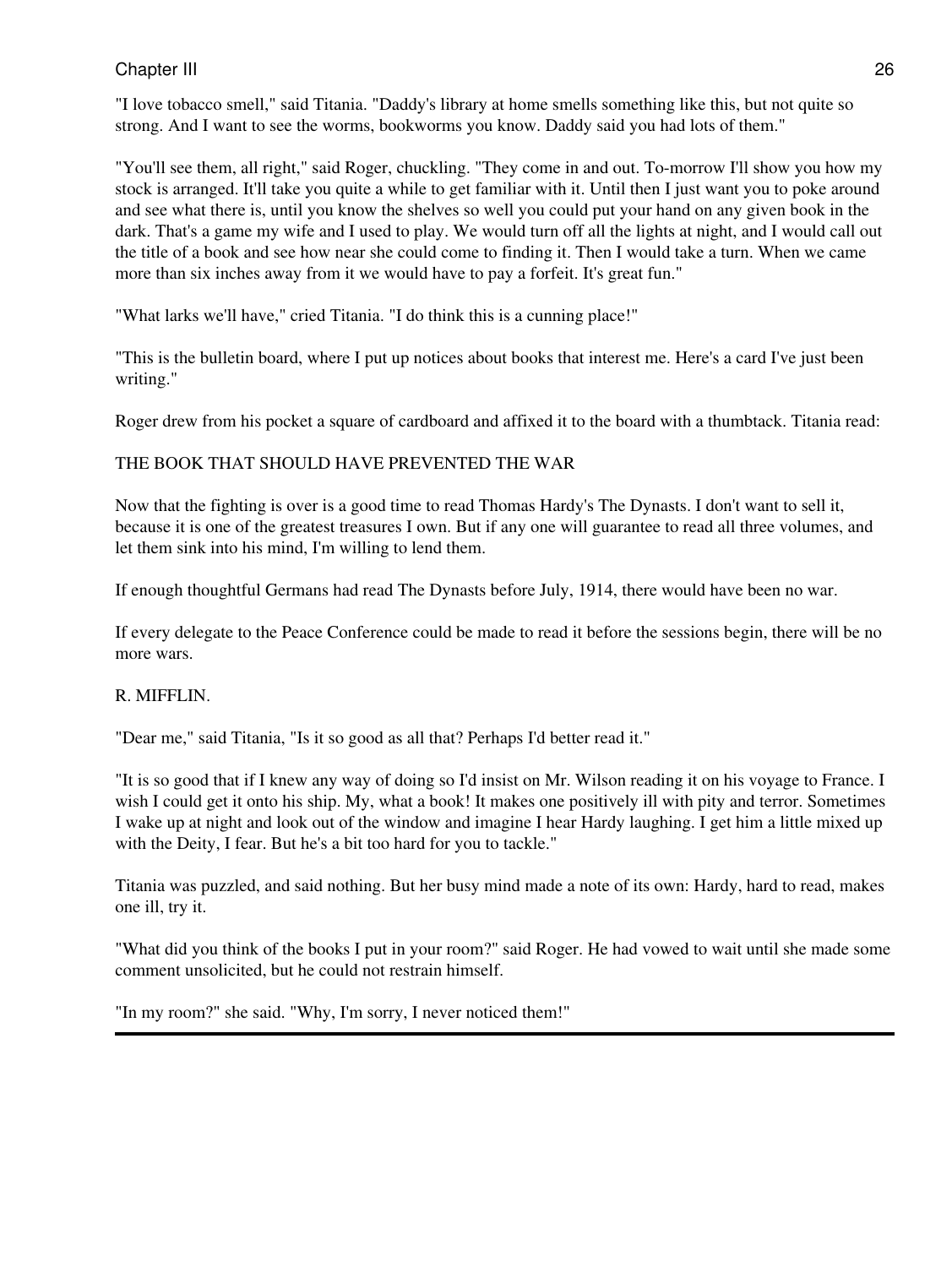The Disappearing Volume

Well, my dear," said Roger after supper that evening, "I think perhaps we had better introduce Miss Titania to our custom of reading aloud."

"Perhaps it would bore her?" said Helen. "You know it isn't everybody that likes being read to."

"Oh, I should love it!" exclaimed Titania. "I don't think anybody ever read to me, that is not since I was a child."

"Suppose we leave you to look after the shop," said Helen to Roger, in a teasing mood, "and I'll take Titania out to the movies. I think Tarzan is still running."

Whatever private impulses Miss Chapman may have felt, she saw by the bookseller's downcast face that a visit to Tarzan would break his heart, and she was prompt to disclaim any taste for the screen classic.

"Dear me," she said; "Tarzan--that's all that nature stuff by John Burroughs; isn't it? Oh, Mrs. Mifflin, I think it would be very tedious. Let's have Mr. Mifflin read to us. I'll get down my knitting bag."

"You mustn't mind being interrupted," said Helen. "When anybody rings the bell Roger has to run out and tend the shop."

"You must let me do it," said Titania. "I want to earn my wages, you know."

"All right," said Mrs. Mifflin; "Roger, you settle Miss Chapman in the den and give her something to look at while we do the dishes."

But Roger was all on fire to begin the reading. "Why don't we postpone the dishes," he said, "just to celebrate?"

"Let me help," insisted Titania. "I should think washing up would be great fun."

"No, no, not on your first evening," said Helen. "Mr. Mifflin and I will finish them in a jiffy."

So Roger poked up the coal fire in the den, disposed the chairs, and gave Titania a copy of Sartor Resartus to look at. He then vanished into the kitchen with his wife, whence Titania heard the cheerful clank of crockery in a dishpan and the splashing of hot water. "The best thing about washing up," she heard Roger say, "is that it makes one's hands so clean, a novel sensation for a second-hand bookseller."

She gave Sartor Resartus what is graphically described as a "once over," and then seeing the morning Times lying on the table, picked it up, as she had not read it. Her eye fell upon the column headed

LOST AND FOUND Fifty cents an agate line

and as she had recently lost a little pearl brooch, she ran hastily through it. She chuckled a little over

LOST--Hotel Imperial lavatory, set of teeth. Call or communicate Steel, 134 East 43 St. Reward, no questions asked.

Then she saw this: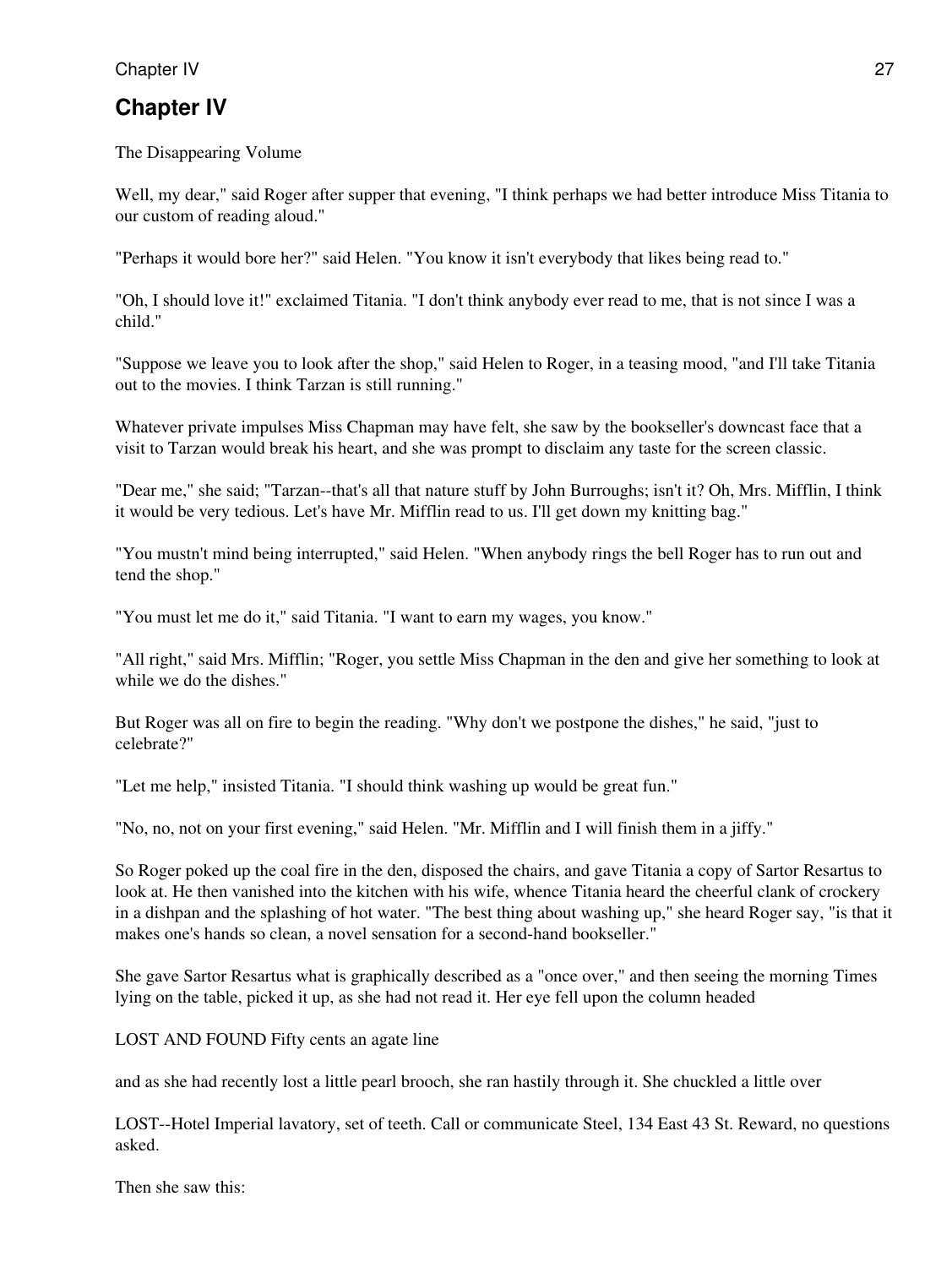LOST--Copy of Thomas Carlyle's "Oliver Cromwell," between Gissing Street, Brooklyn, and the Octagon Hotel. If found before midnight, Tuesday, Dec. 3, return to assistant chef, Octagon Hotel.

"Why" she exclaimed, "Gissing Street--that's here! And what a funny kind of book for an assistant chef to read. No wonder their lunches have been so bad lately!"

When Roger and Helen rejoined her in the den a few minutes later she showed the bookseller the advertisement. He was very much excited.

"That's a funny thing," he said. "There's something queer about that book. Did I tell you about it? Last Tuesday-- I know it was then because it was the evening young Gilbert was here-- a man with a beard came in asking for it, and it wasn't on the shelf. Then the next night, Wednesday, I was up very late writing, and fell asleep at my desk. I must have left the front door ajar, because I was waked up by the draught, and when I went to close the door I saw the book sticking out a little beyond the others, in its usual place. And last night, when the Corn Cobs were here, I went out to look up a quotation in it, and it was gone again."

"Perhaps the assistant chef stole it?" said Titania.

"But if so, why the deuce would he advertise having done so?" asked Roger.

"Well, if he did steal it," said Helen, "I wish him joy of it. I tried to read it once, you talked so much about it, and I found it dreadfully dull."

"If he did steal it," cried the bookseller, "I'm perfectly delighted. It shows that my contention is right: people DO really care for good books. If an assistant chef is so fond of good books that he has to steal them, the world is safe for democracy. Usually the only books any one wants to steal are sheer piffle, like Making Life Worth While by Douglas Fairbanks or Mother Shipton's Book of Oracles. I don't mind a man stealing books if he steals good ones!"

"You see the remarkable principles that govern this business," said Helen to Titania. They sat down by the fire and took up their knitting while the bookseller ran out to see if the volume had by any chance returned to his shelves.

"Is it there?" said Helen, when he came back.

"No," said Roger, and picked up the advertisement again. "I wonder why he wants it returned before midnight on Tuesday?"

"So he can read it in bed, I guess," said Helen. "Perhaps he suffers from insomnia."

"It's a darn shame he lost it before he had a chance to read it. I'd like to have known what he thought of it. I've got a great mind to go up and call on him."

"Charge it off to profit and loss and forget about it," said Helen. "How about that reading aloud?"

Roger ran his eye along his private shelves, and pulled down a well-worn volume.

"Now that Thanksgiving is past," he said, "my mind always turns to Christmas, and Christmas means Charles Dickens. My dear, would it bore you if we had a go at the old Christmas Stories?"

Mrs. Mifflin held up her hands in mock dismay. "He reads them to me every year at this time," she said to Titania. "Still, they're worth it. I know good old Mrs. Lirriper better than I do most of my friends."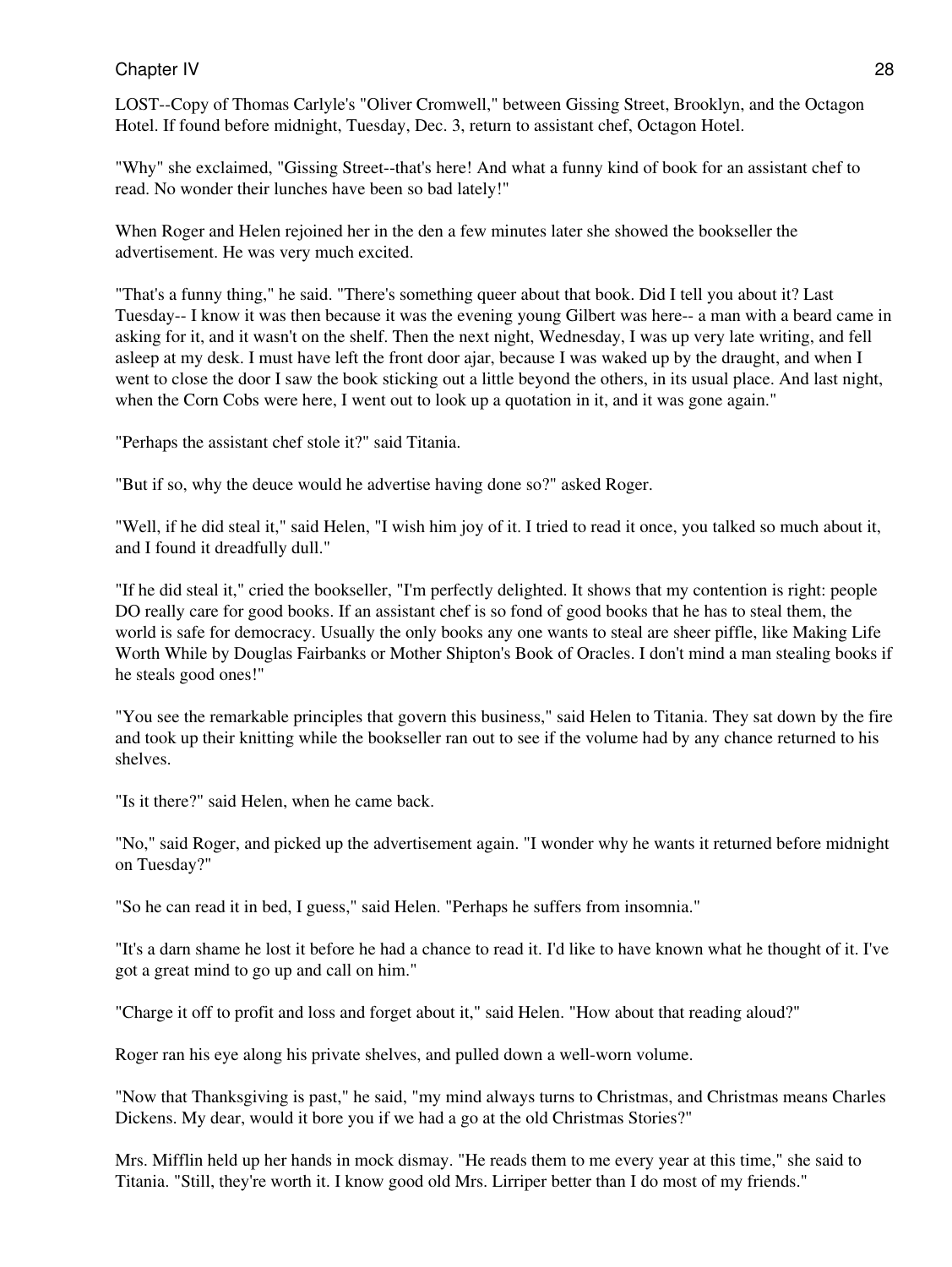"What is it, the Christmas Carol?" said Titania. "We had to read that in school."

"No," said Roger; "the other stories, infinitely better. Everybody gets the Carol dinned into them until they're weary of it, but no one nowadays seems to read the others. I tell you, Christmas wouldn't be Christmas to me if I didn't read these tales over again every year. How homesick they make one for the good old days of real inns and real beefsteak and real ale drawn in pewter. My dears, sometimes when I am reading Dickens I get a vision of rare sirloin with floury boiled potatoes and plenty of horse-radish, set on a shining cloth not far from a blaze of English coal----"

"He's an incorrigible visionary," said Mrs. Mifflin. "To hear him talk you might think no one had had a square meal since Dickens died. You might think that all landladies died with Mrs. Lirriper."

"Very ungrateful of him," said Titania. "I'm sure I couldn't ask for better potatoes, or a nicer hostess, than I've found in Brooklyn."

"Well, well," said Roger. "You are right, of course. And yet something went out of the world when Victorian England vanished, something that will never come again. Take the stagecoach drivers, for instance. What a racy, human type they were! And what have we now to compare with them? Subway guards? Taxicab drivers? I have hung around many an all-night lunchroom to hear the chauffeurs talk. But they are too much on the move, you can't get the picture of them the way Dickens could of his types. You can't catch that sort of thing in a snapshot, you know: you have to have a time exposure. I'll grant you, though, that lunchroom food is mighty good. The best place to eat is always a counter where the chauffeurs congregate. They get awfully hungry, you see, driving round in the cold, and when they want food they want it hot and tasty. There's a little hash-alley called Frank's, up on Broadway near 77th, where I guess the ham and eggs and French fried is as good as any Mr. Pickwick ever ate."

"I must get Edwards to take me there," said Titania. "Edwards is our chauffeur. I've been to the Ansonia for tea, that's near there."

"Better keep away," said Helen. "When Roger comes home from those places he smells so strong of onions it brings tears to my eyes."

"We've just been talking about an assistant chef," said Roger; "that suggests that I read you Somebody's Luggage, which is all about a head waiter. I have often wished I could get a job as a waiter or a bus boy, just to learn if there really are any such head waiters nowadays. You know there are all sorts of jobs I'd like to have, just to fructify my knowledge of human nature and find out whether life is really as good as literature. I'd love to be a waiter, a barber, a floorwalker----"

"Roger, my dear," said Helen, "why don't you get on with the reading?"

Roger knocked out his pipe, turned Bock out of his chair, and sat down with infinite relish to read the memorable character sketch of Christopher, the head waiter, which is dear to every lover of taverns. "The writer of these humble lines being a Waiter," he began. The knitting needles flashed with diligence, and the dog by the fender stretched himself out in the luxuriant vacancy of mind only known to dogs surrounded by a happy group of their friends. And Roger, enjoying himself enormously, and particularly pleased by the chuckles of his audience, was approaching the ever-delightful items of the coffee-room bill which is to be found about ten pages on in the first chapter--how sad it is that hotel bills are not so rendered in these times--when the bell in the shop clanged. Picking up his pipe and matchbox, and grumbling "It's always the way," he hurried out of the room.

He was agreeably surprised to find that his caller was the young advertising man, Aubrey Gilbert.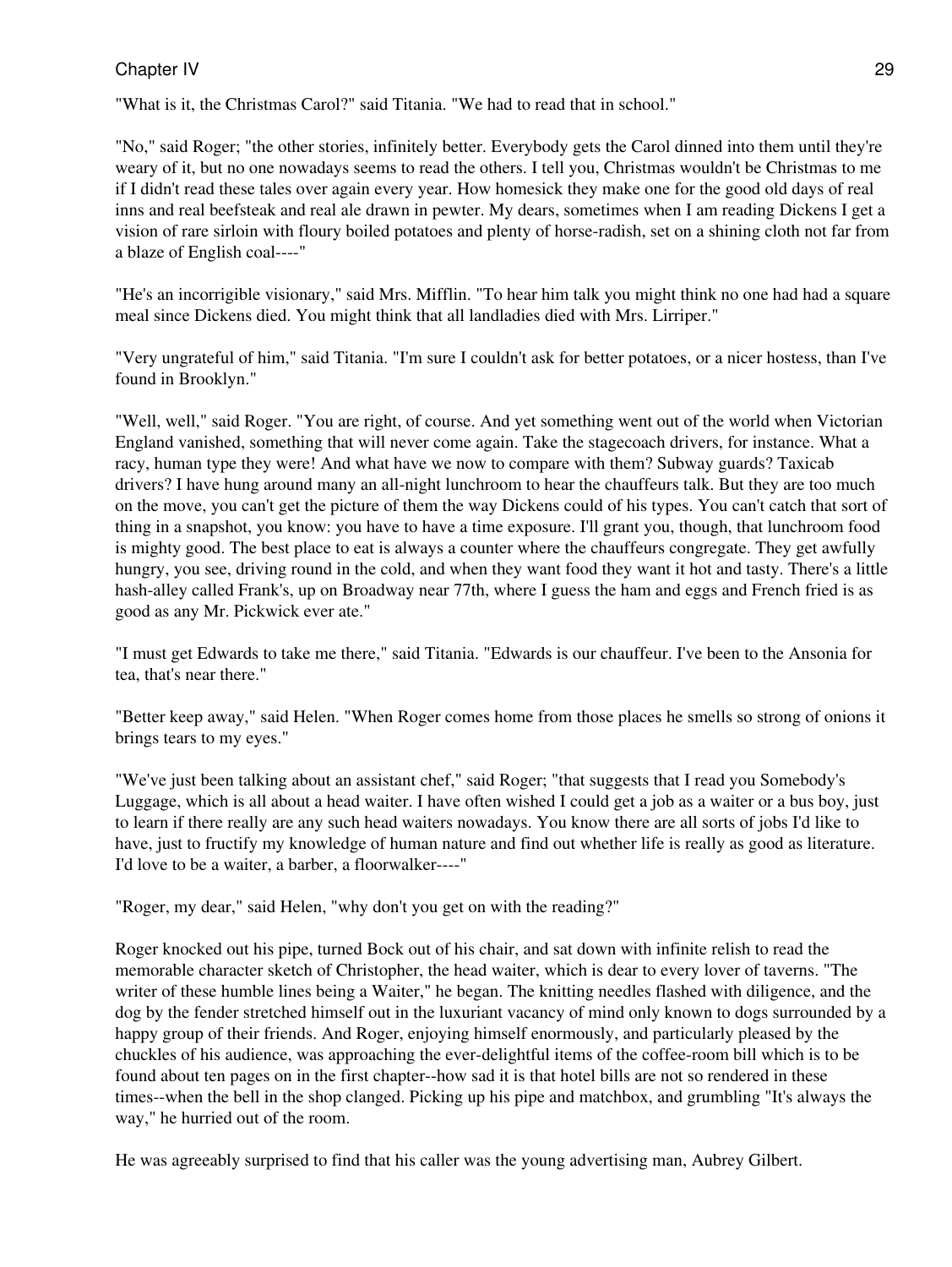"Hullo!" he said. "I've been saving something for you. It's a quotation from Joseph Conrad about advertising."

"Good enough," said Aubrey. "And I've got something for you. You were so nice to me the other evening I took the liberty of bringing you round some tobacco. Here's a tin of Blue-Eyed Mixture, it's my favourite. I hope you'll like it."

"Bully for you. Perhaps I ought to let you off the Conrad quotation since you're so kind."

"Not a bit. I suppose it's a knock. Shoot!" The bookseller led the way back to his desk, where he rummaged among the litter and finally found a scrap of paper on which he had written:

Being myself animated by feelings of affection toward my fellowmen, I am saddened by the modern system of advertising. Whatever evidence it offers of enterprise, ingenuity, impudence, and resource in certain individuals, it proves to my mind the wide prevalence of that form of mental degradation which is called gullibility. JOSEPH CONRAD.

"What do you think of that?" said Roger. "You'll find that in the story called The Anarchist."

"I think less than nothing of it," said Aubrey. "As your friend Don Marquis observed the other evening, an idea isn't always to be blamed for the people who believe in it. Mr. Conrad has been reading some quack ads, that's all. Because there are fake ads, that doesn't condemn the principle of Publicity. But look here, what I really came round to see you for is to show you this. It was in the Times this morning."

He pulled out of his pocket a clipping of the LOST insertion to which Roger's attention had already been drawn.

"Yes, I've just seen it," said Roger. "I missed the book from my shelves, and I believe someone must have stolen it."

"Well, now, I want to tell you something," said Aubrey. "To-night I had dinner at the Octagon with Mr. Chapman." "Is that so?" said Roger. "You know his daughter's here now."

"So he told me. It's rather interesting how it all works out. You see, after you told me the other day that Miss Chapman was coming to work for you, that gave me an idea. I knew her father would be specially interested in Brooklyn, on that account, and it suggested to me an idea for a window-display campaign here in Brooklyn for the Daintybits Products. You know we handle all his sales promotion campaigns. Of course I didn't let on that I knew about his daughter coming over here, but he told me about it himself in the course of our talk. Well, here's what I'm getting at. We had dinner in the Czecho-Slovak Grill, up on the fourteenth floor, and going up in the elevator I saw a man in a chef's uniform carrying a book. I looked over his shoulder to see what it was. I thought of course it would be a cook-book. It was a copy of Oliver Cromwell."

"So he found it again, eh? I must go and have a talk with that chap. If he's a Carlyle fan I'd like to know him."

"Wait a minute. I had seen the LOST ad in the paper this morning, because I always look over that column. Often it gives me ideas for advertising stunts. If you keep an eye on the things people are anxious to get back, you know what they really prize, and if you know what they prize you can get a line on what goods ought to be advertised more extensively. This was the first time I had ever noticed a LOST ad for a book, so I thought to myself "the book business is coming up." Well, when I saw the chef with the book in his hand, I said to him jokingly, "I see you found it again." He was a foreign-looking fellow, with a big beard, which is unusual for a chef, because I suppose it's likely to get in the soup. He looked at me as though I'd run a carving knife into him, almost scared me the way he looked. "Yes, yes," he said, and shoved the book out of sight under his arm. He seemed half angry and half frightened, so I thought maybe he had no right to be riding in the passenger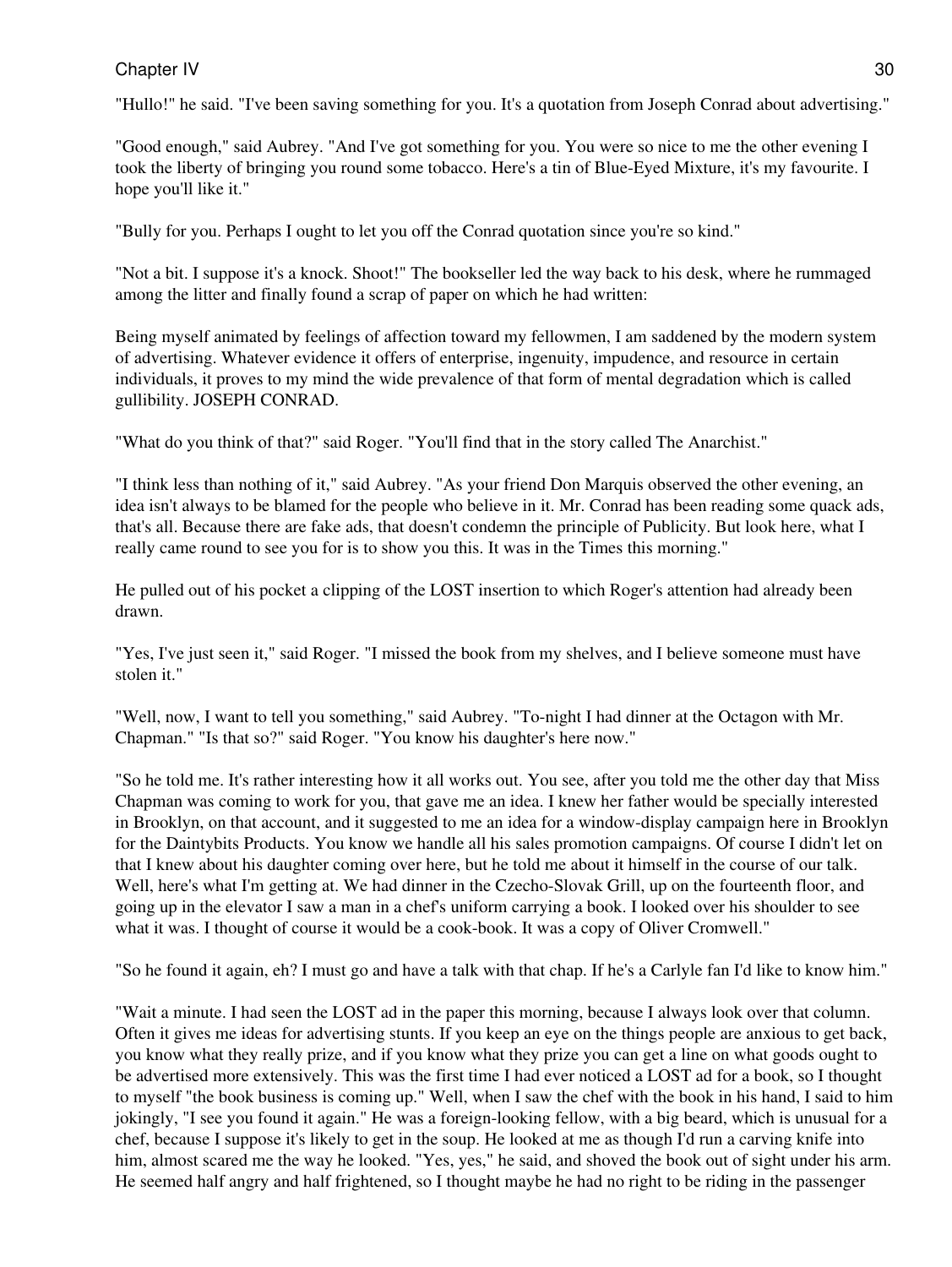elevator and was scared someone would report him to the manager. Just as we were getting to the fourteenth floor I said to him in a whisper, "It's all right, old chap, I'm not going to report you." I give you my word he looked more scared than before. He went quite white. I got off at the fourteenth, and he followed me out. I thought he was going to speak to me, but Mr. Chapman was there in the lobby, and he didn't have a chance. But I noticed that he watched me into the grill room as though I was his last chance of salvation."

"I guess the poor devil was scared you'd report him to the police for stealing the book," said Roger. "Never mind, let him have it."

"Did he steal it?"

"I haven't a notion. But somebody did, because it disappeared from here."

"Well, now, wait a minute. Here's the queer part of it. I didn't think anything more about it, except that it was a funny coincidence my seeing him after having noticed that ad in the paper. I had a long talk with Mr. Chapman, and we discussed some plans for a prune and Saratoga chip campaign, and I showed him some suggested copy I had prepared. Then he told me about his daughter, and I let on that I knew you. I left the Octagon about eight o'clock, and I thought I'd run over here on the subway just to show you the LOST notice and give you this tobacco. And when I got off the subway at Atlantic Avenue, who should I see but friend chef again. He got off the same train I did. He had on civilian clothes then, of course, and when he was out of his white uniform and pancake hat I recognized him right off. Who do you suppose it was?"

"Can't imagine," said Roger, highly interested by this time.

"Why, the professor-looking guy who came in to ask for the book the first night I was here."

"Humph! Well, he must be keen about Carlyle, because he was horribly disappointed that evening when he asked for the book and I couldn't find it. I remember how he insisted that I MUST have it, and I hunted all through the History shelves to make sure it hadn't got misplaced. He said that some friend of his had seen it here, and he had come right round to buy it. I told him he could certainly get a copy at the Public Library, and he said that wouldn't do at all."

"Well, I think he's nuts," said Aubrey, "because I'm damn sure he followed me down the street after I left the subway. I stopped in at the drug store on the corner to get some matches, and when I came out, there he was underneath the lamp-post."

"If it was a modern author, instead of Carlyle," said Roger, "I'd say it was some publicity stunt pulled off by the publishers. You know they go to all manner of queer dodges to get an author's name in print. But Carlyle's copyrights expired long ago, so I don't see the game."

"I guess he's picketing your place to try and steal the formula for eggs Samuel Butler," said Aubrey, and they both laughed.

"You'd better come in and meet my wife and Miss Chapman," said Roger. The young man made some feeble demur, but it was obvious to the bookseller that he was vastly elated at the idea of making Miss Chapman's acquaintance.

"Here's a friend of mine," said Roger, ushering Aubrey into the little room where Helen and Titania were still sitting by the fire. "Mrs. Mifflin, Mr. Aubrey Gilbert, Miss Chapman, Mr. Gilbert."

Aubrey was vaguely aware of the rows of books, of the shining coals, of the buxom hostess and the friendly terrier; but with the intense focus of an intelligent young male mind these were all merely appurtenances to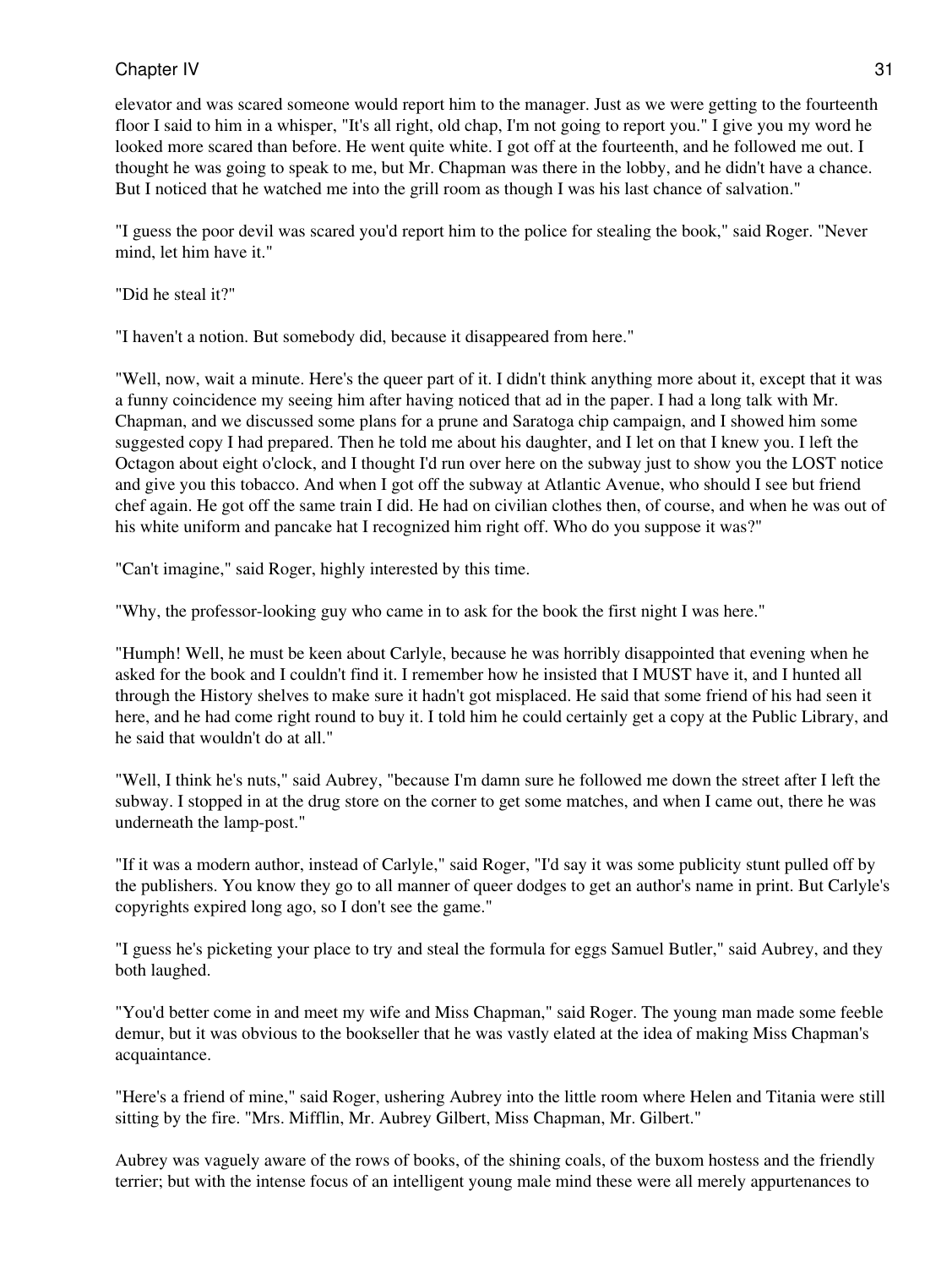the congenial spectacle of the employee. How quickly a young man's senses assemble and assimilate the data that are really relevant! Without seeming even to look in that direction he had performed the most amazing feat of lightning calculation known to the human faculties. He had added up all the young ladies of his acquaintance, and found the sum total less than the girl before him. He had subtracted the new phenomenon from the universe as he knew it, including the solar system and the advertising business, and found the remainder a minus quantity. He had multiplied the contents of his intellect by a factor he had no reason to assume "constant," and was startled at what teachers call (I believe) the "product." And he had divided what was in the left-hand armchair into his own career, and found no room for a quotient. All of which transpired in the length of time necessary for Roger to push forward another chair.

With the politeness desirable in a well-bred youth, Aubrey's first instinct was to make himself square with the hostess. Resolutely he occluded blue eyes, silk shirtwaist, and admirable chin from his mental vision.

"It's awfully good of you to let me come in," he said to Mrs. Mifflin. "I was here the other evening and Mr. Mifflin insisted on my staying to supper with him."

"I'm very glad to see you," said Helen. "Roger told me about you. I hope he didn't poison you with any of his outlandish dishes. Wait till he tries you with brandied peaches a la Harold Bell Wright."

Aubrey uttered some genial reassurance, still making the supreme sacrifice of keeping his eyes away from where (he felt) they belonged.

"Mr. Gilbert has just had a queer experience," said Roger. "Tell them about it."

In the most reckless way, Aubrey permitted himself to be impaled upon a direct and interested flash of blue lightning. "I was having dinner with your father at the Octagon."

The high tension voltage of that bright blue current felt like ohm sweet ohm, but Aubrey dared not risk too much of it at once. Fearing to blow out a fuse, he turned in panic to Mrs. Mifflin. "You see," he explained, "I write a good deal of Mr. Chapman's advertising for him. We had an appointment to discuss some business matters. We're planning a big barrage on prunes."

"Dad works much too hard, don't you think?" said Titania.

Aubrey welcomed this as a pleasant avenue of discussion leading into the parkland of Miss Chapman's family affairs; but Roger insisted on his telling the story of the chef and the copy of Cromwell.

"And he followed you here?" exclaimed Titania. "What fun! I had no idea the book business was so exciting."

"Better lock the door to-night, Roger," said Mrs. Mifflin, "or he may walk off with a set of the Encyclopaedia Britannica."

"Why, my dear," said Roger, "I think this is grand news. Here's a man, in a humble walk of life, so keen about good books that he even pickets a bookstore on the chance of swiping some. It's the most encouraging thing I've ever heard of. I must write to the Publishers' Weekly about it."

"Well," said Aubrey, "you mustn't let me interrupt your little party."

"You're not interrupting," said Roger. "We were only reading aloud. Do you know Dickens' Christmas Stories?"

"I'm afraid I don't."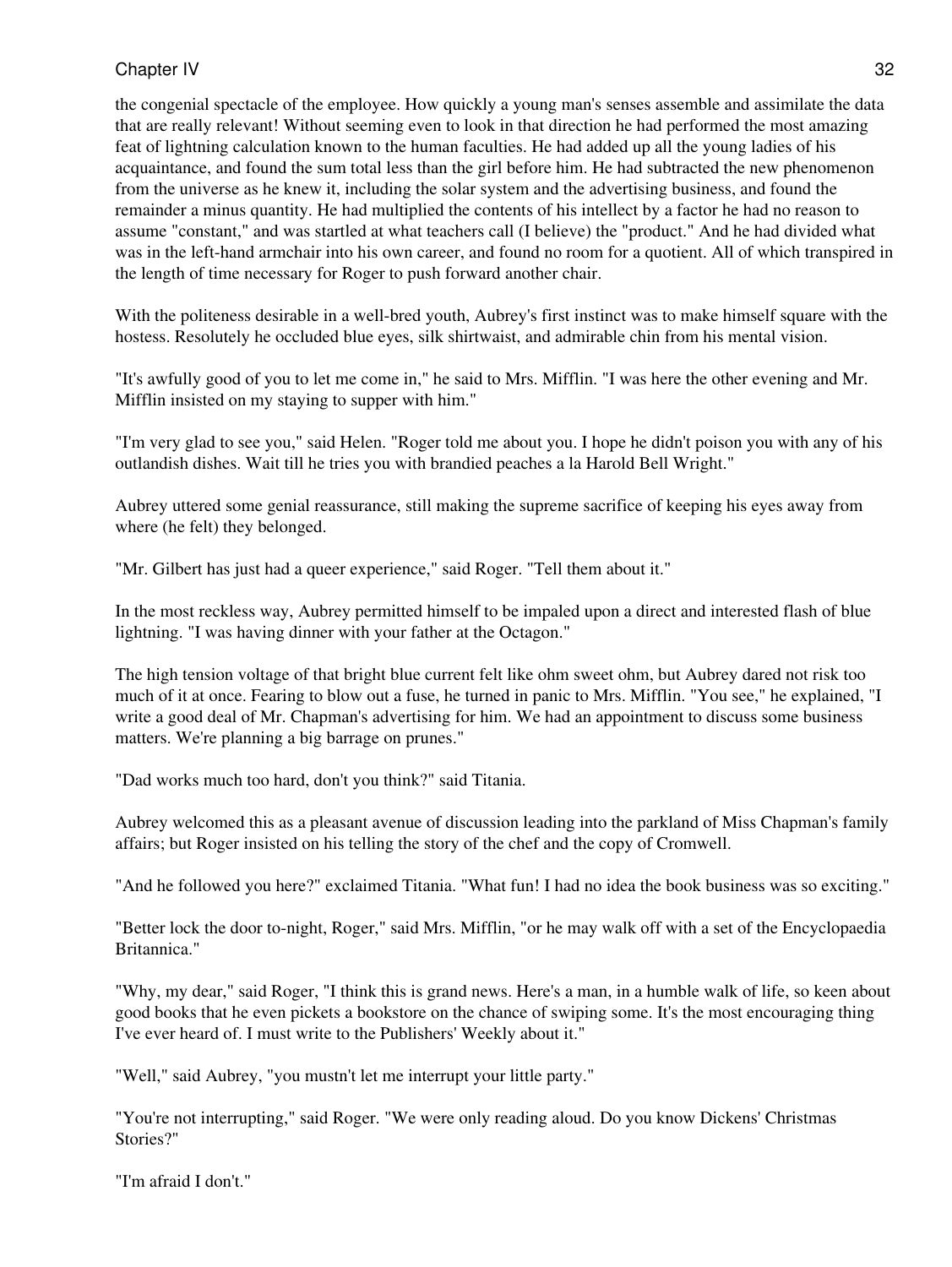"Suppose we go on reading, shall we?"

"Please do."

"Yes, do go on," said Titania. "Mr. Mifflin was just reading about a most adorable head waiter in a London chop house."

Aubrey begged permission to light his pipe, and Roger picked up the book. "But before we read the items of the coffee-room bill," he said, "I think it only right that we should have a little refreshment. This passage should never be read without something to accompany it. My dear, what do you say to a glass of sherry all round?"

"It is sad to have to confess it," said Mrs. Mifflin to Titania, "Mr. Mifflin can never read Dickens without having something to drink. I think the sale of Dickens will fall off terribly when prohibition comes in."

"I once took the trouble to compile a list of the amount of liquor drunk in Dickens' works," said Roger, "and I assure you the total was astounding: 7,000 hogsheads, I believe it was. Calculations of that sort are great fun. I have always intended to write a little essay on the rainstorms in the stories of Robert Louis Stevenson. You see R. L. S. was a Scot, and well acquainted with wet weather. Excuse me a moment, I'll just run down cellar and get up a bottle."

Roger left the room, and they heard his steps passing down into the cellar. Bock, after the manner of dogs, followed him. The smells of cellars are a rare treat to dogs, especially ancient Brooklyn cellars which have a cachet all their own. The cellar of the Haunted Bookshop was, to Bock, a fascinating place, illuminated by a warm glow from the furnace, and piled high with split packing-cases which Roger used as kindling. From below came the rasp of a shovel among coal, and the clear, musical slither as the lumps were thrown from the iron scoop onto the fire. Just then the bell rang in the shop.

"Let me go," said Titania, jumping up.

"Can't I?" said Aubrey.

"Nonsense!" said Mrs. Mifflin, laying down her knitting. "Neither of you knows anything about the stock. Sit down and be comfortable. I'll be right back."

Aubrey and Titania looked at each other with a touch of embarrassment.

"Your father sent you his--his kind regards," said Aubrey. That was not what he had intended to say, but somehow he could not utter the word. "He said not to read all the books at once."

Titania laughed. "How funny that you should run into him just when you were coming here. He's a duck, isn't he?"

"Well, you see I only know him in a business way, but he certainly is a corker. He believes in advertising, too."

"Are you crazy about books?"

"Why, I never really had very much to do with them. I'm afraid you'll think I'm terribly ignorant----"

"Not at all. I'm awfully glad to meet someone who doesn't think it's a crime not to have read all the books there are."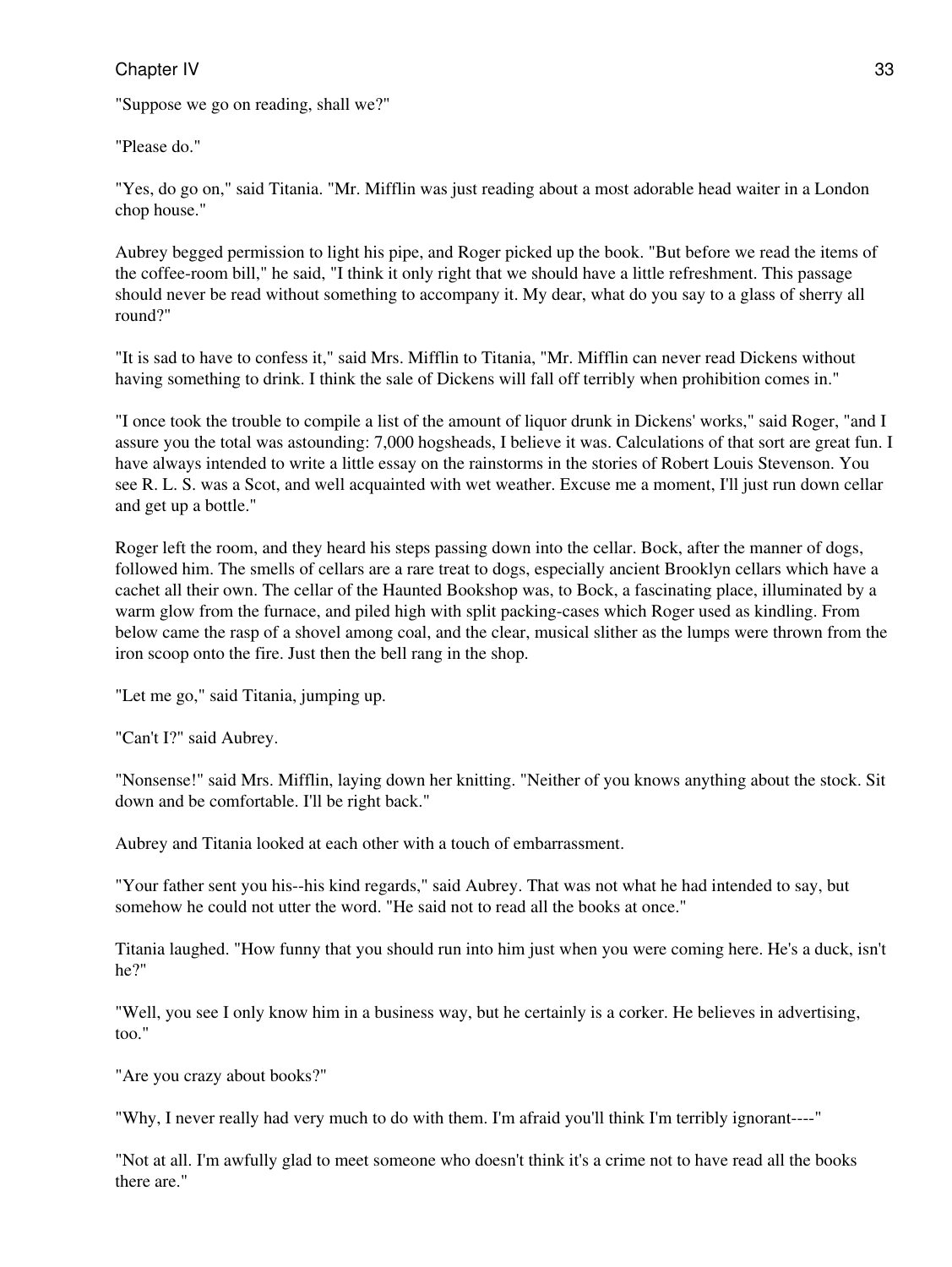#### Chapter IV and the set of the set of the set of the set of the set of the set of the set of the set of the set of the set of the set of the set of the set of the set of the set of the set of the set of the set of the set o

"This is a queer kind of place, isn't it?"

"Yes, it's a funny idea to call it the Haunted Bookshop. I wonder what it means."

"Mr. Mifflin told me it meant haunted by the ghosts of great literature. I hope they won't annoy you. The ghost of Thomas Carlyle seems to be pretty active."

"I'm not afraid of ghosts," said Titania.

Aubrey gazed at the fire. He wanted to say that he intended from now on to do a little haunting on his own account but he did not know just how to break it gently. And then Roger returned from the cellar with the bottle of sherry. As he was uncorking it, they heard the shop door close, and Mrs. Mifflin came in.

"Well, Roger," she said; "if you think so much of your old Cromwell, you'd better keep it in here. Here it is." She laid the book on the table.

"For the love of Mike!" exclaimed Roger. "Who brought it back?"

"I guess it was your friend the assistant chef," said Mrs. Mifflin. "Anyway, he had a beard like a Christmas tree. He was mighty polite. He said he was terribly absent minded, and that the other day he was in here looking at some books and just walked off with it without knowing what he was doing. He offered to pay for the trouble he had caused, but of course I wouldn't let him. I asked if he wanted to see you, but he said he was in a hurry."

"I'm almost disappointed," said Roger. "I thought that I had turned up a real booklover. Here we are, all hands drink the health of Mr. Thomas Carlyle."

The toast was drunk, and they settled themselves in their chairs.

"And here's to the new employee," said Helen. This also was dispatched, Aubrey draining his glass with a zeal which did not escape Miss Chapman's discerning eye. Roger then put out his hand for the Dickens. But first he picked up his beloved Cromwell. He looked at it carefully, and then held the volume close to the light.

"The mystery's not over yet," he said. "It's been rebound. This isn't the original binding."

"Are you sure?" said Helen in surprise. "It looks the same."

"The binding has been cleverly imitated, but it can't fool me. In the first place, there was a rubbed corner at the top; and there was an ink stain on one of the end papers."

"There's still a stain there," said Aubrey, looking over his shoulder.

"Yes, but not the same stain. I've had that book long enough to know it by heart. Now what the deuce would that lunatic want to have it rebound for?"

"Goodness gracious," said Helen, "put it away and forget about it. We'll all be dreaming about Carlyle if you're not careful."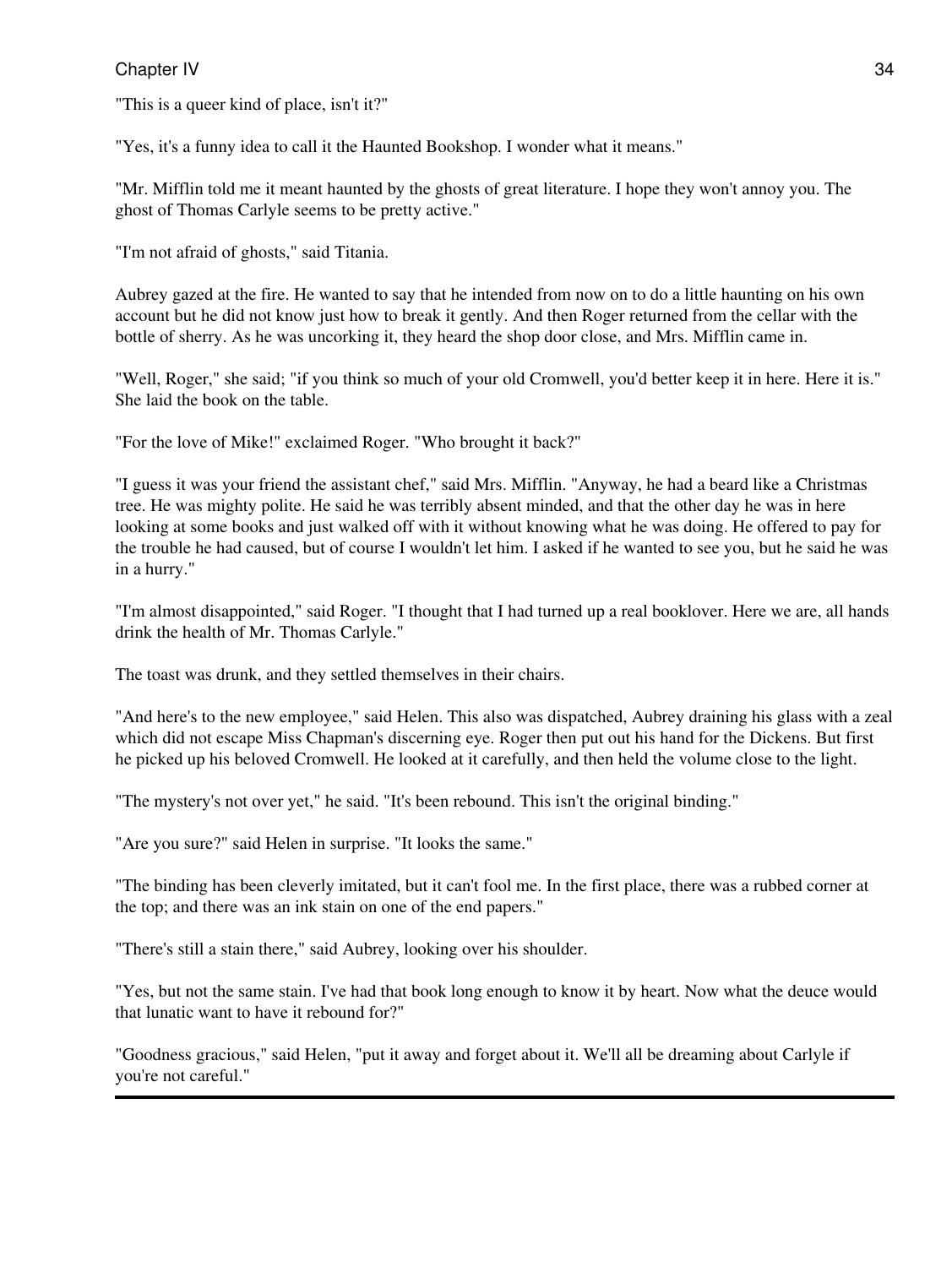# Chapter V and the set of the set of the set of the set of the set of the set of the set of the set of the set of the set of the set of the set of the set of the set of the set of the set of the set of the set of the set of

# **Chapter V**

Aubrey Walks Part Way Home--and Rides The Rest of the Way

It was a cold, clear night as Mr. Aubrey Gilbert left the Haunted Bookshop that evening, and set out to walk homeward. Without making a very conscious choice, he felt instinctively that it would be agreeable to walk back to Manhattan rather than permit the roaring disillusion of the subway to break in upon his meditations.

It is to be feared that Aubrey would have badly flunked any quizzing on the chapters of Somebody's Luggage which the bookseller had read aloud. His mind was swimming rapidly in the agreeable, unfettered fashion of a stream rippling downhill. As O. Henry puts it in one of his most delightful stories: "He was outwardly decent and managed to preserve his aquarium, but inside he was impromptu and full of unexpectedness." To say that he was thinking of Miss Chapman would imply too much power of ratiocination and abstract scrutiny on his part. He was not thinking: he was being thought. Down the accustomed channels of his intellect he felt his mind ebbing with the irresistible movement of tides drawn by the blandishing moon. And across these shimmering estuaries of impulse his will, a lost and naked athlete, was painfully attempting to swim, but making much leeway and already almost resigned to being carried out to sea.

He stopped a moment at Weintraub's drug store, on the corner of Gissing Street and Wordsworth Avenue, to buy some cigarettes, unfailing solace of an agitated bosom.

It was the usual old-fashioned pharmacy of those parts of Brooklyn: tall red, green, and blue vases of liquid in the windows threw blotches of coloured light onto the pavement; on the panes was affixed white china lettering: H. WE TRAUB, DEUT CHE APOTHEKER. Inside, the customary shelves of labelled jars, glass cases holding cigars, nostrums and toilet knick-knacks, and in one corner an ancient revolving bookcase deposited long ago by the Tabard Inn Library. The shop was empty, but as he opened the door a bell buzzed sharply. In a back chamber he could hear voices. As he waited idly for the druggist to appear, Aubrey cast a tolerant eye over the dusty volumes in the twirling case. There were the usual copies of Harold MacGrath's The Man on the Box, A Girl of the Limberlost, and The Houseboat on the Styx. The Divine Fire, much grimed, leaned against Joe Chapple's Heart Throbs. Those familiar with the Tabard Inn bookcases still to be found in outlying drug-shops know that the stock has not been "turned" for many a year. Aubrey was the more surprised, on spinning the the case round, to find wedged in between two other volumes the empty cover of a book that had been torn loose from the pages to which it belonged. He glanced at the lettering on the back. It ran thus:

#### CARLYLE ---- OLIVER CROMWELL'S LETTERS AND SPEECHES

Obeying a sudden impulse, he slipped the book cover in his overcoat pocket.

Mr. Weintraub entered the shop, a solid Teutonic person with discoloured pouches under his eyes and a face that was a potent argument for prohibition. His manner, however, was that of one anxious to please. Aubrey indicated the brand of cigarettes he wanted. Having himself coined the advertising catchword for them--They're mild-- but they satisfy--he felt a certain loyal compulsion always to smoke this kind. The druggist held out the packet, and Aubrey noticed that his fingers were stained a deep saffron colour.

"I see you're a cigarette smoker, too," said Aubrey pleasantly, as he opened the packet and lit one of the paper tubes at a little alcohol flame burning in a globe of blue glass on the counter.

"Me? I never smoke," said Mr. Weintraub, with a smile which somehow did not seem to fit his surly face. "I must have steady nerves in my profession. Apothecaries who smoke make up bad prescriptions."

"Well, how do you get your hands stained that way?"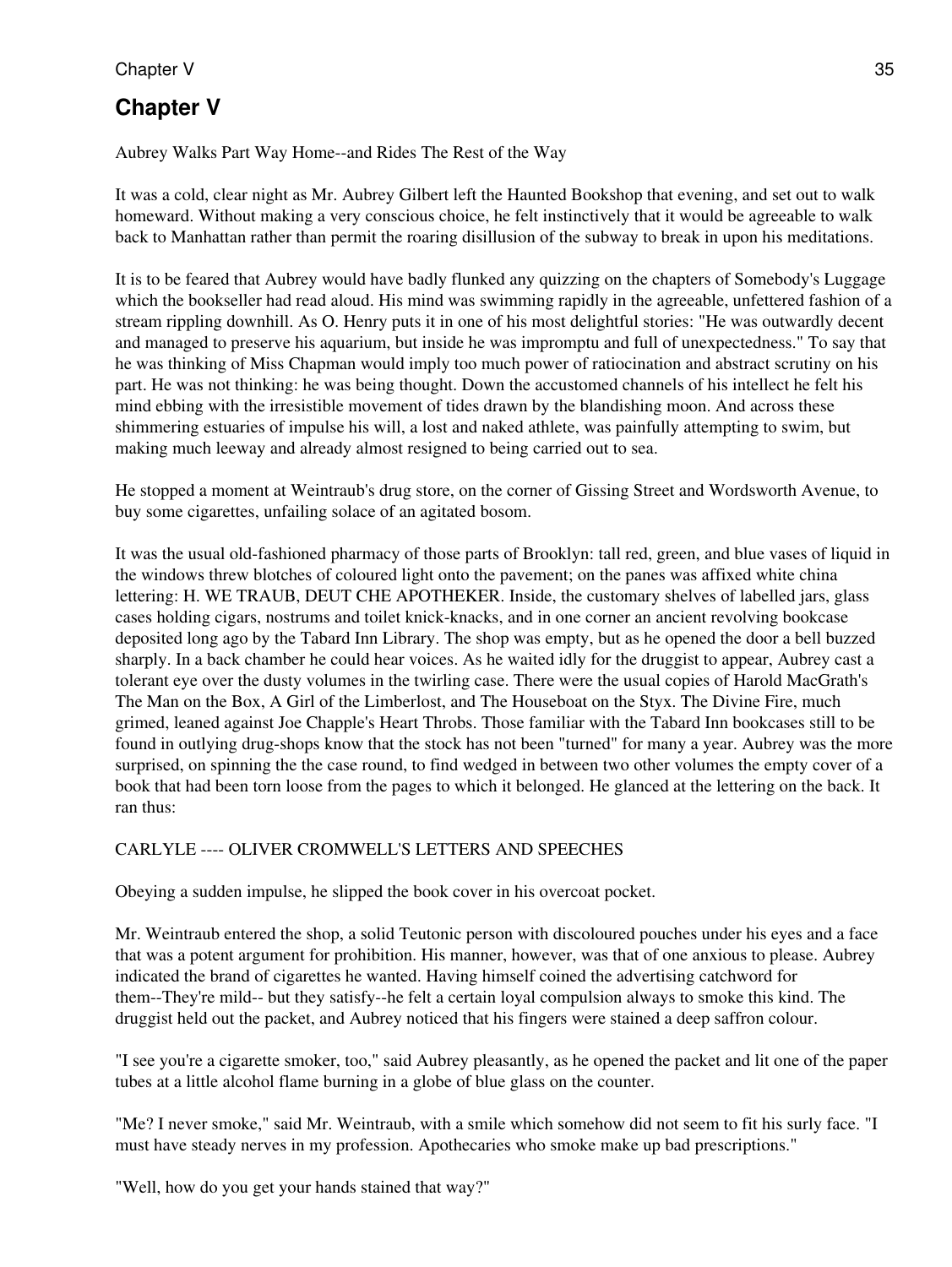Mr. Weintraub removed his hands from the counter.

"Chemicals," he grunted. "Prescriptions--all that sort of thing."

"Well," said Aubrey, "smoking's a bad habit. I guess I do too much of it." He could not resist the impression that someone was listening to their talk. The doorway at the back of the shop was veiled by a portiere of beads and thin bamboo sections threaded on strings. He heard them clicking as though they had been momentarily pulled aside. Turning, just as he opened the door to leave, he noticed the bamboo curtain swaying.

"Well, good-night," he said, and stepped out onto the street.

As he walked down Wordsworth Avenue, under the thunder of the L, past lighted lunchrooms, oyster saloons, and pawnshops, Miss Chapman resumed her sway. With the delightful velocity of thought his mind whirled in a narrowing spiral round the experience of the evening. The small book-crammed sitting room of the Mifflins, the sparkling fire, the lively chirrup of the bookseller reading aloud--and there, in the old easy chair whose horsehair stuffing was bulging out, that blue-eyed vision of careless girlhood! Happily he had been so seated that he could study her without seeming to do so. The line of her ankle where the firelight danced upon it put Coles Phillips to shame, he averred. Extraordinary, how these creatures are made to torment us with their intolerable comeliness! Against the background of dusky bindings her head shone with a soft haze of gold. Her face, that had an air of naive and provoking independence, made him angry with its unnecessary surplus of enchantment. An unaccountable gust of rage drove him rapidly along the frozen street. "Damn it," he cried, "what right has any girl to be as pretty as that? Why--why, I'd like to beat her!" he muttered, amazed at himself. "What the devil right has a girl got to look so innocently adorable?"

It would be unseemly to follow poor Aubrey in his vacillations of rage and worship as he thrashed along Wordsworth Avenue, hearing and seeing no more than was necessary for the preservation of his life at street crossings. Half-smoked cigarette stubs glowed in his wake;[2] his burly bosom echoed with incoherent oratory. In the darker stretches of Fulton Street that lead up to the Brooklyn Bridge he fiercely exclaimed: "By God, it's not such a bad world." As he ascended the slope of that vast airy span, a black midget against a froth of stars, he was gravely planning such vehemence of exploit in the advertising profession as would make it seem less absurd to approach the President of the Daintybits Corporation with a question for which no progenitor of loveliness is ever quite prepared.

[2] NOTE WHILE PROOFREADING: Surely this phrase was unconsciously lifted from R. L. S. But where does the original occur? C. D. M.

In the exact centre of the bridge something diluted his mood; he halted, leaning against the railing, to consider the splendour of the scene. The hour was late--moving on toward midnight-- but in the tall black precipices of Manhattan scattered lights gleamed, in an odd, irregular pattern like the sparse punctures on the raffle-board--"take a chance on a Milk-Fed Turkey"--the East Indian elevator-boy presents to apartment-house tenants about Hallowe'en. A fume of golden light eddied over uptown merriment: he could see the ruby beacon on the Metropolitan Tower signal three quarters. Underneath the airy decking of the bridge a tug went puffing by, her port and starboard lamps trailing red and green threads over the tideway. Some great argosy of the Staten Island fleet swept serenely down to St. George, past Liberty in her soft robe of light, carrying theatred commuters, dazed with weariness and blinking at the raw fury of the electric bulbs. Overhead the night was a superb arch of clear frost, sifted with stars. Blue sparks crackled stickily along the trolley wires as the cars groaned over the bridge.

Aubrey surveyed all this splendid scene without exact observation. He was of a philosophic turn, and was attempting to console his discomfiture in the overwhelming lustre of Miss Titania by the thought that she was, after all, the creature and offspring of the science he worshipped--that of Advertising. Was not the fragrance of her presence, the soft compulsion of her gaze, even the delirious frill of muslin at her wrist, to be set down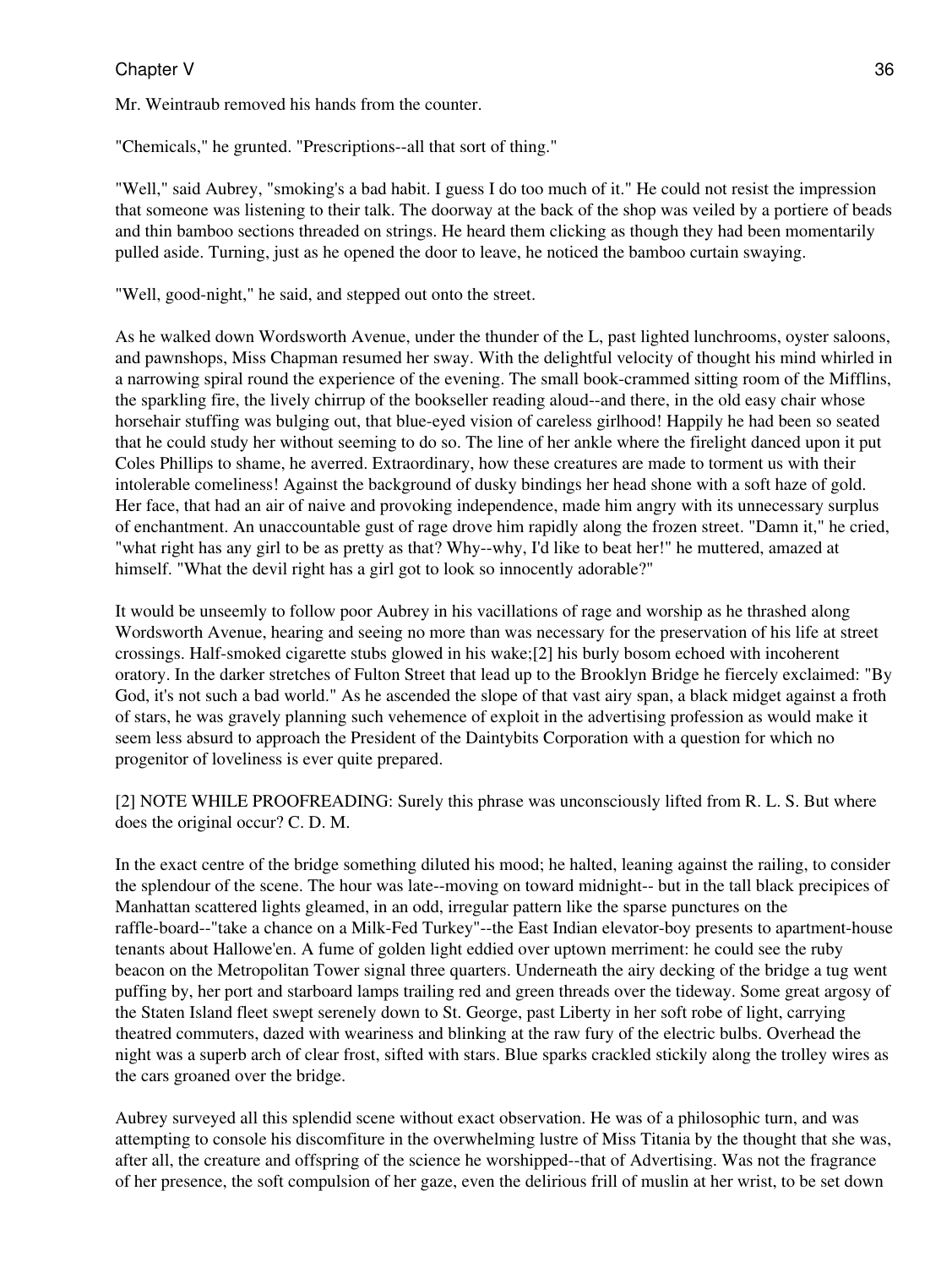### Chapter V and the set of the set of the set of the set of the set of the set of the set of the set of the set of the set of the set of the set of the set of the set of the set of the set of the set of the set of the set of

to the credit of his chosen art? Had he not, pondering obscurely upon "attention-compelling" copy and lay-out and type-face, in a corner of the Grey-Matter office, contributed to the triumphant prosperity and grace of this unconscious beneficiary? Indeed she seemed to him, fiercely tormenting himself with her loveliness, a symbol of the mysterious and subtle power of publicity. It was Advertising that had done this-- that had enabled Mr. Chapman, a shy and droll little person, to surround this girl with all the fructifying glories of civilization-- to foster and cherish her until she shone upon the earth like a morning star! Advertising had clothed her, Advertising had fed her, schooled, roofed, and sheltered her. In a sense she was the crowning advertisement of her father's career, and her innocent perfection taunted him just as much as the bright sky-sign he knew was flashing the words CHAPMAN PRUNES above the teeming pavements of Times Square. He groaned to think that he himself, by his conscientious labours, had helped to put this girl in such a position that he could hardly dare approach her.

He would never have approached her again, on any pretext, if the intensity of his thoughts had not caused him, unconsciously, to grip the railing of the bridge with strong and angry hands. For at that moment a sack was thrown over his head from behind and he was violently seized by the legs, with the obvious intent of hoisting him over the parapet. His unexpected grip on the railing delayed this attempt just long enough to save him. Swept off his feet by the fury of the assault, he fell sideways against the barrier and had the good fortune to seize his enemy by the leg. Muffled in the sacking, it was vain to cry out; but he held furiously to the limb he had grasped and he and his attacker rolled together on the footway. Aubrey was a powerful man, and even despite the surprise could probably have got the better of the situation; but as he wrestled desperately and tried to rid himself of his hood, a crashing blow fell upon his head, half stunning him. He lay sprawled out, momentarily incapable of struggle, yet conscious enough to expect, rather curiously, the dizzying sensation of a drop through insupportable air into the icy water of the East River. Hands seized him-- and then, passively, he heard a shout, the sound of footsteps running on the planks, and other footsteps hurrying away at top speed. In a moment the sacking was torn from his head and a friendly pedestrian was kneeling beside him.

"Say, are you all right?" said the latter anxiously. "Gee, those guys nearly got you."

Aubrey was too faint and dizzy to speak for a moment. His head was numb and he felt certain that several inches of it had been caved in. Putting up his hand, feebly, he was surprised to find the contours of his skull much the same as usual. The stranger propped him against his knee and wiped away a trickle of blood with his handkerchief.

"Say, old man, I thought you was a goner," he said sympathetically. "I seen those fellows jump you. Too bad they got away. Dirty work, I'll say so."

Aubrey gulped the night air, and sat up. The bridge rocked under him; against the star-speckled sky he could see the Woolworth Building bending and jazzing like a poplar tree in a gale. He felt very sick.

"Ever so much obliged to you," he stammered. "I'll be all right in a minute."

"D'you want me to go and ring up a nambulance?" said his assistant.

"No, no," said Aubrey; "I'll be all right." He staggered to his feet and clung to the rail of the bridge, trying to collect his wits. One phrase ran over and over in his mind with damnable iteration--"Mild, but they satisfy!"

"Where were you going?" said the other, supporting him.

"Madison Avenue and Thirty-Second----"

"Maybe I can flag a jitney for you. Here," he cried, as another citizen approached afoot, "Give this fellow a hand. Someone beat him over the bean with a club. I'm going to get him a lift."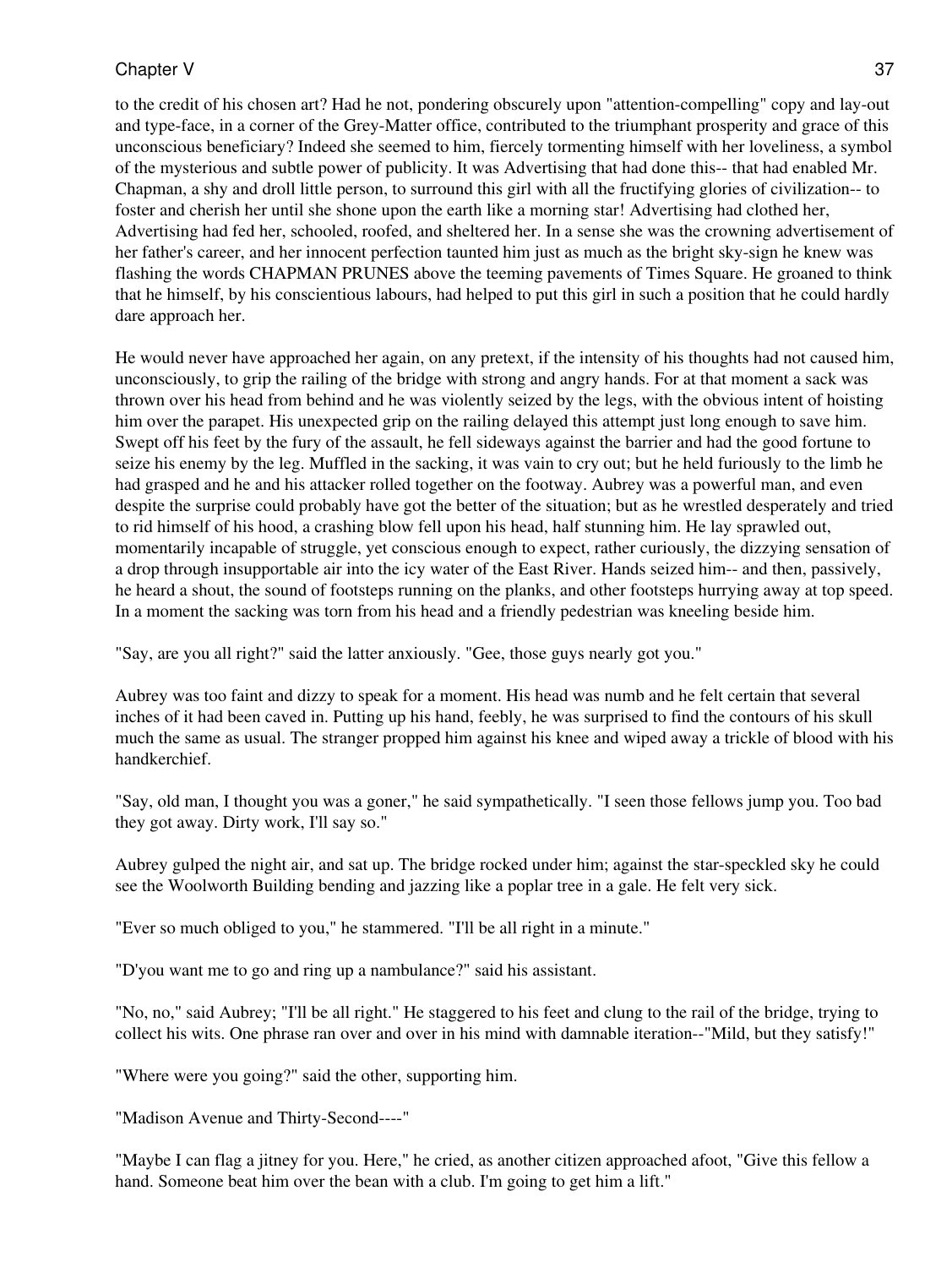The newcomer readily undertook the friendly task, and tied Aubrey's handkerchief round his head, which was bleeding freely. After a few moments the first Samaritan succeeded in stopping a touring car which was speeding over from Brooklyn. The driver willingly agreed to take Aubrey home, and the other two helped him in. Barring a nasty gash on his scalp he was none the worse.

"A fellow needs a tin hat if he's going to wander round Long Island at night," said the motorist genially. "Two fellows tried to hold me up coming in from Rockville Centre the other evening. Maybe they were the same two that picked on you. Did you get a look at them?"

"No," said Aubrey. "That piece of sacking might have helped me trace them, but I forgot it."

"Want to run back for it?"

"Never mind," said Aubrey. "I've got a hunch about this."

"Think you know who it is? Maybe you're in politics, hey?"

The car ran swiftly up the dark channel of the Bowery, into Fourth Avenue, and turned off at Thirty-Second Street to deposit Aubrey in front of his boarding house. He thanked his convoy heartily, and refused further assistance. After several false shots he got his latch key in the lock, climbed four creaking flights, and stumbled into his room. Groping his way to the wash-basin, he bathed his throbbing head, tied a towel round it, and fell into bed.

# **Chapter VI**

Titania Learns the Business

Although he kept late hours, Roger Mifflin was a prompt riser. It is only the very young who find satisfaction in lying abed in the morning. Those who approach the term of the fifth decade are sensitively aware of the fluency of life, and have no taste to squander it among the blankets.

The bookseller's morning routine was brisk and habitual. He was generally awakened about half-past seven by the jangling bell that balanced on a coiled spring at the foot of the stairs. This ringing announced the arrival of Becky, the old scrubwoman who came each morning to sweep out the shop and clean the floors for the day's traffic. Roger, in his old dressing gown of vermilion flannel, would scuffle down to let her in, picking up the milk bottles and the paper bag of baker's rolls at the same time. As Becky propped the front door wide, opened window transoms, and set about buffeting dust and tobacco smoke, Roger would take the milk and rolls back to the kitchen and give Bock a morning greeting. Bock would emerge from his literary kennel, and thrust out his forelegs in a genial obeisance. This was partly politeness, and partly to straighten out his spine after its all-night curvature. Then Roger would let him out into the back yard for a run, himself standing on the kitchen steps to inhale the bright freshness of the morning air.

This Saturday morning was clear and crisp. The plain backs of the homes along Whittier Street, irregular in profile as the margins of a free verse poem, offered Roger an agreeable human panorama. Thin strands of smoke were rising from chimneys; a belated baker's wagon was joggling down the alley; in bedroom bay-windows sheets and pillows were already set to sun and air. Brooklyn, admirable borough of homes and hearty breakfasts, attacks the morning hours in cheery, smiling spirit. Bock sniffed and rooted about the small back yard as though the earth (every cubic inch of which he already knew by rote) held some new entrancing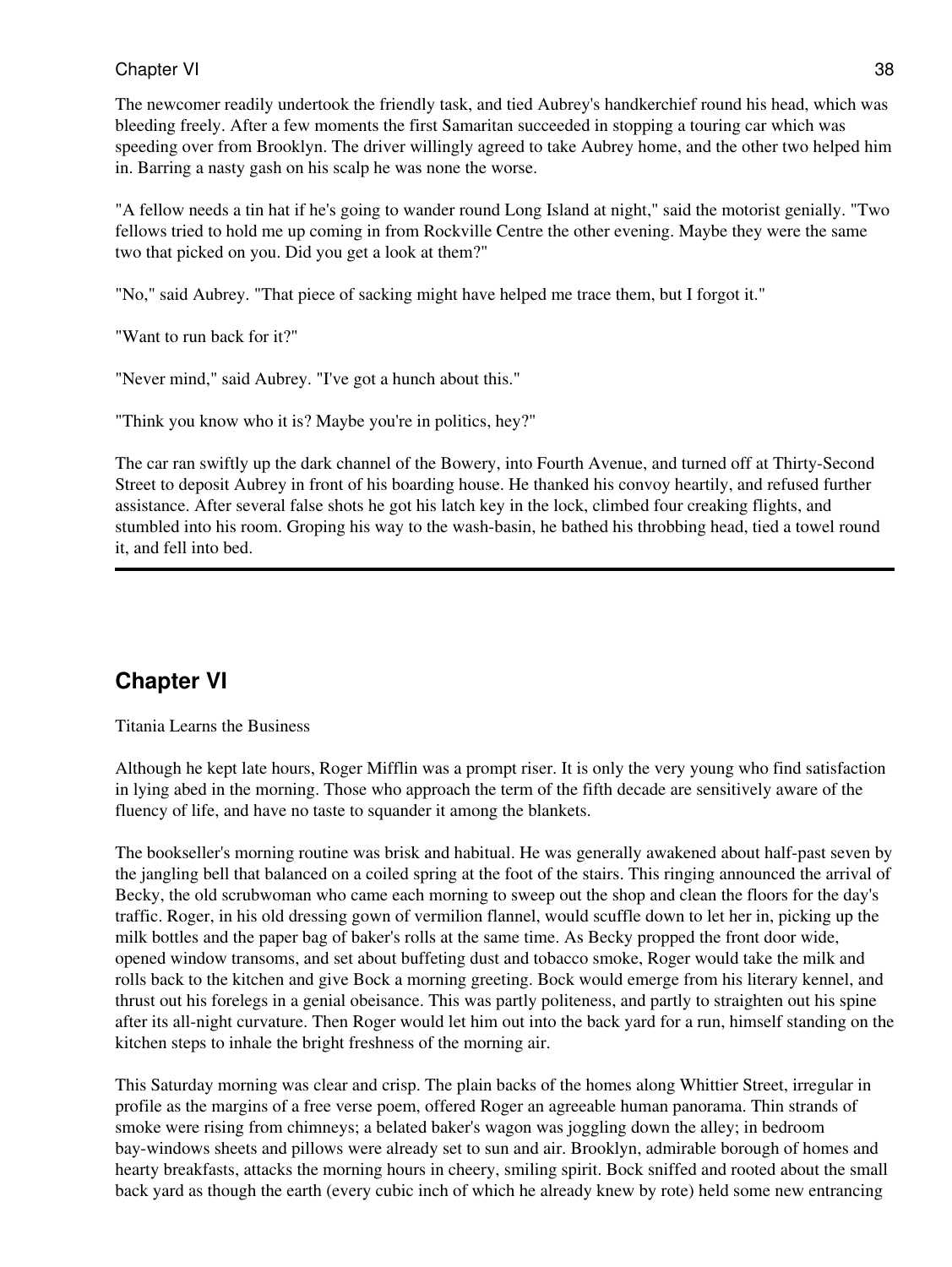flavour. Roger watched him with the amused and tender condescension one always feels toward a happy dog- perhaps the same mood of tolerant paternalism that Gott is said to have felt in watching his boisterous Hohenzollerns.

The nipping air began to infiltrate his dressing gown, and Roger returned to the kitchen, his small, lively face alight with zest. He opened the draughts in the range, set a kettle on to boil, and went down to resuscitate the furnace. As he came upstairs for his bath, Mrs. Mifflin was descending, fresh and hearty in a starchy morning apron. Roger hummed a tune as he picked up the hairpins on the bedroom floor, and wondered to himself why women are always supposed to be more tidy than men.

Titania was awake early. She smiled at the enigmatic portrait of Samuel Butler, glanced at the row of books over her bed, and dressed rapidly. She ran downstairs, eager to begin her experience as a bookseller. The first impression the Haunted Bookshop had made on her was one of superfluous dinginess, and as Mrs. Mifflin refused to let her help get breakfast--except set out the salt cellars-- she ran down Gissing Street to a little florist's shop she had noticed the previous afternoon. Here she spent at least a week's salary in buying chrysanthemums and a large pot of white heather. She was distributing these about the shop when Roger found her.

"Bless my soul!" he said. "How are you going to live on your wages if you do that sort of thing? Pay-day doesn't come until next Friday!"

"Just one blow-out," she said cheerfully. "I thought it would be fun to brighten the place up a bit. Think how pleased your floorwalker will be when he comes in!"

"Dear me," said Roger. "I hope you don't really think we have floorwalkers in the second-hand book business."

After breakfast he set about initiating his new employee into the routine of the shop. As he moved about, explaining the arrangement of his shelves, he kept up a running commentary.

"Of course all the miscellaneous information that a bookseller has to have will only come to you gradually," he said. "Such tags of bookshop lore as the difference between Philo Gubb and Philip Gibbs, Mrs. Wilson Woodrow and Mrs. Woodrow Wilson, and all that sort of thing. Don't be frightened by all the ads you see for a book called "Bell and Wing," because no one was ever heard to ask for a copy. That's one of the reasons why I tell Mr. Gilbert I don't believe in advertising. Someone may ask you who wrote The Winning of the Best, and you'll have to know it wasn't Colonel Roosevelt but Mr. Ralph Waldo Trine. The beauty of being a bookseller is that you don't have to be a literary critic: all you have to do to books is enjoy them. A literary critic is the kind of fellow who will tell you that Wordsworth's Happy Warrior is a poem of 85 lines composed entirely of two sentences, one of 26 lines and one of 59. What does it matter if Wordsworth wrote sentences almost as long as those of Walt Whitman or Mr. Will H. Hays, if only he wrote a great poem? Literary critics are queer birds. There's Professor Phelps of Yale, for instance. He publishes a book in 1918 and calls it The Advance of English Poetry in the Twentieth Century. To my way of thinking a book of that title oughtn't to be published until 2018. Then somebody will come along and ask you for a book of poems about a typewriter, and by and by you'll learn that what they want is Stevenson's Underwoods. Yes, it's a complicated life. Never argue with customers. Just give them the book they ought to have even if they don't know they want it."

They went outside the front door, and Roger lit his pipe. In the little area in front of the shop windows stood large empty boxes supported on trestles. "The first thing I always do----," he said.

"The first thing you'll both do is catch your death of cold," said Helen over his shoulder. "Titania, you run and get your fur. Roger, go and find your cap. With your bald head, you ought to know better!"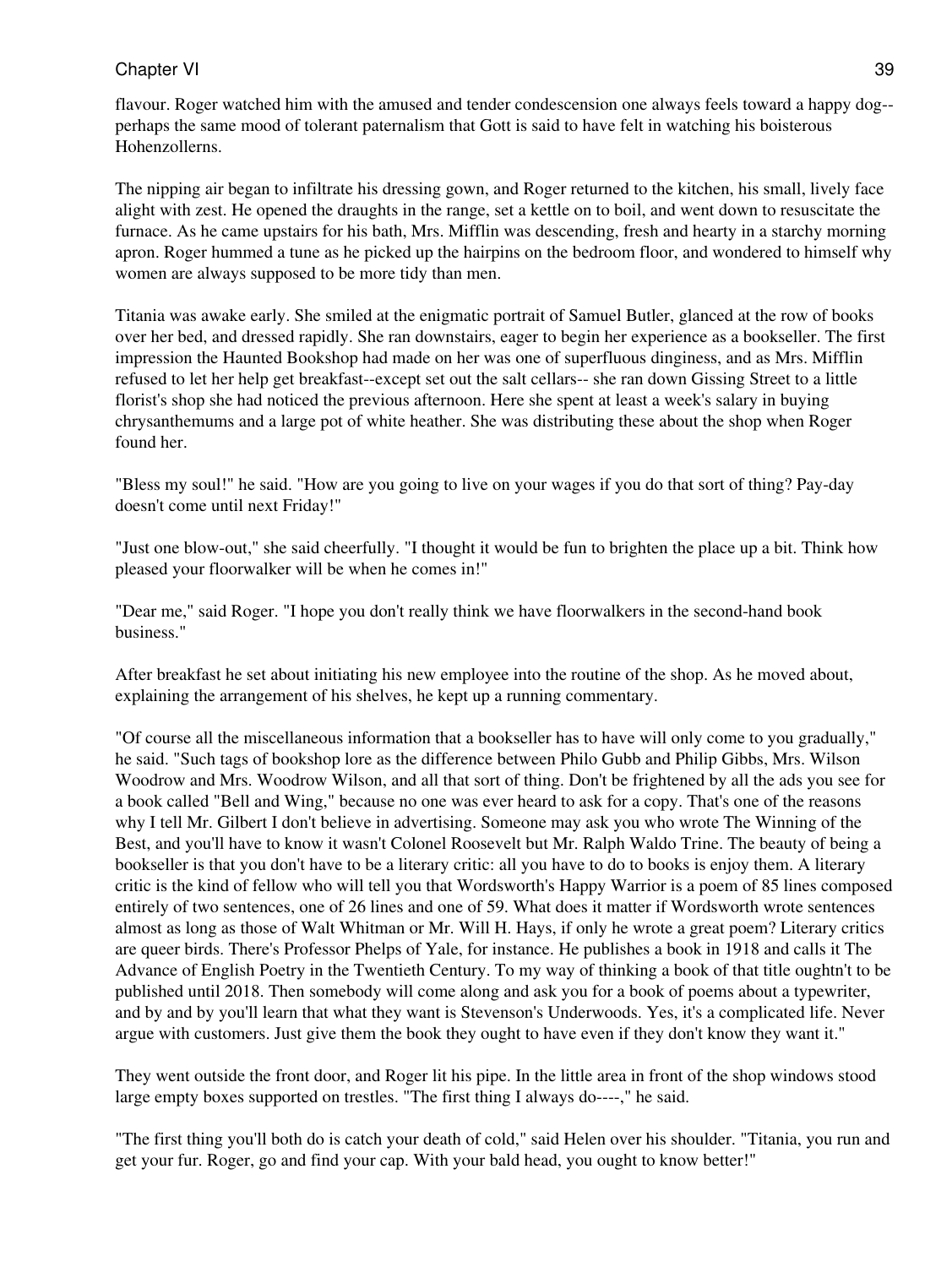When they returned to the front door, Titania's blue eyes were sparkling above her soft tippet.

"I applaud your taste in furs," said Roger. "That is just the colour of tobacco smoke." He blew a whiff against it to prove the likeness. He felt very talkative, as most older men do when a young girl looks as delightfully listenable as Titania.

"What an adorable little place," said Titania, looking round at the bookshop's space of private pavement, which was sunk below the street level. "You could put tables out here and serve tea in summer time."

"The first thing every morning," continued Roger, "I set out the ten-cent stuff in these boxes. I take it in at night and stow it in these bins. When it rains, I shove out an awning, which is mighty good business. Someone is sure to take shelter, and spend the time in looking over the books. A really heavy shower is often worth fifty or sixty cents. Once a week I change my pavement stock. This week I've got mostly fiction out here. That's the sort of thing that comes in in unlimited numbers. A good deal of it's tripe, but it serves its purpose."

"Aren't they rather dirty?" said Titania doubtfully, looking at some little blue Rollo books, on which the siftings of generations had accumulated. "Would you mind if I dusted them off a bit?"

"It's almost unheard of in the second-hand trade," said Roger; "but it might make them look better."

Titania ran inside, borrowed a duster from Helen, and began housecleaning the grimy boxes, while Roger chatted away in high spirits. Bock already noticing the new order of things, squatted on the doorstep with an air of being a party to the conversation. Morning pedestrians on Gissing Street passed by, wondering who the bookseller's engaging assistant might be. "I wish *I* could find a maid like that," thought a prosperous Brooklyn housewife on her way to market. "I must ring her up some day and find out how much she gets."

Roger brought out armfuls of books while Titania dusted.

"One of the reasons I'm awfully glad you've come here to help me," he said, "is that I'll be able to get out more. I've been so tied down by the shop, I haven't had a chance to scout round, buy up libraries, make bids on collections that are being sold, and all that sort of thing. My stock is running a bit low. If you just wait for what comes in, you don't get much of the really good stuff."

Titania was polishing a copy of The Late Mrs. Null. "It must be wonderful to have read so many books," she said. "I'm afraid I'm not a very deep reader, but at any rate Dad has taught me a respect for good books. He gets so mad because when my friends come to the house, and he asks them what they've been reading, the only thing they seem to know about is Dere Mable."

Roger chuckled. "I hope you don't think I'm a mere highbrow," he said. "As a customer said to me once, without meaning to be funny, 'I like both the Iliad and the Argosy.' The only thing I can't stand is literature that is unfairly and intentionally flavoured with vanilla. Confectionery soon disgusts the palate, whether you find it in Marcus Aurelius or Doctor Crane. There's an odd aspect of the matter that sometimes strikes me: Doc Crane's remarks are just as true as Lord Bacon's, so how is it that the Doctor puts me to sleep in a paragraph, while my Lord's essays keep me awake all night?"

Titania, being unacquainted with these philosophers, pursued the characteristic feminine course of clinging to the subject on which she was informed. The undiscerning have called this habit of mind irrelevant, but wrongly. The feminine intellect leaps like a grasshopper; the masculine plods as the ant.

"I see there's a new Mable book coming," she said. "It's called That's Me All Over Mable, and the newsstand clerk at the Octagon says he expects to sell a thousand copies."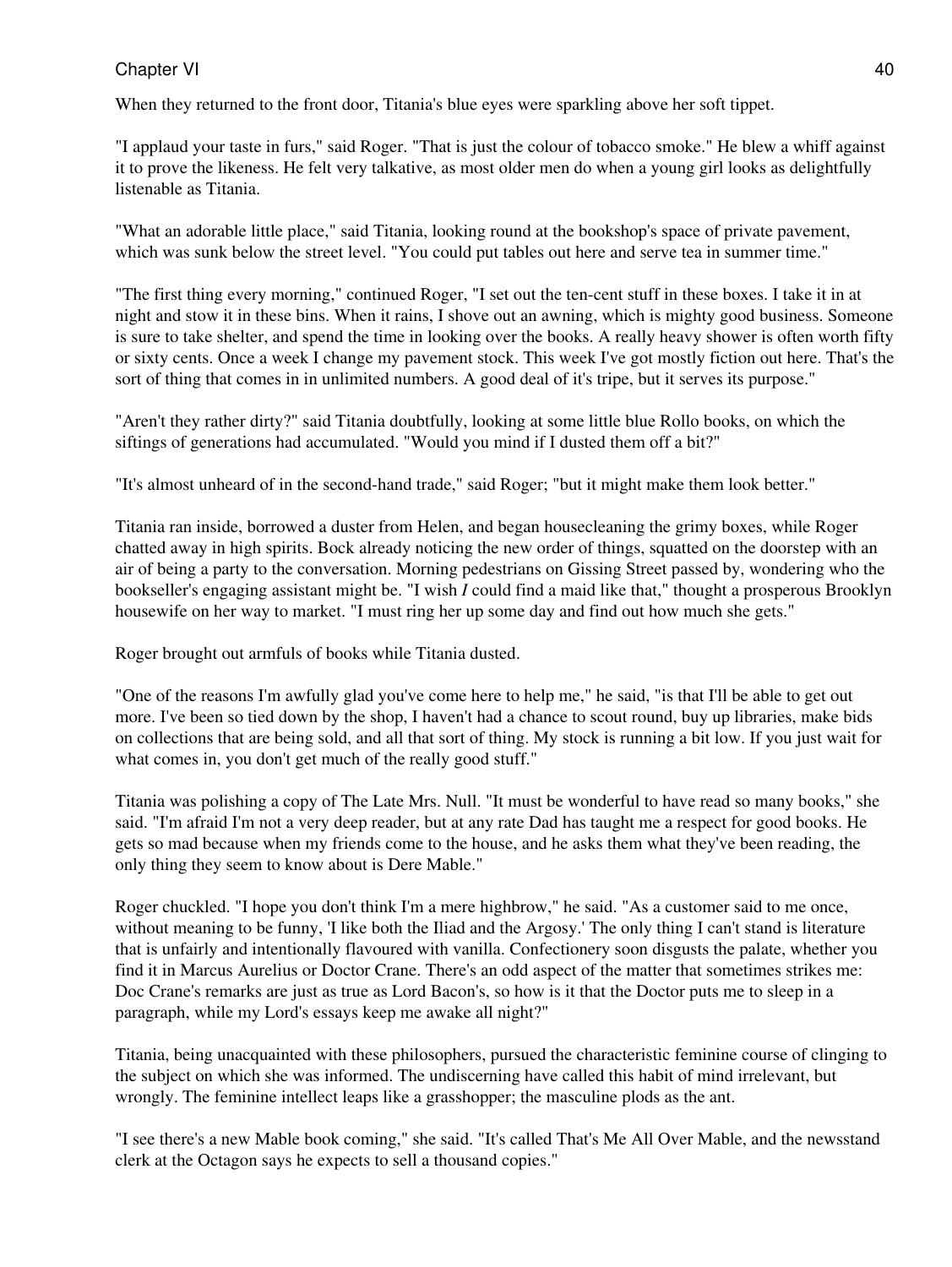"Well, there's a meaning in that," said Roger. "People have a craving to be amused, and I'm sure I don't blame 'em. I'm afraid I haven't read Dere Mable. If it's really amusing, I'm glad they read it. I suspect it isn't a very great book, because a Philadelphia schoolgirl has written a reply to it called Dere Bill, which is said to be as good as the original. Now you can hardly imagine a Philadelphia flapper writing an effective companion to Bacon's Essays. But never mind, if the stuff's amusing, it has its place. The human yearning for innocent pastime is a pathetic thing, come to think about it. It shows what a desperately grim thing life has become. One of the most significant things I know is that breathless, expectant, adoring hush that falls over a theatre at a Saturday matinee, when the house goes dark and the footlights set the bottom of the curtain in a glow, and the latecomers tank over your feet climbing into their seats----"

"Isn't it an adorable moment!" cried Titania.

"Yes, it is," said Roger; "but it makes me sad to see what tosh is handed out to that eager, expectant audience, most of the time. There they all are, ready to be thrilled, eager to be worked upon, deliberately putting themselves into that glorious, rare, receptive mood when they are clay in the artist's hand--and Lord! what miserable substitutes for joy and sorrow are put over on them! Day after day I see people streaming into theatres and movies, and I know that more than half the time they are on a blind quest, thinking they are satisfied when in truth they are fed on paltry husks. And the sad part about it is that if you let yourself think you are satisfied with husks, you'll have no appetite left for the real grain."

Titania wondered, a little panic-stricken, whether she had been permitting herself to be satisfied with husks. She remembered how greatly she had enjoyed a Dorothy Gish film a few evenings before. "But," she ventured, "you said people want to be amused. And if they laugh and look happy, surely they're amused?"

"They only think they are!" cried Mifflin. "They think they're amused because they don't know what real amusement is! Laughter and prayer are the two noblest habits of man; they mark us off from the brutes. To laugh at cheap jests is as base as to pray to cheap gods. To laugh at Fatty Arbuckle is to degrade the human spirit."

Titania thought she was getting in rather deep, but she had the tenacious logic of every healthy girl. She said:

"But a joke that seems cheap to you doesn't seem cheap to the person who laughs at it, or he wouldn't laugh."

Her face brightened as a fresh idea flooded her mind:

"The wooden image a savage prays to may seem cheap to you, but it's the best god he knows, and it's all right for him to pray to it."

"Bully for you," said Roger. "Perfectly true. But I've got away from the point I had in mind. Humanity is yearning now as it never did before for truth, for beauty, for the things that comfort and console and make life seem worth while. I feel this all round me, every day. We've been through a frightful ordeal, and every decent spirit is asking itself what we can do to pick up the fragments and remould the world nearer to our heart's desire. Look here, here's something I found the other day in John Masefield's preface to one of his plays: 'The truth and rapture of man are holy things, not lightly to be scorned. A carelessness of life and beauty marks the glutton, the idler, and the fool in their deadly path across history.' I tell you, I've done some pretty sober thinking as I've sat here in my bookshop during the past horrible years. Walt Whitman wrote a little poem during the Civil War--Year that trembled and reeled beneath me, said Walt, Must I learn to chant the cold dirges of the baffled, and sullen hymns of defeat?--I've sat here in my shop at night, and looked round at my shelves, looked at all the brave books that house the hopes and gentlenesses and dreams of men and women, and wondered if they were all wrong, discredited, defeated. Wondered if the world were still merely a jungle of fury. I think I'd have gone balmy if it weren't for Walt Whitman. Talk about Mr. Britling--Walt was the man who 'saw it through.'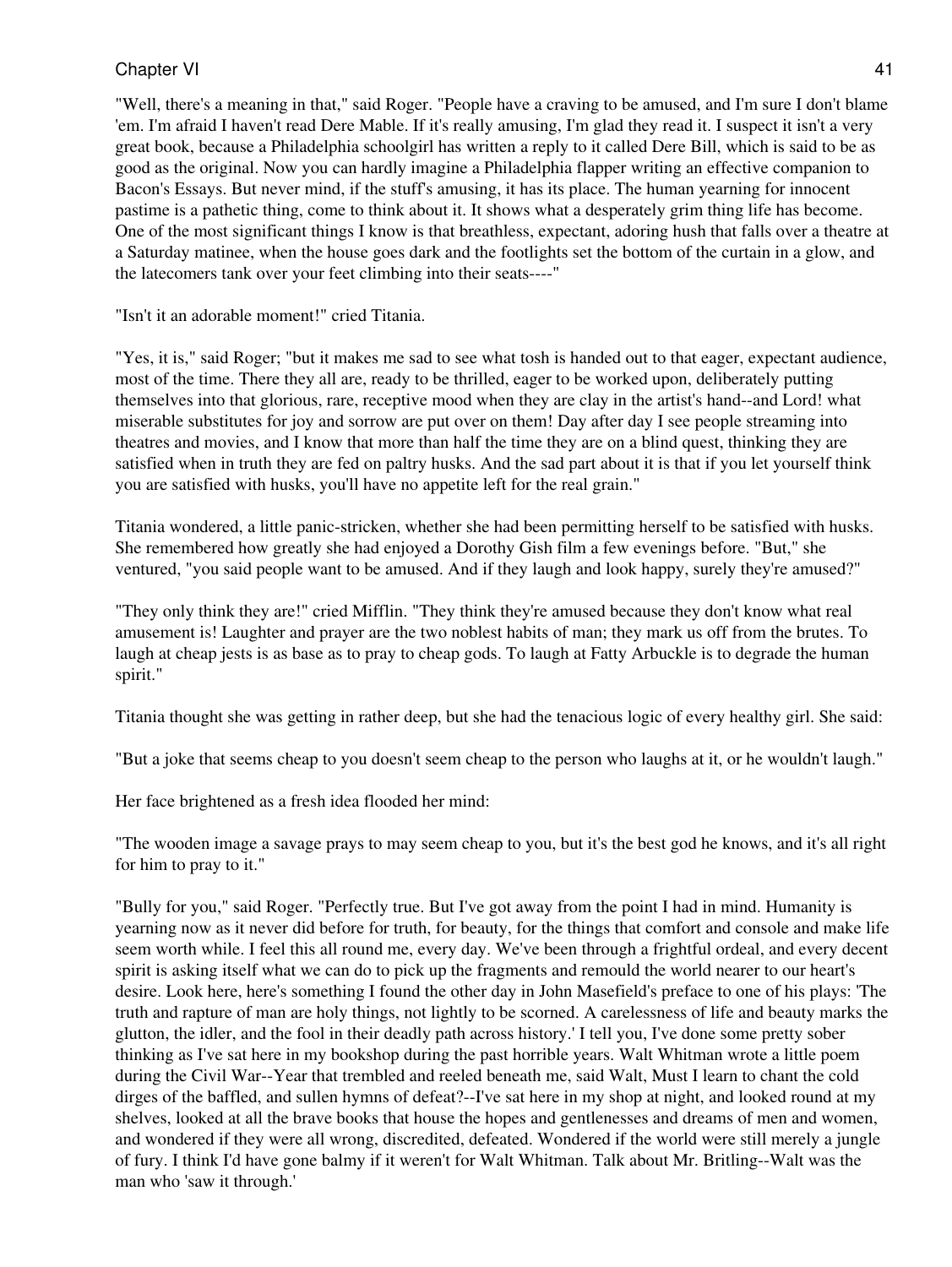"The glutton, the idler, and the fool in their deadly path across history. . . . Aye, a deadly path indeed. The German military men weren't idlers, but they were gluttons and fools to the nth power. Look at their deadly path! And look at other deadly paths, too. Look at our slums, jails, insane asylums. . . .

"I used to wonder what I could do to justify my comfortable existence here during such a time of horror. What right had I to shirk in a quiet bookshop when so many men were suffering and dying through no fault of their own? I tried to get into an ambulance unit, but I've had no medical training and they said they didn't want men of my age unless they were experienced doctors."

"I know how you felt," said Titania, with a surprising look of comprehension. "Don't you suppose that a great many girls, who couldn't do anything real to help, got tired of wearing neat little uniforms with Sam Browne belts?"

"Well," said Roger, "it was a bad time. The war contradicted and denied everything I had ever lived for. Oh, I can't tell you how I felt about it. I can't even express it to myself. Sometimes I used to feel as I think that truly noble simpleton Henry Ford may have felt when he organized his peace voyage-- that I would do anything, however stupid, to stop it all. In a world where everyone was so wise and cynical and cruel, it was admirable to find a man so utterly simple and hopeful as Henry. A boob, they called him. Well, I say bravo for boobs! I daresay most of the apostles were boobs--or maybe they called them bolsheviks."

Titania had only the vaguest notion about bolsheviks, but she had seen a good many newspaper cartoons.

"I guess Judas was a bolshevik," she said innocently.

"Yes, and probably George the Third called Ben Franklin a bolshevik," retorted Roger. "The trouble is, truth and falsehood don't come laid out in black and white--Truth and Huntruth, as the wartime joke had it. Sometimes I thought Truth had vanished from the earth," he cried bitterly. "Like everything else, it was rationed by the governments. I taught myself to disbelieve half of what I read in the papers. I saw the world clawing itself to shreds in blind rage. I saw hardly any one brave enough to face the brutalizing absurdity as it really was, and describe it. I saw the glutton, the idler, and the fool applauding, while brave and simple men walked in the horrors of hell. The stay-at-home poets turned it to pretty lyrics of glory and sacrifice. Perhaps half a dozen of them have told the truth. Have you read Sassoon? Or Latzko's Men in War, which was so damned true that the government suppressed it? Humph! Putting Truth on rations!"

He knocked out his pipe against his heel, and his blue eyes shone with a kind of desperate earnestness.

"But I tell you, the world is going to have the truth about War. We're going to put an end to this madness. It's not going to be easy. Just now, in the intoxication of the German collapse, we're all rejoicing in our new happiness. I tell you, the real Peace will be a long time coming. When you tear up all the fibres of civilization it's a slow job to knit things together again. You see those children going down the street to school? Peace lies in their hands. When they are taught in school that war is the most loathsome scourge humanity is subject to, that it smirches and fouls every lovely occupation of the mortal spirit, then there may be some hope for the future. But I'd like to bet they are having it drilled into them that war is a glorious and noble sacrifice.

"The people who write poems about the divine frenzy of going over the top are usually those who dipped their pens a long, long way from the slimy duckboards of the trenches. It's funny how we hate to face realities. I knew a commuter once who rode in town every day on the 8.13. But he used to call it the 7.73. He said it made him feel more virtuous."

There was a pause, while Roger watched some belated urchins hurrying toward school.

"I think any man would be a traitor to humanity who didn't pledge every effort of his waking life to an attempt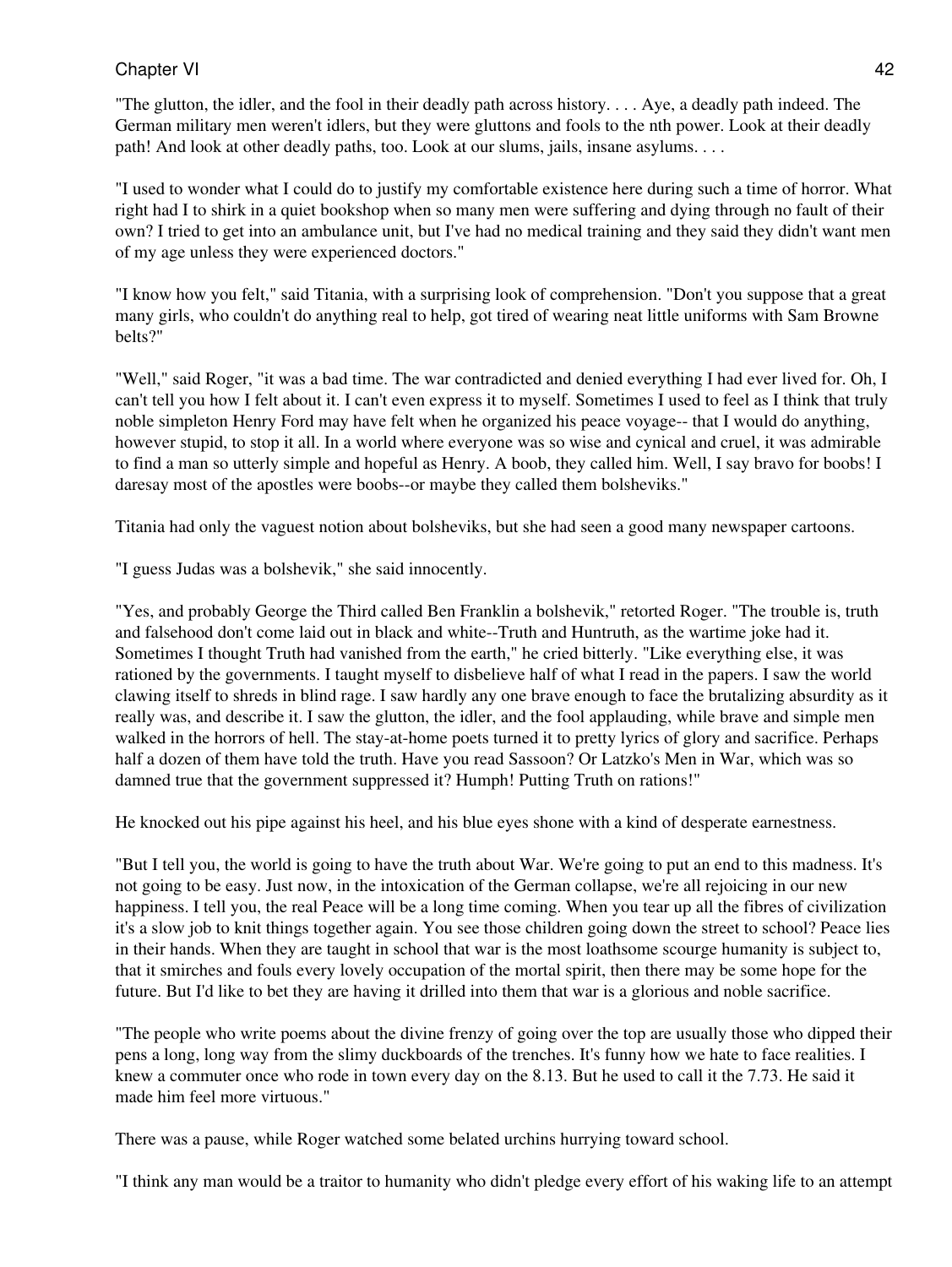to make war impossible in future."

"Surely no one would deny that," said Titania. "But I do think the war was very glorious as well as very terrible. I've known lots of men who went over, knowing well what they were to face, and yet went gladly and humbly in the thought they were going for a true cause."

"A cause which is so true shouldn't need the sacrifice of millions of fine lives," said Roger gravely. "Don't imagine I don't see the dreadful nobility of it. But poor humanity shouldn't be asked to be noble at such a cost. That's the most pitiful tragedy of it all. Don't you suppose the Germans thought they too were marching off for a noble cause when they began it and forced this misery on the world? They had been educated to believe so, for a generation. That's the terrible hypnotism of war, the brute mass-impulse, the pride and national spirit, the instinctive simplicity of men that makes them worship what is their own above everything else. I've thrilled and shouted with patriotic pride, like everyone. Music and flags and men marching in step have bewitched me, as they do all of us. And then I've gone home and sworn to root this evil instinct out of my soul. God help us-- let's love the world, love humanity--not just our own country! That's why I'm so keen about the part we're going to play at the Peace Conference. Our motto over there will be America Last! Hurrah for us, I say, for we shall be the only nation over there with absolutely no axe to grind. Nothing but a pax to grind!"

It argued well for Titania's breadth of mind that she was not dismayed nor alarmed at the poor bookseller's anguished harangue. She surmised sagely that he was cleansing his bosom of much perilous stuff. In some mysterious way she had learned the greatest and rarest of the spirit's gifts--toleration.

"You can't help loving your country," she said.

"Let's go indoors," he answered. "You'll catch cold out here. I want to show you my alcove of books on the war."

"Of course one can't help loving one's country," he added. "I love mine so much that I want to see her take the lead in making a new era possible. She has sacrificed least for war, she should be ready to sacrifice most for peace. As for me," he said, smiling, "I'd be willing to sacrifice the whole Republican party!"

"I don't see why you call the war an absurdity," said Titania. "We HAD to beat Germany, or where would civilization have been?"

"We had to beat Germany, yes, but the absurdity lies in the fact that we had to beat ourselves in doing it. The first thing you'll find, when the Peace Conference gets to work, will be that we shall have to help Germany onto her feet again so that she can be punished in an orderly way. We shall have to feed her and admit her to commerce so that she can pay her indemnities--we shall have to police her cities to prevent revolution from burning her up--and the upshot of it all will be that men will have fought the most terrible war in history, and endured nameless horrors, for the privilege of nursing their enemy back to health. If that isn't an absurdity, what is? That's what happens when a great nation like Germany goes insane.

"Well, we're up against some terribly complicated problems. My only consolation is that I think the bookseller can play as useful a part as any man in rebuilding the world's sanity. When I was fretting over what I could do to help things along, I came across two lines in my favourite poet that encouraged me. Good old George Herbert says:

A grain of glory mixed with humblenesse Cures both a fever and lethargicknesse.

"Certainly running a second-hand bookstore is a pretty humble calling, but I've mixed a grain of glory with it, in my own imagination at any rate. You see, books contain the thoughts and dreams of men, their hopes and strivings and all their immortal parts. It's in books that most of us learn how splendidly worth-while life is. I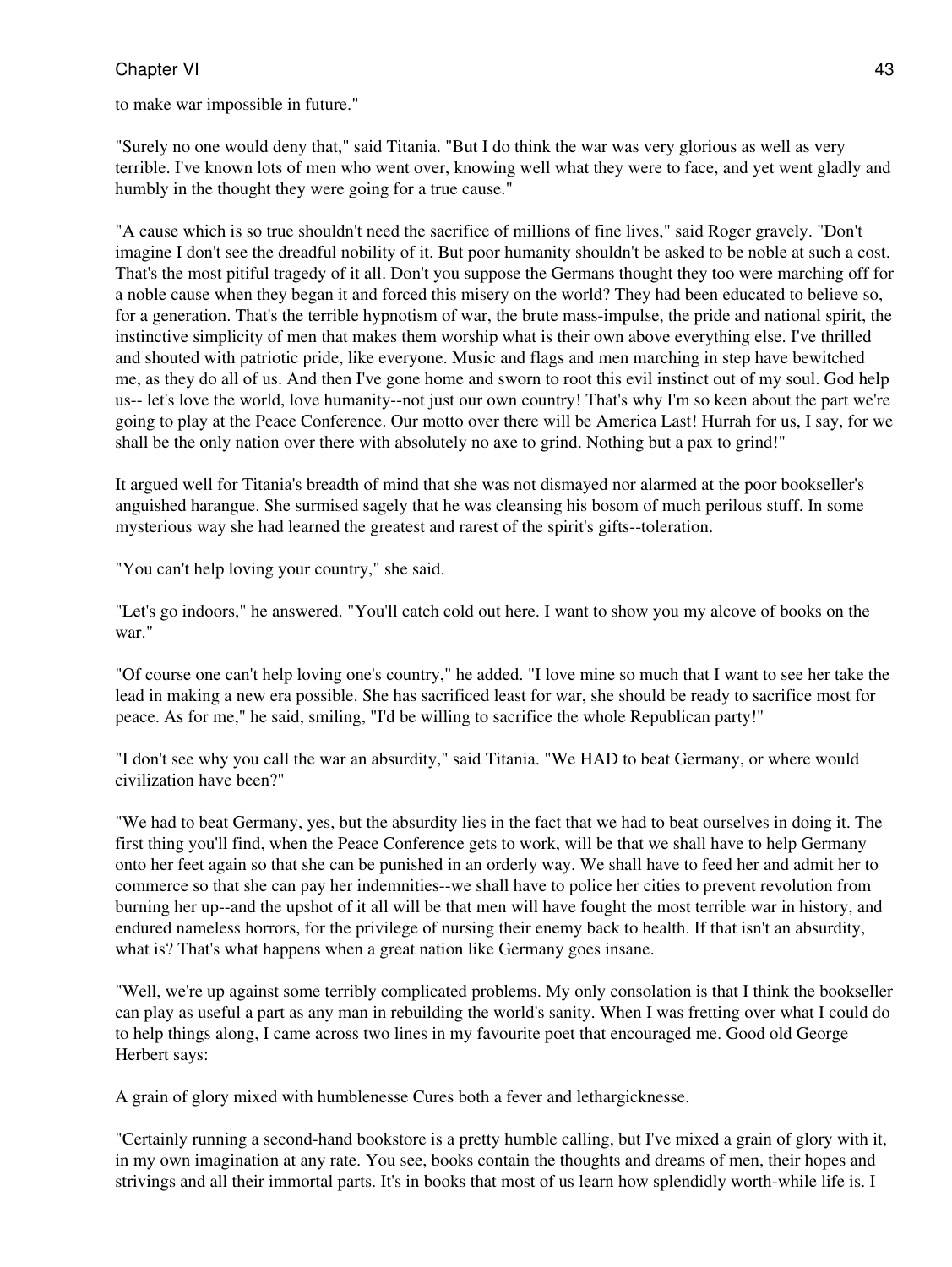never realized the greatness of the human spirit, the indomitable grandeur of man's mind, until I read Milton's Areopagitica. To read that great outburst of splendid anger ennobles the meanest of us simply because we belong to the same species of animal as Milton. Books are the immortality of the race, the father and mother of most that is worth while cherishing in our hearts. To spread good books about, to sow them on fertile minds, to propagate understanding and a carefulness of life and beauty, isn't that high enough mission for a man? The bookseller is the real Mr. Valiant-For-Truth.

"Here's my War-alcove," he went on. "I've stacked up here most of the really good books the War has brought out. If humanity has sense enough to take these books to heart, it will never get itself into this mess again. Printer's ink has been running a race against gunpowder these many, many years. Ink is handicapped, in a way, because you can blow up a man with gunpowder in half a second, while it may take twenty years to blow him up with a book. But the gunpowder destroys itself along with its victim, while a book can keep on exploding for centuries. There's Hardy's Dynasts for example. When you read that book you can feel it blowing up your mind. It leaves you gasping, ill, nauseated--oh, it's not pleasant to feel some really pure intellect filtered into one's brain! It hurts! There's enough T. N. T. in that book to blast war from the face of the globe. But there's a slow fuse attached to it. It hasn't really exploded yet. Maybe it won't for another fifty years.

"In regard to the War, think what books have accomplished. What was the first thing all the governments started to do-- publish books! Blue Books, Yellow Books, White Books, Red Books-- everything but Black Books, which would have been appropriate in Berlin. They knew that guns and troops were helpless unless they could get the books on their side, too. Books did as much as anything else to bring America into the war. Some German books helped to wipe the Kaiser off his throne--I Accuse, and Dr. Muehlon's magnificent outburst The Vandal of Europe, and Lichnowsky's private memorandum, that shook Germany to her foundations, simply because he told the truth. Here's that book Men in War, written I believe by a Hungarian officer, with its noble dedication "To Friend and Foe." Here are some of the French books--books in which the clear, passionate intellect of that race, with its savage irony, burns like a flame. Romain Rolland's Au-Dessus de la Melee, written in exile in Switzerland; Barbusse's terrible Le Feu; Duhamel's bitter Civilization; Bourget's strangely fascinating novel The Meaning of Death. And the noble books that have come out of England: A Student in Arms; The Tree of Heaven; Why Men Fight, by Bertrand Russell--I'm hoping he'll write one on Why Men Are Imprisoned: you know he was locked up for his sentiments! And here's one of the most moving of all-- The Letters of Arthur Heath, a gentle, sensitive young Oxford tutor who was killed on the Western front. You ought to read that book. It shows the entire lack of hatred on the part of the English. Heath and his friends, the night before they enlisted, sat up singing the German music they had loved, as a kind of farewell to the old, friendly joyous life. Yes, that's the kind of thing War does-- wipes out spirits like Arthur Heath. Please read it. Then you'll have to read Philip Gibbs, and Lowes Dickinson and all the young poets. Of course you've read Wells already. Everybody has."

"How about the Americans?" said Titania. "Haven't they written anything about the war that's worth while?"

"Here's one that I found a lot of meat in, streaked with philosophical gristle," said Roger, relighting his pipe. He pulled out a copy of Professor Latimer's Progress. "There was one passage that I remember marking--let's see now, what was it?--Yes, here!

"It is true that, if you made a poll of newspaper editors, you might find a great many who think that war is evil. But if you were to take a census among pastors of fashionable metropolitan churches--"

"That's a bullseye hit! The church has done for itself with most thinking men. . . . There's another good passage in Professor Latimer, where he points out the philosophical value of dishwashing. Some of Latimer's talk is so much in common with my ideas that I've been rather hoping he'd drop in here some day. I'd like to meet him. As for American poets, get wise to Edwin Robinson----"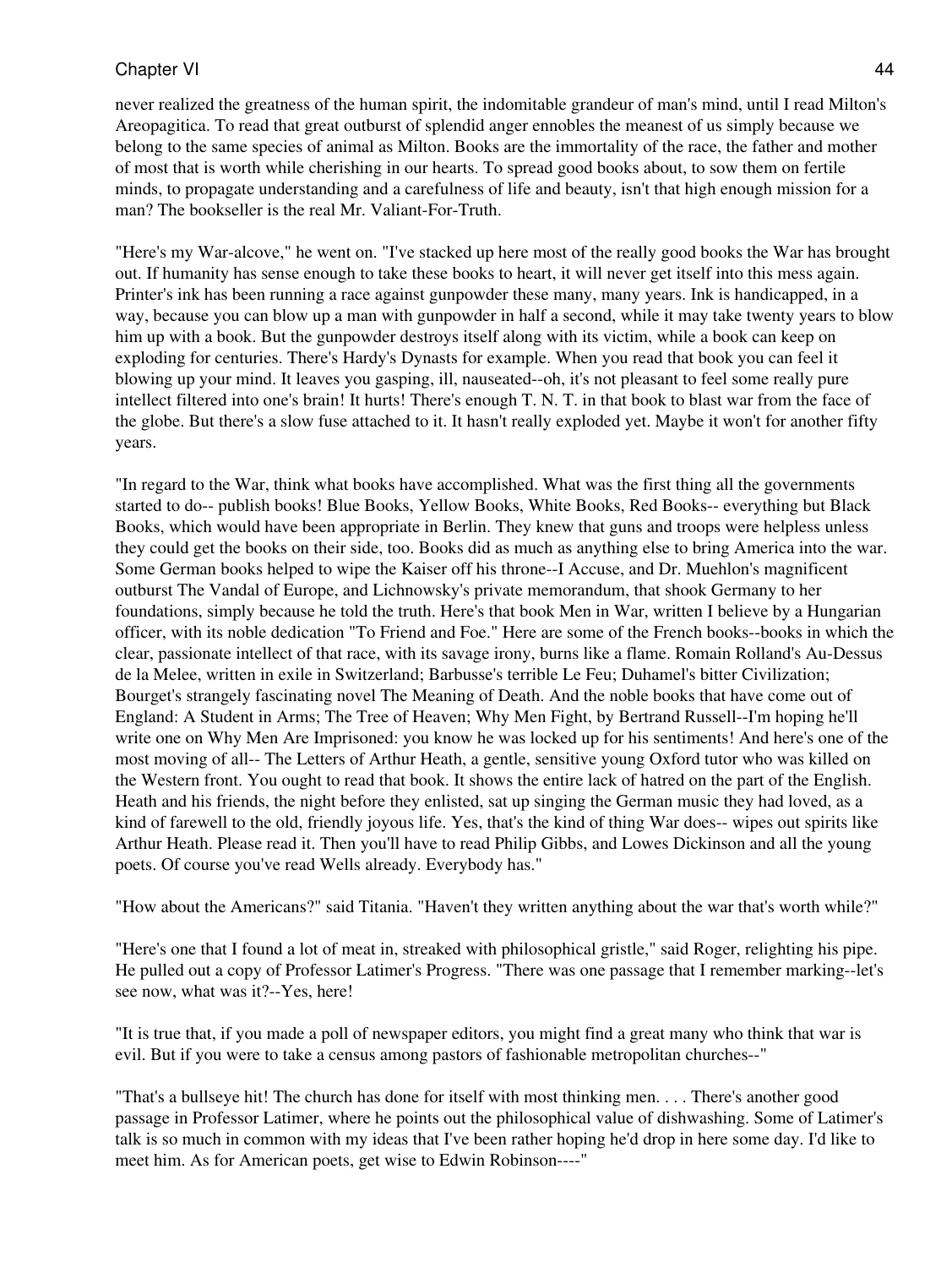There is no knowing how long the bookseller's monologue might have continued, but at this moment Helen appeared from the kitchen.

"Good gracious, Roger!" she exclaimed, "I've heard your voice piping away for I don't know how long. What are you doing, giving the poor child a Chautauqua lecture? You must want to frighten her out of the book business."

Roger looked a little sheepish. "My dear," he said, "I was only laying down a few of the principles underlying the art of bookselling----"

"It was very interesting, honestly it was," said Titania brightly. Mrs. Mifflin, in a blue check apron and with plump arms floury to the elbow, gave her a wink--or as near a wink as a woman ever achieves (ask the man who owns one).

"Whenever Mr. Mifflin feels very low in his mind about the business," she said, "he falls back on those highly idealized sentiments. He knows that next to being a parson, he's got into the worst line there is, and he tries bravely to conceal it from himself."

"I think it's too bad to give me away before Miss Titania," said Roger, smiling, so Titania saw this was merely a family joke.

"Really truly," she protested, "I'm having a lovely time. I've been learning all about Professor Latimer who wrote The Handle of Europe, and all sorts of things. I've been afraid every minute that some customer would come in and interrupt us."

"No fear of that," said Helen. "They're scarce in the early morning." She went back to her kitchen.

"Well, Miss Titania," resumed Roger. "You see what I'm driving at. I want to give people an entirely new idea about bookshops. The grain of glory that I hope will cure both my fever and my lethargicness is my conception of the bookstore as a power-house, a radiating place for truth and beauty. I insist books are not absolutely dead things: they are as lively as those fabulous dragons' teeth, and being sown up and down, may chance to spring up armed men. How about Bernhardi? Some of my Corn Cob friends tell me books are just merchandise. Pshaw!"

"I haven't read much of Bernard Shaw" said Titania.

"Did you ever notice how books track you down and hunt you out? They follow you like the hound in Francis Thompson's poem. They know their quarry! Look at that book The Education of Henry Adams! Just watch the way it's hounding out thinking people this winter. And The Four Horsemen--you can see it racing in the veins of the reading people. It's one of the uncanniest things I know to watch a real book on its career--it follows you and follows you and drives you into a corner and MAKES you read it. There's a queer old book that's been chasing me for years: The Life and Opinions of John Buncle, Esq., it's called. I've tried to escape it, but every now and then it sticks up its head somewhere. It'll get me some day, and I'll be compelled to read it. Ten Thousand a Year trailed me the same way until I surrendered. Words can't describe the cunning of some books. You'll think you've shaken them off your trail, and then one day some innocent-looking customer will pop in and begin to talk, and you'll know he's an unconscious agent of book-destiny. There's an old sea-captain who drops in here now and then. He's simply the novels of Captain Marryat put into flesh. He has me under a kind of spell; I know I shall have to read Peter Simple before I die, just because the old fellow loves it so. That's why I call this place the Haunted Bookshop. Haunted by the ghosts of the books I haven't read. Poor uneasy spirits, they walk and walk around me. There's only one way to lay the ghost of a book, and that is to read it."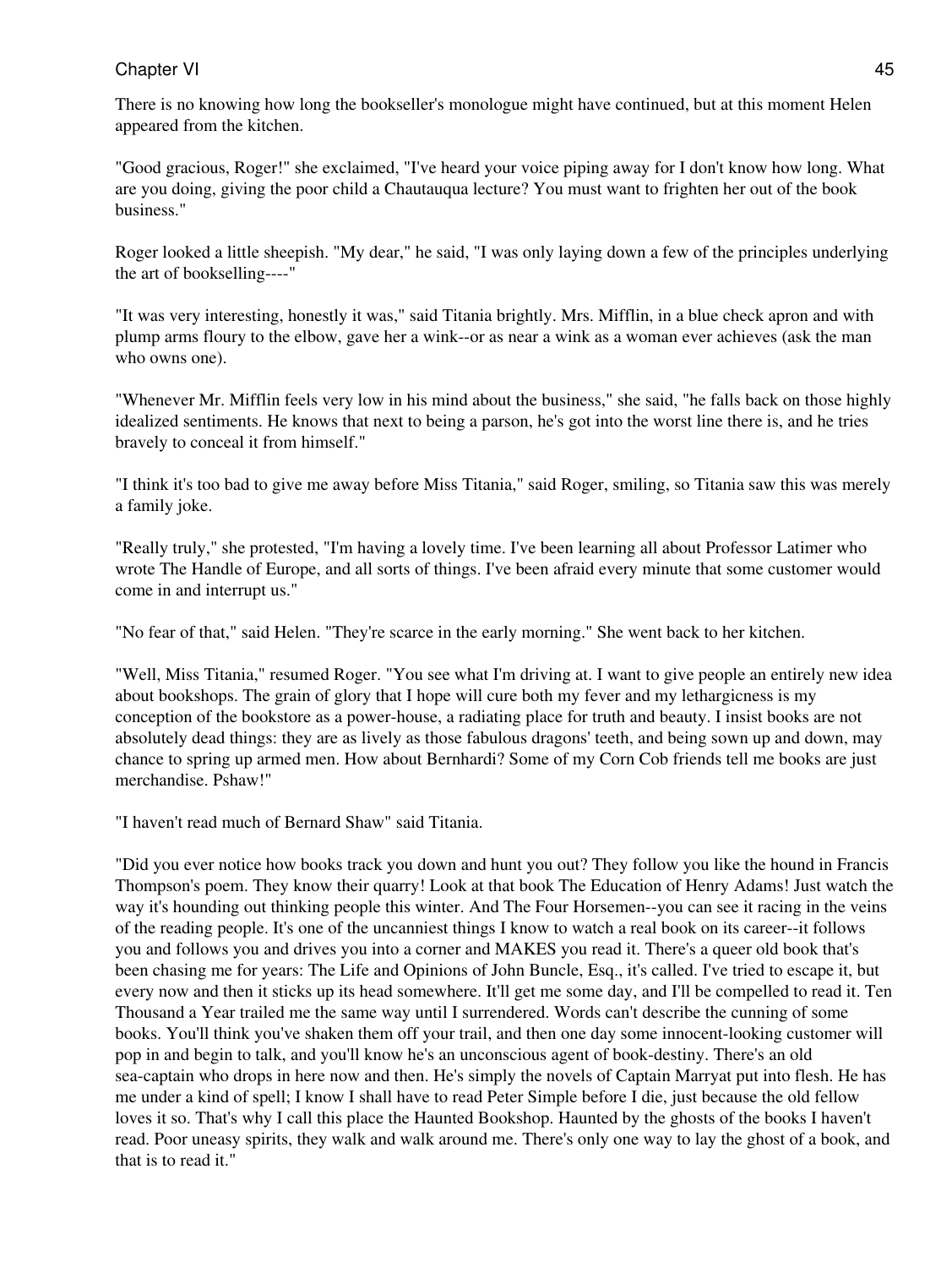"I know what you mean," said Titania. "I haven't read much Bernard Shaw, but I feel I shall have to. He meets me at every turn, bullying me. And I know lots of people who are simply terrorized by H. G. Wells. Every time one of his books comes out, and that's pretty often, they're in a perfect panic until they've read it."

Roger chuckled. "Some have even been stampeded into subscribing to the New Republic for that very purpose."

"But speaking of the Haunted Bookshop, what's your special interest in that Oliver Cromwell book?"

"Oh, I'm glad you mentioned it," said Roger. "I must put it back in its place on the shelf." He ran back to the den to get it, and just then the bell clanged at the door. A customer came in, and the one-sided gossip was over for the time being.

## **Chapter VII**

Aubrey Takes Lodgings

I am sensible that Mr. Aubrey Gilbert is by no means ideal as the leading juvenile of our piece. The time still demands some explanation why the leading juvenile wears no gold chevrons on his left sleeve. As a matter of fact, our young servant of the Grey-Matter Agency had been declined by a recruiting station and a draft board on account of flat feet; although I must protest that their flatness detracts not at all from his outward bearing nor from his physical capacity in the ordinary concerns of amiable youth. When the army "turned him down flat," as he put it, he had entered the service of the Committee on Public Information, and had carried on mysterious activities in their behalf for over a year, up to the time when the armistice was signed by the United Press. Owing to a small error of judgment on his part, now completely forgotten, but due to the regrettable delay of the German envoys to synchronize with over-exuberant press correspondents, the last three days of the war had been carried on without his active assistance. After the natural recuperation necessary on the 12th of November, he had been re-absorbed by the Grey-Matter Advertising Agency, with whom he had been connected for several years, and where his sound and vivacious qualities were highly esteemed. It was in the course of drumming up post-war business that he had swung so far out of his ordinary orbit as to call on Roger Mifflin. Perhaps these explanations should have been made earlier.

At any rate, Aubrey woke that Saturday morning, about the time Titania began to dust the pavement-boxes, in no very world-conquering humour. As it was a half-holiday, he felt no compunction in staying away from the office. The landlady, a motherly soul, sent him up some coffee and scrambled eggs, and insisted on having a doctor in to look at his damage. Several stitches were taken, after which he had a nap. He woke up at noon, feeling better, though his head still ached abominably. Putting on a dressing gown, he sat down in his modest chamber, which was furnished chiefly with a pipe-rack, ash trays, and a set of O. Henry, and picked up one of his favourite volumes for a bit of solace. We have hinted that Mr. Gilbert was not what is called "literary." His reading was mostly of the newsstand sort, and Printer's Ink, that naive journal of the publicity professions. His favourite diversion was luncheon at the Advertising Club where he would pore, fascinated, over displays of advertising booklets, posters, and pamphlets with such titles as Tell Your Story in Bold-Face. He was accustomed to remark that "the fellow who writes the Packard ads has Ralph Waldo Emerson skinned three ways from the Jack." Yet much must be forgiven this young man for his love of O. Henry. He knew, what many other happy souls have found, that O. Henry is one of those rare and gifted tellers of tales who can be read at all times. No matter how weary, how depressed, how shaken in morale, one can always find enjoyment in that master romancer of the Cabarabian Nights. "Don't talk to me of Dickens' Christmas Stories," Aubrey said to himself, recalling his adventure in Brooklyn. "I'll bet O. Henry's Gift of the Magi beats anything Dick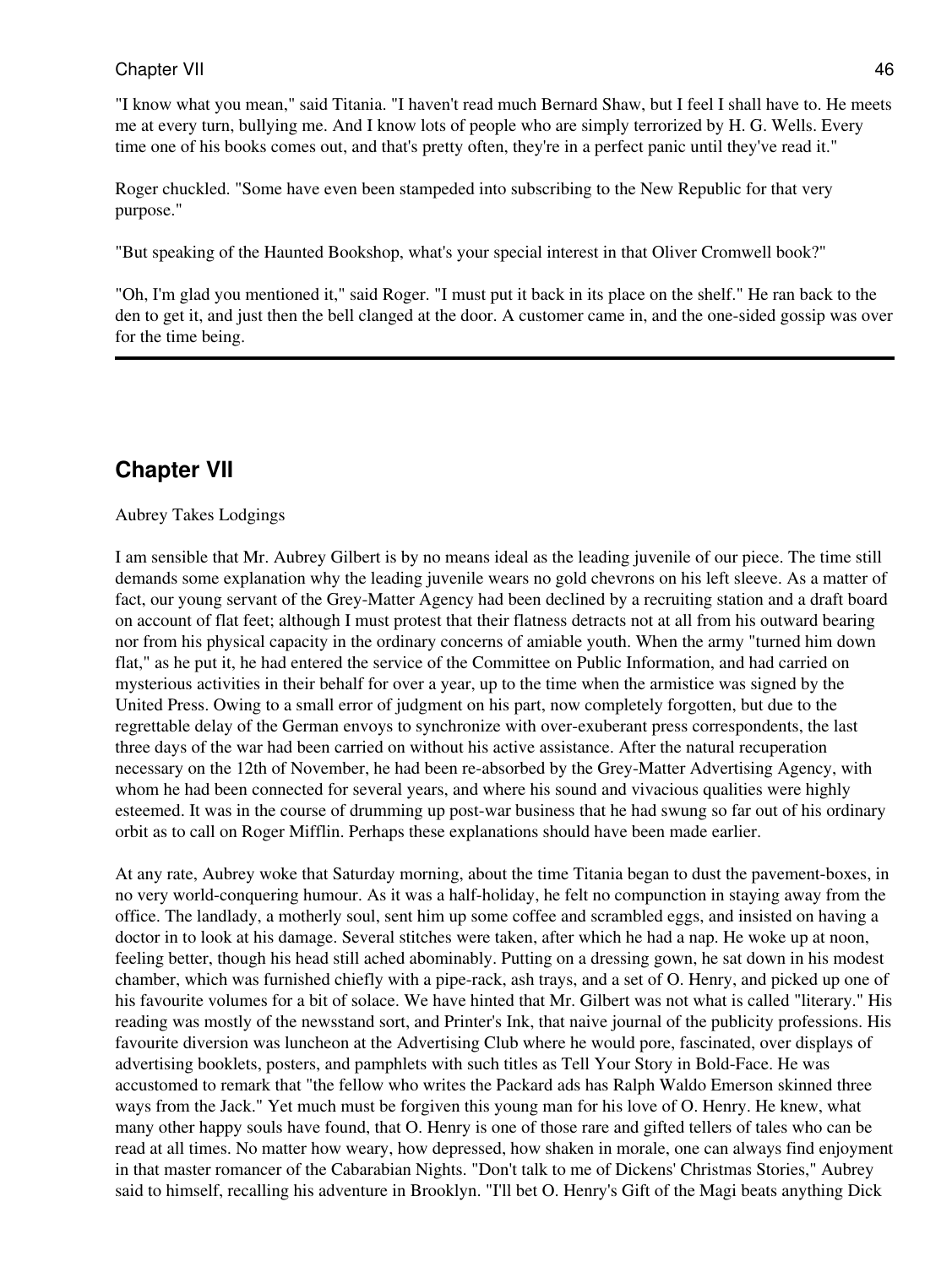ever laid pen to. What a shame he died without finishing that Christmas story in Rolling Stones! I wish some boss writer like Irvin Cobb or Edna Ferber would take a hand at finishing it. If I were an editor I'd hire someone to wind up that yarn. It's a crime to have a good story like that lying around half written."

He was sitting in a soft wreath of cigarette smoke when his landlady came in with the morning paper.

"Thought you might like to see the Times, Mr. Gilbert," she said. "I knew you'd been too sick to go out and buy one. I see the President's going to sail on Wednesday."

Aubrey threaded his way through the news with the practiced eye of one who knows what interests him. Then, by force of habit, he carefully scanned the advertising pages. A notice in the HELP WANTED columns leaped out at him.

WANTED--For temporary employment at Hotel Octagon, 3 chefs, 5 experienced cooks, 20 waiters. Apply chef's office, 11 P.M. Tuesday.

"Hum," he thought. "I suppose, to take the place of those fellows who are going to sail on the George Washington to cook for Mr. Wilson. That's a grand ad for the Octagon, having their kitchen staff chosen for the President's trip. Gee, I wonder why they don't play that up in some real space? Maybe I can place some copy for them along that line."

An idea suddenly occurred to him, and he went over to the chair where he had thrown his overcoat the night before. From the pocket he took out the cover of Carlyle's Cromwell, and looked at it carefully.

"I wonder what the jinx is on this book?" he thought. "It's a queer thing the way that fellow trailed me last night--then my finding this in the drug store, and getting that crack on the bean. I wonder if that neighbourhood is a safe place for a girl to work in?"

He paced up and down the room, forgetting the pain in his head.

"Maybe I ought to tip the police off about this business," he thought. "It looks wrong to me. But I have a hankering to work the thing out on my own. I'd have a wonderful stand-in with old man Chapman if I saved that girl from anything. . . . I've heard of gangs of kidnappers. . . . No, I don't like the looks of things a little bit. I think that bookseller is half cracked, anyway. He doesn't believe in advertising! The idea of Chapman trusting his daughter in a place like that----"

The thought of playing knight errant to something more personal and romantic than an advertising account was irresistible. "I'll slip over to Brooklyn as soon as it gets dark this evening," he said to himself. "I ought to be able to get a room somewhere along that street, where I can watch that bookshop without being seen, and find out what's haunting it. I've got that old .22 popgun of mine that I used to use up at camp. I'll take it along. I'd like to know more about Weintraub's drug store, too. I didn't fancy the map of Herr Weintraub, not at all. To tell the truth, I had no idea old man Carlyle would get mixed up in anything as interesting as this."

He found a romantic exhilaration in packing a handbag. Pyjamas, hairbrushes, toothbrush, toothpaste--("What an ad it would be for the Chinese Paste people," he thought, "if they knew I was taking a tube of their stuff on this adventure!")-- his .22 revolver, a small green box of cartridges of the size commonly used for squirrel-shooting, a volume of O. Henry, a safety razor and adjuncts, a pad of writing paper. . . . At least six nationally advertised articles, he said to himself, enumerating his kit. He locked his bag, dressed, and went downstairs for lunch. After lunch he lay down for a rest, as his head was still very painful. But he was not able to sleep. The thought of Titania Chapman's blue eyes and gallant little figure came between him and slumber. He could not shake off the conviction that some peril was hanging over her. Again and again he looked at his watch, rebuking the lagging dusk. At half-past four he set off for the subway. Half-way down Thirty-third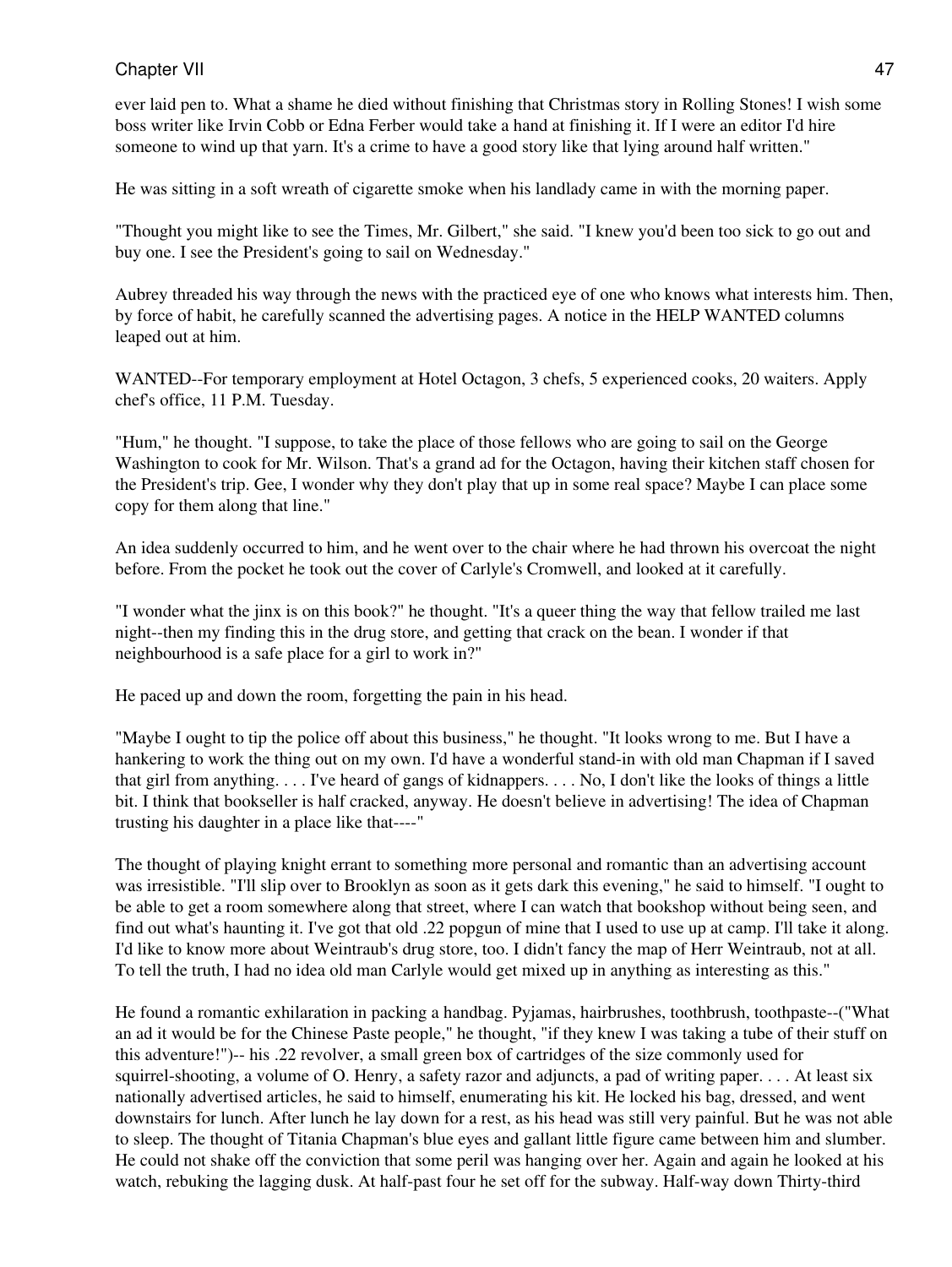Street a thought struck him. He returned to his room, got out a pair of opera glasses from his trunk, and put them in his bag.

It was blue twilight when he reached Gissing Street. The block between Wordsworth Avenue and Hazlitt Street is peculiar in that on one side--the side where the Haunted Bookshop stands-- the old brownstone dwellings have mostly been replaced by small shops of a bright, lively character. At the Wordsworth Avenue corner, where the L swings round in a lofty roaring curve, stands Weintraub's drug store; below it, on the western side, a succession of shining windows beacon through the evening. Delicatessen shops with their appetizing medley of cooked and pickled meats, dried fruits, cheeses, and bright coloured jars of preserves; small modistes with generously contoured wax busts of coiffured ladies; lunch rooms with the day's menu typed and pasted on the outer pane; a French rotisserie where chickens turn hissing on the spits before a tall oven of rosy coals; florists, tobacconists, fruit-dealers, and a Greek candy-shop with a long soda fountain shining with onyx marble and coloured glass lamps and nickel tanks of hot chocolate; a stationery shop, now stuffed for the holiday trade with Christmas cards, toys, calendars, and those queer little suede-bound volumes of Kipling, Service, Oscar Wilde, and Omar Khayyam that appear every year toward Christmas time--such modest and cheerful merchandising makes the western pavement of Gissing Street a jolly place when the lights are lit. All the shops were decorated for the Christmas trade; the Christmas issues of the magazines were just out and brightened the newsstands with their glowing covers. This section of Brooklyn has a tone and atmosphere peculiarly French in some parts: one can quite imagine oneself in some smaller Parisian boulevard frequented by the petit bourgeois. Midway in this engaging and animated block stands the Haunted Bookshop. Aubrey could see its windows lit, and the shelved masses of books within. He felt a severe temptation to enter, but a certain bashfulness added itself to his desire to act in secret. There was a privy exhilaration in his plan of putting the bookshop under an unsuspected surveillance, and he had the emotion of one walking on the frontiers of adventure.

So he kept on the opposite side of the street, which still maintains an unbroken row of quiet brown fronts, save for the movie theatre at the upper corner, opposite Weintraub's. Some of the basements on this side are occupied now by small tailors, laundries, and lace-curtain cleaners (lace curtains are still a fetish in Brooklyn), but most of the houses are still merely dwellings. Carrying his bag, Aubrey passed the bright halo of the movie theatre. Posters announcing THE RETURN OF TARZAN showed a kind of third chapter of Genesis scene with an Eve in a sports suit. ADDED ATTRACTION, Mr. AND Mrs. SIDNEY DREW, he read.

A little way down the block he saw a sign VACANCIES in a parlour window. The house was nearly opposite the bookshop, and he at once mounted the tall steps to the front door and rang.

A fawn-tinted coloured girl, of the kind generally called "Addie," arrived presently. "Can I get a room here?" he asked. "I don't know, you'd better see Miz' Schiller," she said, without rancour. Adopting the customary compromise of untrained domestics, she did not invite him inside, but departed, leaving the door open to show that there was no ill will.

Aubrey stepped into the hall and closed the door behind him. In an immense mirror the pale cheese-coloured flutter of a gas jet was remotely reflected. He noticed the Landseer engraving hung against wallpaper designed in facsimile of large rectangles of gray stone, and the usual telephone memorandum for the usual Mrs. J. F. Smith (who abides in all lodging houses) tucked into the frame of the mirror. Will Mrs. Smith please call Stockton 6771, it said. A carpeted stair with a fine old mahogany balustrade rose into the dimness. Aubrey, who was thoroughly familiar with lodgings, knew instinctively that the fourth, ninth, tenth, and fourteenth steps would be creakers. A soft musk sweetened the warm, torpid air: he divined that someone was toasting marshmallows over a gas jet. He knew perfectly well that somewhere in the house would be a placard over a bathtub with the legend: Please leave this tub as you would wish to find it. Roger Mifflin would have said, after studying the hall, that someone in the house was sure to be reading the poems of Rabbi Tagore; but Aubrey was not so caustic.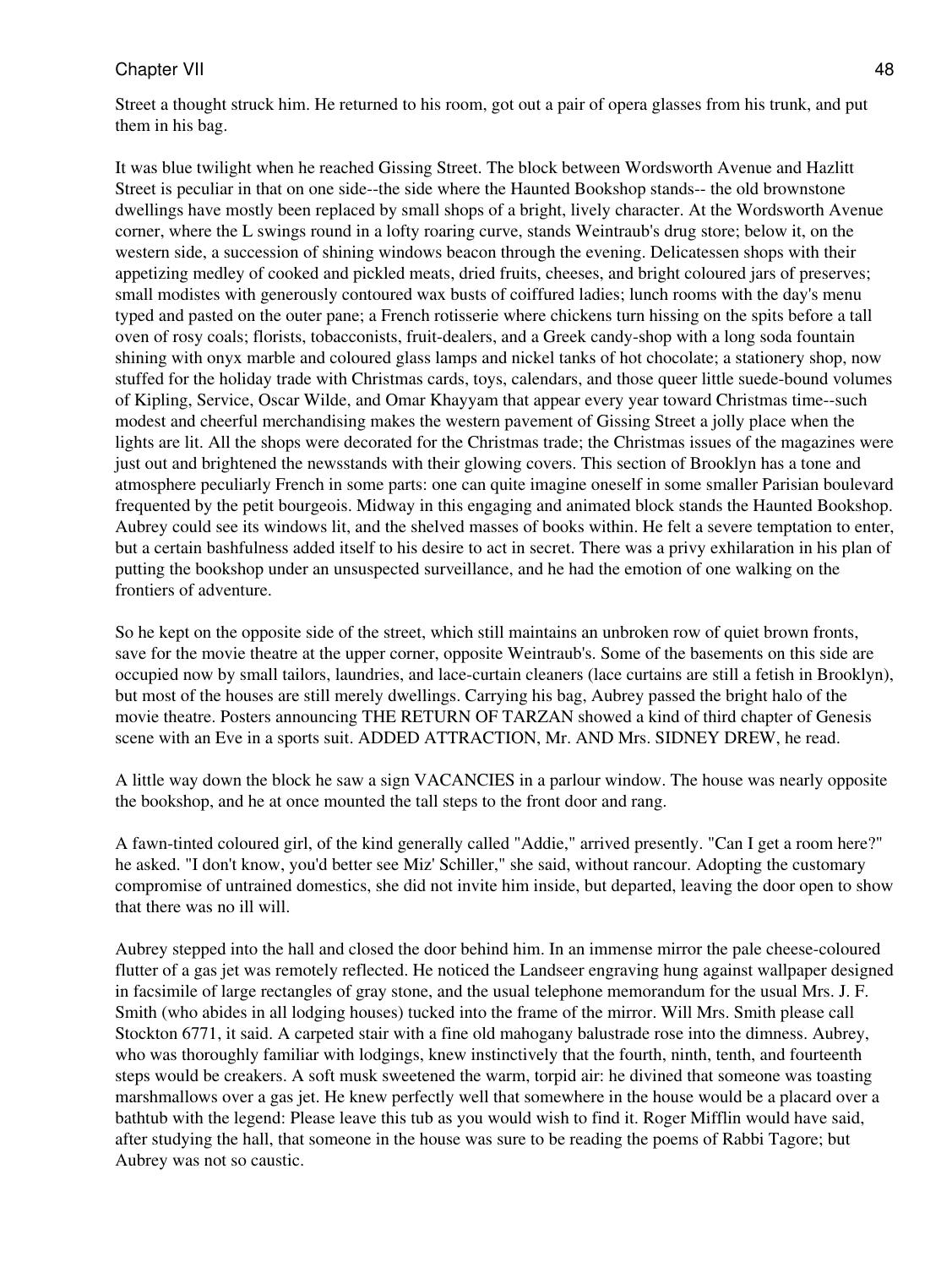Mrs. Schiller came up the basement stairs, followed by a small pug dog. She was warm and stout, with a tendency to burst just under the armpits. She was friendly. The pug made merry over Aubrey's ankles.

"Stop it, Treasure!" said Mrs. Schiller.

"Can I get a room here?" asked Aubrey, with great politeness.

"Third floor front's the only thing I've got," she said. "You don't smoke in bed, do you? The last young man I had burned holes in three of my sheets----"

Aubrey reassured her.

"I don't give meals."

"That's all right," said Aubrey. "Suits me."

"Five dollars a week," she said.

"May I see it?"

Mrs. Schiller brightened the gas and led the way upstairs. Treasure skipped up the treads beside her. The sight of the six feet ascending together amused Aubrey. The fourth, ninth, tenth, and fourteenth steps creaked, as he had guessed they would. On the landing of the second storey a transom gushed orange light. Mrs. Schiller was secretly pleased at not having to augment the gas on that landing. Under the transom and behind a door Aubrey could hear someone having a bath, with a great sloshing of water. He wondered irreverently whether it was Mrs. J. F. Smith. At any rate (he felt sure), it was some experienced habitue of lodgings, who knew that about five-thirty in the afternoon is the best time for a bath-- before cooking supper and the homecoming ablutions of other tenants have exhausted the hot water boiler.

They climbed one more flight. The room was small, occupying half the third-floor frontage. A large window opened onto the street, giving a plain view of the bookshop and the other houses across the way. A wash-stand stood modestly inside a large cupboard. Over the mantel was the familiar picture--usually, however, reserved for the fourth floor back--of a young lady having her shoes shined by a ribald small boy.

Aubrey was delighted. "This is fine," he said. "Here's a week in advance."

Mrs. Schiller was almost disconcerted by the rapidity of the transaction. She preferred to solemnize the reception of a new lodger by a little more talk--remarks about the weather, the difficulty of getting "help," the young women guests who empty tea-leaves down wash-basin pipes, and so on. All this sort of gossip, apparently aimless, has a very real purpose: it enables the defenceless landlady to size up the stranger who comes to prey upon her. She had hardly had a good look at this gentleman, nor even knew his name, and here he had paid a week's rent and was already installed.

Aubrey divined the cause of her hesitation, and gave her his business card.

"All right, Mr. Gilbert," she said. "I'll send up the girl with some clean towels and a latchkey."

Aubrey sat down in a rocking chair by the window, tucked the muslin curtain to one side, and looked out upon the bright channel of Gissing Street. He was full of the exhilaration that springs from any change of abode, but his romantic satisfaction in being so close to the adorable Titania was somewhat marred by a sense of absurdity, which is feared by young men more than wounds and death. He could see the lighted windows of the Haunted Bookshop quite plainly, but he could not think of any adequate excuse for going over there. And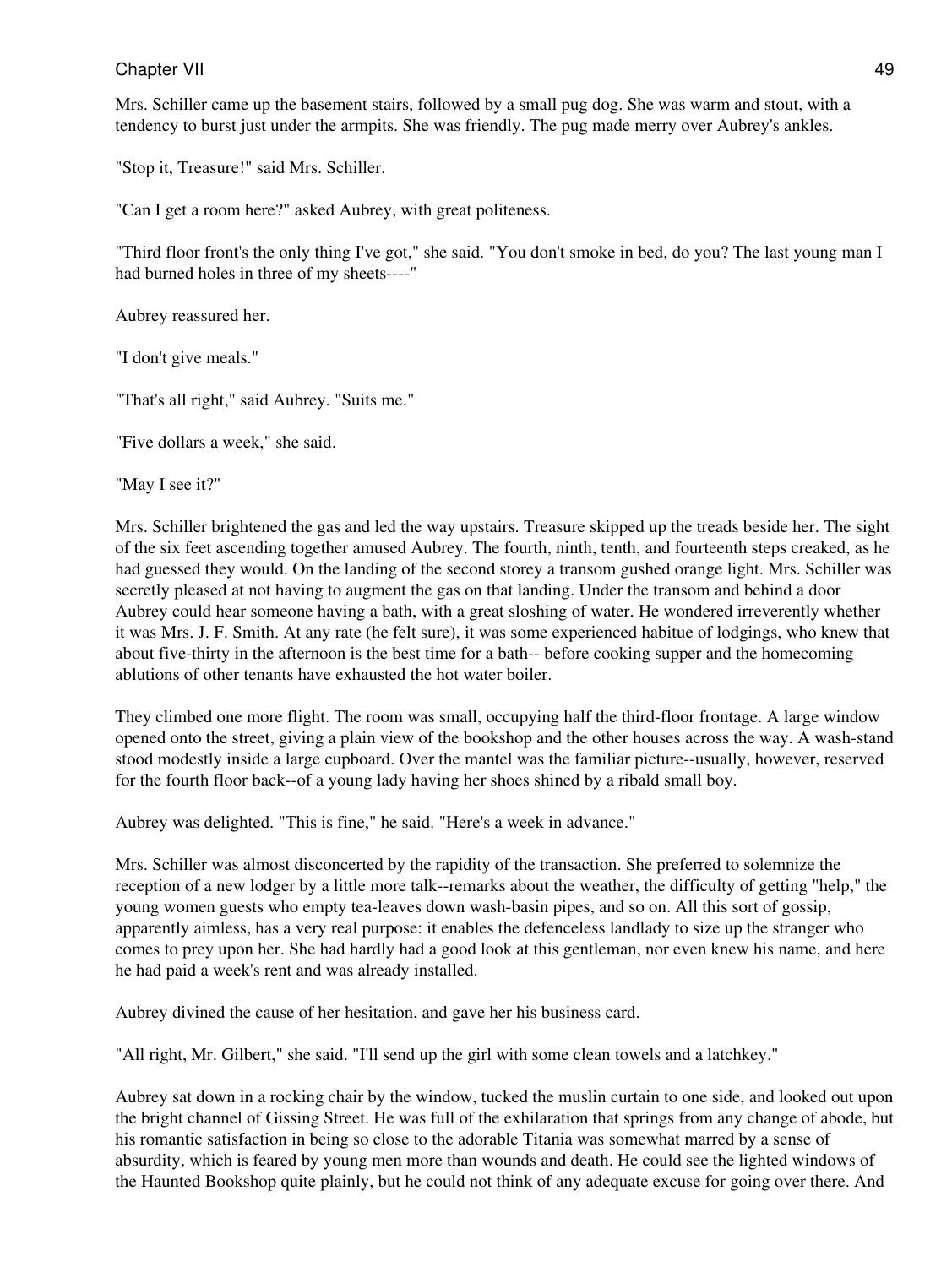already he realized that to be near Miss Chapman was not at all the consolation he had expected it would be. He had a powerful desire to see her. He turned off the gas, lit his pipe, opened the window, and focussed the opera glasses on the door of the bookshop. It brought the place tantalizingly near. He could see the table at the front of the shop, Roger's bulletin board under the electric light, and one or two nondescript customers gleaning along the shelves. Then something bounded violently under the third button of his shirt. There she was! In the bright, prismatic little circle of the lenses he could see Titania. Heavenly creature, in her white V-necked blouse and brown skirt, there she was looking at a book. He saw her put out one arm and caught the twinkle of her wrist-watch. In the startling familiarity of the magnifying glass he could see her bright, unconscious face, the merry profile of her cheek and chin. . . . "The idea of that girl working in a second-hand bookstore!" he exclaimed. "It's positive sacrilege! Old man Chapman must be crazy."

He took out his pyjamas and threw them on the bed; put his toothbrush and razor on the wash-basin, laid hairbrushes and O. Henry on the bureau. Feeling rather serio-comic he loaded his small revolver and hipped it. It was six o'clock, and he wound his watch. He was a little uncertain what to do: whether to keep a vigil at the window with the opera glasses, or go down in the street where he could watch the bookshop more nearly. In the excitement of the adventure he had forgotten all about the cut on his scalp, and felt quite chipper. In leaving Madison Avenue he had attempted to excuse the preposterousness of his excursion by thinking that a quiet week-end in Brooklyn would give him an opportunity to jot down some tentative ideas for Daintybits advertising copy which he planned to submit to his chief on Monday. But now that he was here he felt the impossibility of attacking any such humdrum task. How could he sit down in cold blood to devise any "attention-compelling" lay-outs for Daintybits Tapioca and Chapman's Cherished Saratoga Chips, when the daintiest bit of all was only a few yards away? For the first time was made plain to him the amazing power of young women to interfere with the legitimate commerce of the world. He did get so far as to take out his pad of writing paper and jot down

### CHAPMAN'S CHERISHED CHIPS

These delicate wafers, crisped by a secret process, cherish in their unique tang and flavour all the life-giving nutriment that has made the potato the King of Vegetables----

But the face of Miss Titania kept coming between his hand and brain. Of what avail to flood the world with Chapman Chips if the girl herself should come to any harm? "Was this the face that launched a thousand chips?" he murmured, and for an instant wished he had brought The Oxford Book of English Verse instead of O. Henry.

A tap sounded at his door, and Mrs. Schiller appeared. "Telephone for you, Mr. Gilbert," she said.

"For ME?" said Aubrey in amazement. How could it be for him, he thought, for no one knew he was there.

"The party on the wire asked to speak to the gentleman who arrived about half an hour ago, and I guess you must be the one he means."

"Did he say who he is?" asked Aubrey.

"No, sir."

For a moment Aubrey thought of refusing to answer the call. Then it occurred to him that this would arouse Mrs. Schiller's suspicions. He ran down to the telephone, which stood under the stairs in the front hall.

"Hello," he said.

"Is this the new guest?" said a voice--a deep, gargling kind of voice.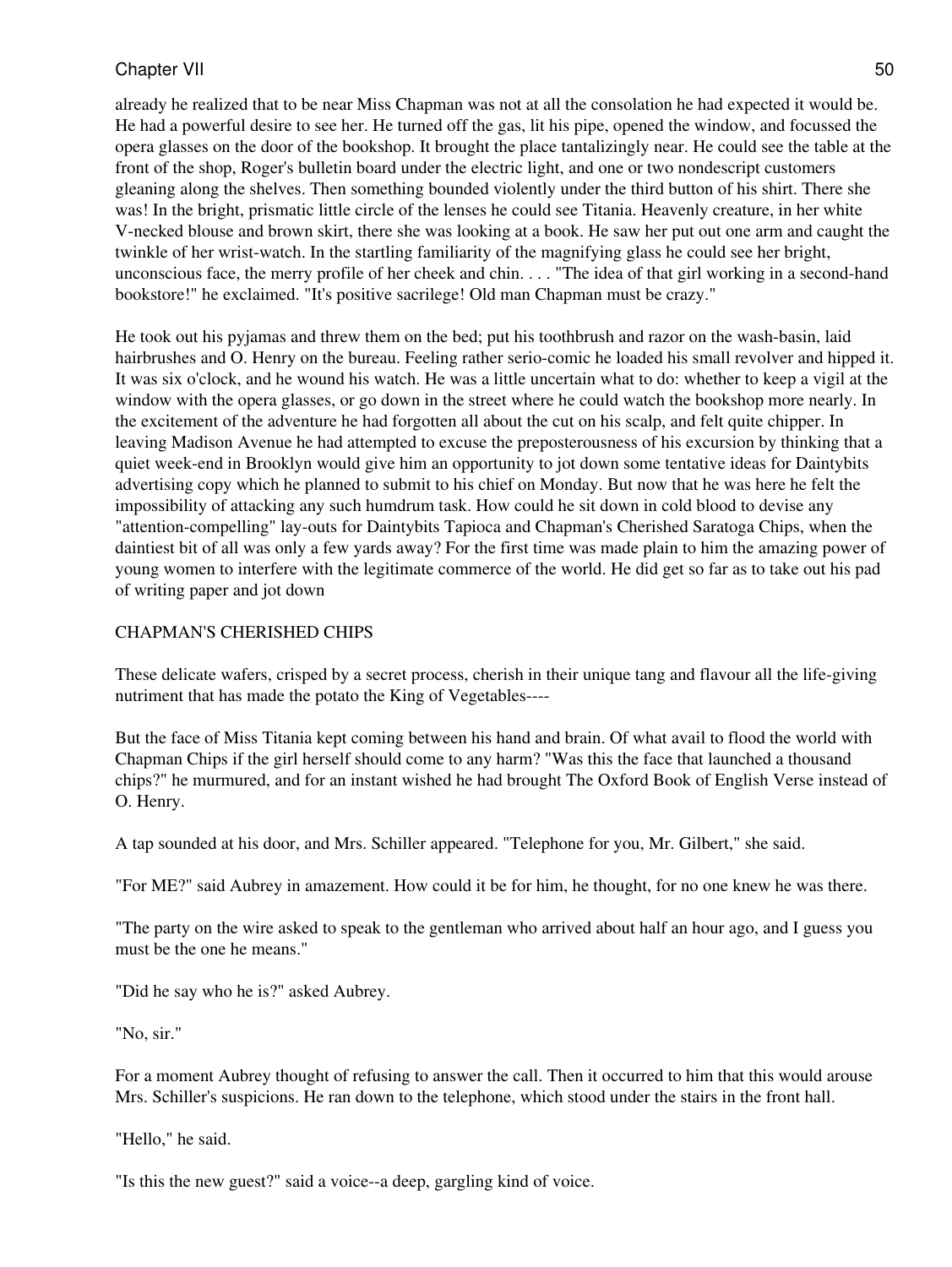"Yes," said Aubrey.

"Is this the gentleman that arrived half an hour ago with a handbag?"

"Yes; who are you?"

"I'm a friend," said the voice; "I wish you well."

"How do you do, friend and well-wisher," said Aubrey genially.

"I schust want to warn you that Gissing Street is not healthy for you," said the voice.

"Is that so?" said Aubrey sharply. "Who are you?"

"I am a friend," buzzed the receiver. There was a harsh, bass note in the voice that made the diaphragm at Aubrey's ear vibrate tinnily. Aubrey grew angry.

"Well, Herr Freund," he said, "if you're the well-wisher I met on the Bridge last night, watch your step. I've got your number."

There was a pause. Then the other repeated, ponderously, "I am a friend. Gissing Street is not healthy for you." There was a click, and he had rung off.

Aubrey was a good deal perplexed. He returned to his room, and sat in the dark by the window, smoking a pipe and thinking, with his eyes on the bookshop.

There was no longer any doubt in his mind that something sinister was afoot. He reviewed in memory the events of the past few days.

It was on Monday that a bookloving friend had first told him of the existence of the shop on Gissing Street. On Tuesday evening he had gone round to visit the place, and had stayed to supper with Mr. Mifflin. On Wednesday and Thursday he had been busy at the office, and the idea of an intensive Daintybit campaign in Brooklyn had occurred to him. On Friday he had dined with Mr. Chapman, and had run into a curious string of coincidences. He tabulated them:--

(1) The Lost ad in the Times on Friday morning.

(2) The chef in the elevator carrying the book that was supposed to be lost--he being the same man Aubrey had seen in the bookshop on Tuesday evening.

(3) Seeing the chef again on Gissing Street.

(4) The return of the book to the bookshop.

(5) Mifflin had said that the book had been stolen from him. Then why should it be either advertised or returned?

- (6) The rebinding of the book.
- (7) Finding the original cover of the book in Weintraub's drug store.
- (8) The affair on the Bridge.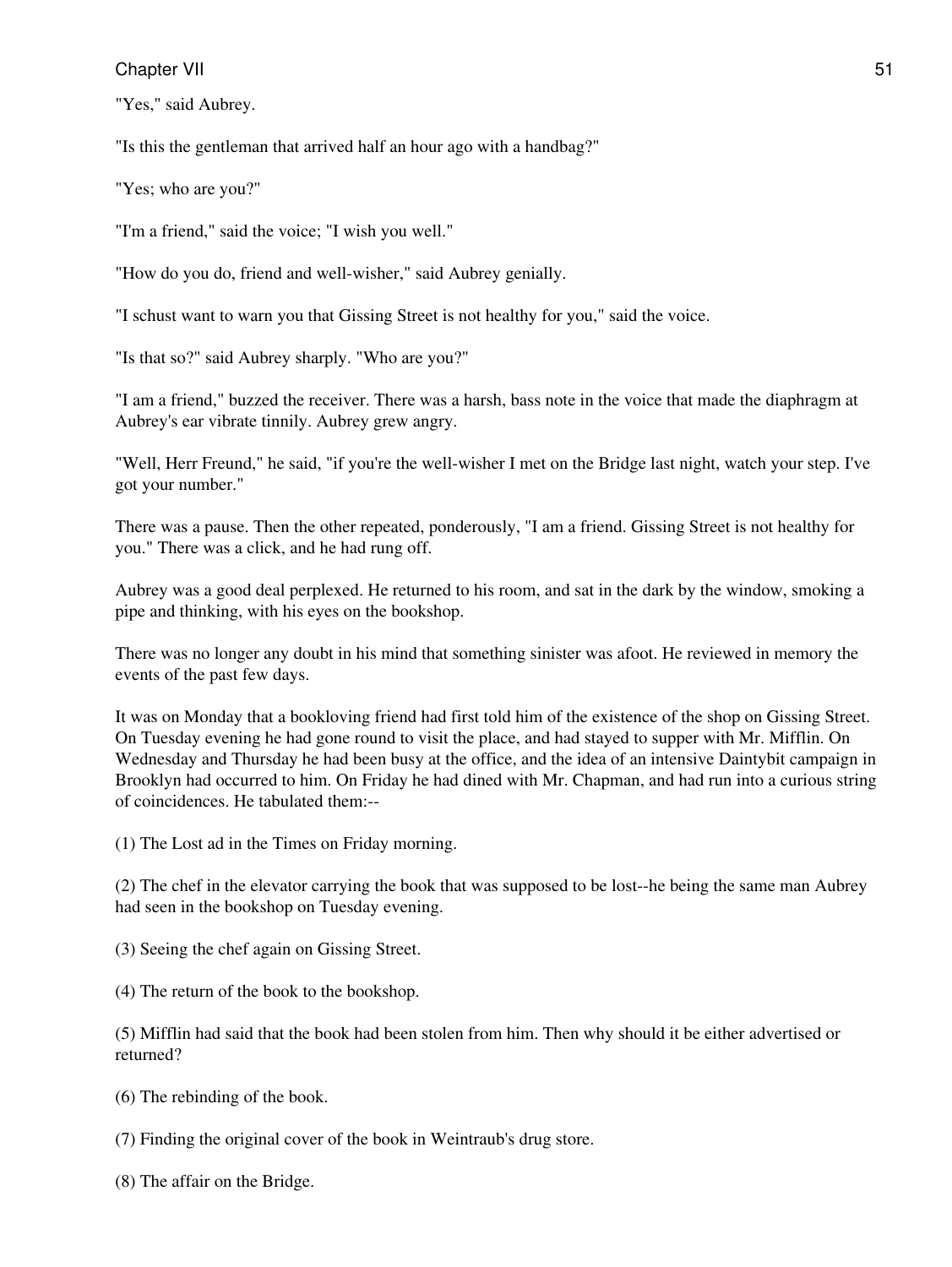(9) The telephone message from "a friend"--a friend with an obviously Teutonic voice.

He remembered the face of anger and fear displayed by the Octagon chef when he had spoken to him in the elevator. Until this oddly menacing telephone message, he could have explained the attack on the Bridge as merely a haphazard foot-pad enterprise; but now he was forced to conclude that it was in some way connected with his visits to the bookshop. He felt, too, that in some unknown way Weintraub's drug store had something to do with it. Would he have been attacked if he had not taken the book cover from the drug store? He got the cover out of his bag and looked at it again. It was of plain blue cloth, with the title stamped in gold on the back, and at the bottom the lettering London: Chapman and Hall. From the width of the backstrap it was evident that the book had been a fat one. Inside the front cover the figure 60 was written in red pencil-- this he took to be Roger Mifflin's price mark. Inside the back cover he found the following notations--

vol. 3--166, 174, 210, 329, 349 329 ff. cf. W. W.

These references were written in black ink, in a small, neat hand. Below them, in quite a different script and in pale violet ink, was written

153 (3) 1, 2

"I suppose these are page numbers," Aubrey thought. "I think I'd better have a look at that book."

He put the cover in his pocket and went out for a bite of supper. "It's a puzzle with three sides to it," he thought, as he descended the crepitant stairs, "The Bookshop, the Octagon, and Weintraub's; but that book seems to be the clue to the whole business."

### **Chapter VIII**

Aubrey Goes to the Movies, and Wishes he Knew More German

A few doors from the bookshop was a small lunchroom named after the great city of Milwaukee, one of those pleasant refectories where the diner buys his food at the counter and eats it sitting in a flat-armed chair. Aubrey got a bowl of soup, a cup of coffee, beef stew, and bran muffins, and took them to an empty seat by the window. He ate with one eye on the street. From his place in the corner he could command the strip of pavement in front of Mifflin's shop. Halfway through the stew he saw Roger come out onto the pavement and begin to remove the books from the boxes.

After finishing his supper he lit one of his "mild but they satisfy" cigarettes and sat in the comfortable warmth of a near-by radiator. A large black cat lay sprawled on the next chair. Up at the service counter there was a pleasant clank of stout crockery as occasional customers came in and ordered their victuals. Aubrey began to feel a relaxation swim through his veins. Gissing Street was very bright and orderly in its Saturday evening bustle. Certainly it was grotesque to imagine melodrama hanging about a second-hand bookshop in Brooklyn. The revolver felt absurdly lumpy and uncomfortable in his hip pocket. What a different aspect a little hot supper gives to affairs! The most resolute idealist or assassin had better write his poems or plan his atrocities before the evening meal. After the narcosis of that repast the spirit falls into a softer mood, eager only to be amused. Even Milton would hardly have had the inhuman fortitude to sit down to the manuscript of Paradise Lost right after supper. Aubrey began to wonder if his unpleasant suspicions had not been overdrawn. He thought how delightful it would be to stop in at the bookshop and ask Titania to go to the movies with him.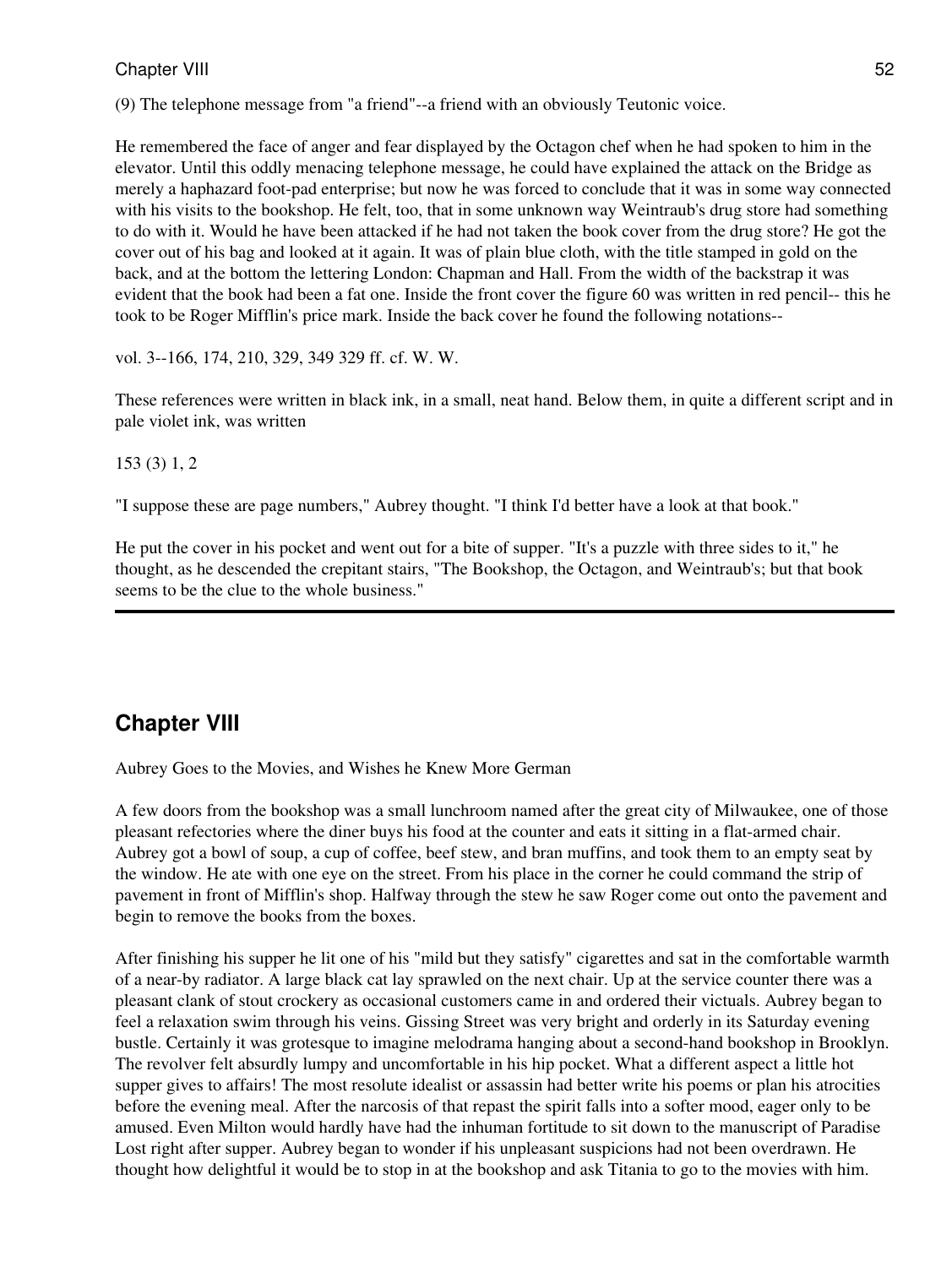Curious magic of thought! The idea was still sparkling in his mind when he saw Titania and Mrs. Mifflin emerge from the bookshop and pass briskly in front of the lunchroom. They were talking and laughing merrily. Titania's face, shining with young vitality, seemed to him more "attention-compelling" than any ten-point Caslon type-arrangement he had ever seen. He admired the layout of her face from the standpoint of his cherished technique. "Just enough 'white space,'" he thought, "to set off her eyes as the 'centre of interest.' Her features aren't this modern bold-face stuff, set solid," he said to himself, thinking typographically. "They're rather French old-style italic, slightly leaded. Set on 22-point body, I guess. Old man Chapman's a pretty good typefounder, you have to hand it to him."

He smiled at this conceit, seized hat and coat, and dashed out of the lunchroom.

Mrs. Mifflin and Titania had halted a few yards up the street, and were looking at some pert little bonnets in a window. Aubrey hurried across the street, ran up to the next corner, recrossed, and walked down the eastern pavement. In this way he would meet them as though he were coming from the subway. He felt rather more excited than King Albert re-entering Brussels. He saw them coming, chattering together in the delightful fashion of women out on a spree. Helen seemed much younger in the company of her companion. "A lining of pussy-willow taffeta and an embroidered slip-on," she was saying.

Aubrey steered onto them with an admirable gesture of surprise.

"Well, I never!" said Mrs. Mifflin. "Here's Mr. Gilbert. Were you coming to see Roger?" she added, rather enjoying the young man's predicament.

Titania shook hands cordially. Aubrey, searching the old-style italics with the desperate intensity of a proof-reader, saw no evidence of chagrin at seeing him again so soon.

"Why," he said rather lamely, "I was coming to see you all. I--I wondered how you were getting along."

Mrs. Mifflin had pity on him. "We've left Mr. Mifflin to look after the shop," she said. "He's busy with some of his old crony customers. Why don't you come with us to the movies?"

"Yes, do," said Titania. "It's Mr. and Mrs. Sidney Drew, you know how adorable they are!"

No one needs to be told how quickly Aubrey assented. Pleasure coincided with duty in that the outer wing of the party placed him next to Titania.

"Well, how do you like bookselling?" he asked.

"Oh, it's the greatest fun!" she cried. "But it'll take me ever and ever so long to learn about all the books. People ask such questions! A woman came in this afternoon looking for a copy of Blase Tales. How was I to know she wanted The Blazed Trail?"

"You'll get used to that," said Mrs. Mifflin. "Just a minute, people, I want to stop in at the drug store."

They went into Weintraub's pharmacy. Entranced as he was by the proximity of Miss Chapman, Aubrey noticed that the druggist eyed him rather queerly. And being of a noticing habit, he also observed that when Weintraub had occasion to write out a label for a box of powdered alum Mrs. Mifflin was buying, he did so with a pale violet ink.

At the glass sentry-box in front of the theatre Aubrey insisted on buying the tickets.

"We came out right after supper," said Titania as they entered, "so as to get in before the crowd."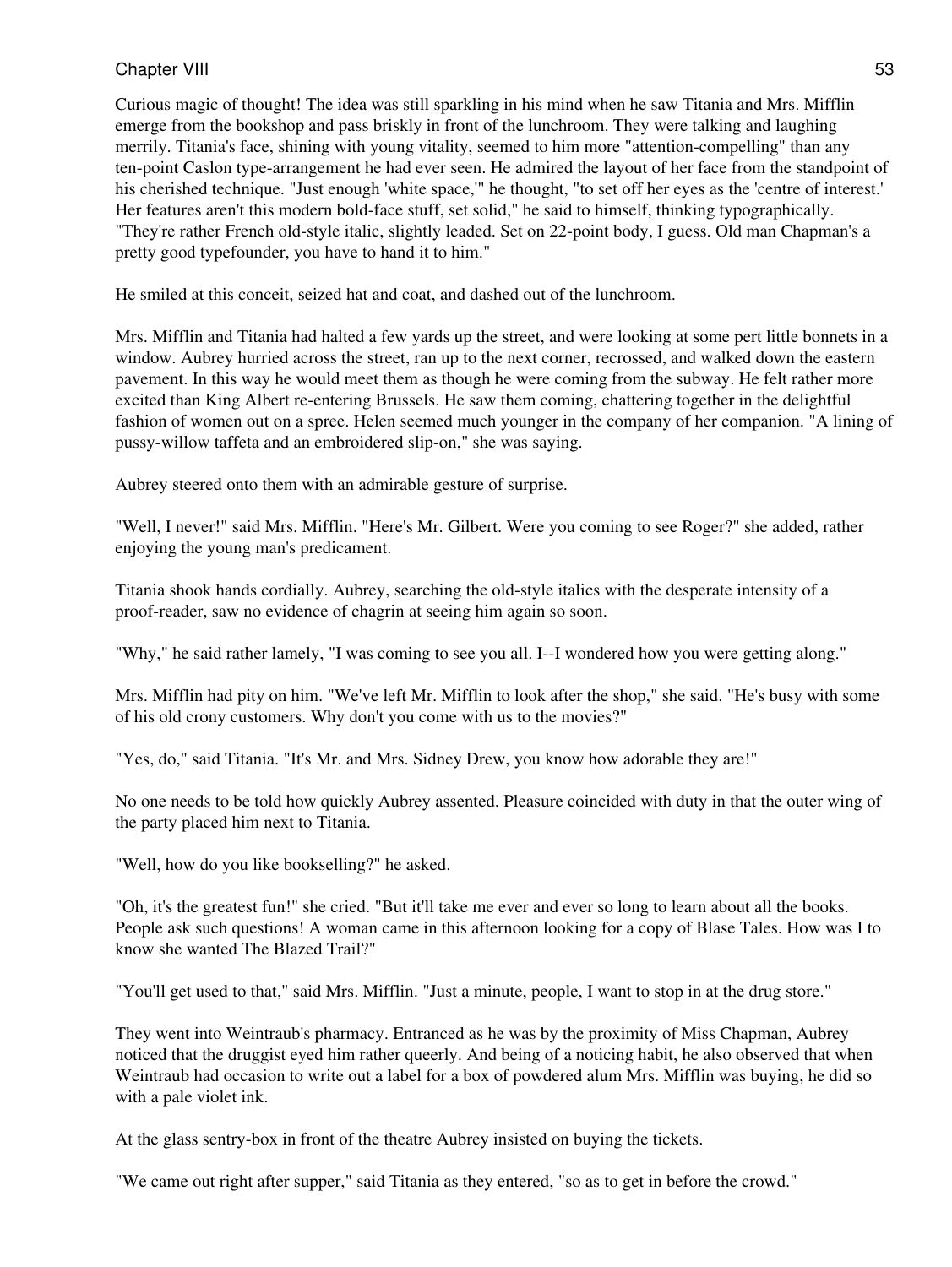It is not so easy, however, to get ahead of Brooklyn movie fans. They had to stand for several minutes in a packed lobby while a stern young man held the waiting crowd in check with a velvet rope. Aubrey sustained delightful spasms of the protective instinct in trying to shelter Titania from buffets and pushings. Unknown to her, his arm extended behind her like an iron rod to absorb the onward impulses of the eager throng. A rustling groan ran through these enthusiasts as they saw the preliminary footage of the great Tarzan flash onto the screen, and realized they were missing something. At last, however, the trio got through the barrier and found three seats well in front, at one side. From this angle the flying pictures were strangely distorted, but Aubrey did not mind.

"Isn't it lucky I got here when I did," whispered Titania. "Mr. Mifflin has just had a telephone call from Philadelphia asking him to go over on Monday to make an estimate on a library that's going to be sold so I'll be able to look after the shop for him while he's gone."

"Is that so?" said Aubrey. "Well, now, I've got to be in Brooklyn on Monday, on business. Maybe Mrs. Mifflin would let me come in and buy some books from you."

"Customers always welcome," said Mrs. Mifflin.

"I've taken a fancy to that Cromwell book," said Aubrey. "What do you suppose Mr. Mifflin would sell it for?"

"I think that book must be valuable," said Titania. "Somebody came in this afternoon and wanted to buy it, but Mr. Mifflin wouldn't part with it. He says it's one of his favourites. Gracious, what a weird film this is!"

The fantastic absurdities of Tarzan proceeded on the screen, tearing celluloid passions to tatters, but Aubrey found the strong man of the jungle coming almost too close to his own imperious instincts. Was not he, too--he thought naively--a poor Tarzan of the advertising jungle, lost among the elephants and alligators of commerce, and sighing for this dainty and unattainable vision of girlhood that had burst upon his burning gaze! He stole a perilous side-glance at her profile, and saw the racing flicker of the screen reflected in tiny spangles of light that danced in her eyes. He was even so unknowing as to imagine that she was not aware of his contemplation. And then the lights went up.

"What nonsense, wasn't it?" said Titania. "I'm so glad it's over! I was quite afraid one of those elephants would walk off the screen and tread on us."

"I never can understand," said Helen, "why they don't film some of the really good books--think of Frank Stockton's stuff, how delightful that would be. Can't you imagine Mr. and Mrs. Drew playing in Rudder Grange!"

"Thank goodness!" said Titania. "Since I entered the book business, that's the first time anybody's mentioned a book that I've read. Yes--do you remember when Pomona and Jonas visit an insane asylum on their honeymoon? Do you know, you and Mr. Mifflin remind me a little of Mr. and Mrs. Drew."

Helen and Aubrey chuckled at this innocent correlation of ideas. Then the organ began to play "O How I Hate To Get Up in the Morning" and the ever-delightful Mr. and Mrs. Drew appeared on the screen in one of their domestic comedies. Lovers of the movies may well date a new screen era from the day those whimsical pantomimers set their wholesome and humane talent at the service of the arc light and the lens. Aubrey felt a serene and intimate pleasure in watching them from a seat beside Titania. He knew that the breakfast table scene shadowed before them was only a makeshift section of lath propped up in some barnlike motion picture studio; yet his rocketing fancy imagined it as some arcadian suburb where he and Titania, by a jugglery of benign fate, were bungalowed together. Young men have a pioneering imagination: it is doubtful whether any young Orlando ever found himself side by side with Rosalind without dreaming himself wedded to her. If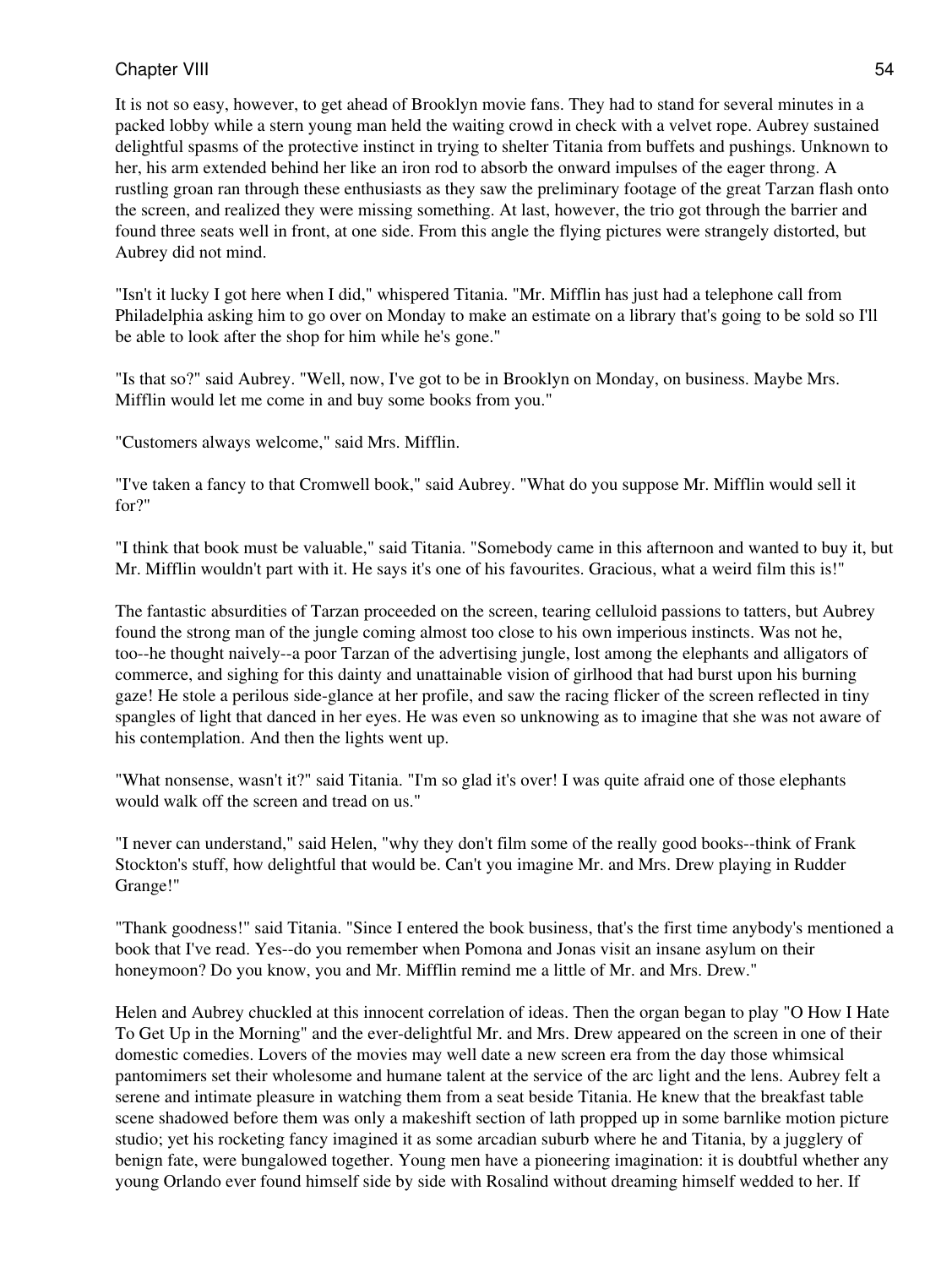men die a thousand deaths before this mortal coil is shuffled, even so surely do youths contract a thousand marriages before they go to the City Hall for a license.

Aubrey remembered the opera glasses, which were still in his pocket, and brought them out. The trio amused themselves by watching Sidney Drew's face through the magnifying lenses. They were disappointed in the result, however, as the pictures, when so enlarged, revealed all the cobweb of fine cracks on the film. Mr. Drew's nose, the most amusing feature known to the movies, lost its quaintness when so augmented.

"Why," cried Titania, "it makes his lovely nose look like the map of Florida."

"How on earth did you happen to have these in your pocket?" asked Mrs. Mifflin, returning the glasses.

Aubrey was hard pressed for a prompt and reasonable fib, but advertising men are resourceful.

"Oh," he said, "I sometimes carry them with me at night to study the advertising sky-signs. I'm a little short sighted. You see, it's part of my business to study the technique of the electric signs."

After some current event pictures the programme prepared to repeat itself, and they went out. "Will you come in and have some cocoa with us?" said Helen as they reached the door of the bookshop. Aubrey was eager enough to accept, but feared to overplay his hand. "I'm sorry," he said, "but I think I'd better not. I've got some work to do to-night. Perhaps I can drop in on Monday when Mr. Mifflin's away, and put coal on the furnace for you, or something of that sort?"

Mrs. Mifflin laughed. "Surely!" she said. "You're welcome any time." The door closed behind them, and Aubrey fell into a profound melancholy. Deprived of the heavenly rhetoric of her eye, Gissing Street seemed flat and dull.

It was still early--not quite ten o'clock--and it occurred to Aubrey that if he was going to patrol the neighbourhood he had better fix its details in his head. Hazlitt, the next street below the bookshop, proved to be a quiet little byway, cheerfully lit with modest dwellings. A few paces down Hazlitt Street a narrow cobbled alley ran through to Wordsworth Avenue, passing between the back yards of Gissing Street and Whittier Street. The alley was totally dark, but by counting off the correct number of houses Aubrey identified the rear entrance of the bookshop. He tried the yard gate cautiously, and found it unlocked. Glancing in he could see a light in the kitchen window and assumed that the cocoa was being brewed. Then a window glowed upstairs, and he was thrilled to see Titania shining in the lamplight. She moved to the window and pulled down the blind. For a moment he saw her head and shoulders silhouetted against the curtain; then the light went out.

Aubrey stood briefly in sentimental thought. If he only had a couple of blankets, he mused, he could camp out here in Roger's back yard all night. Surely no harm could come to the girl while he kept watch beneath her casement! The idea was just fantastic enough to appeal to him. Then, as he stood in the open gateway, he heard distant footfalls coming down the alley, and a grumble of voices. Perhaps two policemen on their rounds, he thought: it would be awkward to be surprised skulking about back doors at this time of night. He slipped inside the gate and closed it gently behind him, taking the precaution to slip the bolt.

The footsteps came nearer, stumbling down the uneven cobbles in the darkness. He stood still against the back fence. To his amazement the men halted outside Mifflin's gate, and he heard the latch quietly lifted.

"It's no use," said a voice--"the gate is locked. We must find some other way, my friend."

Aubrey tingled to hear the rolling, throaty "r" in the last word. There was no mistaking--this was the voice of his "friend and well-wisher" over the telephone.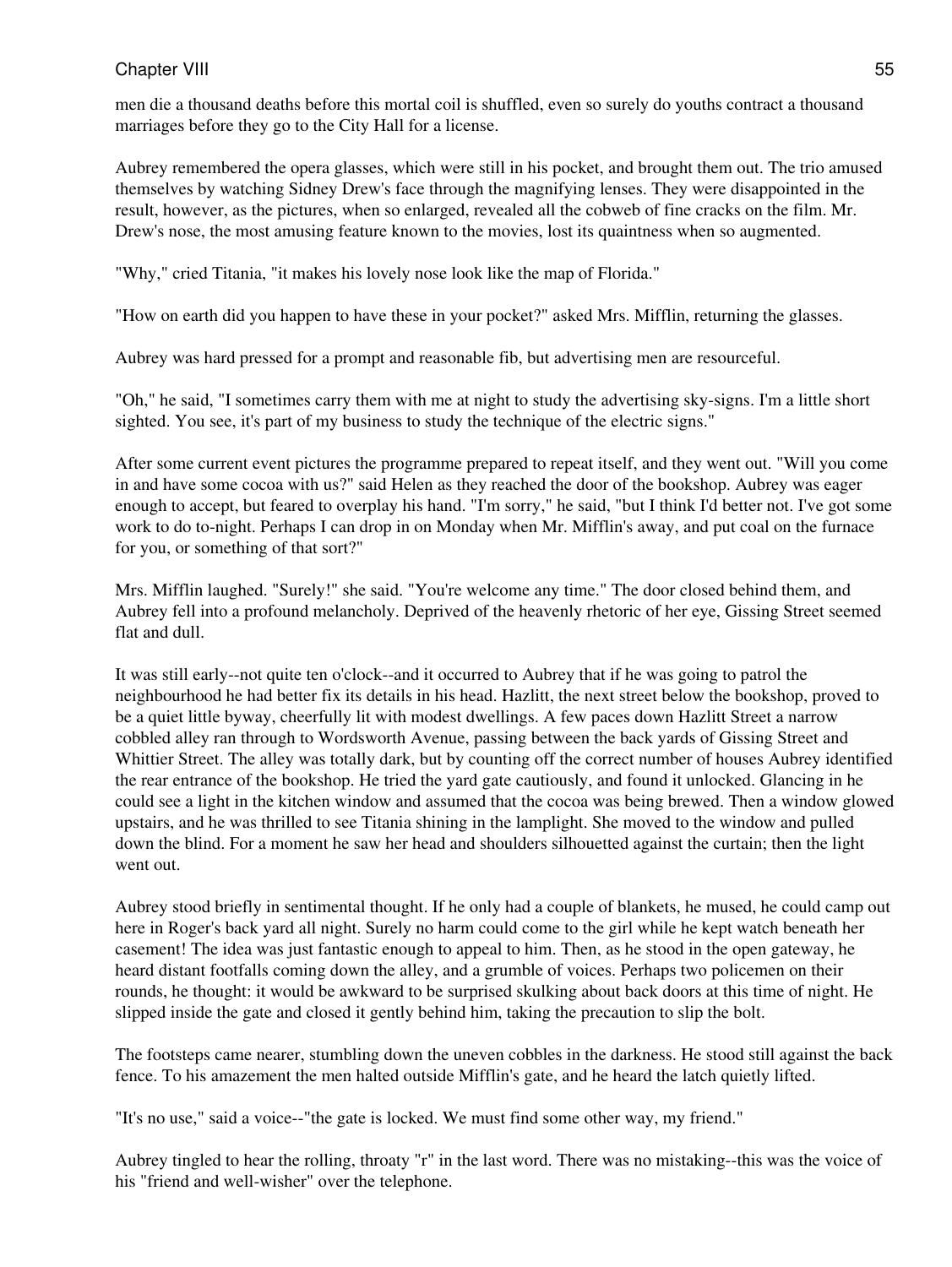The other said something in German in a hoarse whisper. Having studied that language in college, Aubrey caught only two words-- Thur and Schlussel, which he knew meant door and key.

"Very well," said the first voice. "That will be all right, but we must act to-night. The damned thing must be finished to-morrow. Your idiotic stupidity--"

Again followed some gargling in German, in a rapid undertone too fluent for Aubrey's grasp. The latch of the alley gate clicked once more, and his hand was on his revolver; but in a moment the two had passed on down the alley.

The young advertising agent stood against the fence in silent horror, his heart bumping heavily. His hands were clammy, his feet seemed to have grown larger and taken root. What damnable complot was this? A sultry wave of anger passed over him. This bland, slick, talkative bookseller, was he arranging some blackmailing scheme to kidnap the girl and wring blood-money out of her father? And in league with Germans, too, the scoundrel! What an asinine thing for old Chapman to send an unprotected girl over here into the wilds of Brooklyn . . . and in the meantime, what was he to do? Patrol the back yard all night? No, the friend and well-wisher had said "We must find some other way." Besides, Aubrey remembered something having been said about the old terrier sleeping in the kitchen. He felt sure Bock would not let any German in at night without raising the roof. Probably the best way would be to watch the front of the shop. In miserable perplexity he waited several minutes until the two Germans would be well out of earshot. Then he unbolted the gate and stole up the alley on tiptoe, in the opposite direction. It led into Wordsworth Avenue just behind Weintraub's drug store, over the rear of which hung the great girders and trestles of the "L" station, a kind of Swiss chalet straddling the street on stilts. He thought it prudent to make a detour, so he turned east on Wordsworth Avenue until he reached Whittier Street, then sauntered easily down Whittier for a block, spying sharply for evidences of pursuit. Brooklyn was putting out its lights for the night, and all was quiet. He turned into Hazlitt Street and so back onto Gissing, noticing now that the Haunted Bookshop lights were off. It was nearly eleven o'clock: the last audience was filing out of the movie theatre, where two workmen were already perched on ladders taking down the Tarzan electric light sign, to substitute the illuminated lettering for the next feature.

After some debate he decided that the best thing to do was to return to his room at Mrs. Schiller's, from which he could keep a sharp watch on the front door of the bookshop. By good fortune there was a lamp post almost directly in front of Mifflin's house, which cast plenty of light on the little sunken area before the door. With his opera glasses he could see from his bedroom whatever went on. As he crossed the street he cast his eyes upward at the facade of Mrs. Schiller's house. Two windows in the fourth storey were lit, and the gas burned minutely in the downstairs hall, elsewhere all was dark. And then, as he glanced at the window of his own chamber, where the curtain was still tucked back behind the pane, he noticed a curious thing. A small point of rosy light glowed, faded, and glowed again by the window. Someone was smoking a cigar in his room.

Aubrey continued walking in even stride, as though he had seen nothing. Returning down the street, on the opposite side, he verified his first glance. The light was still there, and he judged himself not far out in assuming the smoker to be the friend and well-wisher or one of his gang. He had suspected the other man in the alley of being Weintraub, but he could not be sure. A cautious glance through the window of the drug store revealed Weintraub at his prescription counter. Aubrey determined to get even with the guttural gentleman who was waiting for him, certainly with no affectionate intent. He thanked the good fortune that had led him to stick the book cover in his overcoat pocket when leaving Mrs. Schiller's. Evidently, for reasons unknown, someone was very anxious to get hold of it.

An idea occurred to him as he passed the little florist's shop, which was just closing. He entered and bought a dozen white carnations, and then, as if by an afterthought, asked "Have you any wire?"

The florist produced a spool of the slender, tough wire that is sometimes used to nip the buds of expensive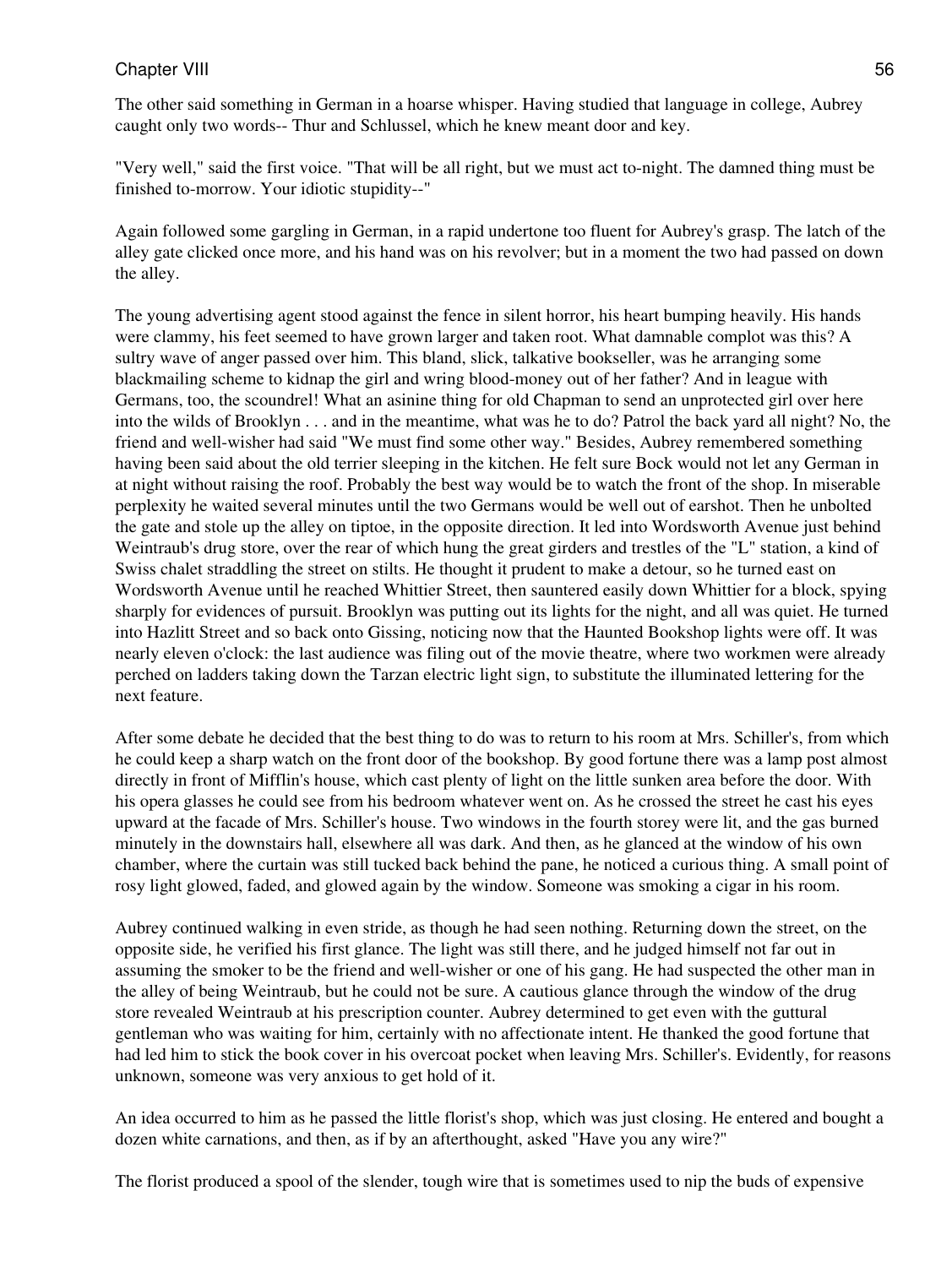roses, to prevent them from blossoming too quickly.

"Let me have about eight feet," said Aubrey. "I need some to-night and I guess the hardware stores are all closed."

With this he returned to Mrs. Schiller's, picking his way carefully and close to the houses so as to be out of sight from the upstairs windows. He climbed the steps and unlatched the door with bated breath. It was half-past eleven, and he wondered how long he would have to wait for the well-wisher to descend.

He could not help chuckling as he made his preparations, remembering an occasion at college somewhat similar in setting though far less serious in purpose. First he took off his shoes, laying them carefully to one side where he could find them again in a hurry. Then, choosing a banister about six feet from the bottom of the stairs he attached one end of the wire tightly to its base and spread the slack in a large loop over two of the stair treads. The remaining end of the wire he passed out through the banisters, twisting it into a small loop so that he could pull it easily. Then he turned out the hall gas and sat down in the dark to wait events.

He sat for a long time, in some nervousness lest the pug dog might come prowling and find him. He was startled by a lady in a dressing gown-- perhaps Mrs. J. F. Smith--who emerged from a ground-floor room passed very close to him in the dark, and muttered upstairs. He twitched his noose out of the way just in time. Presently, however, his patience was rewarded. He heard a door squeak above, and then the groaning of the staircase as someone descended slowly. He relaid his trap and waited, smiling to himself. A clock somewhere in the house was chiming twelve as the man came groping down the last flight, feeling his way in the dark. Aubrey heard him swearing under his breath.

At the precise moment, when both his victim's feet were within the loop, Aubrey gave the wire a gigantic tug. The man fell like a safe, crashing against the banisters and landing in a sprawl on the floor. It was a terrific fall, and shook the house. He lay there groaning and cursing.

Barely retaining his laughter, Aubrey struck a match and held it over the sprawling figure. The man lay with his face twisted against one out-spread arm, but the beard was unmistakable. It was the assistant chef again, and he seemed partly unconscious. "Burnt hair is a grand restorative," said Aubrey to himself, and applied the match to the bush of beard. He singed off a couple of inches of it with intense delight, and laid his carnations on the head of the stricken one. Then, hearing stirrings in the basement, he gathered up his wire and shoes and fled upstairs. He gained his room roaring with inward mirth, but entered cautiously, fearing some trap. Save for a strong tincture of cigar smoke, everything seemed correct. Listening at his door he heard Mrs. Schiller exclaiming shrilly in the hall, assisted by yappings from the pug. Doors upstairs were opened, and questions were called out. He heard guttural groans from the bearded one, mingled with oaths and some angry remark about having fallen downstairs. The pug, frenzied with excitement, yelled insanely. A female voice-- possibly Mrs. J. F. Smith--cried out "What's that smell of burning?" Someone else said, "They're burning feathers under his nose to bring him to."

"Yes, Hun's feathers," chuckled Aubrey to himself. He locked his door, and sat down by the window with his opera glasses.

# **Chapter IX**

Again the Narrative is Retarded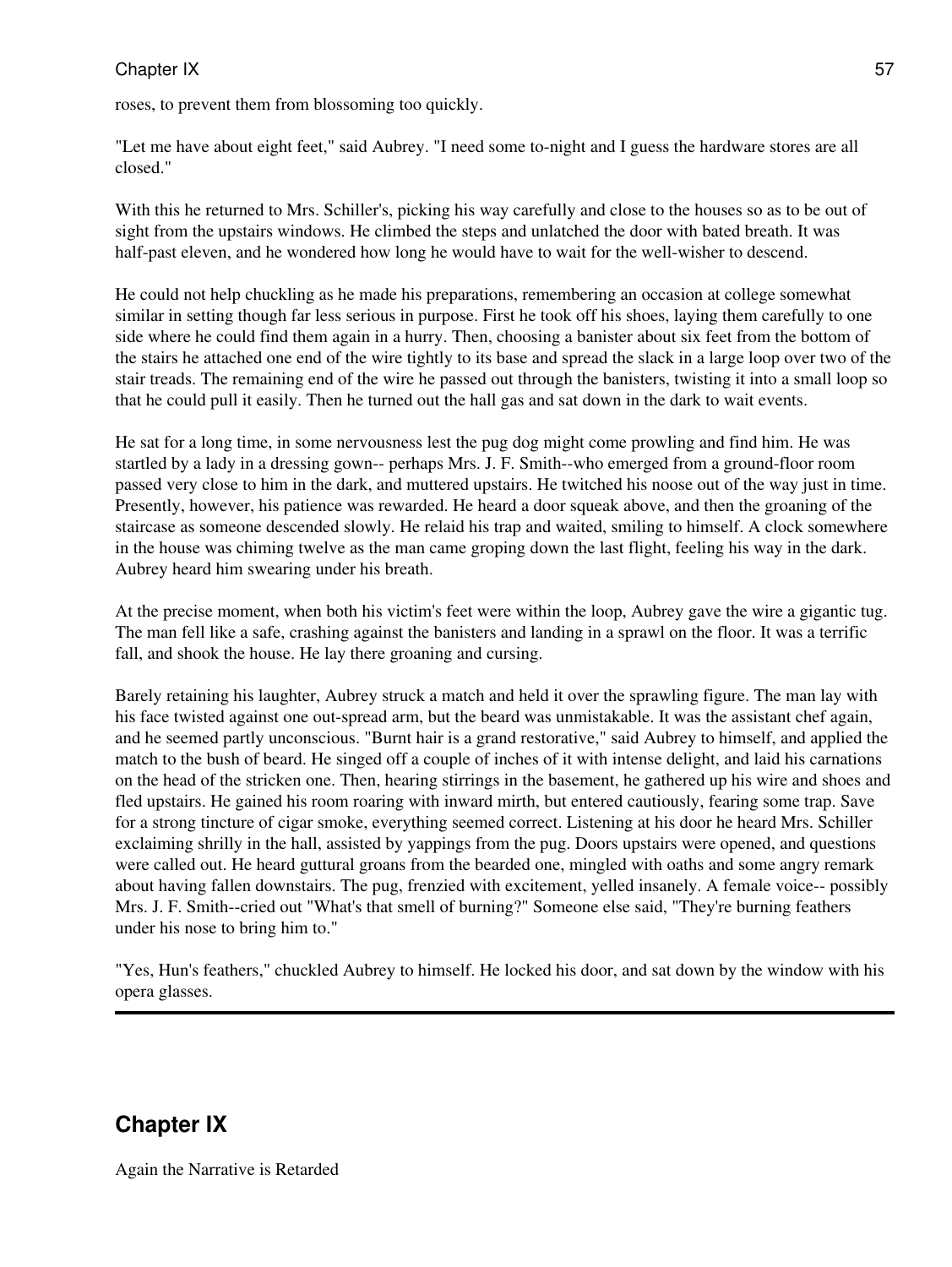Roger had spent a quiet evening in the bookshop. Sitting at his desk under a fog of tobacco, he had honestly intended to do some writing on the twelfth chapter of his great work on bookselling. This chapter was to be an (alas, entirely conjectural) "Address Delivered by a Bookseller on Being Conferred the Honorary Degree of Doctor of Letters by a Leading University," and it presented so many alluring possibilities that Roger's mind always wandered from the paper into entranced visions of his imagined scene. He loved to build up in fancy the flattering details of that fine ceremony when bookselling would at last be properly recognized as one of the learned professions. He could see the great auditorium, filled with cultivated people: men with Emersonian profiles, ladies whispering behind their fluttering programmes. He could see the academic beadle, proctor, dean (or whatever he is, Roger was a little doubtful) pronouncing the august words of presentation--

A man who, in season and out of season, forgetting private gain for public weal, has laboured with Promethean and sacrificial ardour to instil the love of reasonable letters into countless thousands; to whom, and to whose colleagues, amid the perishable caducity of human affairs, is largely due the pullulation of literary taste; in honouring whom we seek to honour the noble and self-effacing profession of which he is so representative a member----

Then he could see the modest bookseller, somewhat clammy in his extremities and lost within his academic robe and hood, nervously fidgeting his mortar-board, haled forward by ushers, and tottering rubescent before the chancellor, provost, president (or whoever it might be) who hands out the diploma. Then (in Roger's vision) he could see the garlanded bibliopole turning to the expectant audience, giving his trailing gown a deft rearward kick as the ladies do on the stage, and uttering, without hesitation or embarrassment, with due interpolation of graceful pleasantry, that learned and unlaboured discourse on the delights of bookishness that he had often dreamed of. Then he could see the ensuing reception: the distinguished savants crowding round; the plates of macaroons, the cups of untasted tea; the ladies twittering, "Now there's something I want to ask you-- why are there so many statues to generals, admirals, parsons, doctors, statesmen, scientists, artists, and authors, but no statues to booksellers?"

Contemplation of this glittering scene always lured Roger into fantastic dreams. Ever since he had travelled country roads, some years before, selling books from a van drawn by a fat white horse, he had nourished a secret hope of some day founding a Parnassus on Wheels Corporation which would own a fleet of these vans and send them out into the rural byways where bookstores are unknown. He loved to imagine a great map of New York State, with the daily location of each travelling Parnassus marked by a coloured pin. He dreamed of himself, sitting in some vast central warehouse of second-hand books, poring over his map like a military chief of staff and forwarding cases of literary ammunition to various bases where his vans would re-stock. His idea was that his travelling salesmen could be recruited largely from college professors, parsons, and newspaper men, who were weary of their thankless tasks, and would welcome an opportunity to get out on the road. One of his hopes was that he might interest Mr. Chapman in this superb scheme, and he had a vision of the day when the shares of the Parnassus on Wheels Corporation would pay a handsome dividend and be much sought after by serious investors.

These thoughts turned his mind toward his brother-in-law Andrew McGill, the author of several engaging books on the joys of country living, who dwells at the Sabine Farm in the green elbow of a Connecticut valley. The original Parnassus, a quaint old blue wagon in which Roger had lived and journeyed and sold books over several thousand miles of country roads in the days before his marriage, was now housed in Andrew's barn. Peg, his fat white horse, had lodging there also. It occurred to Roger that he owed Andrew a letter, and putting aside his notes for the bookseller's collegiate oration, he began to write:

THE HAUNTED BOOKSHOP 163 Gissing Street, Brooklyn, November 30, 1918.

### MY DEAR ANDREW:

It is scandalous not to have thanked you sooner for the annual cask of cider, which has given us even more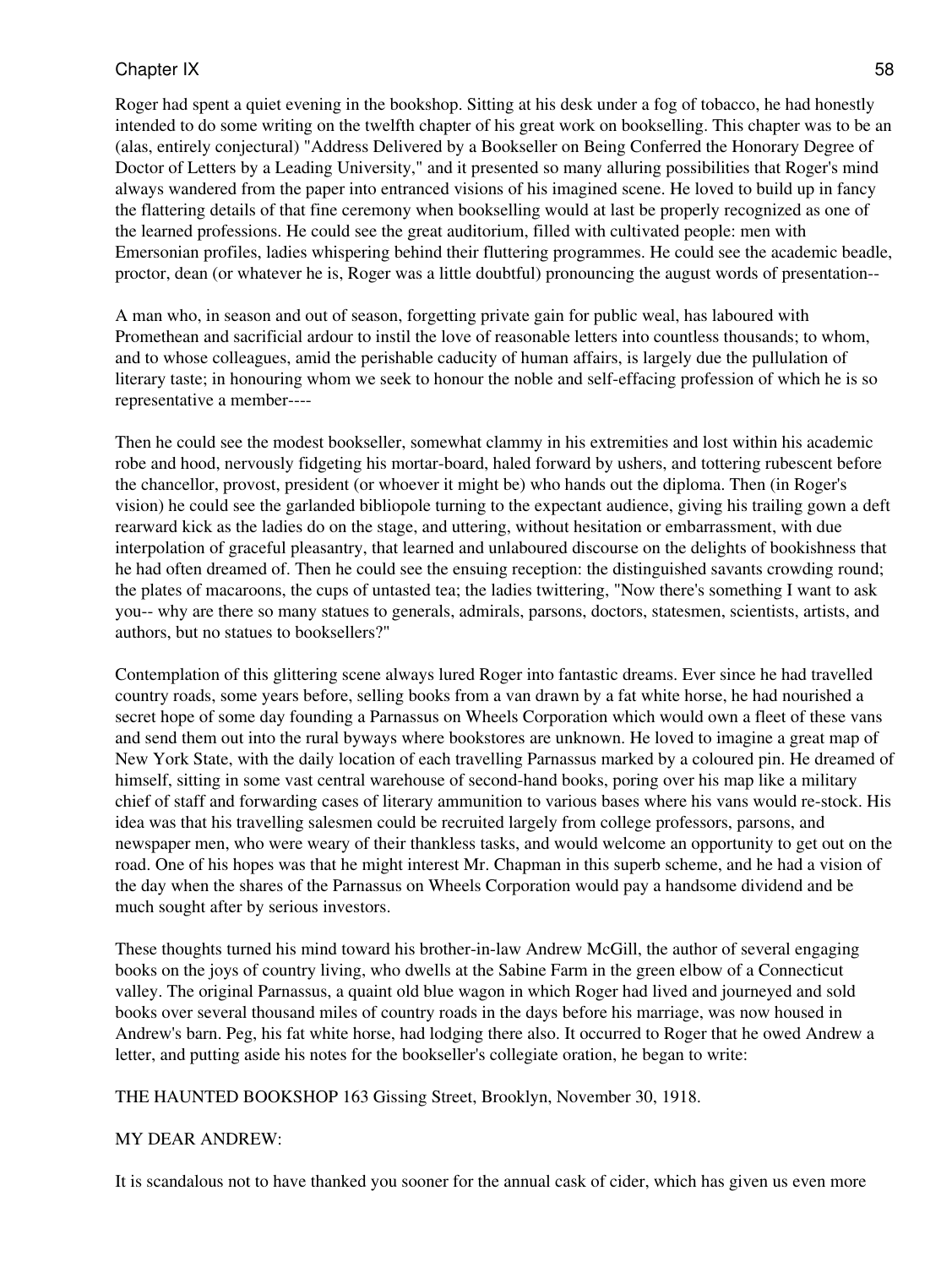than the customary pleasure. This has been an autumn when I have been hard put to it to keep up with my own thoughts, and I've written no letters at all. Like everyone else I am thinking constantly of this new peace that has marvellously come upon us. I trust we may have statesmen who will be able to turn it to the benefit of humanity. I wish there could be an international peace conference of booksellers, for (you will smile at this) my own conviction is that the future happiness of the world depends in no small measure on them and on the librarians. I wonder what a German bookseller is like?

I've been reading The Education of Henry Adams and wish he might have lived long enough to give us his thoughts on the War. I fear it would have bowled him over. He thought that this is not a world "that sensitive and timid natures can regard without a shudder." What would he have said of the four-year shambles we have watched with sickened hearts?

You remember my favourite poem--old George Herbert's Church Porch-- where he says--

By all means use sometimes to be alone; Salute thyself; see what thy soul doth wear; Dare to look in thy chest, for 'tis thine own, And tumble up and down what thou find'st there--

Well, I've been tumbling my thoughts up and down a good deal. Melancholy, I suppose, is the curse of the thinking classes; but I confess my soul wears a great uneasiness these days! The sudden and amazing turnover in human affairs, dramatic beyond anything in history, already seems to be taken as a matter of course. My great fear is that humanity will forget the atrocious sufferings of the war, which have never been told. I am hoping and praying that men like Philip Gibbs may tell us what they really saw.

You will not agree with me on what I am about to say, for I know you as a stubborn Republican; but I thank fortune that Wilson is going to the Peace Conference. I've been mulling over one of my favourite books-- it lies beside me as I write--Cromwell's Letters and Speeches, edited by Carlyle, with what Carlyle amusingly calls "Elucidations." (Carlyle is not very good at "elucidating" anything!) I have heard somewhere or other that this is one of Wilson's favourite books, and indeed, there is much of the Cromwell in him. With what a grim, covenanting zeal he took up the sword when at last it was forced into his hand! And I have been thinking that what he will say to the Peace Conference will smack strongly of what old Oliver used to say to Parliament in 1657 and 1658--"If we will have Peace without a worm in it, lay we foundations of Justice and Righteousness." What makes Wilson so irritating to the unthoughtful is that he operates exclusively upon reason, not upon passion. He contradicts Kipling's famous lines, which apply to most men--

Very rarely will he squarely push the logic of a fact To its ultimate conclusion in unmitigated act.

In this instance, I think, Reason is going to win. I feel the whole current of the world setting in that direction.

It's quaint to think of old Woodrow, a kind of Cromwell-Wordsworth, going over to do his bit among the diplomatic shell-craters. What I'm waiting for is the day when he'll get back into private life and write a book about it. There's a job, if you like, for a man who might reasonably be supposed to be pretty tired in body and soul! When that book comes out I'll spend the rest of my life in selling it. I ask nothing better! Speaking of Wordsworth, I've often wondered whether Woodrow hasn't got some poems concealed somewhere among his papers! I've always imagined that he may have written poems on the sly. And by the way, you needn't make fun of me for being so devoted to George Herbert. Do you realize that two of the most familiar quotations in our language come from his pen, viz.:

Wouldst thou both eat thy cake, and have it?

and

Dare to be true: nothing can need a ly; A fault, which needs it most, grows two thereby.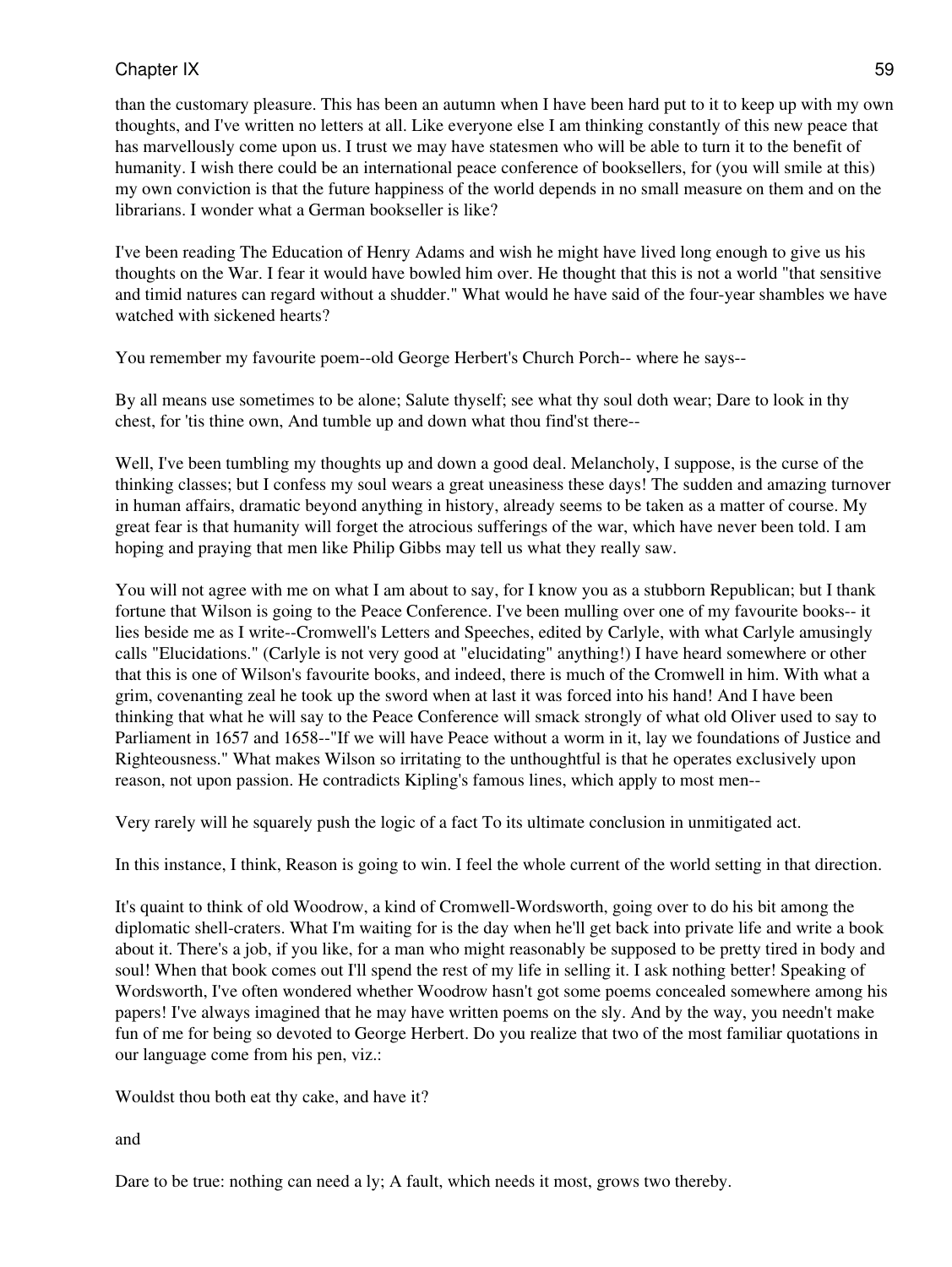Forgive this tedious sermon! My mind has been so tumbled up and down this autumn that I am in a queer state of mingled melancholy and exaltation. You know how much I live in and for books. Well, I have a curious feeling, a kind of premonition that there are great books coming out of this welter of human hopes and anguishes, perhaps A book in which the tempest-shaken soul of the race will speak out as it never has before. The Bible, you know, is rather a disappointment: it has never done for humanity what it should have done. I wonder why? Walt Whitman is going to do a great deal, but he is not quite what I mean. There is something coming--I don't know just what! I thank God I am a bookseller, trafficking in the dreams and beauties and curiosities of humanity rather than some mere huckster of merchandise. But how helpless we all are when we try to tell what goes on within us! I found this in one of Lafcadio Hearn's letters the other day--I marked the passage for you--

Baudelaire has a touching poem about an albatross, which you would like--describing the poet's soul superb in its own free azure--but helpless, insulted, ugly, clumsy when striving to walk on common earth-- or rather, on a deck, where sailors torment it with tobacco pipes, etc.

You can imagine what evenings I have here among my shelves, now the long dark nights are come! Of course until ten o'clock, when I shut up shop, I am constantly interrupted--as I have been during this letter, once to sell a copy of Helen's Babies and once to sell The Ballad of Reading Gaol, so you can see how varied are my clients' tastes! But later on, after we have had our evening cocoa and Helen has gone to bed, I prowl about the place, dipping into this and that, fuddling myself with speculation. How clear and bright the stream of the mind flows in those late hours, after all the sediment and floating trash of the day has drained off! Sometimes I seem to coast the very shore of Beauty or Truth, and hear the surf breaking on those shining sands. Then some offshore wind of weariness or prejudice bears me away again. Have you ever come across Andreyev's Confessions of a Little Man During Great Days? One of the honest books of the War. The Little Man ends his confession thus--

My anger has left me, my sadness returned, and once more the tears flow. Whom can I curse, whom can I judge, when we are all alike unfortunate? Suffering is universal; hands are outstretched to each other, and when they touch . . . the great solution will come. My heart is aglow, and I stretch out my hand and cry, "Come, let us join hands! I love you, I love you!"

And of course, as soon as one puts one's self in that frame of mind someone comes along and picks your pocket. . . . I suppose we must teach ourselves to be too proud to mind having our pockets picked!

Did it ever occur to you that the world is really governed by BOOKS? The course of this country in the War, for instance, has been largely determined by the books Wilson has read since he first began to think! If we could have a list of the principal books he has read since the War began, how interesting it would be.

Here's something I'm just copying out to put up on my bulletin board for my customers to ponder. It was written by Charles Sorley, a young Englishman who was killed in France in 1915. He was only twenty years old--

### TO GERMANY

You are blind like us. Your hurt no man designed, And no man claimed the conquest of your land. But gropers both through fields of thought confined We stumble and we do not understand. You only saw your future bigly planned, And we, the tapering paths of our own mind, And in each other's dearest ways we stand, And hiss and hate. And the blind fight the blind.

When it is peace, then we may view again With new-won eyes each other's truer form And wonder. Grown more loving-kind and warm We'll grasp firm hands and laugh at the old pain, When it is peace. But until peace, the storm The darkness and the thunder and the rain.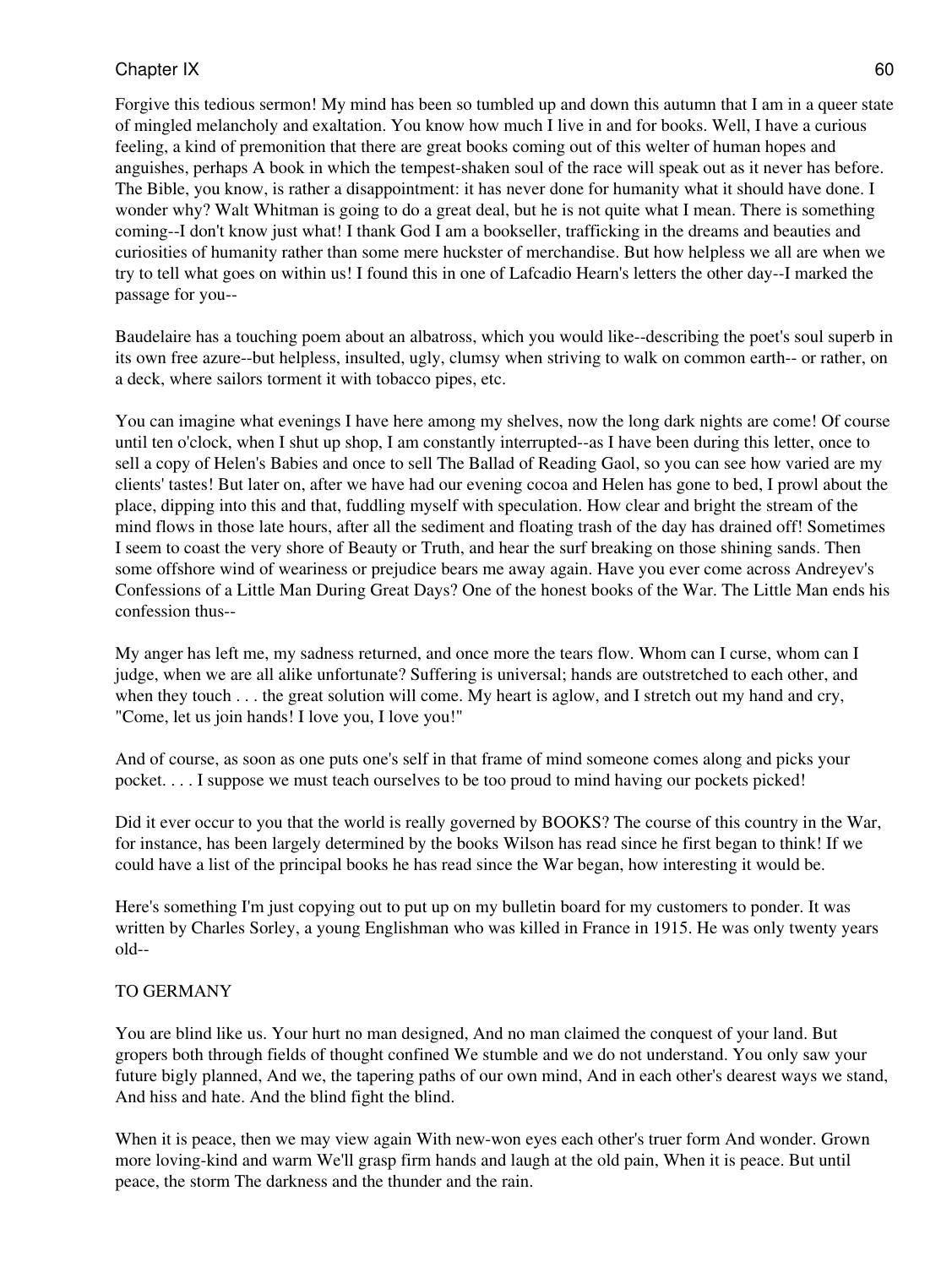Isn't that noble? You see what I am dumbly groping for--some way of thinking about the War that will make it seem (to future ages) a purification for humanity rather than a mere blackness of stinking cinders and tortured flesh and men shot to ribbons in marshes of blood and sewage. Out of such unspeakable desolation men MUST rise to some new conception of national neighbourhood. I hear so much apprehension that Germany won't be punished sufficiently for her crime. But how can any punishment be devised or imposed for such a huge panorama of sorrow? I think she has already punished herself horribly, and will continue to do so. My prayer is that what we have gone through will startle the world into some new realization of the sanctity of life--all life, animal as well as human. Don't you find that a visit to a zoo can humble and astound you with all that amazing and grotesque variety of living energy?

What is it that we find in every form of life? Desire of some sort-- some unexplained motive power that impels even the smallest insect on its queer travels. You must have watched some infinitesimal red spider on a fence rail, bustling along--why and whither? Who knows? And when you come to man, what a chaos of hungers and impulses keep thrusting him through his cycle of quaint tasks! And in every human heart you find some sorrow, some frustration, some lurking pang. I often think of Lafcadio Hearn's story of his Japanese cook. Hearn was talking of the Japanese habit of not showing their emotions on their faces. His cook was a smiling, healthy, agreeable-looking young fellow whose face was always cheerful. Then one day, by chance, Hearn happened to look through a hole in the wall and saw his cook alone. His face was not the same face. It was thin and drawn and showed strange lines worn by old hardships or sufferings. Hearn thought to himself, "He will look just like that when he is dead." He went into the kitchen to see him, and instantly the cook was all changed, young and happy again. Never again did Hearn see that face of trouble; but he knew the man wore it when he was alone.

Don't you think there is a kind of parable there for the race as a whole? Have you ever met a man without wondering what shining sorrows he hides from the world, what contrast between vision and accomplishment torments him? Behind every smiling mask is there not some cryptic grimace of pain? Henry Adams puts it tersely. He says the human mind appears suddenly and inexplicably out of some unknown and unimaginable void. It passes half its known life in the mental chaos of sleep. Even when awake it is a victim of its own ill-adjustment, of disease, of age, of external suggestion, of nature's compulsions; it doubts its own sensations and trusts only in instruments and averages. After sixty years or so of growing astonishment the mind wakes to find itself looking blankly into the void of death. And, as Adams says, that it should profess itself pleased by this performance is all that the highest rules of good breeding can ask. That the mind should actually be satisfied would prove that it exists only as idiocy!

I hope that you will write to tell me along what curves your mind is moving. For my own part I feel that we are on the verge of amazing things. Long ago I fell back on books as the only permanent consolers. They are the one stainless and unimpeachable achievement of the human race. It saddens me to think that I shall have to die with thousands of books unread that would have given me noble and unblemished happiness. I will tell you a secret. I have never read King Lear, and have purposely refrained from doing so. If I were ever very ill I would only need to say to myself "You can't die yet, you haven't read Lear." That would bring me round, I know it would.

You see, books are the answer to all our perplexities! Henry Adams grinds his teeth at his inability to understand the universe. The best he can do is to suggest a "law of acceleration," which seems to mean that Nature is hustling man along at an ever-increasing rate so that he will either solve all her problems or else die of fever in the effort. But Adams' candid portrait of a mind grappling helplessly with its riddles is so triumphantly delightful that one forgets the futility of the struggle in the accuracy of the picture. Man is unconquerable because he can make even his helplessness so entertaining. His motto seems to be "Even though He slay me, yet will I make fun of Him!"

Yes, books are man's supreme triumph, for they gather up and transmit all other triumphs. As Walter de la Mare writes, "How uncomprehendingly must an angel from heaven smile on a poor human sitting engrossed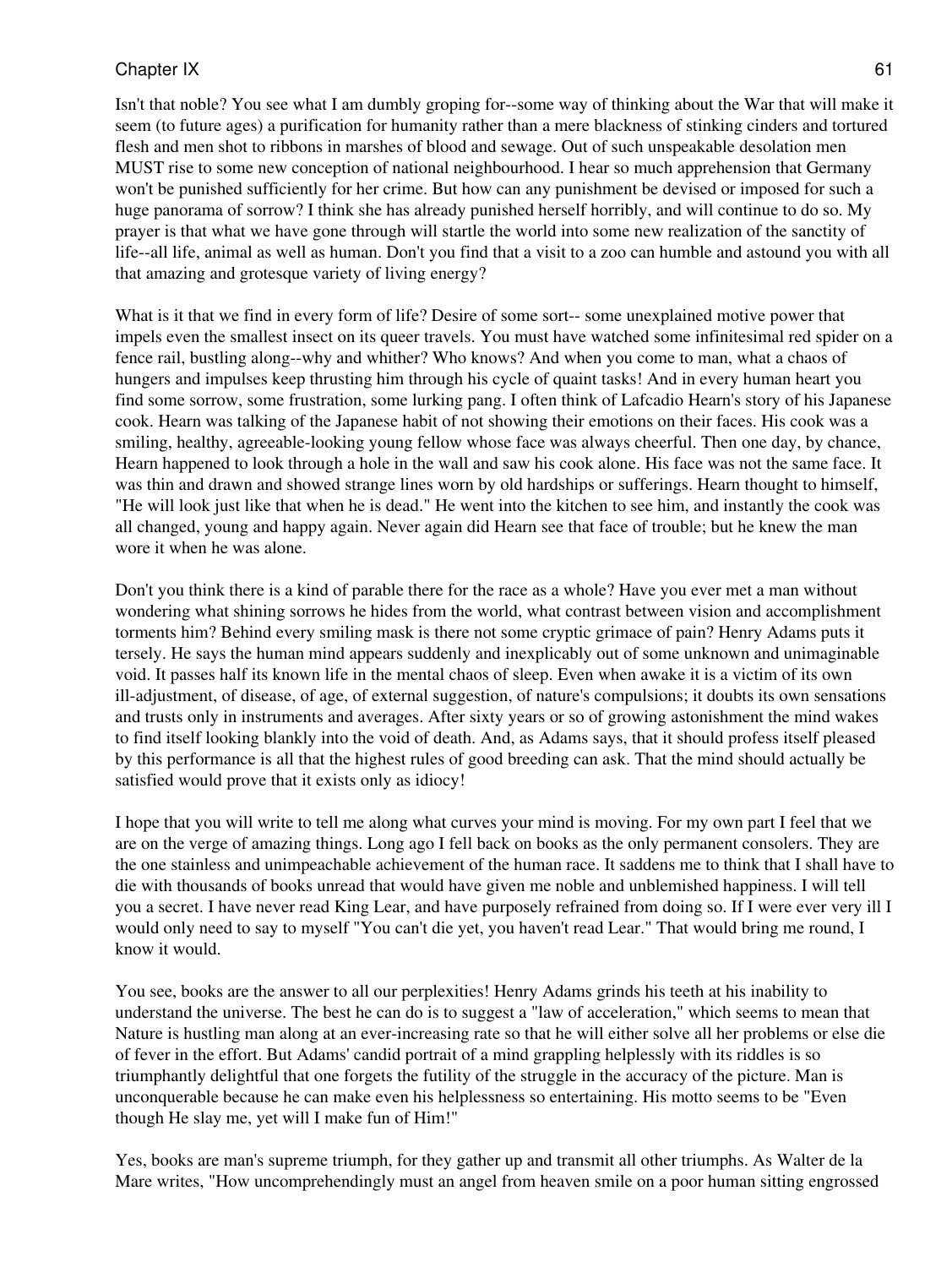in a romance: angled upon his hams, motionless in his chair, spectacles on nose, his two feet as close together as the flukes of a merman's tail, only his strange eyes stirring in his time-worn face."

Well, I've been scribbling away all this time and haven't given you any news whatever. Helen came back the other day from a visit to Boston where she enjoyed herself greatly. To-night she has gone out to the movies with a young protegee of ours, Miss Titania Chapman, an engaging damsel whom we have taken in as an apprentice bookseller. It's a quaint idea, done at the request of her father, Mr. Chapman, the proprietor of Chapman's Daintybits which you see advertised everywhere. He is a great booklover, and is very eager to have the zeal transmitted to his daughter. So you can imagine my glee to have a neophyte of my own to preach books at! Also it will enable me to get away from the shop a little more. I had a telephone call from Philadelphia this afternoon asking me to go over there on Monday evening to make an estimate of the value of a private collection that is to be sold. I was rather flattered because I can't imagine how they got hold of my name.

Forgive this long, incoherent scrawl. How did you like Erewhon? It's pretty near closing time and I must say grace over the day's accounts. Yours ever, ROGER MIFFLIN.

### **Chapter X**

Roger Raids the Ice-Box

Roger had just put Carlyle's Cromwell back in its proper place in the History alcove when Helen and Titania returned from the movies. Bock, who had been dozing under his master's chair, rose politely and wagged a deferential tail.

"I do think Bock has the darlingest manners," said Titania.

"Yes," said Helen, "it's really a marvel that his wagging muscles aren't all worn out, he has abused them so."

"Well," said Roger, "did you have a good time?"

"An adorable time!" cried Titania, with a face and voice so sparkling that two musty habitues of the shop popped their heads out of the alcoves marked ESSAYS and THEOLOGY and peered in amazement. One of these even went so far as to purchase the copy of Leigh Hunt's Wishing Cap Papers he had been munching through, in order to have an excuse to approach the group and satisfy his bewildered eyes. When Miss Chapman took the book and wrapped it up for him, his astonishment was made complete.

Unconscious that she was actually creating business, Titania resumed.

"We met your friend Mr. Gilbert on the street," she said, "and he went to the movies with us. He says he's coming in on Monday to fix the furnace while you're away."

"Well," said Roger, "these advertising agencies are certainly enterprising, aren't they? Think of sending a man over to attend to my furnace, just on the slim chance of getting my advertising account."

"Did you have a quiet evening?" said Helen.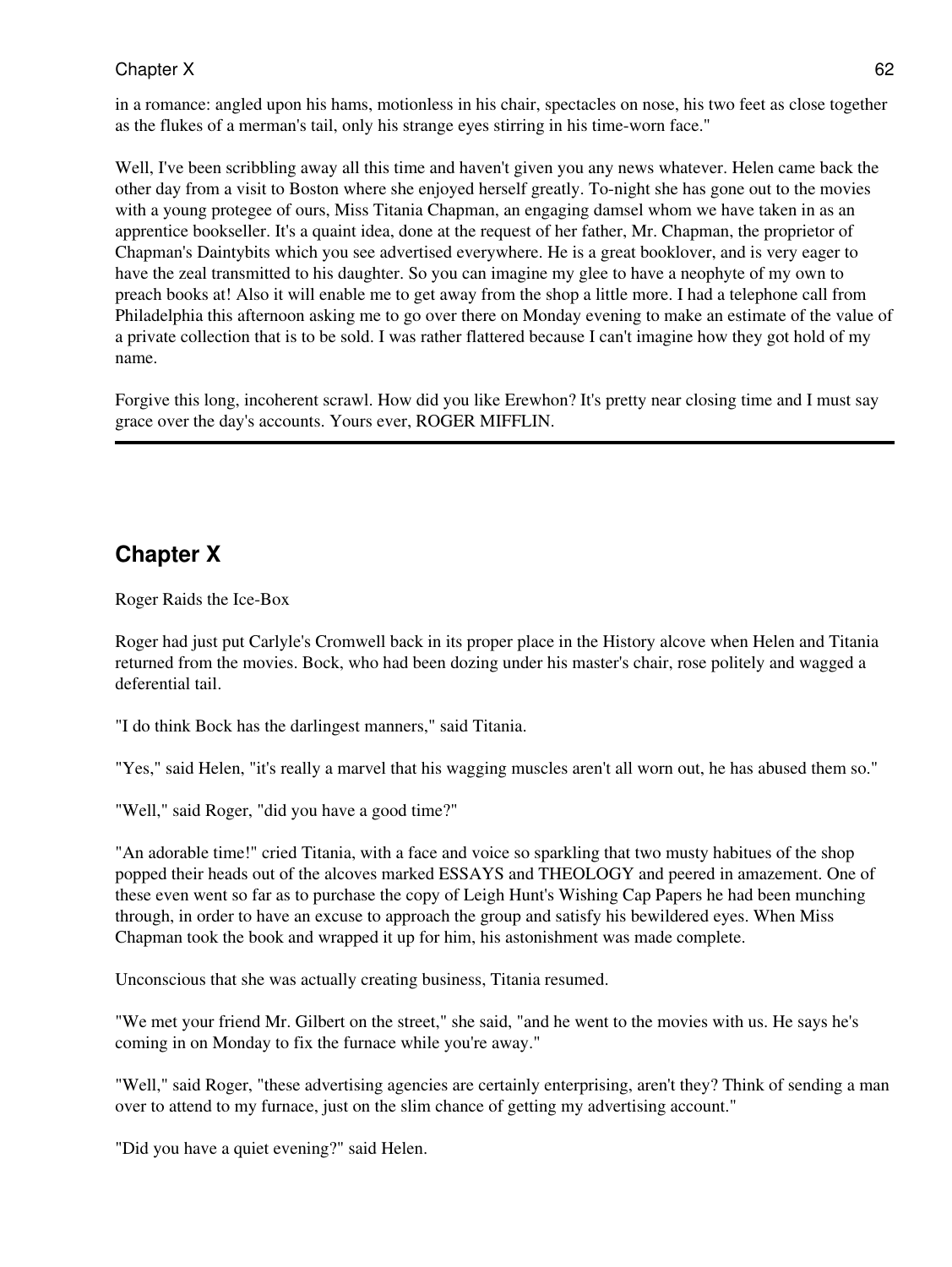"I spent most of the time writing to Andrew," said Roger. "One amusing thing happened, though. I actually sold that copy of Philip Dru."

"No!" cried Helen.

"A fact," said Roger. "A man was looking at it, and I told him it was supposed to be written by Colonel House. He insisted on buying it. But what a sell when he tries to read it!"

"Did Colonel House really write it?" asked Titania.

"I don't know," said Roger. "I hope not, because I find in myself a secret tendency to believe that Mr. House is an able man. If he did write it, I devoutly hope none of the foreign statesmen in Paris will learn of that fact."

While Helen and Titania took off their wraps, Roger was busy closing up the shop. He went down to the corner with Bock to mail his letter, and when he returned to the den Helen had prepared a large jug of cocoa. They sat down by the fire to enjoy it.

"Chesterton has written a very savage poem against cocoa," said Roger, "which you will find in The Flying Inn; but for my part I find it the ideal evening drink. It lets the mind down gently, and paves the way for slumber. I have often noticed that the most terrific philosophical agonies can be allayed by three cups of Mrs. Mifflin's cocoa. A man can safely read Schopenhauer all evening if he has a tablespoonful of cocoa and a tin of condensed milk available. Of course it should be made with condensed milk, which is the only way."

"I had no idea anything could be so good," said Titania. "Of course, Daddy makes condensed milk in one of his factories, but I never dreamed of trying it. I thought it was only used by explorers, people at the North Pole, you know."

"How stupid of me!" exclaimed Roger. "I quite forgot to tell you! Your father called up just after you had gone out this evening, and wanted to know how you were getting on."

"Oh, dear," said Titania. "He must have been delighted to hear I was at the movies, on the second day of my first job! He probably said it was just like me."

"I explained that I had insisted on your going with Mrs. Mifflin, because I felt she needed the change."

"I do hope," said Titania, "you won't let Daddy poison your mind about me. He thinks I'm dreadfully frivolous, just because I LOOK frivolous. But I'm so keen to make good in this job. I've been practicing doing up parcels all afternoon, so as to learn how to tie the string nicely and not cut it until after the knot's tied. I found that when you cut it beforehand either you get it too short and it won't go round, or else too long and you waste some. Also I've learned how to make wrapping paper cuffs to keep my sleeves clean."

"Well, I haven't finished yet," continued Roger. "Your father wants us all to spend to-morrow out at your home. He wants to show us some books he has just bought, and besides he thinks maybe you're feeling homesick."

"What, with all these lovely books to read? Nonsense! I don't want to go home for six months!"

"He wouldn't take No for an answer. He's going to send Edwards round with the car the first thing to-morrow morning."

"What fun!" said Helen. "It'll be delightful."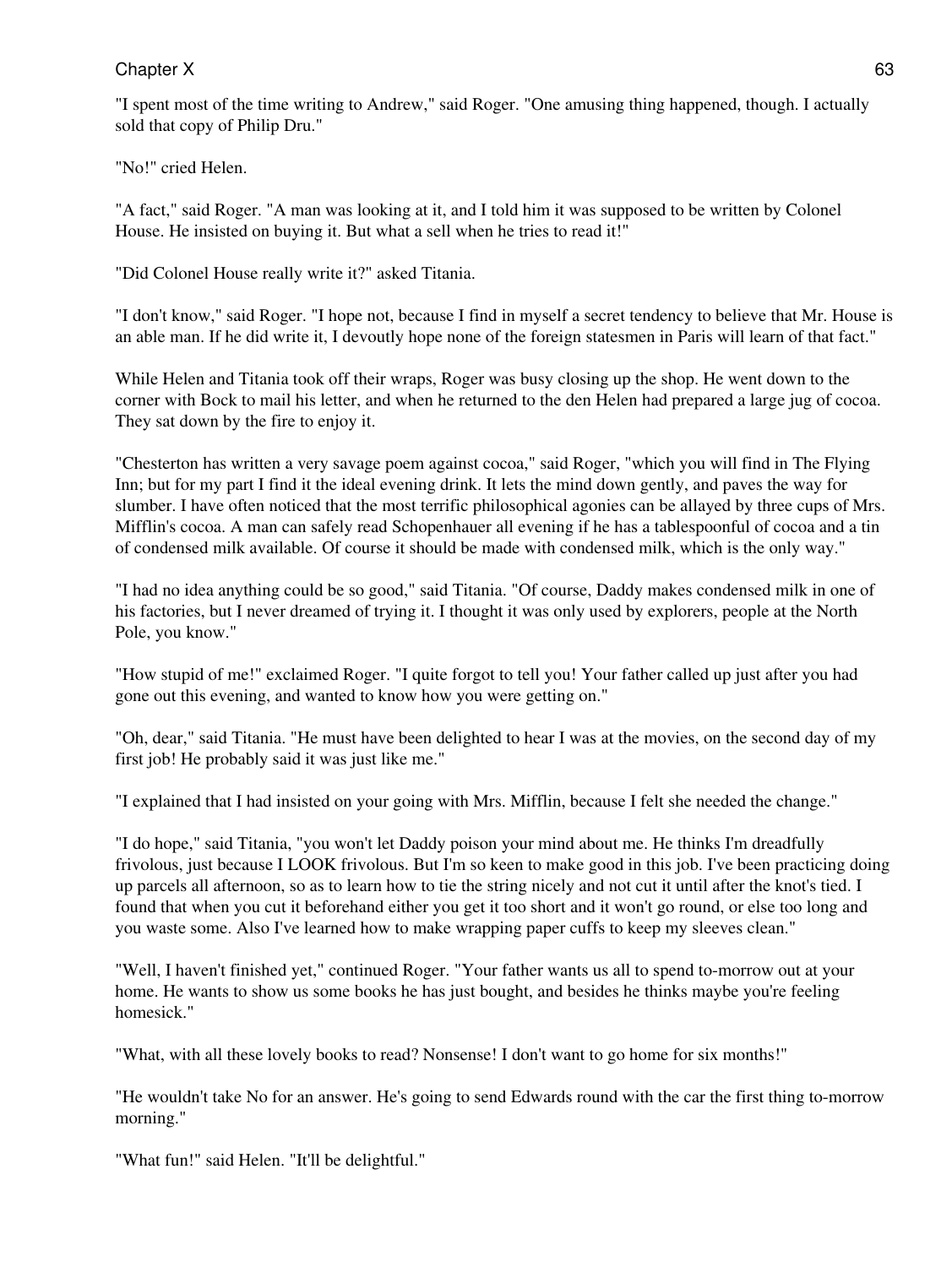"Goodness," said Titania. "Imagine leaving this adorable bookshop to spend Sunday in Larchmont. Well, I'll be able to get that georgette blouse I forgot."

"What time will the car be here?" asked Helen.

"Mr. Chapman said about nine o'clock. He begs us to get out there as early as possible, as he wants to spend the day showing us his books."

As they sat round the fading bed of coals, Roger began hunting along his private shelves. "Have you ever read any Gissing?" he said.

Titania made a pathetic gesture to Mrs. Mifflin. "It's awfully embarrassing to be asked these things! No, I never heard of him."

"Well, as the street we live on is named after him, I think you ought to," he said. He pulled down his copy of The House of Cobwebs. "I'm going to read you one of the most delightful short stories I know. It's called 'A Charming Family.'"

"No, Roger," said Mrs. Mifflin firmly. "Not to-night. It's eleven o'clock, and I can see Titania's tired. Even Bock has left us and gone in to his kennel. He's got more sense than you have."

"All right," said the bookseller amiably. "Miss Chapman, you take the book up with you and read it in bed if you want to. Are you a librocubicularist?"

Titania looked a little scandalized.

"It's all right, my dear," said Helen. "He only means are you fond of reading in bed. I've been waiting to hear him work that word into the conversation. He made it up, and he's immensely proud of it."

"Reading in bed?" said Titania. "What a quaint idea! Does any one do it? It never occurred to me. I'm sure when I go to bed I'm far too sleepy to think of such a thing."

"Run along then, both of you," said Roger. "Get your beauty sleep. I shan't be very late."

He meant it when he said it, but returning to his desk at the back of the shop his eye fell upon his private shelf of books which he kept there "to rectify perturbations" as Burton puts it. On this shelf there stood Pilgrim's Progress, Shakespeare, The Anatomy of Melancholy, The Home Book of Verse, George Herbert's Poems, The Notebooks of Samuel Butler, and Leaves of Grass. He took down The Anatomy of Melancholy, that most delightful of all books for midnight browsing. Turning to one of his favourite passages--"A Consolatory Digression, Containing the Remedies of All Manner of Discontents"--he was happily lost to all ticking of the clock, retaining only such bodily consciousness as was needful to dump, fill, and relight his pipe from time to time. Solitude is a dear jewel for men whose days are spent in the tedious this-and-that of trade. Roger was a glutton for his midnight musings. To such tried companions as Robert Burton and George Herbert he was wont to exonerate his spirit. It used to amuse him to think of Burton, the lonely Oxford scholar, writing that vast book to "rectify" his own melancholy.

By and by, turning over the musty old pages, he came to the following, on Sleep--

The fittest time is two or three hours after supper, whenas the meat is now settled at the bottom of the stomach, and 'tis good to lie on the right side first, because at that site the liver doth rest under the stomach, not molesting any way, but heating him as a fire doth a kettle, that is put to it. After the first sleep 'tis not amiss to lie on the left side, that the meat may the better descend, and sometimes again on the belly, but never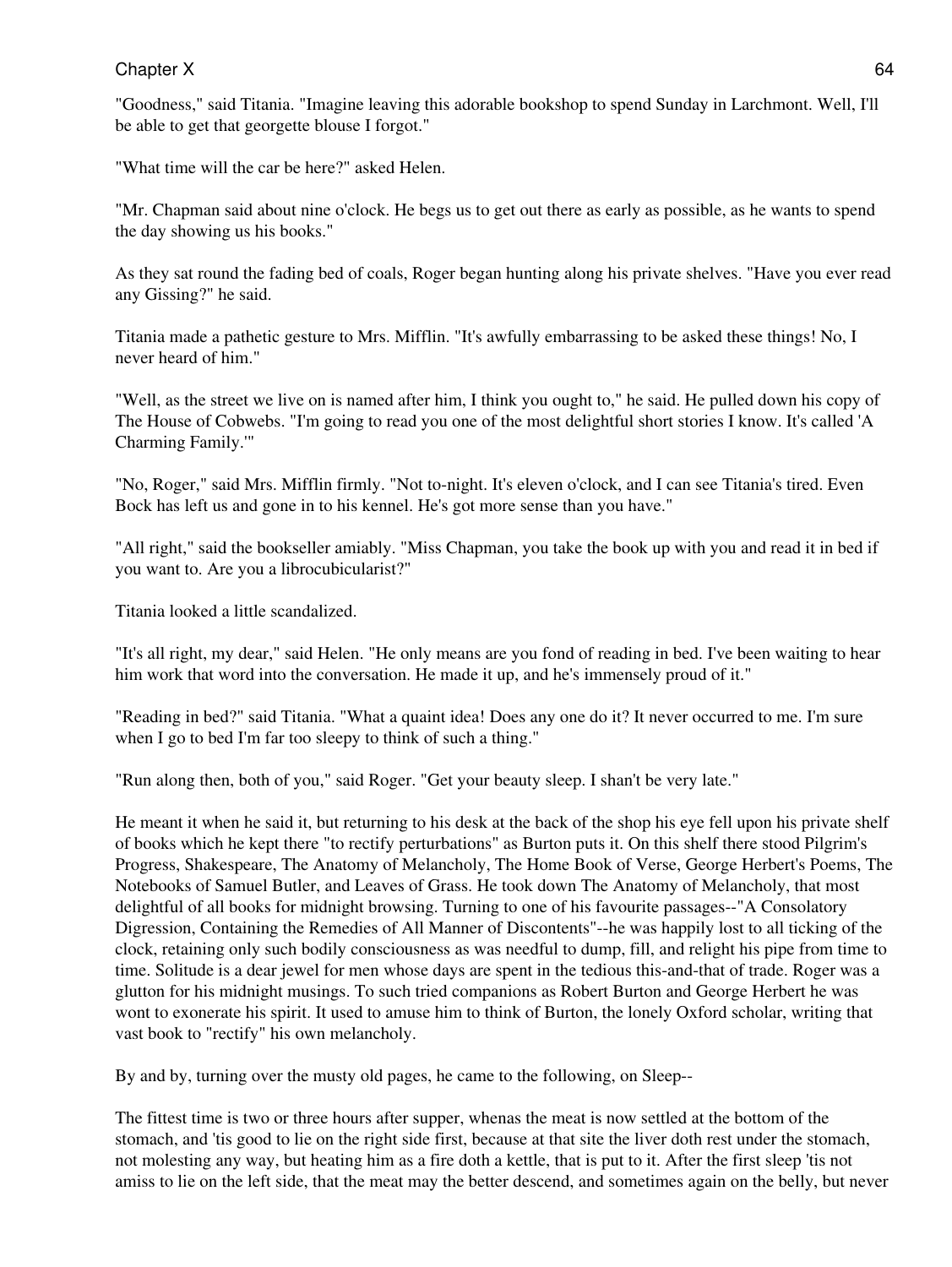on the back. Seven or eight hours is a competent time for a melancholy man to rest----

In that case, thought Roger, it's time for me to be turning in. He looked at his watch, and found it was half-past twelve. He switched off his light and went back to the kitchen quarters to tend the furnace.

I hesitate to touch upon a topic of domestic bitterness, but candor compels me to say that Roger's evening vigils invariably ended at the ice-box. There are two theories as to this subject of ice-box plundering, one of the husband and the other of the wife. Husbands are prone to think (in their simplicity) that if they take a little of everything palatable they find in the refrigerator, but thus distributing their forage over the viands the general effect of the depradation will be almost unnoticeable. Whereas wives say (and Mrs. Mifflin had often explained to Roger) that it is far better to take all of any one dish than a little of each; for the latter course is likely to diminish each item below the bulk at which it is still useful as a left-over. Roger, however, had the obstinate viciousness of all good husbands, and he knew the delights of cold provender by heart. Many a stewed prune, many a mess of string beans or naked cold boiled potato, many a chicken leg, half apple pie, or sector of rice pudding, had perished in these midnight festivals. He made it a point of honour never to eat quite all of the dish in question, but would pass with unabated zest from one to another. This habit he had sternly repressed during the War, but Mrs. Mifflin had noticed that since the armistice he had resumed it with hearty violence. This is a custom which causes the housewife to be confronted the next morning with a tragical vista of pathetic scraps. Two slices of beet in a little earthenware cup, a sliver of apple pie one inch wide, three prunes lowly nestling in a mere trickle of their own syrup, and a tablespoonful of stewed rhubarb where had been one of those yellow basins nearly full--what can the most resourceful kitcheneer do with these oddments? This atrocious practice cannot be too bitterly condemned.

But we are what we are, and Roger was even more so. The Anatomy of Melancholy always made him hungry, and he dipped discreetly into various vessels of refreshment, sharing a few scraps with Bock whose pleading brown eye at these secret suppers always showed a comical realization of their shameful and furtive nature. Bock knew very well that Roger had no business at the ice-box, for the larger outlines of social law upon which every home depends are clearly understood by dogs. But Bock's face always showed his tremulous eagerness to participate in the sin, and rather than have him stand by as a silent and damning critic, Roger used to give him most of the cold potato. The censure of a dog is something no man can stand. But I rove, as Burton would say.

After the ice-box, the cellar. Like all true householders, Roger was fond of his cellar. It was something mouldy of smell, but it harboured a well-stocked little bin of liquors, and the florid glow of the furnace mouth upon the concrete floor was a great pleasure to the bookseller. He loved to peer in at the dancing flicker of small blue flames that played above the ruddy mound of coals in the firebox--tenuous, airy little flames that were as blue as violets and hovered up and down in the ascending gases. Before blackening the fire with a stoking of coal he pulled up a wooden Bushmills box, turned off the electric bulb overhead, and sat there for a final pipe, watching the rosy shine of the grate. The tobacco smoke, drawn inward by the hot inhaling fire, seemed dry and gray in the golden brightness. Bock, who had pattered down the steps after him, nosed and snooped about the cellar. Roger was thinking of Burton's words on the immortal weed--

Tobacco, divine, rare, superexcellent tobacco, which goes far beyond all the panaceas, potable gold, and philosopher's stones, a sovereign remedy to all diseases. . . . a virtuous herb, if it be well qualified, opportunely taken, and medicinally used; but as it is commonly abused by most men, which take it as tinkers do ale, 'tis a plague, a mischief, a violent purger of goods, lands, health, hellish, devilish, and damned tobacco, the ruin and overthrow of body and soul----

Bock was standing on his hind legs, looking up at the front wall of the cellar, in which two small iron-grated windows opened onto the sunken area by the front door of the shop. He gave a low growl, and seemed uneasy.

"What is it, Bock?" said Roger placidly, finishing his pipe.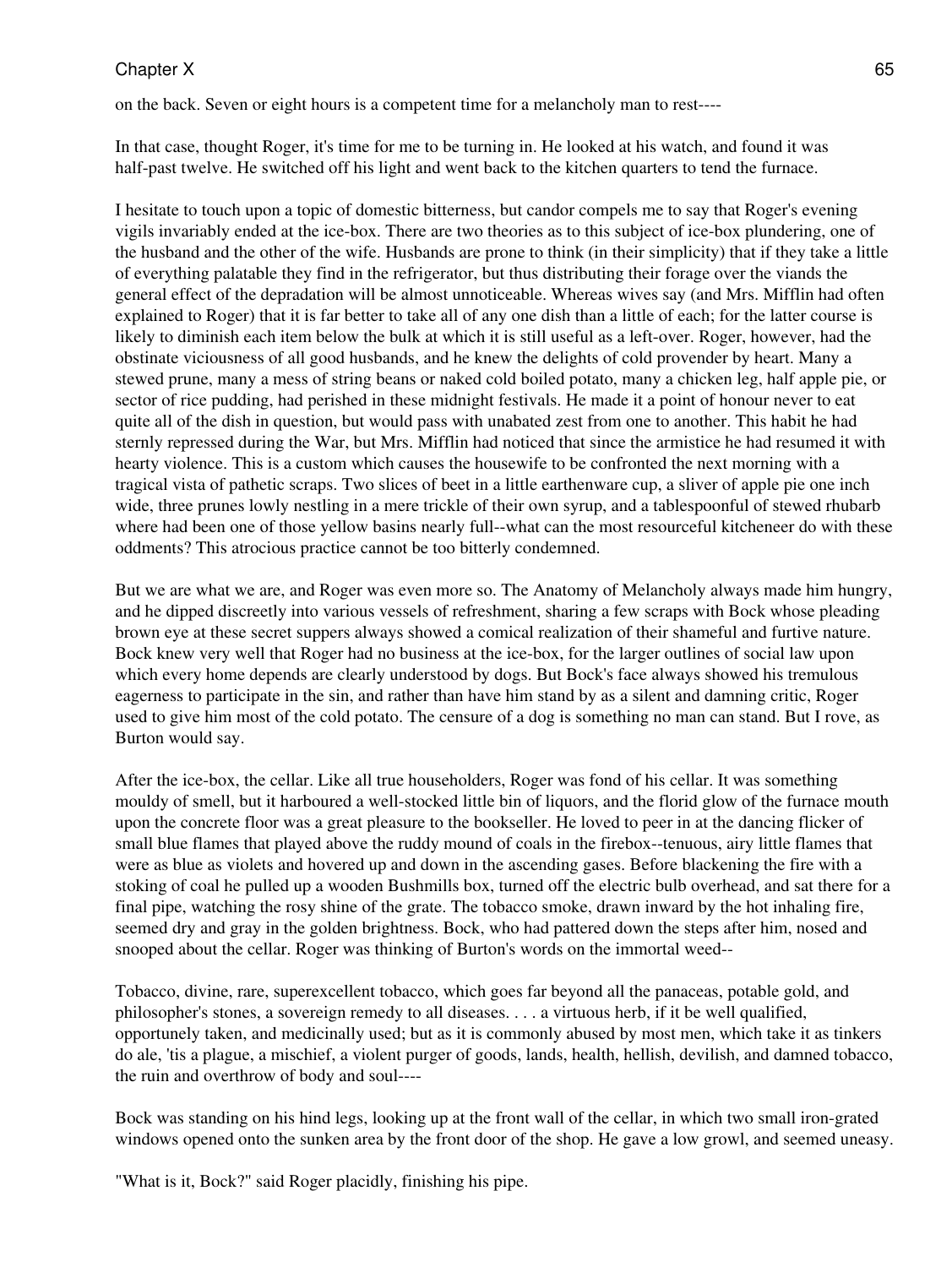Bock gave a short, sharp bark, with a curious note of protest in it. But Roger's mind was still with Burton.

"Rats?" he said. "Aye, very likely! This is Ratisbon, old man, but don't bark about it. Incident of the French Camp: 'Smiling, the rat fell dead.'"

Bock paid no heed to this persiflage, but prowled the front end of the cellar, looking upward in curious agitation. He growled again, softly.

"Shhh," said Roger gently. "Never mind the rats, Bock. Come on, we'll stoke up the fire and go to bed. Lord, it's one o'clock."

### **Chapter XI**

Titania Tries Reading in Bed

Aubrey, sitting at his window with the opera glasses, soon realized that he was blind weary. Even the exalted heroics of romance are not proof against fatigue, most potent enemy of all who do and dream. He had had a long day, coming after the skull-smiting of the night before; it was only the frosty air at the lifted sash that kept him at all awake. He had fallen into a half drowse when he heard footsteps coming down the opposite side of the street.

He had forced himself awake several times before, to watch the passage of some harmless strollers through the innocent blackness of the Brooklyn night, but this time it was what he sought. The man stepped stealthily, with a certain blend of wariness and assurance. He halted under the lamp by the bookshop door, and the glasses gave him enlarged to Aubrey's eye. It was Weintraub, the druggist.

The front of the bookshop was now entirely dark save for a curious little glimmer down below the pavement level. This puzzled Aubrey, but he focussed his glasses on the door of the shop. He saw Weintraub pull a key out of his pocket, insert it very carefully in the lock, and open the door stealthily. Leaving the door ajar behind him, the druggist slipped into the shop.

"What devil's business is this?" thought Aubrey angrily. "The swine has even got a key of his own. There's no doubt about it. He and Mifflin are working together on this job."

For a moment he was uncertain what to do. Should he run downstairs and across the street? Then, as he hesitated, he saw a pale beam of light over in the front left-hand corner of the shop. Through the glasses he could see the yellow circle of a flashlight splotched upon dim shelves of books. He saw Weintraub pull a volume out of the case, and the light vanished. Another instant and the man reappeared in the doorway, closed the door behind him with a gesture of careful silence, and was off up the street quietly and swiftly. It was all over in a minute. Two yellow oblongs shone for a minute or two down in the area underneath the door. Through the glasses he now made out these patches as the cellar windows. Then they disappeared also, and all was placid gloom. In the quivering light of the street lamps he could see the bookseller's sign gleaming whitely, with its lettering THIS SHOP IS HAUNTED.

Aubrey sat back in his chair. "Well," he said to himself, "that guy certainly gave his shop the right name. This is by me. I do believe it's only some book-stealing game after all. I wonder if he and Weintraub go in for some first-edition faking, or some such stunt as that? I'd give a lot to know what it's all about."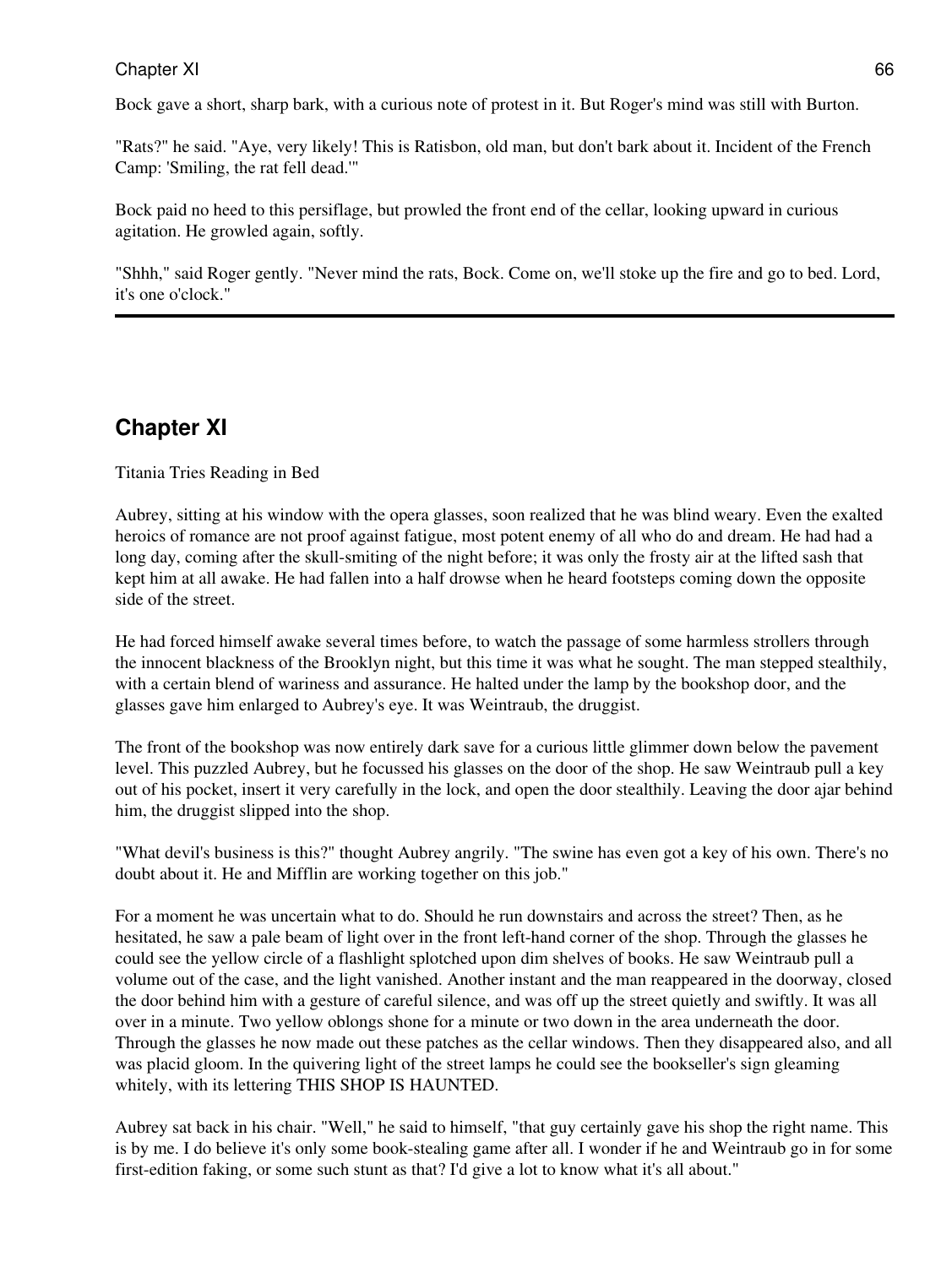He stayed by the window on the qui vive, but no sound broke the stillness of Gissing Street. In the distance he could hear the occasional rumble of the Elevated trains rasping round the curve on Wordsworth Avenue. He wondered whether he ought to go over and break into the shop to see if all was well. But, like every healthy young man, he had a horror of appearing absurd. Little by little weariness numbed his apprehensions. Two o'clock clanged and echoed from distant steeples. He threw off his clothes and crawled into bed.

It was ten o'clock on Sunday morning when he awoke. A broad swath of sunlight cut the room in half: the white muslin curtain at the window rippled outward like a flag. Aubrey exclaimed when he saw his watch. He had a sudden feeling of having been false to his trust. What had been happening across the way?

He gazed out at the bookshop. Gissing Street was bright and demure in the crisp quietness of the forenoon. Mifflin's house showed no sign of life. It was as he had last seen it, save that broad green shades had been drawn down inside the big front windows, making it impossible to look through into the book-filled alcoves.

Aubrey put on his overcoat in lieu of a dressing gown, and went in search of a bathtub. He found the bathroom on his floor locked, with sounds of leisurely splashing within. "Damn Mrs. J. F. Smith," he said. He was about to descend to the storey below, bashfully conscious of bare feet and pyjamaed shins, but looking over the banisters he saw Mrs. Schiller and the treasure-dog engaged in some household manoeuvres. The pug caught sight of his pyjama legs and began to yap. Aubrey retreated in the irritation of a man baulked of a cold tub. He shaved and dressed rapidly.

On his way downstairs he met Mrs. Schiller. He thought that her gaze was disapproving.

"A gentleman called to see you last night, sir," she said. "He said he was very sorry to miss you."

"I was rather late in getting in," said Aubrey. "Did he leave his name?"

"No, he said he'd see you some other time. He woke the whole house up by falling downstairs," she added sourly.

He left the lodging house swiftly, fearing to be seen from the bookshop. He was very eager to learn if everything was all right, but he did not want the Mifflins to know he was lodging just opposite. Hastening diagonally across the street, he found that the Milwaukee Lunch, where he had eaten the night before, was open. He went in and had breakfast, rejoicing in grapefruit, ham and eggs, coffee, and doughnuts. He lit a pipe and sat by the window wondering what to do next. "It's damned perplexing," he said to himself. "I stand to lose either way. If I don't do anything, something may happen to the girl; if I butt in too soon I'll get in dutch with her. I wish I knew what Weintraub and that chef are up to."

The lunchroom was practically empty, and in two chairs near him the proprietor and his assistant were sitting talking. Aubrey was suddenly struck by what they said.

"Say, this here, now, bookseller guy must have struck it rich."

"Who, Mifflin?"

"Yeh; did ya see that car in front of his place this morning?"

"No."

"Believe me, some boat."

"Musta hired it, hey? Where'd he go at?"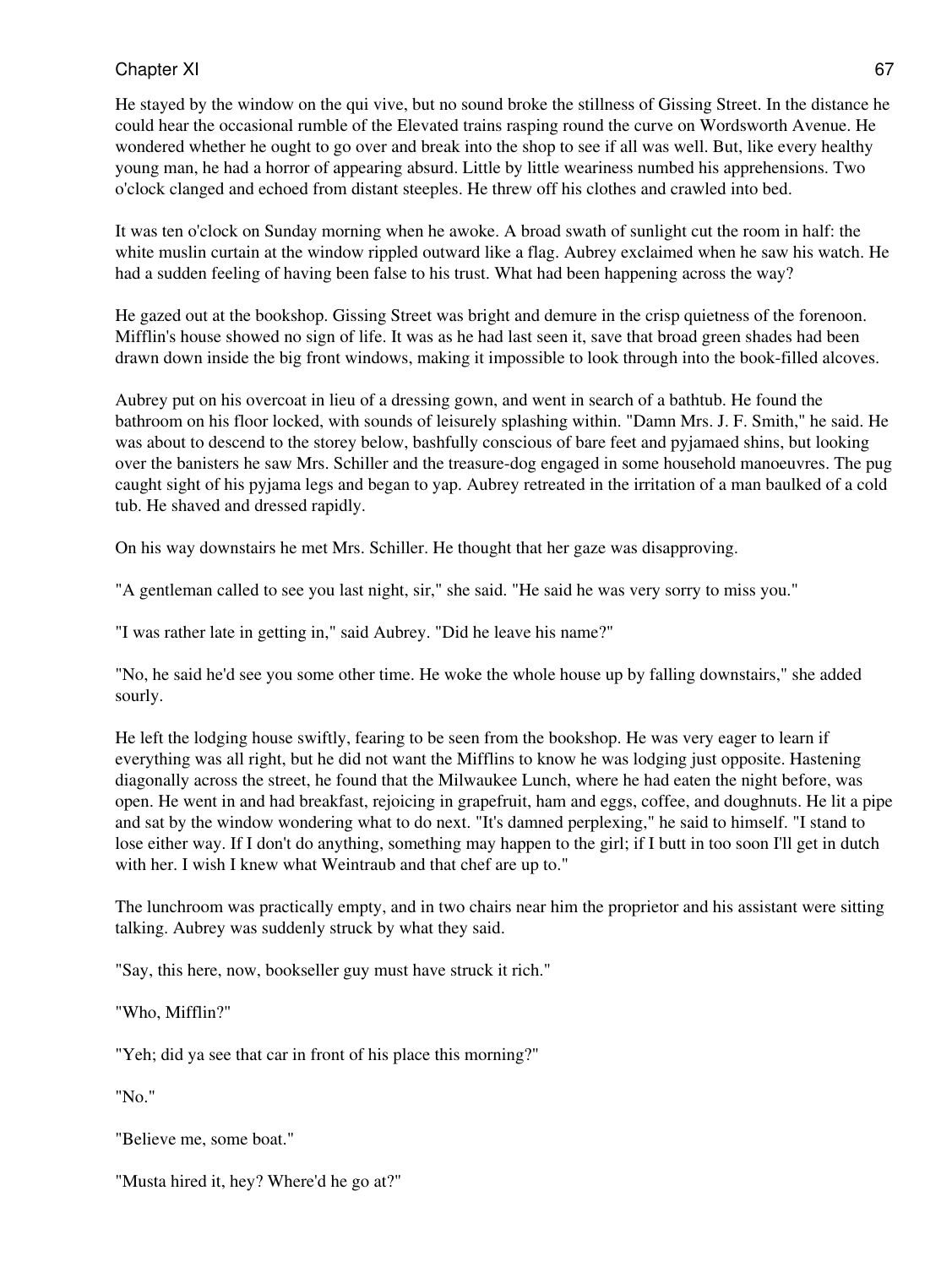"I didn't see. I just saw the bus standing front the door."

"Say, did you see that swell dame he's got clerking for him?"

"I sure did. What's he doing, taking her joy-riding?"

"Shouldn't wonder. I wouldn't blame him----"

Aubrey gave no sign of having heard, but got up and left the lunchroom. Had the girl been kidnapped while he overslept? He burned with shame to think what a pitiful failure his knight-errantry had been. His first idea was to beard Weintraub and compel him to explain his connection with the bookshop. His next thought was to call up Mr. Chapman and warn him of what had been going on. Then he decided it would be futile to do either of these before he really knew what had happened. He determined to get into the bookshop itself, and burst open its sinister secret.

He walked hurriedly round to the rear alley, and surveyed the domestic apartments of the shop. Two windows in the second storey stood slightly open, but he could discern no signs of life. The back gate was still unlocked, and he walked boldly into the yard.

The little enclosure was serene in the pale winter sunlight. Along one fence ran a line of bushes and perennials, their roots wrapped in straw. The grass plot was lumpy, the sod withered to a tawny yellow and granulated with a sprinkle of frost. Below the kitchen door--which stood at the head of a flight of steps-- was a little grape arbour with a rustic bench where Roger used to smoke his pipe on summer evenings. At the back of this arbour was the cellar door. Aubrey tried it, and found it locked.

He was in no mood to stick at trifles. He was determined to unriddle the mystery of the bookshop. At the right of the door was a low window, level with the brick pavement. Through the dusty pane he could see it was fastened only by a hook on the inside. He thrust his heel through the pane. As the glass tinkled onto the cellar floor he heard a low growl. He unhooked the catch, lifted the frame of the broken window, and looked in. There was Bock, with head quizzically tilted, uttering a rumbling guttural vibration that seemed to proceed automatically from his interior.

Aubrey was a little dashed, but he said cheerily "Hullo, Bock! Good old man! Well, well, nice old fellow!" To his surprise, Bock recognized him as a friend and wagged his tail slightly, but still continued to growl.

"I wish dogs weren't such sticklers for form," thought Aubrey. "Now if I went in by the front door, Bock wouldn't say anything. It's just because he sees me coming in this way that he's annoyed. Well, I'll have to take a chance."

He thrust his legs in through the window, carefully holding up the sash with its jagged triangles of glass. It will never be known how severely Bock was tempted by the extremities thus exposed to him, but he was an old dog and his martial instincts had been undermined by years of kindness. Moreover, he remembered Aubrey perfectly well, and the smell of his trousers did not seem at all hostile. So he contented himself with a small grumbling of protest. He was an Irish terrier, but there was nothing Sinn Fein about him.

Aubrey dropped to the floor, and patted the dog, thanking his good fortune. He glanced about the cellar as though expecting to find some lurking horror. Nothing more appalling than several cases of beer bottles met his eyes. He started quietly to go up the cellar stairs, and Bock, evidently consumed with legitimate curiosity, kept at his heels.

"Look here," thought Aubrey. "I don't want the dog following me all through the house. If I touch anything he'll probably take a hunk out of my shin."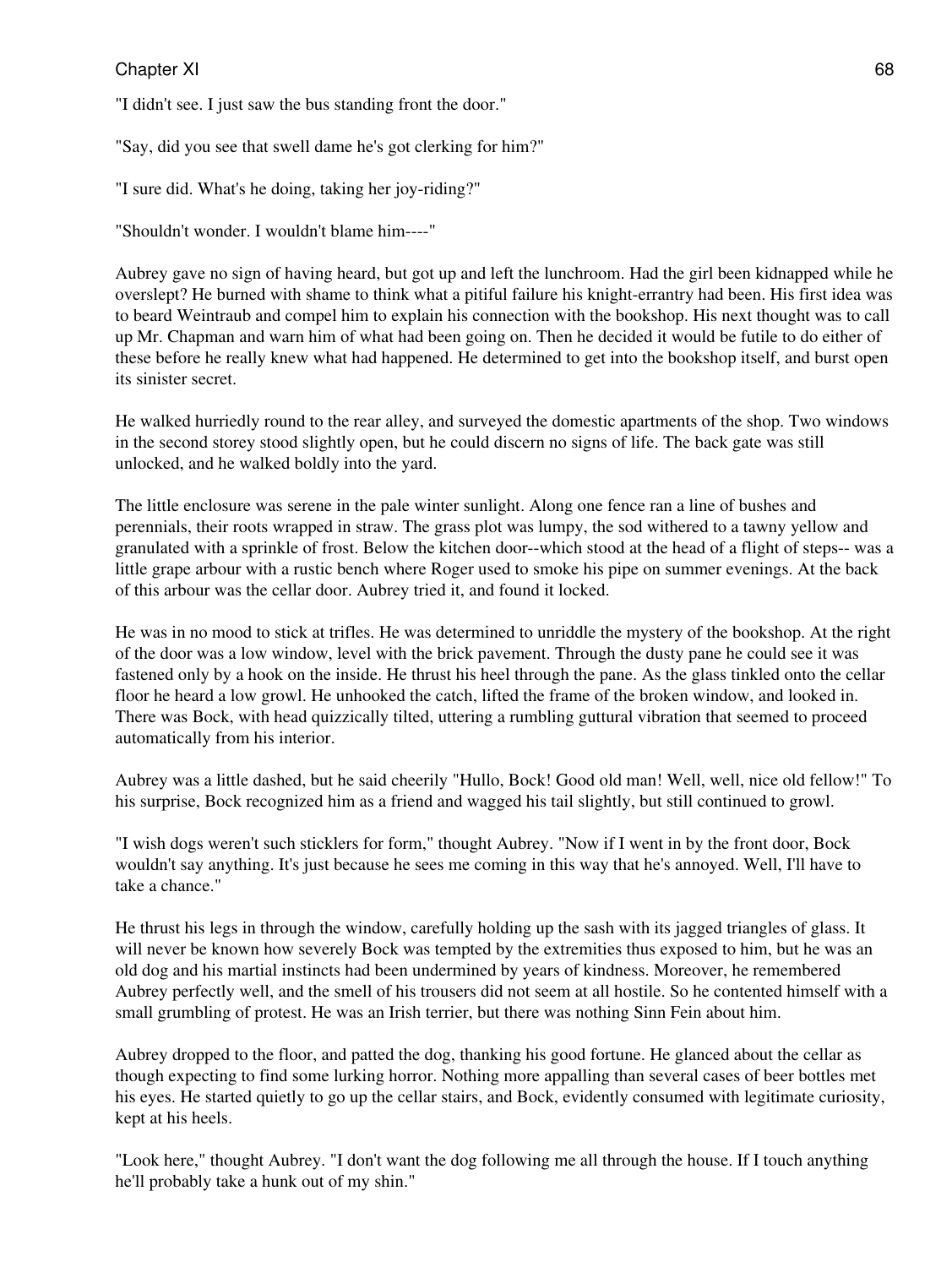He unlocked the door into the yard, and Bock obeying the Irish terrier's natural impulse to get into the open air, ran outside. Aubrey quickly closed the door again. Bock's face appeared at the broken window, looking in with so quaint an expression of indignant surprise that Aubrey almost laughed. "There, old man," he said, "it's all right. I'm just going to look around a bit."

He ascended the stairs on tiptoe and found himself in the kitchen. All was quiet. An alarm clock ticked with a stumbling, headlong hurry. Pots of geraniums stood on the window sill. The range, with its lids off and the fire carefully nourished, radiated a mild warmth. Through a dark little pantry he entered the dining room. Still no sign of anything amiss. A pot of white heather stood on the table, and a corncob pipe lay on the sideboard. "This is the most innocent-looking kidnapper's den I ever heard of," he thought. "Any moving-picture director would be ashamed not to provide a better stage-set."

At that instant he heard footsteps overhead. Curiously soft, muffled footsteps. Instantly he was on the alert. Now he would know the worst.

A window upstairs was thrown open. "Bock, what are you doing in the yard?" floated a voice--a very clear, imperious voice that somehow made him think of the thin ringing of a fine glass tumbler. It was Titania.

He stood aghast. Then he heard a door open, and steps on the stair. Merciful heaven, the girl must not find him here. What WOULD she think? He skipped back into the pantry, and shrank into a corner. He heard the footfalls reach the bottom of the stairs. There was a door into the kitchen from the central hall: it was not necessary for her to pass through the pantry, he thought. He heard her enter the kitchen.

In his anxiety he crouched down beneath the sink, and his foot, bent beneath him, touched a large tin tray leaning against the wall. It fell over with a terrible clang.

"Bock!" said Titania sharply, "what are you doing?"

Aubrey was wondering miserably whether he ought to counterfeit a bark, but it was too late to do anything. The pantry door opened, and Titania looked in.

They gazed at each other for several seconds in mutual horror. Even in his abasement, crouching under a shelf in the corner, Aubrey's stricken senses told him that he had never seen so fair a spectacle. Titania wore a blue kimono and a curious fragile lacy bonnet which he did not understand. Her dark, gold-spangled hair came down in two thick braids across her shoulders. Her blue eyes were very much alive with amazement and alarm which rapidly changed into anger.

"Mr. Gilbert!" she cried. For an instant he thought she was going to laugh. Then a new expression came into her face. Without another word she turned and fled. He heard her run upstairs. A door banged, and was locked. A window was hastily closed. Again all was silent.

Stupefied with chagrin, he rose from his cramped position. What on earth was he to do? How could he explain? He stood by the pantry sink in painful indecision. Should he slink out of the house? No, he couldn't do that without attempting to explain. And he was still convinced that some strange peril hung about this place. He must put Titania on her guard, no matter how embarrassing it proved. If only she hadn't been wearing a kimono--how much easier it would have been.

He stepped out into the hall, and stood at the bottom of the stairs in the throes of doubt. After waiting some time in silence he cleared the huskiness from his throat and called out:

"Miss Chapman!"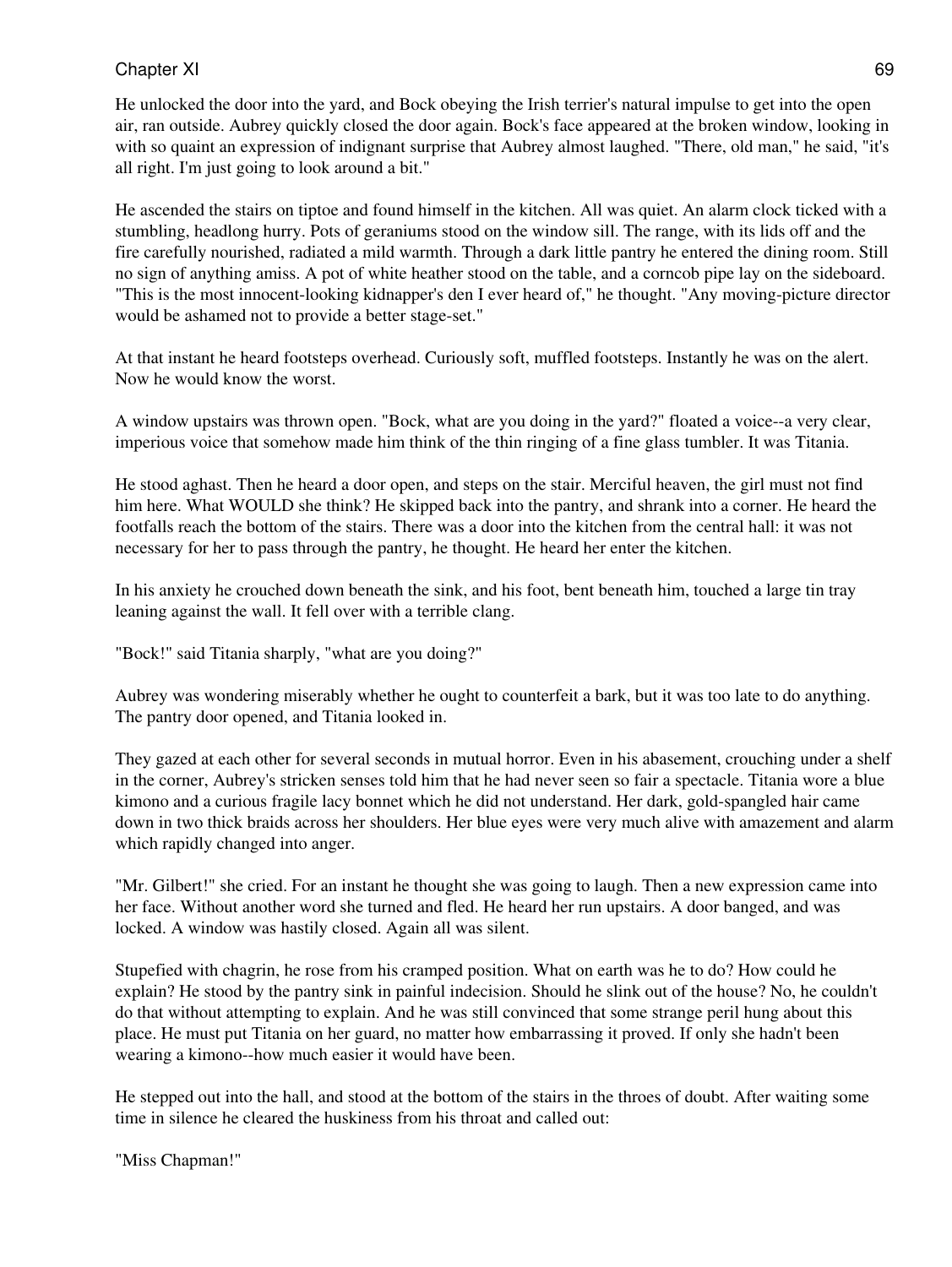There was no answer, but he heard light, rapid movements above.

"Miss Chapman!" he called again.

He heard the door opened, and clear words edged with frost came downward. This time he thought of a thin tumbler with ice in it.

"Mr. Gilbert!"

"Yes?" he said miserably.

"Will you please call me a taxi?"

Something in the calm, mandatory tone nettled him. After all, he had acted in pure good faith.

"With pleasure," he said, "but not until I have told you something. It's very important. I beg your pardon most awfully for frightening you, but it's really very urgent."

There was a brief silence. Then she said:

"Brooklyn's a queer place. Wait a few minutes, please."

Aubrey stood absently fingering the pattern on the wallpaper. He suddenly experienced a great craving for a pipe, but felt that the etiquette of the situation hardly permitted him to smoke.

In a few moments Titania appeared at the head of the stairs in her customary garb. She sat down on the landing. Aubrey felt that everything was as bad as it could possibly be. If he could have seen her face his embarrassment would at least have had some compensation. But the light from a stair window shone behind her, and her features were in shadow. She sat clasping her hands round her knees. The light fell crosswise down the stairway, and he could see only a gleam of brightness upon her ankle. His mind unconsciously followed its beaten paths. "What a corking pose for a silk stocking ad!" he thought. "Wouldn't it make a stunning full-page layout. I must suggest it to the Ankleshimmer people."

"Well?" she said. Then she could not refrain from laughter, he looked so hapless. She burst into an engaging trill. "Why don't you light your pipe?" she said. "You look as doleful as the Kaiser."

"Miss Chapman," he said, "I'm afraid you think--I don't know what you must think. But I broke in here this morning because I-- well, I don't think this is a safe place for you to be."

"So it seems. That's why I asked you to get me a taxi."

"There's something queer going on round this shop. It's not right for you to be here alone this way. I was afraid something had happened to you. Of course, I didn't know you were--were----"

Faint almond blossoms grew in her cheeks. "I was reading," she said. "Mr. Mifflin talks so much about reading in bed, I thought I'd try it. They wanted me to go with them to-day but I wouldn't. You see, if I'm going to be a bookseller I've got to catch up with some of this literature that's been accumulating. After they left I--I--well, I wanted to see if this reading in bed is what it's cracked up to be."

"Where has Mifflin gone?" asked Aubrey. "What business has he got to leave you here all alone?"

"I had Bock," said Titania. "Gracious, Brooklyn on Sunday morning doesn't seem very perilous to me. If you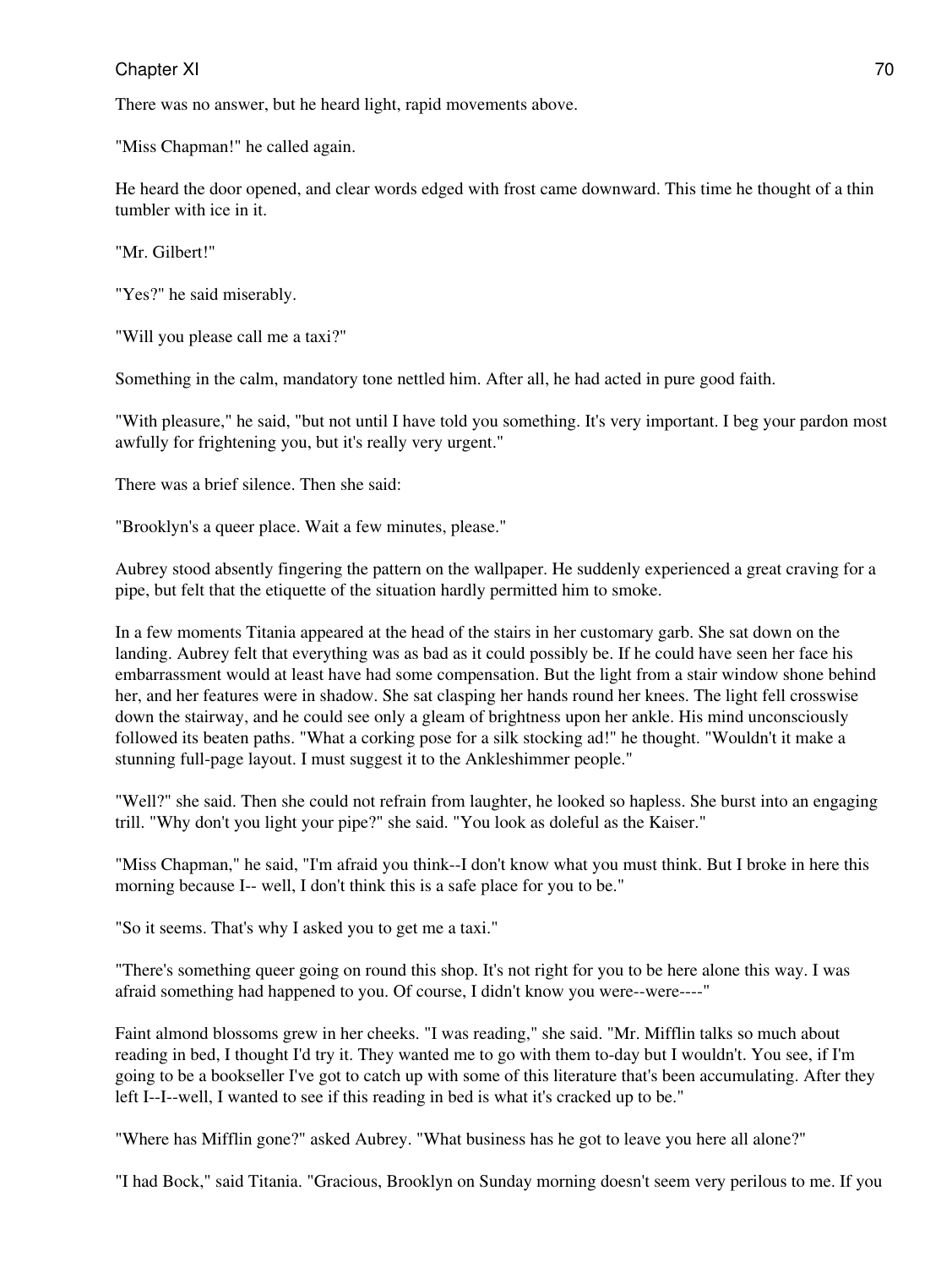must know, he and Mrs. Mifflin have gone over to spend the day with father. I was to have gone, too, but I wouldn't. What business is it of yours? You're as bad as Morris Finsbury in The Wrong Box. That's what I was reading when I heard the dog barking."

Aubrey began to grow nettled. "You seem to think this was a mere impertinence on my part," he said. "Let me tell you a thing or two." And he briefly described to her the course of his experiences since leaving the shop on Friday evening, but omitting the fact that he was lodging just across the street.

"There's something mighty unpalatable going on," he said. "At first I thought Mifflin was the goat. I thought it might be some frame-up for swiping valuable books from his shop. But when I saw Weintraub come in here with his own latch-key, I got wise. He and Mifflin are in cahoots, that's what. I don't know what they're pulling off, but I don't like the looks of it. You say Mifflin has gone out to see your father? I bet that's just camouflage, to stall you. I've got a great mind to ring Mr. Chapman up and tell him he ought to get you out of here."

"I won't hear a word said against Mr. Mifflin," said Titania angrily. "He's one of my father's oldest friends. What would Mr. Mifflin say if he knew you had been breaking into his house and frightening me half to death? I'm sorry you got that knock on the head, because it seems that's your weak spot. I'm quite able to take care of myself, thank you. This isn't a movie."

"Well, how do you explain the actions of this man Weintraub?" said Aubrey. "Do you like to have a man popping in and out of the shop at all hours of the night, stealing books?"

"I don't have to explain it at all," said Titania. "I think it's up to you to do the explaining. Weintraub is a harmless old thing and he keeps delicious chocolates that cost only half as much as what you get on Fifth Avenue. Mr. Mifflin told me that he's a very good customer. Perhaps his business won't let him read in the daytime, and he comes in here late at night to borrow books. He probably reads in bed."

"I don't think anybody who talks German round back alleys at night is a harmless old thing," said Aubrey. "I tell you, your Haunted Bookshop is haunted by something worse than the ghost of Thomas Carlyle. Let me show you something." He pulled the book cover out of his pocket, and pointed to the annotations in it.

"That's Mifflin's handwriting," said Titania, pointing to the upper row of figures. "He puts notes like that in all his favourite books. They refer to pages where he has found interesting things."

"Yes, and that's Weintraub's," said Aubrey, indicating the numbers in violet ink. "If that isn't a proof of their complicity, I'd like to know what is. If that Cromwell book is here, I'd like to have a look at it."

They went into the shop. Titania preceded him down the musty aisle, and it made Aubrey angry to see the obstinate assurance of her small shoulders. He was horribly tempted to seize her and shake her. It annoyed him to see her bright, unconscious girlhood in that dingy vault of books. "She's as out of place here as--as a Packard ad in the Liberator" he said to himself.

They stood in the History alcove. "Here it is," she said. "No, it isn't--that's the History of Frederick the Great."

There was a two-inch gap in the shelf. Cromwell was gone.

"Probably Mr. Mifflin has it somewhere around," said Titania. "It was there last night."

"Probably nothing," said Aubrey. "I tell you, Weintraub came in and took it. I saw him. Look here, if you really want to know what I think, I'll tell you. The War's not over by a long sight. Weintraub's a German. Carlyle was pro-German--I remember that much from college. I believe your friend Mifflin is pro-German,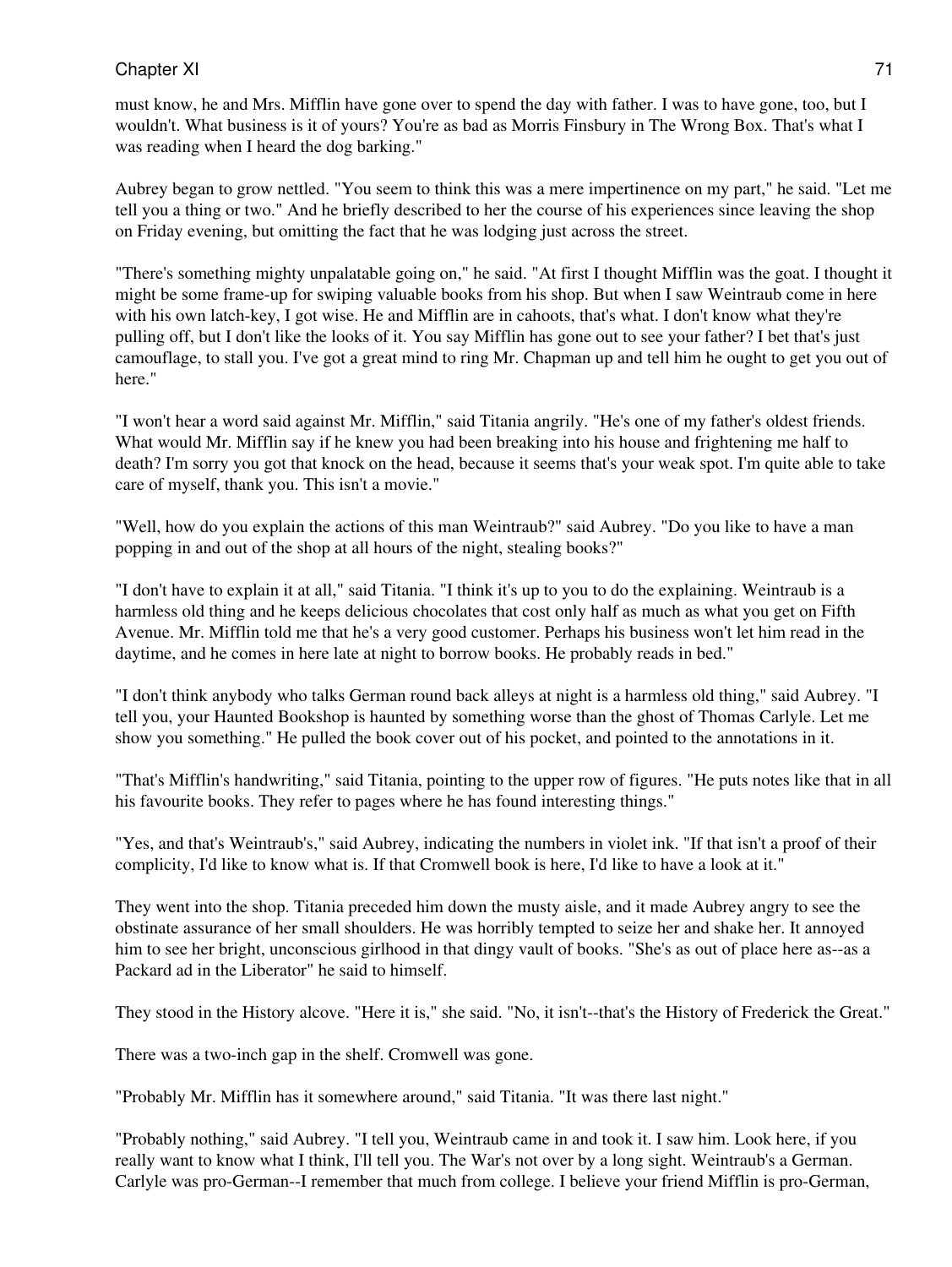too. I've heard some of his talk!"

Titania faced him with cheeks aflame.

"That'll do for you!" she cried. "Next thing I suppose you'll say Daddy's pro-German, and me, too! I'd like to see you say that to Mr. Mifflin himself."

"I will, don't worry," said Aubrey grimly. He knew now that he had put himself hopelessly in the wrong in Titania's mind, but he refused to abate his own convictions. With sinking heart he saw her face relieved against the shelves of faded bindings. Her eyes shone with a deep and sultry blue, her chin quivered with anger.

"Look here," she said furiously. "Either you or I must leave this place. If you intend to stay, please call me a taxi."

Aubrey was as angry as she was.

"I'm going," he said. "But you've got to play fair with me. I tell you on my oath, these two men, Mifflin and Weintraub, are framing something up. I'm going to get the goods on them and show you. But you mustn't put them wise that I'm on their track. If you do, of course, they'll call it off. I don't care what you think of me. You've got to promise me that."

"I won't promise you ANYTHING," she said, "except never to speak to you again. I never saw a man like you before--and I've seen a good many."

"I won't leave here until you promise me not to warn them," he retorted. "What I told you, I said in confidence. They've already found out where I'm lodging. Do you think this is a joke? They've tried to put me out of the way twice. If you breathe a word of this to Mifflin he'll warn the other two."

"You're afraid to have Mr. Mifflin know you broke into his shop," she taunted.

"You can think what you like."

"I won't promise you anything!" she burst out. Then her face altered. The defiant little line of her mouth bent and her strength seemed to run out at each end of that pathetic curve. "Yes, I will," she said. "I suppose that's fair. I couldn't tell Mr. Mifflin, anyway. I'd be ashamed to tell him how you frightened me. I think you're hateful. I came over here thinking I was going to have such a good time, and you've spoilt it all!"

For one terrible moment he thought she was going to cry. But he remembered having seen heroines cry in the movies, and knew it was only done when there was a table and chair handy.

"Miss Chapman," he said, "I'm as sorry as a man can be. But I swear I did what I did in all honesty. If I'm wrong in this, you need never speak to me again. If I'm wrong, you--you can tell your father to take his advertising away from the Grey-Matter Company. I can't say more than that."

And, to do him justice, he couldn't. It was the supreme sacrifice.

She let him out of the front door without another word.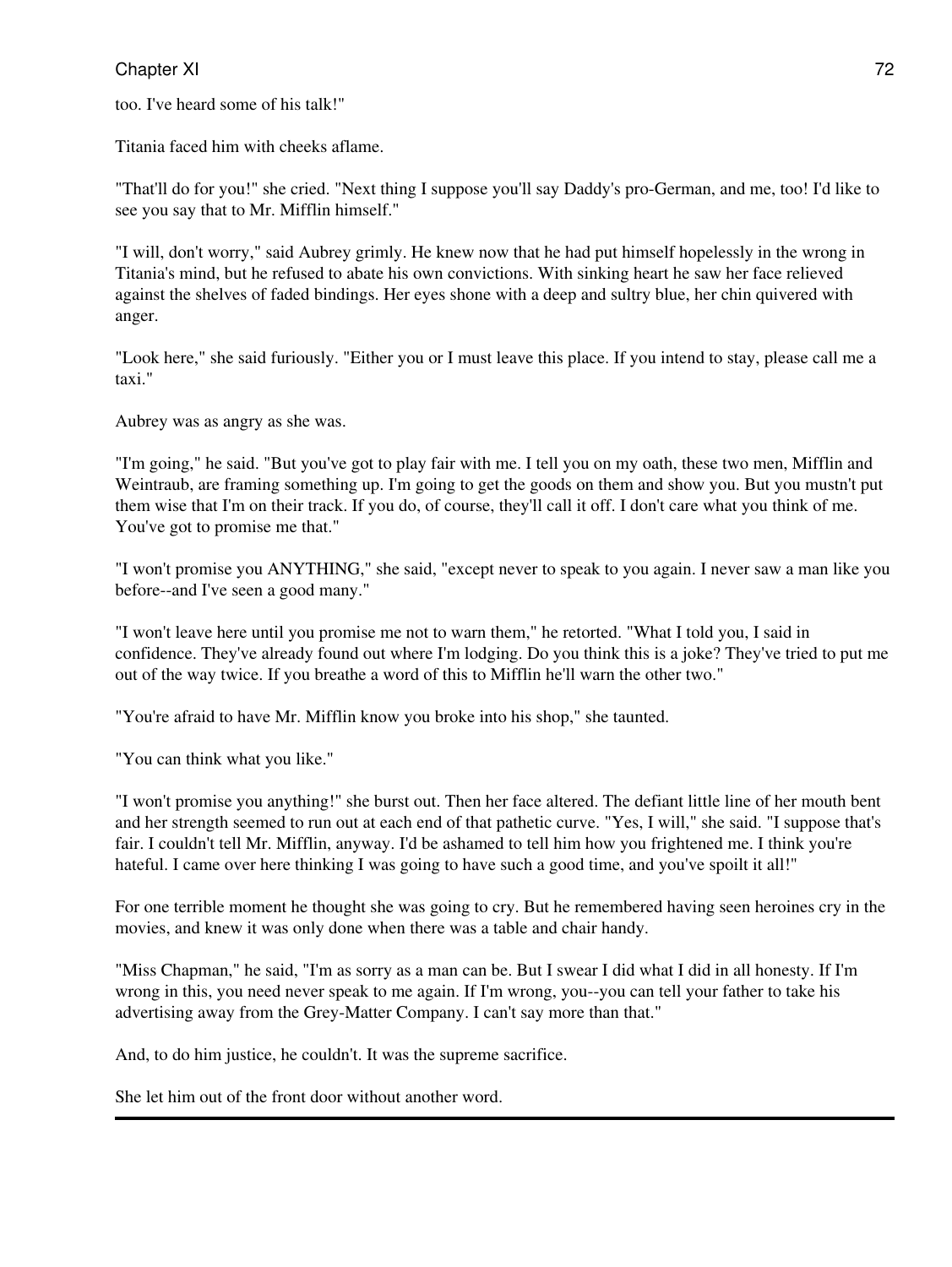Aubrey Determines to give Service that's Different

Seldom has a young man spent a more desolate afternoon than Aubrey on that Sunday. His only consolation was that twenty minutes after he had left the bookshop he saw a taxi drive up (he was then sitting gloomily at his bedroom window) and Titania enter it and drive away. He supposed that she had gone to join the party in Larchmont, and was glad to know that she was out of what he now called the war zone. For the first time on record, O. Henry failed to solace him. His pipe tasted bitter and brackish. He was eager to know what Weintraub was doing, but did not dare make any investigations in broad daylight. His idea was to wait until dark. Observing the Sabbath calm of the streets, and the pageant of baby carriages wheeling toward Thackeray Boulevard, he wondered again whether he had thrown away this girl's friendship for a merely imaginary suspicion.

At last he could endure his cramped bedroom no longer. Downstairs someone was dolefully playing a flute, most horrible of all tortures to tightened nerves. While her lodgers were at church the tireless Mrs. Schiller was doing a little housecleaning: he could hear the monotonous rasp of a carpet-sweeper passing back and forth in an adjoining room. He creaked irritably downstairs, and heard the usual splashing behind the bathroom door. In the frame of the hall mirror he saw a pencilled note: Will Mrs. Smith please call Tarkington 1565, it said. Unreasonably annoyed, he tore a piece of paper out of his notebook and wrote on it Will Mrs. Smith please call Bath 4200. Mounting to the second floor he tapped on the bathroom door. "Don't come in!" cried an agitated female voice. He thrust the memorandum under the door, and left the house.

Walking the windy paths of Prospect Park he condemned himself to relentless self-scrutiny. "I've damned myself forever with her," he groaned, "unless I can prove something." The vision of Titania's face silhouetted against the shelves of books came maddeningly to his mind. "I was going to have such a good time, and you've spoilt it all!" With what angry conviction she had said: "I never saw a man like you before--and I've seen a good many!"

Even in his disturbance of soul the familiar jargon of his profession came naturally to utterance. "At least she admits I'm DIFFERENT," he said dolefully. He remembered the first item in the Grey-Matter Code, a neat little booklet issued by his employers for the information of their representatives:

Business is built upon CONFIDENCE. Before you can sell Grey-Matter Service to a Client, you must sell YOURSELF.

"How am I going to sell myself to her?" he wondered. "I've simply got to deliver, that's all. I've got to give her service that's DIFFERENT. If I fall down on this, she'll never speak to me again. Not only that, the firm will lose the old man's account. It's simply unthinkable."

Nevertheless, he thought about it a good deal, stimulated from time to time as in the course of his walk (which led him out toward the faubourgs of Flatbush) he passed long vistas of signboards, which he imagined placarded with vivid lithographs in behalf of the Chapman prunes. "Adam and Eve Ate Prunes On Their Honeymoon" was a slogan that flashed into his head, and he imagined a magnificent painting illustrating this text. Thus, in hours of stress, do all men turn for comfort to their chosen art. The poet, battered by fate, heals himself in the niceties of rhyme. The prohibitionist can weather the blackest melancholia by meditating the contortions of other people's abstinence. The most embittered citizen of Detroit will never perish by his own hand while he has an automobile to tinker.

Aubrey walked many miles, gradually throwing his despair to the winds. The bright spirits of Orison Swett Marden and Ralph Waldo Trine, Dioscuri of Good Cheer, seemed to be with him reminding him that nothing is impossible. In a small restaurant he found sausages, griddle cakes and syrup. When he got back to Gissing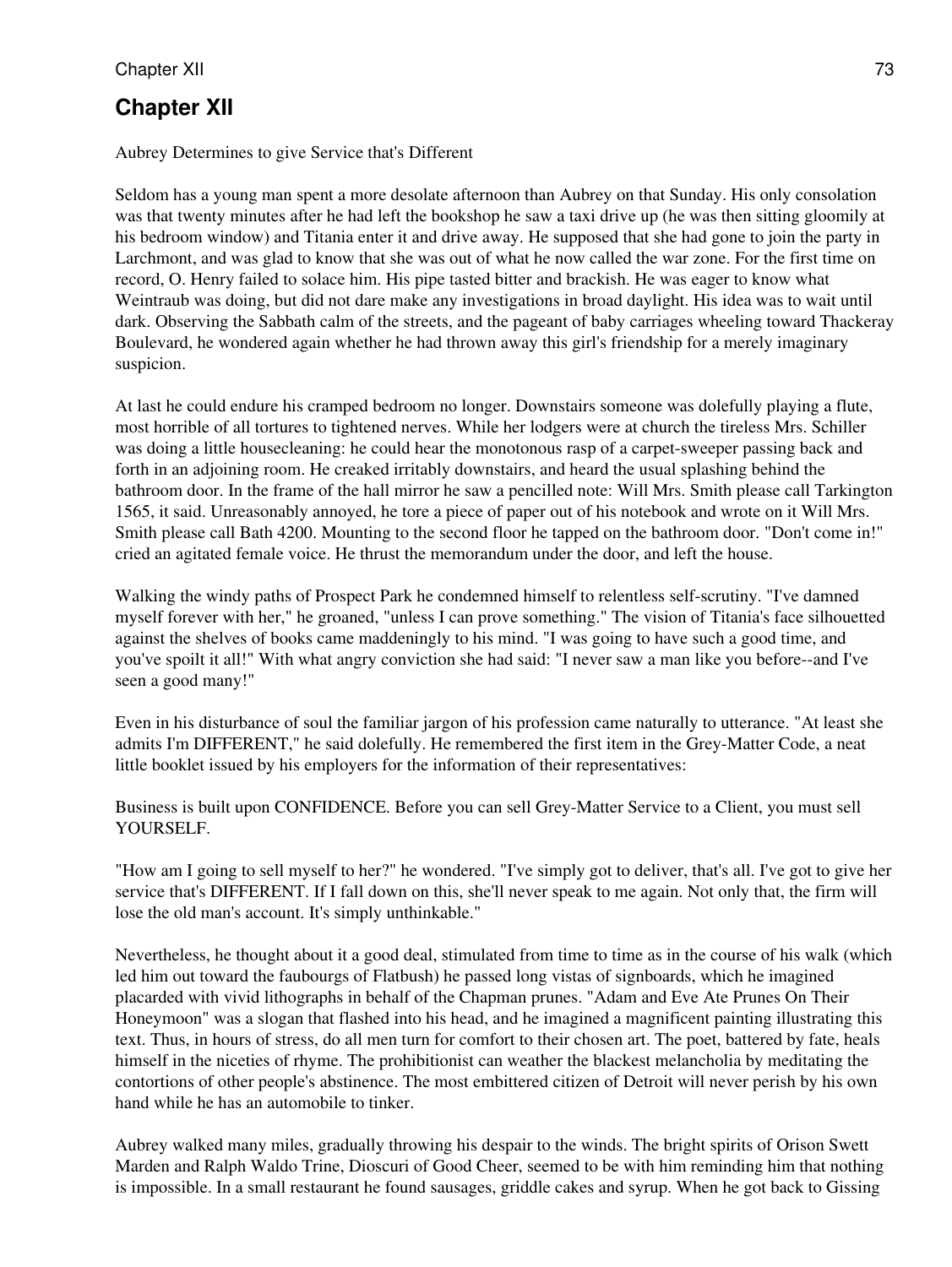Street it was dark, and he girded his soul for further endeavour.

About nine o'clock he walked up the alley. He had left his overcoat in his room at Mrs. Schiller's and also the Cromwell bookcover-- having taken the precaution, however, to copy the inscriptions into his pocket memorandum-book. He noticed lights in the rear of the bookshop, and concluded that the Mifflins and their employee had got home safely. Arrived at the back of Weintraub's pharmacy, he studied the contours of the building carefully.

The drug store lay, as we have explained before, at the corner of Gissing Street and Wordsworth Avenue, just where the Elevated railway swings in a long curve. The course of this curve brought the scaffolding of the viaduct out over the back roof of the building, and this fact had impressed itself on Aubrey's observant eye the day before. The front of the drug store stood three storeys, but in the rear it dropped to two, with a flat roof over the hinder portion. Two windows looked out upon this roof. Weintraub's back yard opened onto the alley, but the gate, he found, was locked. The fence would not be hard to scale, but he hesitated to make so direct an approach.

He ascended the stairs of the "L" station, on the near side, and paying a nickel passed through a turnstile onto the platform. Waiting until just after a train had left, and the long, windy sweep of planking was solitary, he dropped onto the narrow footway that runs beside the track. This required watchful walking, for the charged third rail was very near, but hugging the outer side of the path he proceeded without trouble. Every fifteen feet or so a girder ran sideways from the track, resting upon an upright from the street below. The fourth of these overhung the back corner of Weintraub's house, and he crawled cautiously along it. People were passing on the pavement underneath, and he greatly feared being discovered. But he reached the end of the beam without mishap. From here a drop of about twelve feet would bring him onto Weintraub's back roof. For a moment he reflected that, once down there, it would be impossible to return the same way. However, he decided to risk it. Where he was, with his legs swinging astride the girder, he was in serious danger of attracting attention.

He would have given a great deal, just then, to have his overcoat with him, for by lowering it first he could have jumped onto it and muffled the noise of his fall. He took off his coat and carefully dropped it on the corner of the roof. Then cannily waiting until a train passed overhead, drowning all other sounds with its roar, he lowered himself as far as he could hang by his hands, and let go.

For some minutes he lay prone on the tin roof, and during that time a number of distressing ideas occurred to him. If he really expected to get into Weintraub's house, why had he not laid his plans more carefully? Why (for instance) had he not made some attempt to find out how many there were in the household? Why had he not arranged with one of his friends to call Weintraub to the telephone at a given moment, so that he could be more sure of making an entry unnoticed? And what did he expect to see or do if he got inside the house? He found no answer to any of these questions.

It was unpleasantly cold, and he was glad to slip his coat on again. The small revolver was still in his hip pocket. Another thought occurred to him--that he should have provided himself with tennis shoes. However, it was some comfort to know that rubber heels of a nationally advertised brand were under him. He crawled quietly up to the sill of one of the windows. It was closed, and the room inside was dark. A blind was pulled most of the way down, leaving a gap of about four inches. Peeping cautiously over the sill, he could see farther inside the house a brightly lit door and a passageway.

"One thing I've got to look out for," he thought, "is children. There are bound to be some--who ever heard of a German without offspring? If I wake them, they'll bawl. This room is very likely a nursery, as it's on the southeastern side. Also, the window is shut tight, which is probably the German idea of bedroom ventilation."

His guess may not have been a bad one, for after his eyes became accustomed to the dimness of the room he thought he could perceive two cot beds. He then crawled over to the other window. Here the blind was pulled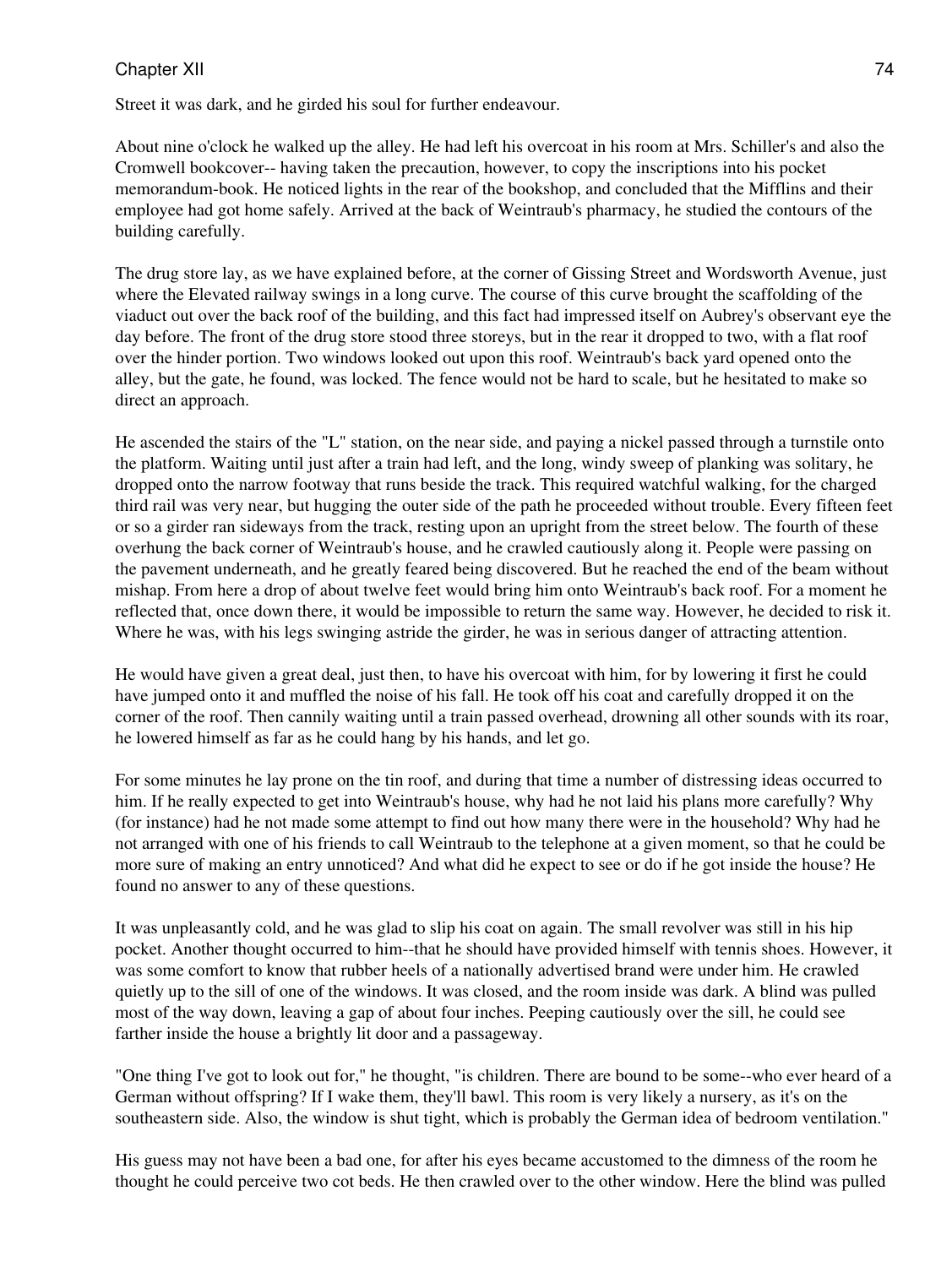down flush with the bottom of the sash. Trying the window very cautiously, he found it locked. Not knowing just what to do, he returned to the first window, and lay there peering in. The sill was just high enough above the roof level to make it necessary to raise himself a little on his hands to see inside, and the position was very trying. Moreover, the tin roof had a tendency to crumple noisily when he moved. He lay for some time, shivering in the chill, and wondering whether it would be safe to light a pipe.

"There's another thing I'd better look out for," he thought, "and that's a dog. Who ever heard of a German without a dachshund?"

He had watched the lighted doorway for a long while without seeing anything, and was beginning to think he was losing time to no profit when a stout and not ill-natured looking woman appeared in the hallway. She came into the room he was studying, and closed the door. She switched on the light, and to his horror began to disrobe. This was not what he had counted on at all, and he retreated rapidly. It was plain that nothing was to be gained where he was. He sat timidly at one edge of the roof and wondered what to do next.

As he sat there, the back door opened almost directly below him, and he heard the clang of a garbage can set out by the stoop. The door stood open for perhaps half a minute, and he heard a male voice-- Weintraub's, he thought--speaking in German. For the first time in his life he yearned for the society of his German instructor at college, and also wondered--in the rapid irrelevance of thought-- what that worthy man was now doing to earn a living. In a rather long and poorly lubricated sentence, heavily verbed at the end, he distinguished one phrase that seemed important. "Nach Philadelphia gehen"--"Go to Philadelphia."

#### Did that refer to Mifflin? he wondered.

The door closed again. Leaning over the rain-gutter, he saw the light go out in the kitchen. He tried to look through the upper portion of the window just below him, but leaning out too far, the tin spout gave beneath his hands. Without knowing just how he did it, he slithered down the side of the wall, and found his feet on a window-sill. His hands still clung to the tin gutter above. He made haste to climb down from his position, and found himself outside the back door. He had managed the descent rather more quietly than if it had been carefully planned. But he was badly startled, and retreated to the bottom of the yard to see if he had aroused notice.

A wait of several minutes brought no alarm, and he plucked up courage. On the inner side of the house--away from Wordsworth Avenue-- a narrow paved passage led to an outside cellar-way with old-fashioned slanting doors. He reconnoitred this warily. A bright light was shining from a window in this alley. He crept below it on hands and knees fearing to look in until he had investigated a little. He found that one flap of the cellar door was open, and poked his nose into the aperture. All was dark below, but a strong, damp stench of paints and chemicals arose. He sniffed gingerly. "I suppose he stores drugs down there," he thought.

Very carefully he crawled back, on hands and knees, toward the lighted window. Lifting his head a few inches at a time, finally he got his eyes above the level of the sill. To his disappointment he found the lower half of the window frosted. As he knelt there, a pipe set in the wall suddenly vomited liquid which gushed out upon his knees. He sniffed it, and again smelled a strong aroma of acids. With great care, leaning against the brick wall of the house, he rose to his feet and peeped through the upper half of the pane.

It seemed to be the room where prescriptions were compounded. As it was empty, he allowed himself a hasty survey. All manner of bottles were ranged along the walls; there was a high counter with scales, a desk, and a sink. At the back he could see the bamboo curtain which he remembered having noticed from the shop. The whole place was in the utmost disorder: mortars, glass beakers, a typewriter, cabinets of labels, dusty piles of old prescriptions strung on filing hooks, papers of pills and capsules, all strewn in an indescribable litter. Some infusion was heating in a glass bowl propped on a tripod over a blue gas flame. Aubrey noticed particularly a heap of old books several feet high piled carelessly at one end of the counter.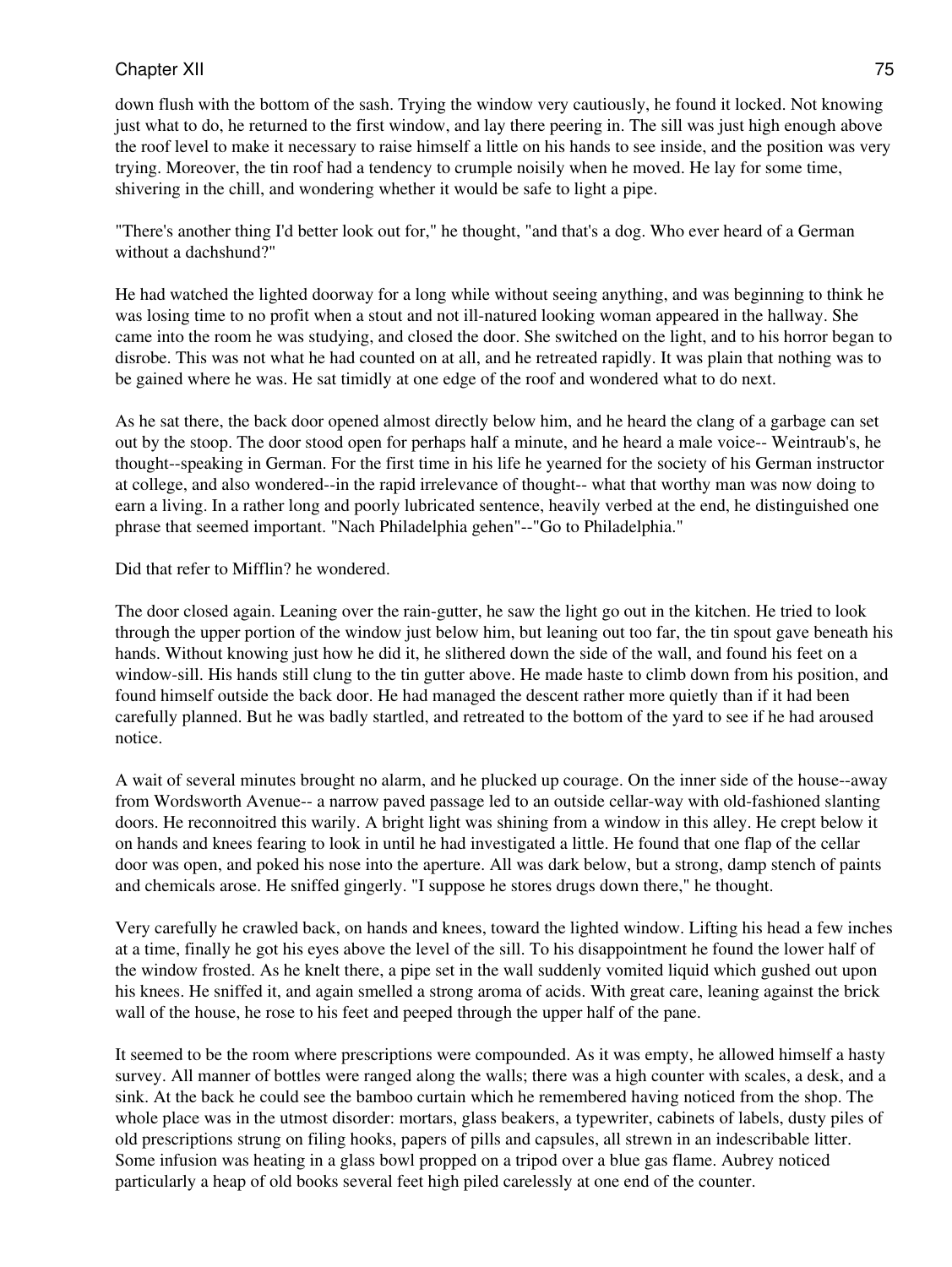Looking more carefully, he saw that what he had taken for a mirror over the prescription counter was an aperture looking into the shop. Through this he could see Weintraub, behind the cigar case, waiting upon some belated customer with his shop-worn air of affability. The visitor departed, and Weintraub locked the door after him and pulled down the blinds. Then he returned toward the prescription room, and Aubrey ducked out of view.

Presently he risked looking again, and was just in time to see a curious sight. The druggist was bending over the counter, pouring some liquid into a glass vessel. His face was directly under a hanging bulb, and Aubrey was amazed at the transformation. The apparently genial apothecary of cigar stand and soda fountain was gone. He saw instead a heavy, cruel, jowlish face, with eyelids hooded down over the eyes, and a square thrusting chin buttressed on a mass of jaw and suetty cheek that glistened with an oily shimmer. The jaw quivered a little as though with some intense suppressed emotion. The man was completely absorbed in his task. The thick lower lip lapped upward over the mouth. On the cheekbone was a deep red scar. Aubrey felt a pang of fascinated amazement at the gross energy and power of that abominable relentless mask.

"So this is the harmless old thing!" he thought.

Just then the bamboo curtain parted, and the woman whom he had seen upstairs appeared. Forgetting his own situation, Aubrey still stared. She wore a faded dressing gown and her hair was braided as though for the night. She looked frightened, and must have spoken, for Aubrey saw her lips move. The man remained bent over his counter until the last drops of liquid had run out. His jaw tightened, he straightened suddenly and took one step toward her, with outstretched hand imperiously pointed. Aubrey could see his face plainly: it had a savagery more than bestial. The woman's face, which had borne a timid, pleading expression, appealed in vain against that fierce gesture. She turned and vanished. Aubrey saw the druggist's pointing finger tremble. Again he ducked out of sight. "That man's face would be lonely in a crowd," he said to himself. "And I used to think the movies exaggerated things. Say, he ought to play opposite Theda Bara."

He lay at full length in the paved alley and thought that a little acquaintance with Weintraub would go a long way. Then the light in the window above him went out, and he gathered himself together for quick motion if necessary. Perhaps the man would come out to close the cellar door----

The thought was in his mind when a light flashed on farther down the passage, between him and the kitchen. It came from a small barred window on the ground level. Evidently the druggist had gone down into the cellar. Aubrey crawled silently along toward the yard. Reaching the lit pane he lay against the wall and looked in.

The window was too grimed for him to see clearly, but what he could make out had the appearance of a chemical laboratory and machine shop combined. A long work bench was lit by several electrics. On it he saw glass vials of odd shapes, and a medley of tools. Sheets of tin, lengths of lead pipe, gas burners, a vise, boilers and cylinders, tall jars of coloured fluids. He could hear a dull humming sound, which he surmised came from some sort of revolving tool which he could see was run by a belt from a motor. On trying to spy more clearly he found that what he had taken for dirt was a coat of whitewash which had been applied to the window on the inside, but the coating had worn away in one spot which gave him a loophole. What surprised him most was to spy the covers of a number of books strewn about the work table. One, he was ready to swear, was the Cromwell. He knew that bright blue cloth by this time.

For the second time that evening Aubrey wished for the presence of one of his former instructors. "I wish I had my old chemistry professor here," he thought. "I'd like to know what this bird is up to. I'd hate to swallow one of his prescriptions."

His teeth were chattering after the long exposure and he was wet through from lying in the little gutter that apparently drained off from the sink in Weintraub's prescription laboratory. He could not see what the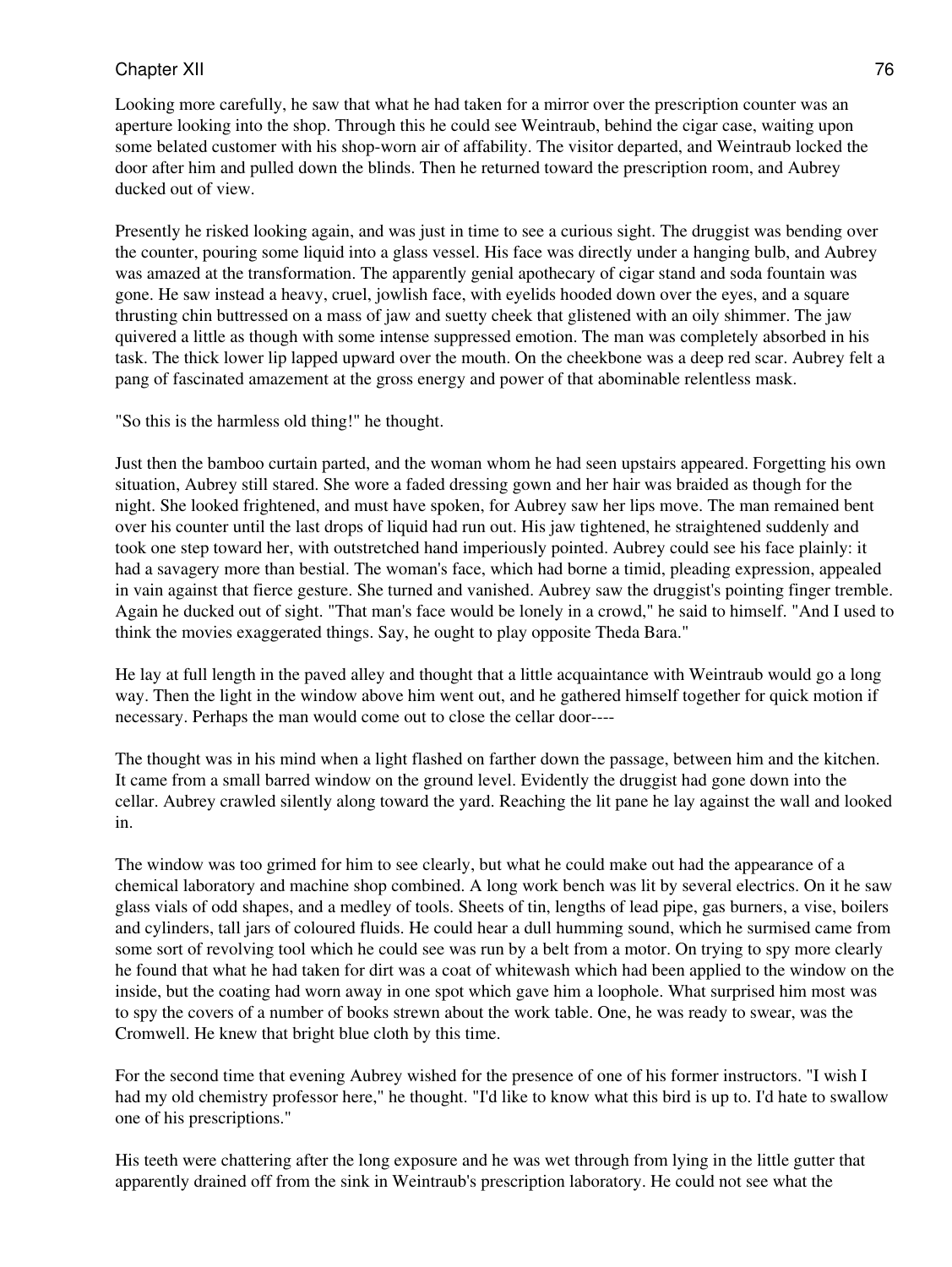druggist was doing in the cellar, for the man's broad back was turned toward him. He felt as though he had had quite enough thrills for one evening. Creeping along he found his way back to the yard, and stepped cautiously among the empty boxes with which it was strewn. An elevated train rumbled overhead, and he watched the brightly lighted cars swing by. While the train roared above him, he scrambled up the fence and dropped down into the alley.

"Well," he thought, "I'd give full-page space, preferred position, in the magazine Ben Franklin founded to the guy that'd tell me what's going on at this grand bolshevik headquarters. It looks to me as though they're getting ready to blow the Octagon Hotel off the map."

He found a little confectionery shop on Wordsworth Avenue that was still open, and went in for a cup of hot chocolate to warm himself. "The expense account on this business is going to be rather heavy," he said to himself. "I think I'll have to charge it up to the Daintybits account. Say, old Grey Matter gives service that's DIFFERENT, don't she! We not only keep Chapman's goods in the public eye, but we face all the horrors of Brooklyn to preserve his family from unlawful occasions. No, I don't like the company that bookseller runs with. If 'nach Philadelphia' is the word, I think I'll tag along. I guess it's off for Philadelphia in the morning!"

# **Chapter XIII**

The Battle of Ludlow Street

Rarely was a more genuine tribute paid to entrancing girlhood than when Aubrey compelled himself, by sheer force of will and the ticking of his subconscious time-sense, to wake at six o'clock the next morning. For this young man took sleep seriously and with a primitive zest. It was to him almost a religious function. As a minor poet has said, he "made sleep a career."

But he did not know what train Roger might be taking, and he was determined not to miss him. By a quarter after six he was seated in the Milwaukee Lunch (which is never closed-- Open from Now Till the Judgment Day. Tables for Ladies, as its sign says) with a cup of coffee and corned beef hash. In the mood of tender melancholy common to unaccustomed early rising he dwelt fondly on the thought of Titania, so near and yet so far away. He had leisure to give free rein to these musings, for it was ten past seven before Roger appeared, hurrying toward the subway. Aubrey followed at a discreet distance, taking care not to be observed.

The bookseller and his pursuer both boarded the eight o'clock train at the Pennsylvania Station, but in very different moods. To Roger, this expedition was a frolic, pure and simple. He had been tied down to the bookshop so long that a day's excursion seemed too good to be true. He bought two cigars--an unusual luxury-- and let the morning paper lie unheeded in his lap as the train drummed over the Hackensack marshes. He felt a good deal of pride in having been summoned to appraise the Oldham library. Mr. Oldham was a very distinguished collector, a wealthy Philadelphia merchant whose choice Johnson, Lamb, Keats, and Blake items were the envy of connoisseurs all over the world. Roger knew very well that there were many better-known dealers who would have jumped at the chance to examine the collection and pocket the appraiser's fee. The word that Roger had had by long distance telephone was that Mr. Oldham had decided to sell his collection, and before putting it to auction desired the advices of an expert as to the prices his items should command in the present state of the market. And as Roger was not particularly conversant with current events in the world of rare books and manuscripts, he spent most of the trip in turning over some annotated catalogues of recent sales which Mr. Chapman had lent him. "This invitation," he said to himself, "confirms what I have always said, that the artist, in any line of work, will eventually be recognized above the mere tradesman. Somehow or other Mr. Oldham has heard that I am not only a seller of old books but a lover of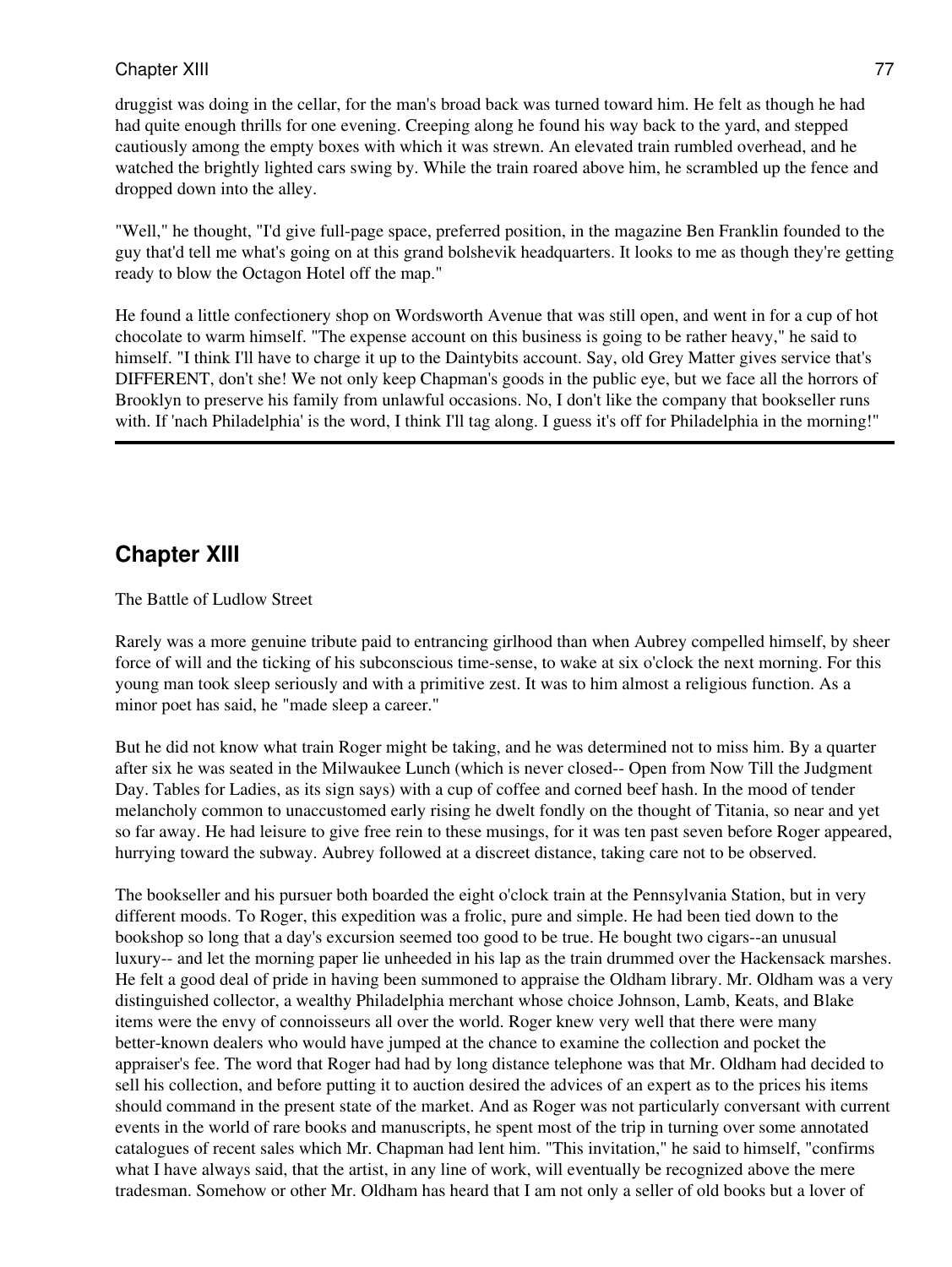them. He prefers to have me go over his treasures with him, rather than one of those who peddle these things like so much tallow."

Aubrey's humour was far removed from that of the happy bookseller. In the first place, Roger was sitting in the smoker, and as Aubrey feared to enter the same car for fear of being observed, he had to do without his pipe. He took the foremost seat in the second coach, and peering occasionally through the glass doors he could see the bald poll of his quarry wreathed with exhalements of cheap havana. Secondly, he had hoped to see Weintraub on the same train, but though he had tarried at the train-gate until the last moment, the German had not appeared. He had concluded from Weintraub's words the night before that druggist and bookseller were bound on a joint errand. Apparently he was mistaken. He bit his nails, glowered at the flying landscape, and revolved many grievous fancies in his prickling bosom. Among other discontents was the knowledge that he did not have enough money with him to pay his fare back to New York, and he would either have to borrow from someone in Philadelphia or wire to his office for funds. He had not anticipated, when setting out upon this series of adventures, that it would prove so costly.

The train drew into Broad Street station at ten o'clock, and Aubrey followed the bookseller through the bustling terminus and round the City Hall plaza. Mifflin seemed to know his way, but Philadelphia was comparatively strange to the Grey-Matter solicitor. He was quite surprised at the impressive vista of South Broad Street, and chagrined to find people jostling him on the crowded pavement as though they did not know he had just come from New York.

Roger turned in at a huge office building on Broad Street and took an express elevator. Aubrey did not dare follow him into the car, so he waited in the lobby. He learned from the starter that there was a second tier of elevators on the other side of the building, so he tipped a boy a quarter to watch them for him, describing Mifflin so accurately that he could not be missed. By this time Aubrey was in a thoroughly ill temper, and enjoyed quarrelling with the starter on the subject of indicators for showing the position of the elevators. Observing that in this building the indicators were glass tubes in which the movement of the car was traced by a rising or falling column of coloured fluid, Aubrey remarked testily that that old-fashioned stunt had long been abandoned in New York. The starter retorted that New York was only two hours away if he liked it better. This argument helped to fleet the time rapidly.

Meanwhile Roger, with the pleasurable sensation of one who expects to be received as a distinguished visitor from out of town, had entered the luxurious suite of Mr. Oldham. A young lady, rather too transparently shirtwaisted but fair to look upon, asked what she could do for him.

"I want to see Mr. Oldham."

"What name shall I say?"

"Mr. Mifflin--Mr. Mifflin of Brooklyn."

"Have you an appointment?"

"Yes."

Roger sat down with agreeable anticipation. He noticed the shining mahogany of the office furniture, the sparkling green jar of drinking water, the hushed and efficient activity of the young ladies. "Philadelphia girls are amazingly comely," he said to himself, "but none of these can hold a candle to Miss Titania."

The young lady returned from the private office looking a little perplexed.

"Did you have an appointment with Mr. Oldham?" she said. "He doesn't seem to recall it."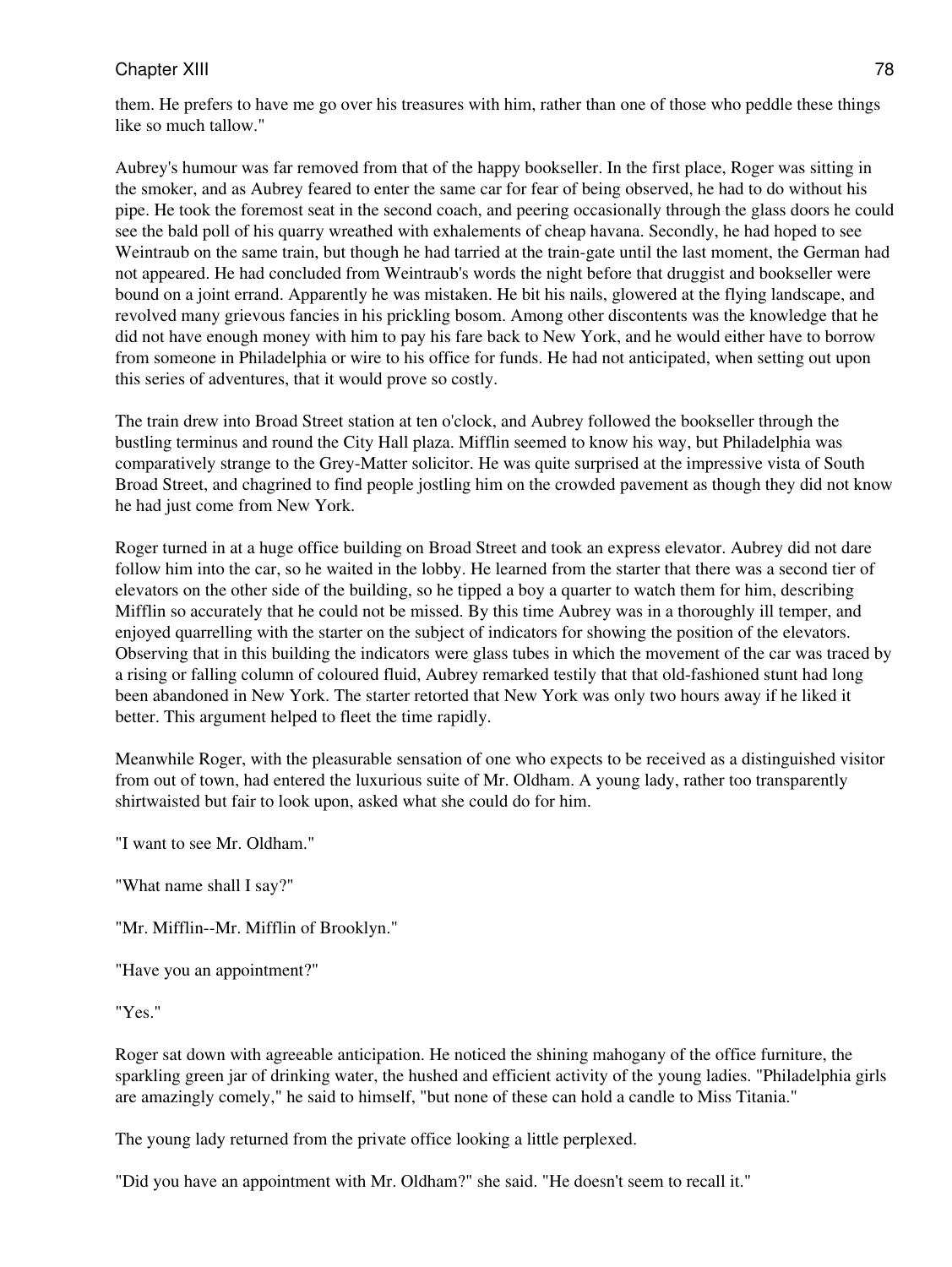"Why, certainly," said Roger. "It was arranged by telephone on Saturday afternoon. Mr. Oldham's secretary called me up."

"Have I got your name right?" she asked, showing a slip on which she had written Mr. Miflin.

"Two f's," said Roger. "Mr. Roger Mifflin, the bookseller."

The girl retired, and came back a moment later.

"Mr. Oldham's very busy," she said, "but he can see you for a moment."

Roger was ushered into the private office, a large, airy room lined with bookshelves. Mr. Oldham, a tall, thin man with short gray hair and lively black eyes, rose courteously from his desk.

"How do you do, sir," he said. "I'm sorry, I had forgotten our appointment."

"He must be very absent minded," thought Roger. "Arranges to sell a collection worth half a million, and forgets all about it."

"I came over in response to your message," he said. "About selling your collection."

Mr. Oldham looked at him, rather intently, Roger thought.

"Do you want to buy it?" he said.

"To buy it?" said Roger, a little peevishly. "Why, no. I came over to appraise it for you. Your secretary telephoned me on Saturday."

"My dear sir," replied the other, "there must be some mistake. I have no intention of selling my collection. I never sent you a message."

Roger was aghast.

"Why," he exclaimed, "your secretary called me up on Saturday and said you particularly wanted me to come over this morning, to examine your books with you. I've made the trip from Brooklyn for that purpose."

Mr. Oldham touched a buzzer, and a middle-aged woman came into the office. "Miss Patterson," he said, "did you telephone to Mr. Mifflin of Brooklyn on Saturday, asking him----"

"It was a man that telephoned," said Roger.

"I'm exceedingly sorry, Mr. Mifflin," said Mr. Oldham. "More sorry than I can tell you--I'm afraid someone has played a trick on you. As I told you, and Miss Patterson will bear me out, I have no idea of selling my books, and have never authorized any one even to suggest such a thing."

Roger was filled with confusion and anger. A hoax on the part of some of the Corn Cob Club, he thought to himeslf. He flushed painfully to recall the simplicity of his glee.

"Please don't be embarrassed," said Mr. Oldham, seeing the little man's vexation. "Don't let's consider the trip wasted. Won't you come out and dine with me in the country this evening, and see my things?"

But Roger was too proud to accept this balm, courteous as it was.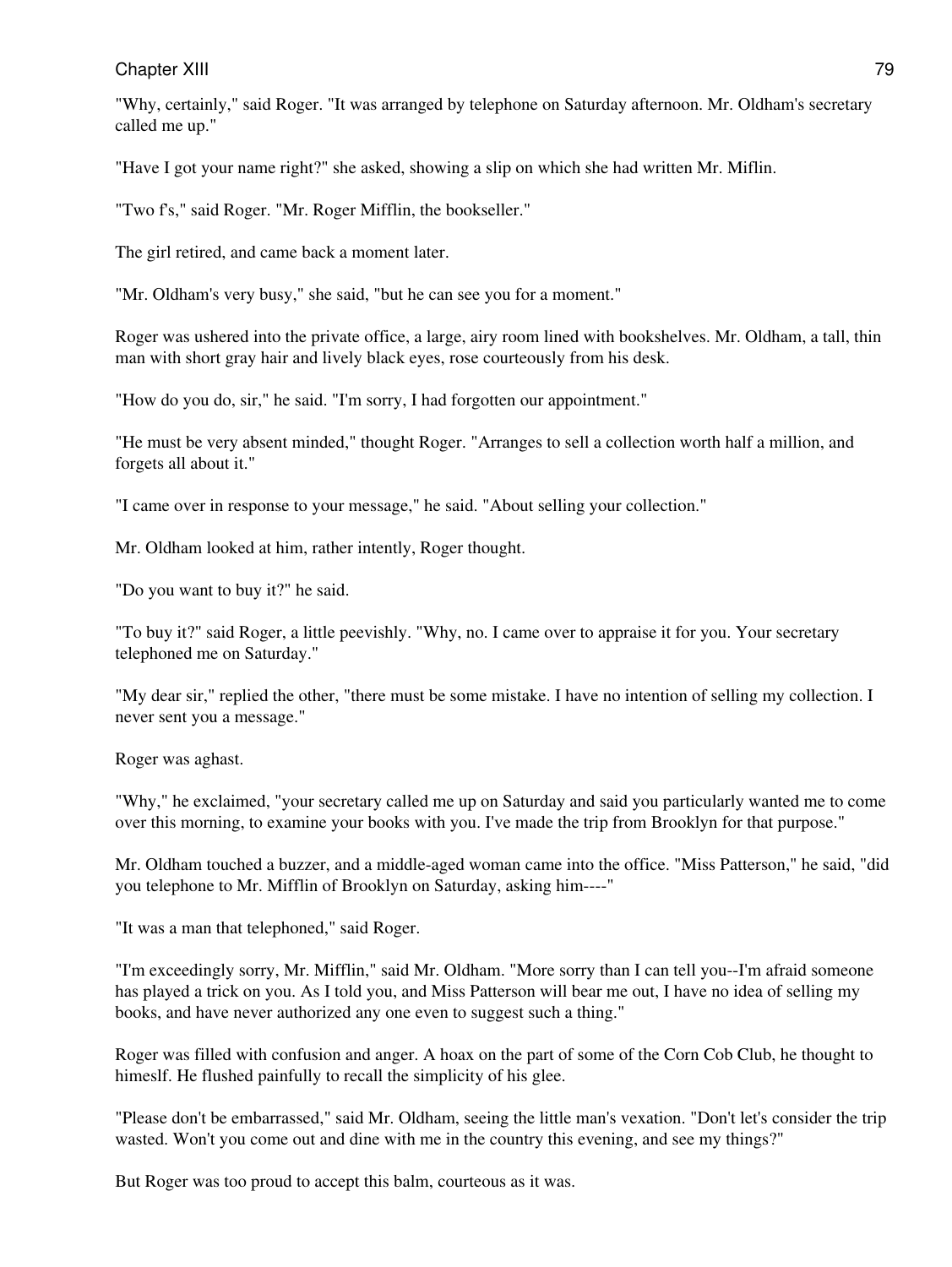"I'm sorry," he said, "but I'm afraid I can't do it. I'm rather busy at home, and only came over because I believed this to be urgent."

"Some other time, perhaps," said Mr. Oldham. "Look here, you're a bookseller? I don't believe I know your shop. Give me your card. The next time I'm in New York I'd like to stop in."

Roger got away as quickly as the other's politeness would let him. He chafed savagely at the awkwardness of his position. Not until he reached the street again did he breathe freely.

"Some of Jerry Gladfist's tomfoolery, I'll bet a hat," he muttered. "By the bones of Fanny Kelly, I'll make him smart for it."

Even Aubrey, picking up the trail again, could see that Roger was angry.

"Something's got his goat," he reflected. "I wonder what he's peeved about?"

They crossed Broad Street and Roger started off down Chestnut. Aubrey saw the bookseller halt in a doorway to light his pipe, and stopped some yards behind him to look up at the statue of William Penn on the City Hall. It was a blustery day, and at that moment a gust of wind whipped off his hat and sent it spinning down Broad Street. He ran half a block before he recaptured it. When he got back to Chestnut, Roger had disappeared. He hurried down Chestnut Street, bumping pedestrians in his eagerness, but at Thirteenth he halted in dismay. Nowhere could he see a sign of the little bookseller. He appealed to the policeman at that corner, but learned nothing. Vainly he scoured the block and up and down Juniper Street. It was eleven o'clock, and the streets were thronged.

He cursed the book business in both hemispheres, cursed himself, and cursed Philadelphia. Then he went into a tobacconist's and bought a packet of cigarettes.

For an hour he patrolled up and down Chestnut Street, on both sides of the way, thinking he might possibly encounter Roger. At the end of this time he found himself in front of a newspaper office, and remembered that an old friend of his was an editorial writer on the staff. He entered, and went up in the elevator.

He found his friend in a small grimy den, surrounded by a sea of papers, smoking a pipe with his feet on the table. They greeted each other joyfully.

"Well, look who's here!" cried the facetious journalist. "Tamburlaine the Great, and none other! What brings you to this distant outpost?"

Aubrey grinned at the use of his old college nickname.

"I've come to lunch with you, and borrow enough money to get home with."

"On Monday?" cried the other. "Tuesday being the day of stipend in these quarters? Nay, say not so!"

They lunched together at a quiet Italian restaurant, and Aubrey narrated tersely the adventures of the past few days. The newspaper man smoked pensively when the story was concluded.

"I'd like to see the girl," he said. "Tambo, your tale hath the ring of sincerity. It is full of sound and fury, but it signifieth something. You say your man is a second-hand bookseller?"

"Yes."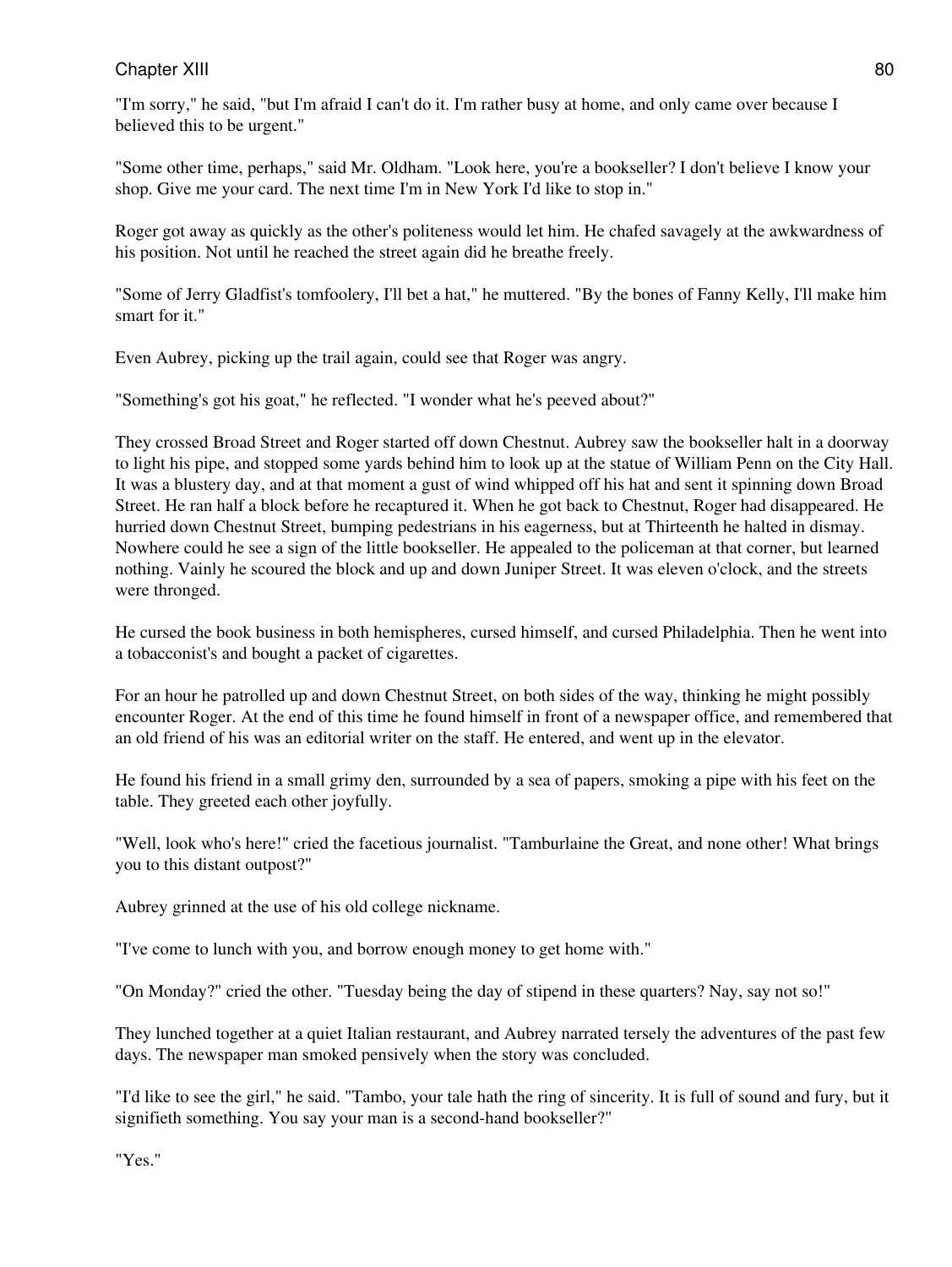"Then I know where you'll find him."

"Nonsense!"

"It's worth trying. Go up to Leary's, 9 South Ninth. It's right on this street. I'll show you."

"Let's go," said Aubrey promptly.

"Not only that," said the other, "but I'll lend you my last V. Not for your sake, but on behalf of the girl. Just mention my name to her, will you?

"Right up the block," he pointed as they reached Chestnut Street. "No, I won't come with you, Wilson's speaking to Congress to-day, and there's big stuff coming over the wire. So long, old man. Invite me to the wedding!"

Aubrey had no idea what Leary's was, and rather expected it to be a tavern of some sort. When he reached the place, however, he saw why his friend had suggested it as a likely lurking ground for Roger. It would be as impossible for any bibliophile to pass this famous second-hand bookstore as for a woman to go by a wedding party without trying to see the bride. Although it was a bleak day, and a snell wind blew down the street, the pavement counters were lined with people turning over disordered piles of volumes. Within, he could see a vista of white shelves, and the many-coloured tapestry of bindings stretching far away to the rear of the building.

He entered eagerly, and looked about. The shop was comfortably busy, with a number of people browsing. They seemed normal enough from behind, but in their eyes he detected the wild, peering glitter of the bibliomaniac. Here and there stood members of the staff. Upon their features Aubrey discerned the placid and philosophic tranquillity which he associated with second-hand booksellers-- all save Mifflin.

He paced through the narrow aisles, scanning the blissful throng of seekers. He went down to the educational department in the basement, up to the medical books in the gallery, even back to the sections of Drama and Pennsylvania History in the raised quarterdeck at the rear. There was no trace of Roger.

At a desk under the stairway he saw a lean, studious, and kindly-looking bibliosoph, who was poring over an immense catalogue. An idea struck him.

"Have you a copy of Carlyle's Letters and Speeches of Oliver Cromwell?" he asked.

The other looked up.

"I'm afraid we haven't," he said. "Another gentleman was in here asking for it just a few minutes ago."

"Good God!" cried Aubrey. "Did he get it?"

This emphasis brought no surprise to the bookseller, who was accustomed to the oddities of edition hunters.

"No," he said. "We didn't have a copy. We haven't seen one for a long time."

"Was he a little bald man with a red beard and bright blue eyes?" asked Aubrey hoarsely.

"Yes--Mr. Mifflin of Brooklyn. Do you know him?"

"I should say I do!" cried Aubrey. "Where has he gone? I've been hunting him all over town, the scoundrel!"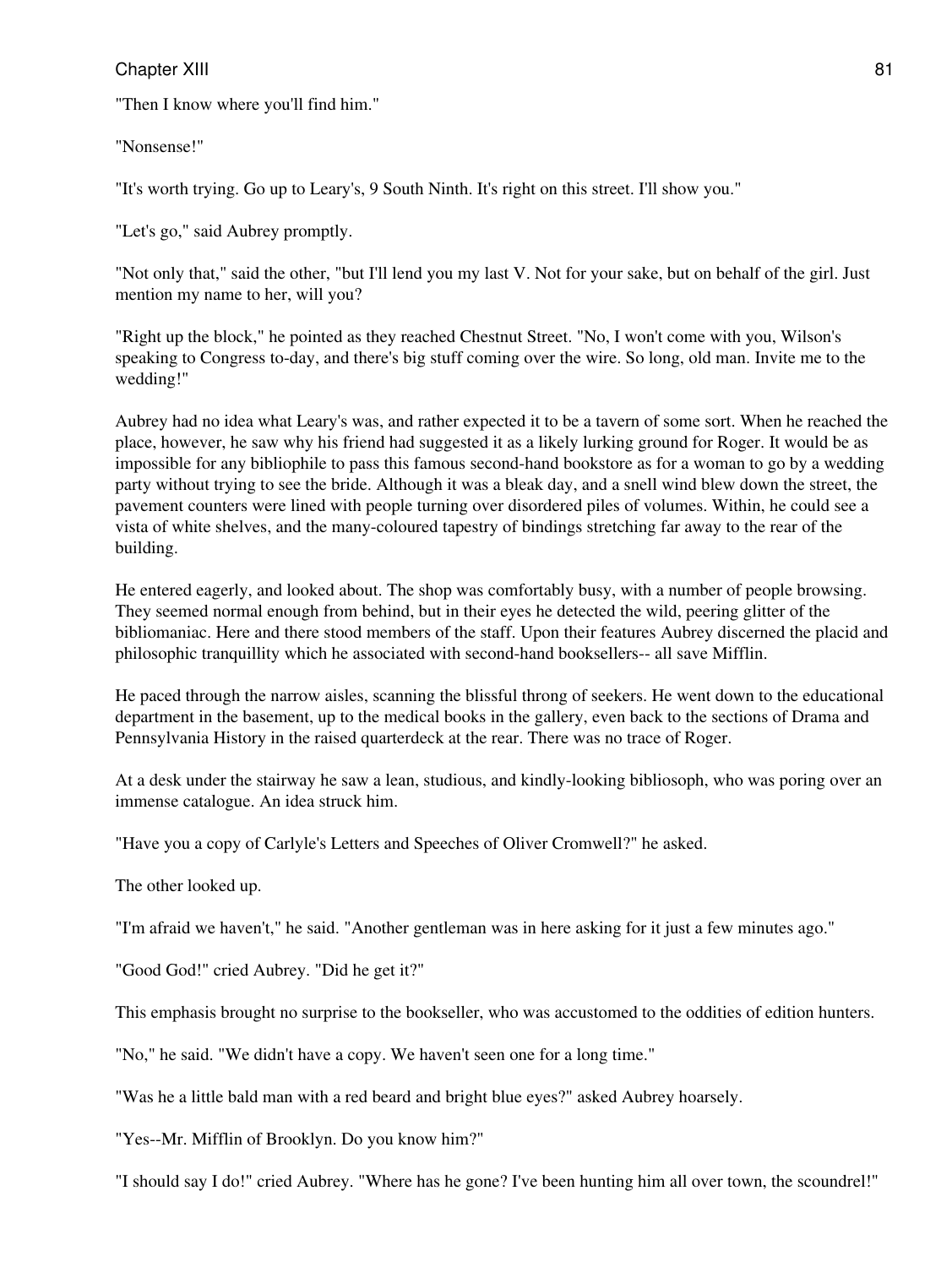The bookseller, douce man, had seen too many eccentric customers to be shocked by the vehemence of his questioner.

"He was here a moment ago," he said gently, and gazed with a mild interest upon the excited young advertising man. "I daresay you'll find him just outside, in Ludlow Street."

"Where's that?"

The tall man--and I don't see why I should scruple to name him, for it was Philip Warner--explained that Ludlow Street was the narrow alley that runs along one side of Leary's and elbows at right angles behind the shop. Down the flank of the store, along this narrow little street, run shelves of books under a penthouse. It is here that Leary's displays its stock of ragamuffin ten-centers-- queer dingy volumes that call to the hearts of gentle questers. Along these historic shelves many troubled spirits have come as near happiness as they are like to get . . . for after all, happiness (as the mathematicians might say) lies on a curve, and we approach it only by asymptote. . . . The frequenters of this alley call themselves whimsically The Ludlow Street Business Men's Association, and Charles Lamb or Eugene Field would have been proud to preside at their annual dinners, at which the members recount their happiest book-finds of the year.

Aubrey rushed out of the shop and looked down the alley. Half a dozen Ludlow Street Business Men were groping among the shelves. Then, down at the far end, his small face poked into an open volume, he saw Roger. He approached with a rapid stride.

"Well," he said angrily, "here you are!"

Roger looked up from his book good-humouredly. Apparently, in the zeal of his favourite pastime, he had forgotten where he was.

"Hullo!" he said. "What are you doing in Brooklyn? Look here, here's a copy of Tooke's Pantheon----"

"What's the idea?" cried Aubrey harshly. "Are you trying to kid me? What are you and Weintraub framing up here in Philadelphia?"

Roger's mind came back to Ludlow Street. He looked with some surprise at the flushed face of the young man, and put the book back in its place on the shelf, making a mental note of its location. His disappointment of the morning came back to him with some irritation.

"What are you talking about?" he said. "What the deuce business is it of yours?"

"I'll make it my business," said Aubrey, and shook his fist in the bookseller's face. "I've been trailing you, you scoundrel, and I want to know what kind of a game you're playing."

A spot of red spread on Roger's cheekbones. In spite of his apparent demureness he had a pugnacious spirit and a quick fist.

"By the bones of Charles Lamb!" he said. "Young man, your manners need mending. If you're looking for display advertising, I'll give you one on each eye."

Aubrey had expected to find a cringing culprit, and this back talk infuriated him beyond control.

"You damned little bolshevik," he said, "if you were my size I'd give you a hiding. You tell me what you and your pro-German pals are up to or I'll put the police on you!"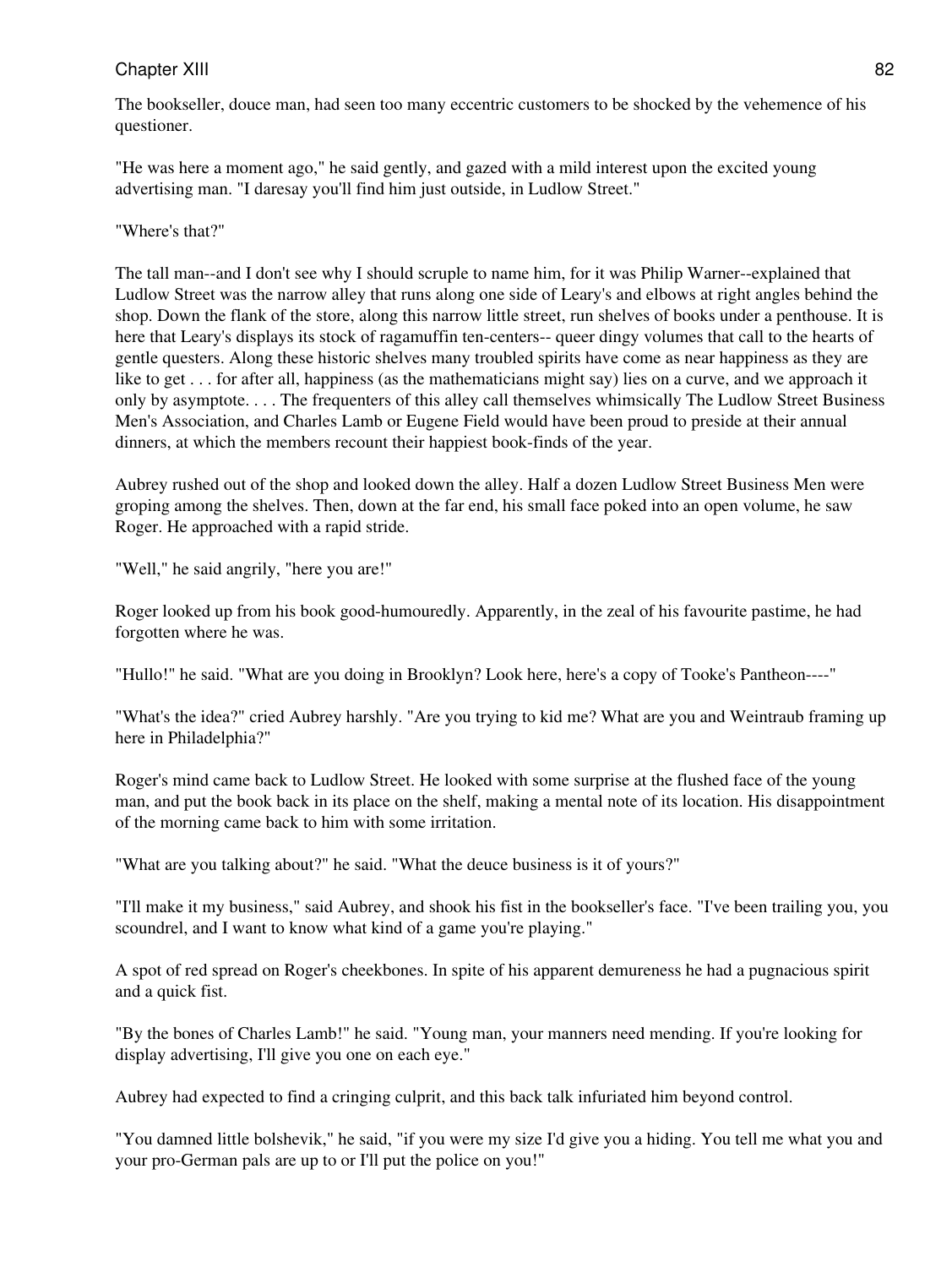Roger stiffened. His beard bristled, and his blue eyes glittered.

"You impudent dog," he said quietly, "you come round the corner where these people can't see us and I'll give you some private tutoring."

He led the way round the corner of the alley. In this narrow channel, between blank walls, they confronted each other.

"In the name of Gutenberg," said Roger, calling upon his patron saint, "explain yourself or I'll hit you."

"Who's he?" sneered Aubrey. "Another one of your Huns?"

That instant he received a smart blow on the chin, which would have been much harder but that Roger misgauged his footing on the uneven cobbles, and hardly reached the face of his opponent, who topped him by many inches.

Aubrey forgot his resolution not to hit a smaller man, and also calling upon his patron saints--the Associated Advertising Clubs of the World-- he delivered a smashing slog which hit the bookseller in the chest and jolted him half across the alley.

Both men were furiously angry--Aubrey with the accumulated bitterness of several days' anxiety and suspicion, and Roger with the quick-flaming indignation of a hot-tempered man unwarrantably outraged. Aubrey had the better of the encounter in height, weight, and more than twenty years juniority, but fortune played for the bookseller. Aubrey's terrific punch sent the latter staggering across the alley onto the opposite curb. Aubrey followed him up with a rush, intending to crush the other with one fearful smite. But Roger, keeping cool, now had the advantage of position. Standing on the curb, he had a little the better in height. As Aubrey leaped at him, his face grim with hatred, Roger met him with a savage buffet on the jaw. Aubrey's foot struck against the curb, and he fell backward onto the stones. His head crashed violently on the cobbles, and the old cut on his scalp broke out afresh. Dazed and shaken, there was, for the moment, no more fight in him.

"You insolent pup," panted Roger, "do you want any more?" Then he saw that Aubrey was really hurt. With horror he observed a trickle of blood run down the side of the young man's face.

"Good Lord," he said. "Maybe I've killed him!"

In a panic he ran round the corner to get Leary's outside man, who stands in a little sentry box at the front angle of the store and sells the outdoor books.

"Quick," he said. "There's a fellow back here badly hurt."

They ran back around the corner, and found Aubrey walking rather shakily toward them. Immense relief swam through Roger's brain.

"Look here," he said, "I'm awfully sorry--are you hurt?"

Aubrey glared whitely at him, but was too stunned to speak. He grunted, and the others took him one on each side and supported him. Leary's man ran inside the store and opened the little door of the freight elevator at the back of the shop. In this way, avoiding notice save by a few book-prowlers, Aubrey was carted into the shop as though he had been a parcel of second-hand books.

Mr. Warner greeted them at the back of the shop, a little surprised, but gentle as ever.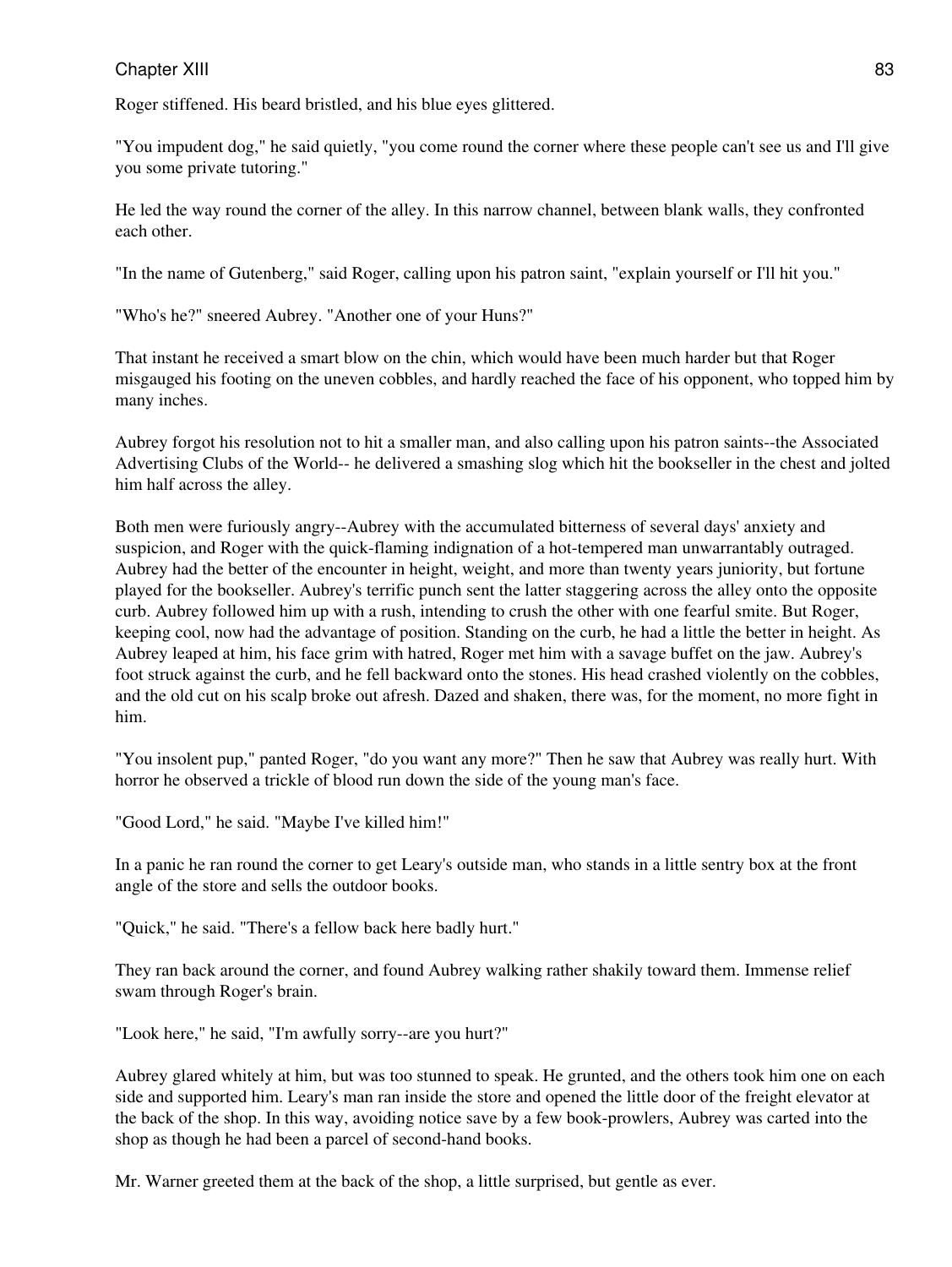"What's wrong?" he said.

"Oh, we've been fighting over a copy of Tooke's Pantheon," said Roger.

They led Aubrey into the little private office at the rear. Here they made him sit down in a chair and bathed his bleeding head with cold water. Philip Warner, always resourceful, produced some surgical plaster. Roger wanted to telephone for a doctor.

"Not on your life," said Aubrey, pulling himself together. "See here, Mr. Mifflin, don't flatter yourself you gave me this cut on the skull. I got that the other evening on Brooklyn Bridge, going home from your damned bookshop. Now if you and I can be alone for a few minutes, we've got to have a talk."

# **Chapter XIV**

The "Cromwell" Makes its Last Appearance

"You utter idiot," said Roger, half an hour later. "Why didn't you tell me all this sooner? Good Lord, man, there's some devil's work going on!"

"How the deuce was I to know you knew nothing about it?" said Aubrey impatiently. "You'll grant everything pointed against you? When I saw that guy go into the shop with his own key, what could I think but that you were in league with him? Gracious, man, are you so befuddled in your old books that you don't see what's going on round you?"

"What time did you say that was?" said Roger shortly.

"One o'clock Sunday morning."

Roger thought a minute. "Yes, I was in the cellar with Bock," he said. "Bock barked, and I thought it was rats. That fellow must have taken an impression of the lock and made himself a key. He's been in the shop hundreds of times, and could easily do it. That explains the disappearing Cromwell. But WHY? What's the idea?"

"For the love of heaven," said Aubrey. "Let's get back to Brooklyn as soon as we can. God only knows what may have happened. Fool that I was, to go away and leave those women all alone. Triple-distilled lunacy!"

"My dear fellow," said Roger, "I was the fool to be lured off by a fake telephone call. Judging by what you say, Weintraub must have worked that also."

Aubrey looked at his watch. "Just after three," he said.

"We can't get a train till four," said Roger. "That means we can't get back to Gissing Street until nearly seven."

"Call them up," said Aubrey.

They were still in the private office at the rear of Leary's. Roger was well-known in the shop, and had no hesitation in using the telephone. He lifted the receiver.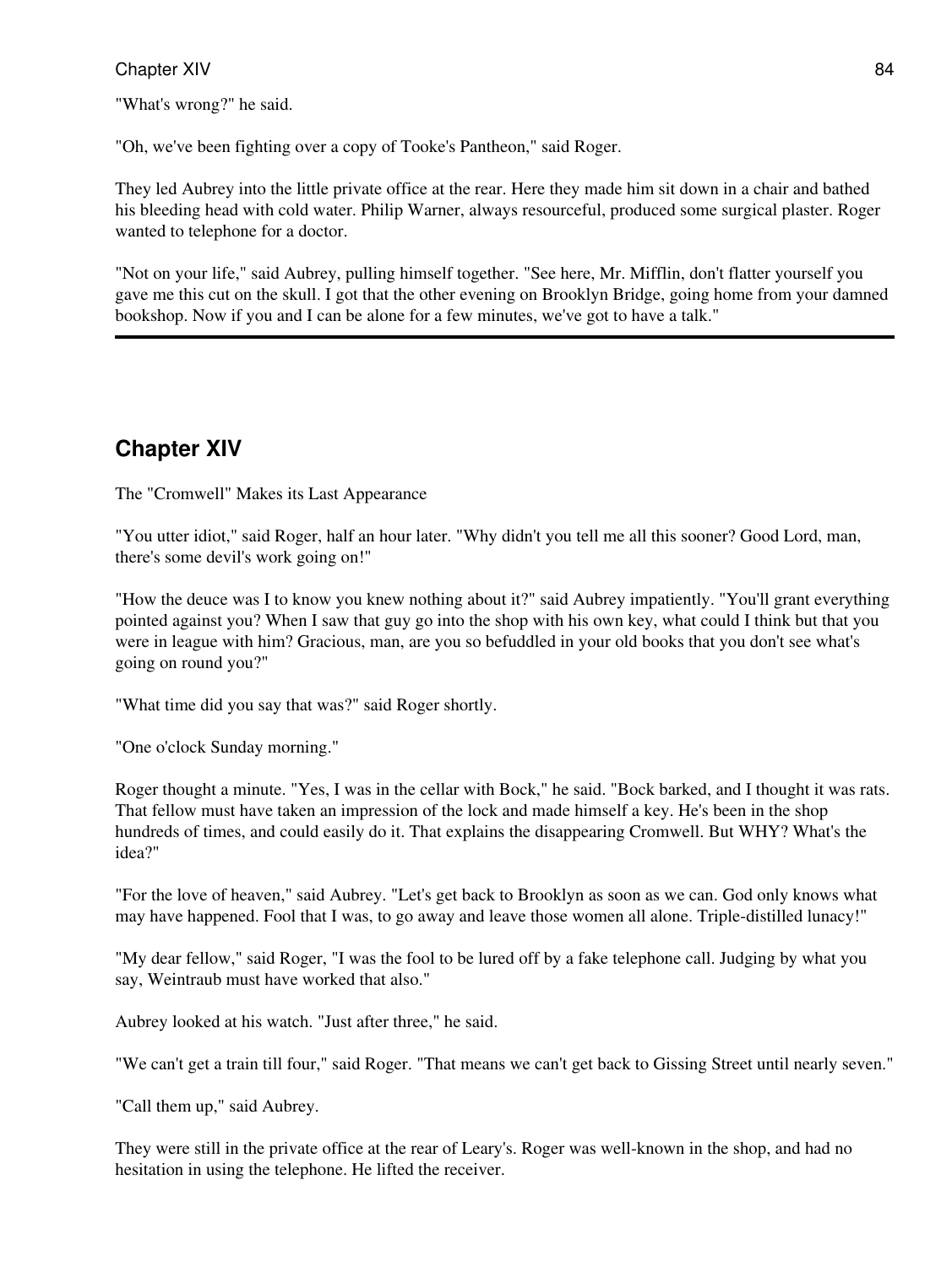"Long Distance, please," he said. "Hullo? I want to get Brooklyn, Wordsworth 1617-W."

They spent a sour twenty-five minutes waiting for the connection. Roger went out to talk with Warner, while Aubrey fumed in the back office. He could not sit still, and paced the little room in a fidget of impatience, tearing his watch out of his pocket every few minutes. He felt dull and sick with vague fear. To his mind recurred the spiteful buzz of that voice over the wire--"Gissing Street is not healthy for you." He remembered the scuffle on the Bridge, the whispering in the alley, and the sinister face of the druggist at his prescription counter. The whole series of events seemed a grossly fantastic nightmare, yet it frightened him. "If only I were in Brooklyn," he groaned, "it wouldn't be so bad. But to be over here, a hundred miles away, in another cursed bookshop, while that girl may be in trouble--Gosh!" he muttered. "If I get through this business all right I'll lay off bookshops for the rest of my life!"

The telephone rang, and Aubrey frantically beckoned to Roger, who was outside, talking.

"Answer it, you chump!" said Roger. "We'll lose the connection!"

"Nix," said Aubrey. "If Titania hears my voice she'll ring off. She's sore at me."

Roger ran to the instrument. "Hullo, hullo?" he said, irritably. "Hullo, is that Wordsworth----? Yes, I'm calling Brooklyn--Hullo!"

Aubrey, leaning over Roger's shoulder, could hear a clucking in the receiver, and then, incredibly clear, a thin, silver, distant voice. How well he knew it! It seemed to vibrate in the air all about him. He could hear every syllable distinctly. A hot perspiration burst out on his forehead and in the palms of his hands.

"Hullo," said Roger. "Is that Mifflin's Bookshop?"

"Yes," said Titania. "Is that you, Mr. Mifflin? Where are you?"

"In Philadelphia," said Roger. "Tell me, is everything all right?"

"Everything's dandy," said Titania. "I'm selling loads of books. Mrs. Mifflin's gone out to do some shopping."

Aubrey shook to hear the tiny, airy voice, like a trill of birdsong, like a tinkling from some distant star. He could imagine her standing at the phone in the back of the shadowy bookshop, and seemed to see her as though through an inverted telescope, very minute and very perfect. How brave and exquisite she was!

"When are you coming home?" she was saying.

"About seven o'clock," said Roger. "Listen, is everything absolutely O. K.?"

"Why, yes," said Titania. "I've been having lots of fun. I went down just now and put some coal on the furnace. Oh, yes. Mr. Weintraub came in a little while ago and left a suitcase of books. He said you wouldn't mind. A friend of his is going to call for them this afternoon."

"Hold the wire a moment," said Roger, and clapped his hand over the mouthpiece. "She says Weintraub left a suitcase of books there to be called for. What do you make of that?"

"For the love of God, tell her not to touch those books."

"Hullo?" said Roger. Aubrey, leaning over him, noticed that the little bookseller's naked pate was ringed with crystal beads.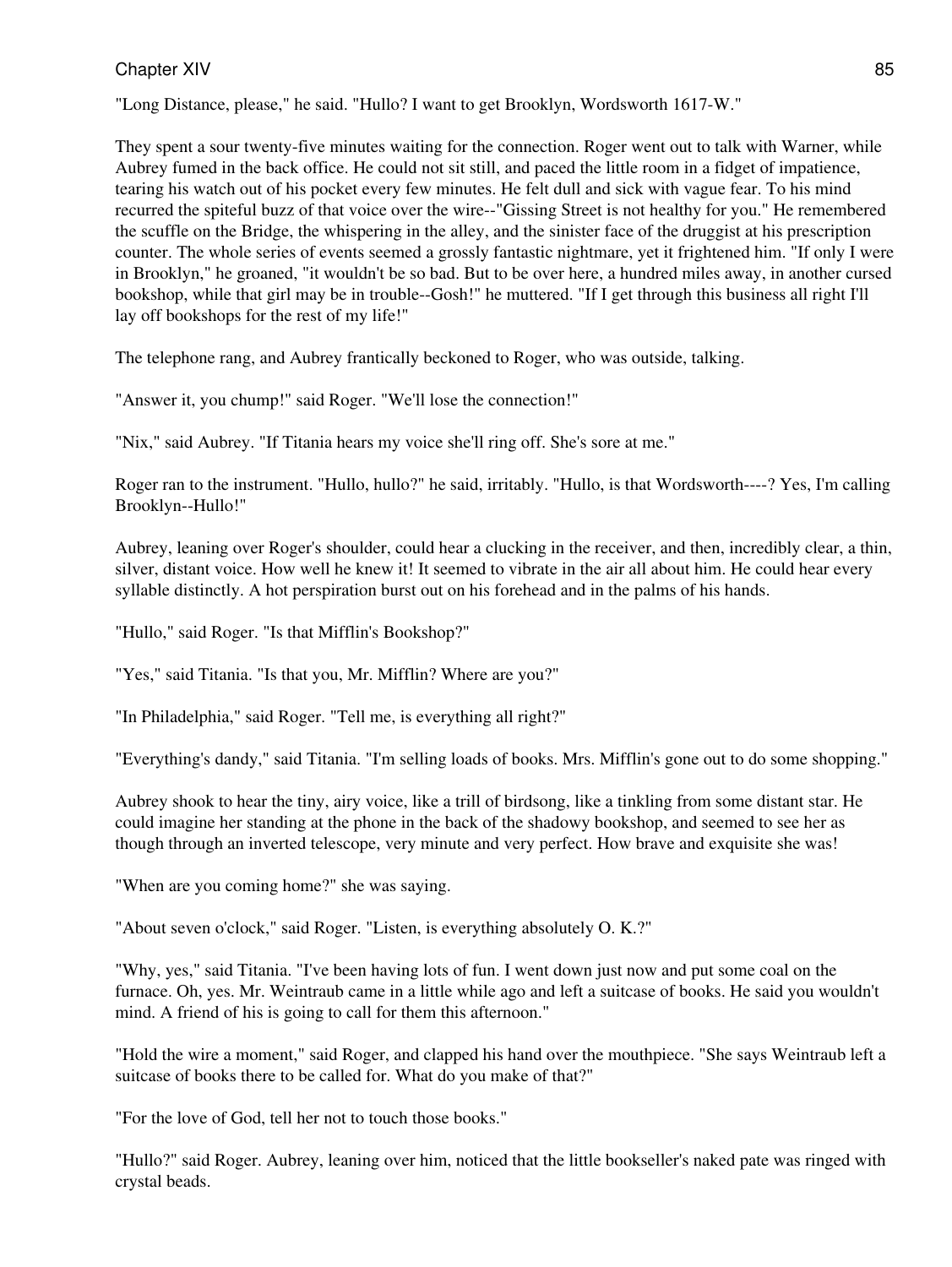"Hullo?" replied Titania's elfin voice promptly.

"Did you open the suitcase?"

"No. It's locked. Mr. Weintraub said there were a lot of old books in it for a friend of his. It's very heavy."

"Look here," said Roger, and his voice rang sharply. "This is important. I don't want you to touch that suitcase. Leave it wherever it is, and DON'T TOUCH IT. Promise me."

"Yes, Mr. Mifflin. Had I better put it in a safe place?"

"DON'T TOUCH IT!"

"Bock's sniffing at it now."

"Don't touch it, and don't let Bock touch it. It--it's got valuable papers in it."

"I'll be careful of it," said Titania.

"Promise me not to touch it. And another thing--if any one calls for it, don't let them take it until I get home."

Aubrey held out his watch in front of Roger. The latter nodded.

"Do you understand?" he said. "Do you hear me all right?"

"Yes, splendidly. I think it's wonderful! You know I never talked on long distance before----"

"Don't touch the bag," repeated Roger doggedly, "and don't let any one take it until we--until I get back."

"I promise," said Titania blithely.

"Good-bye," said Roger, and set down the receiver. His face looked curiously pinched, and there was perspiration in the hollows under his eyes. Aubrey held out his watch impatiently.

"We've just time to make it," cried Roger, and they rushed from the shop.

It was not a sprightly journey. The train made its accustomed detour through West Philadelphia and North Philadelphia before getting down to business, and the two voyagers felt a personal hatred of the brakemen who permitted passengers from these suburbs to straggle leisurely aboard instead of flogging them in with knotted whips. When the express stopped at Trenton, Aubrey could easily have turned a howitzer upon that innocent city and blasted it into rubble. An unexpected stop at Princeton Junction was the last straw. Aubrey addressed the conductor in terms that were highly treasonable, considering that this official was a government servant.

The winter twilight drew in, gray and dreary, with a threat of snow. For some time they sat in silence, Roger buried in a Philadelphia afternoon paper containing the text of the President's speech announcing his trip to Europe, and Aubrey gloomily recapitulating the schedule of his past week. His head throbbed, his hands were wet with nervousness so that crumbs of tobacco adhered to them annoyingly.

"It's a funny thing," he said at last. "You know I never heard of your shop until a week ago to-day, and now it seems like the most important place on earth. It was only last Tuesday that we had supper together, and since then I've had my scalp laid open twice, had a desperado lie in wait for me in my own bedroom, spent two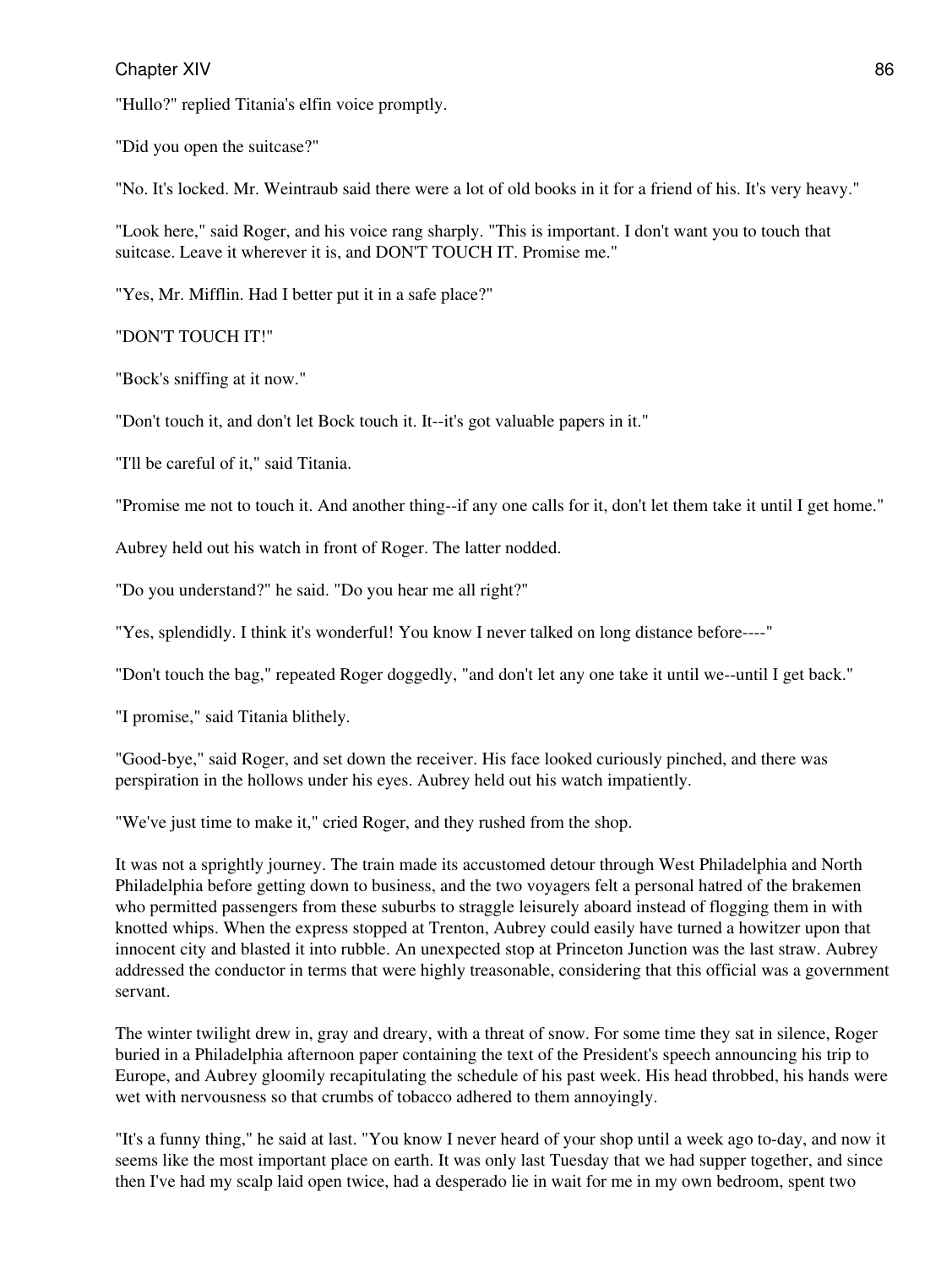night vigils on Gissing Street, and endangered the biggest advertising account our agency handles. I don't wonder you call the place haunted!"

"I suppose it would all make good advertising copy?" said Roger peevishly.

"Well, I don't know" said Aubrey. "It's a bit too rough, I'm afraid. How do you dope it out?"

"I don't know what to think. Weintraub has run that drug store for twenty years or more. Years ago, before I ever got into the book business, I used to know his shop. He was always rather interested in books, especially scientific books, and we got quite friendly when I opened up on Gissing Street. I never fell for his face very hard, but he always seemed quiet and well-disposed. It sounds to me like some kind of trade in illicit drugs, or German incendiary bombs. You know what a lot of fires there were during the war--those big grain elevators in Brooklyn, and so on."

"I thought at first it was a kidnapping stunt," said Aubrey. "I thought you had got Miss Chapman planted in your shop so that these other guys could smuggle her away."

"You seem to have done me the honour of thinking me a very complete rascal," said Roger.

Aubrey's lips trembled with irritable retort, but he checked himself heroically.

"What was your particular interest in the Cromwell book?" he asked after a pause.

"Oh, I read somewhere--two or three years ago--that it was one of Woodrow Wilson's favourite books. That interested me, and I looked it up."

"By the way," cried Aubrey excitedly, "I forgot to show you those numbers that were written in the cover." He pulled out his memorandum book, and showed the transcript he had made.

"Well, one of these is perfectly understandable," said Roger. "Here, where it says 329 ff. cf. W. W. That simply means 'pages 329 and following, compare Woodrow Wilson.' I remember jotting that down not long ago, because that passage in the book reminded me of some of Wilson's ideas. I generally note down in the back of a book the numbers of any pages that interest me specially. These other page numbers convey nothing unless I had the book before me."

"The first bunch of numbers was in your handwriting, then; but underneath were these others, in Weintraub's--or at any rate in his ink. When I saw that he was jotting down what I took to be code stuff in the backs of your books I naturally assumed you and he were working together----"

"And you found the cover in his drug store?"

"Yes."

Roger scowled. "I don't make it out," he said. "Well, there's nothing we can do till we get there. Do you want to look at the paper? There's the text of Wilson's speech to Congress this morning."

Aubrey shook his head dismally, and leaned his hot forehead against the pane. Neither of them spoke again until they reached Manhattan Transfer, where they changed for the Hudson Terminal.

It was seven o'clock when they hurried out of the subway terminus at Atlantic Avenue. It was a raw, damp evening, but the streets had already begun to bustle with their nightly exuberance of light and colour. The yellow glitter of a pawnshop window reminded Aubrey of the small revolver in his pocket. As they passed a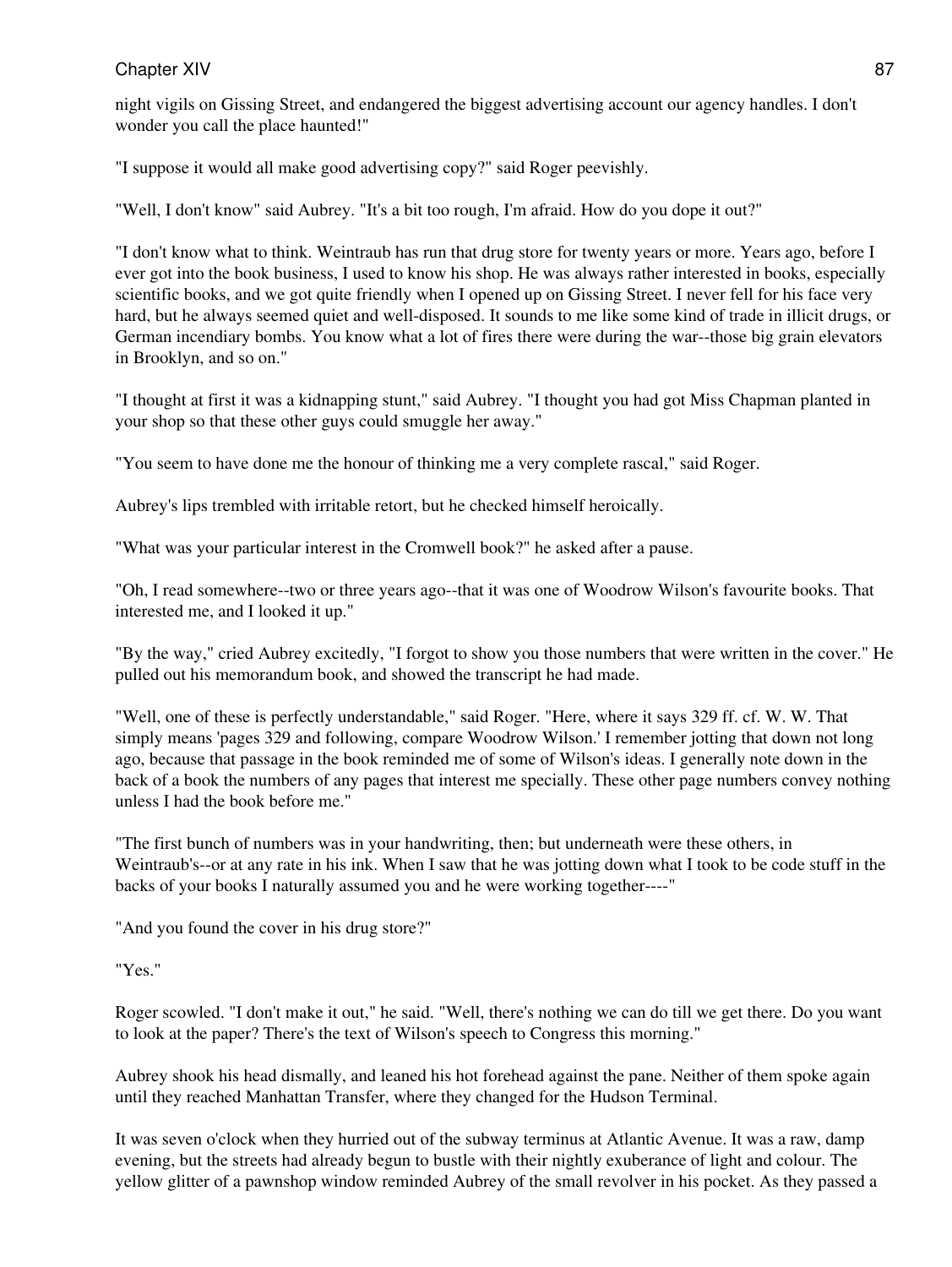dark alley, he stepped aside to load the weapon.

"Have you anything of this sort with you?" he said, showing it to Roger.

"Good Lord, no," said the bookseller. "What do you think I am, a moving-picture hero?"

Down Gissing Street the younger man set so rapid a pace that his companion had to trot to keep abreast. The placid vista of the little street was reassuring. Under the glowing effusion of the shop windows the pavement was a path of checkered brightness. In Weintraub's pharmacy they could see the pasty-faced assistant in his stained white coat serving a beaker of hot chocolate. In the stationer's shop people were looking over trays of Christmas cards. In the Milwaukee Lunch Aubrey saw (and envied) a sturdy citizen peacefully dipping a doughnut into a cup of coffee.

"This all seems very unreal," said Roger.

As they neared the bookshop, Aubrey's heart gave a jerk of apprehension. The blinds in the front windows had been drawn down. A dull shining came through them, showing that the lights were turned on inside. But why should the shades be lowered with closing time three hours away?

They reached the front door, and Aubrey was about to seize the handle when Roger halted him.

"Wait a moment," he said. "Let's go in quietly. There may be something queer going on."

Aubrey turned the knob gently. The door was locked.

Roger pulled out his latchkey and cautiously released the bolt. Then he opened the door slightly--about an inch.

"You're taller than I am," he whispered. "Reach up and muffle the bell above the door while I open it."

Aubrey thrust three fingers through the aperture and blocked the trigger of the gong. Then Roger pushed the door wide, and they tiptoed in.

The shop was empty, and apparently normal. They stood for an instant with pounding pulses.

From the back of the house came a clear voice, a little tremulous:

"You can do what you like, I shan't tell you where it is. Mr. Mifflin said----"

There followed the bang of a falling chair, and a sound of rapid movement.

Aubrey was down the aisle in a flash, followed by Roger, who had delayed just long enough to close the door. He tiptoed up the steps at the back of the shop and looked into the dining room. At the instant his eyes took in the scene it seemed as though the whole room was in motion.

The cloth was spread for supper and shone white under the drop lamp. In the far corner of the room Titania was struggling in the grasp of a bearded man whom Aubrey instantly recognized as the chef. On the near side of the table, holding a revolver levelled at the girl, stood Weintraub. His back was toward the door. Aubrey could see the druggist's sullen jaw crease and shake with anger.

Two strides took him into the room. He jammed the muzzle of his pistol against the oily cheek. "Drop it!" he said hoarsely. "You Hun!" With his left hand he seized the man's shirt collar and drew it tight against the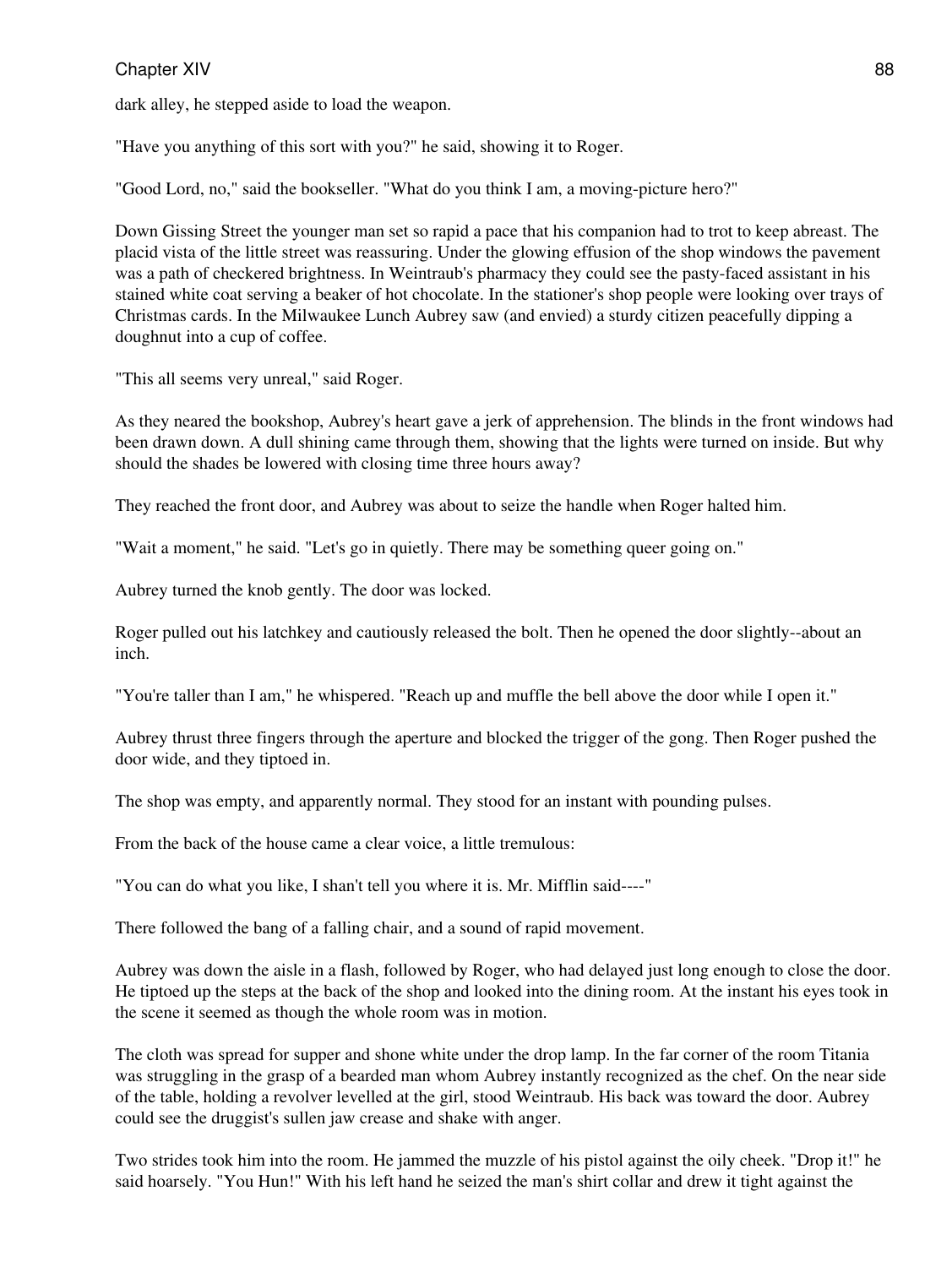throat. In his tremor of rage and excitement his arms felt curiously weak, and his first thought was how impossible it would be to strangle that swinish neck.

For an instant there was a breathless tableau. The bearded man still had his hands on Titania's shoulders. She, very pale but with brilliant eyes, gazed at Aubrey in unbelieving amazement. Weintraub stood quite motionless with both hands on the dining table, as though thinking. He felt the cold bruise of metal against the hollow of his cheek. Slowly he opened his right hand and his revolver fell on the linen cloth. Then Roger burst into the room.

Titania wrenched herself away from the chef.

"I wouldn't give them the suitcase!" she cried.

Aubrey kept his pistol pinned against Weintraub's face. With his left hand he picked up the druggist's revolver. Roger was about to seize the chef, who was standing uncertainly on the other side of the table.

"Here," said Aubrey, "take this gun. Cover this fellow and leave that one to me. I've got a score to settle with him."

The chef made a movement as though to jump through the window behind him, but Aubrey flung himself upon him. He hit the man square on the nose and felt a delicious throb of satisfaction as the rubbery flesh flattened beneath his knuckles. He seized the man's hairy throat and sank his fingers into it. The other tried to snatch the bread knife on the table, but was too late. He fell to the floor, and Aubrey throttled him savagely.

"You blasted Hun," he grunted. "Go wrestling with girls, will you?"

Titania ran from the room, through the pantry.

Roger was holding Weintraub's revolver in front of the German's face.

"Look here," he said, "what does this mean?"

"It's all a mistake," said the druggist suavely, though his eyes slid uneasily to and fro. "I just came in to get some books I left here earlier in the afternoon."

"With a revolver, eh?" said Roger. "Speak up, Hindenburg, what's the big idea?"

"It's not my revolver," said Weintraub. "It's Metzger's."

"Where's this suitcase of yours?" said Roger. "We're going to have a look at it."

"It's all a stupid mistake," said Weintraub. "I left a suitcase of old books here for Metzger, because I expected to go out of town this afternoon. He called for it, and your young woman wouldn't give it to him. He came to me, and I came down here to tell her it was all right."

"Is that Metzger?" said Roger, pointing to the bearded man who was trying to break Aubrey's grip. "Gilbert, don't choke that man, we want him to do some explaining."

Aubrey got up, picked his revolver from the floor where he had dropped it, and prodded the chef to his feet.

"Well, you swine," he said, "how did you enjoy falling downstairs the other evening? As for you, Herr Weintraub, I'd like to know what kind of prescriptions you make up in that cellar of yours."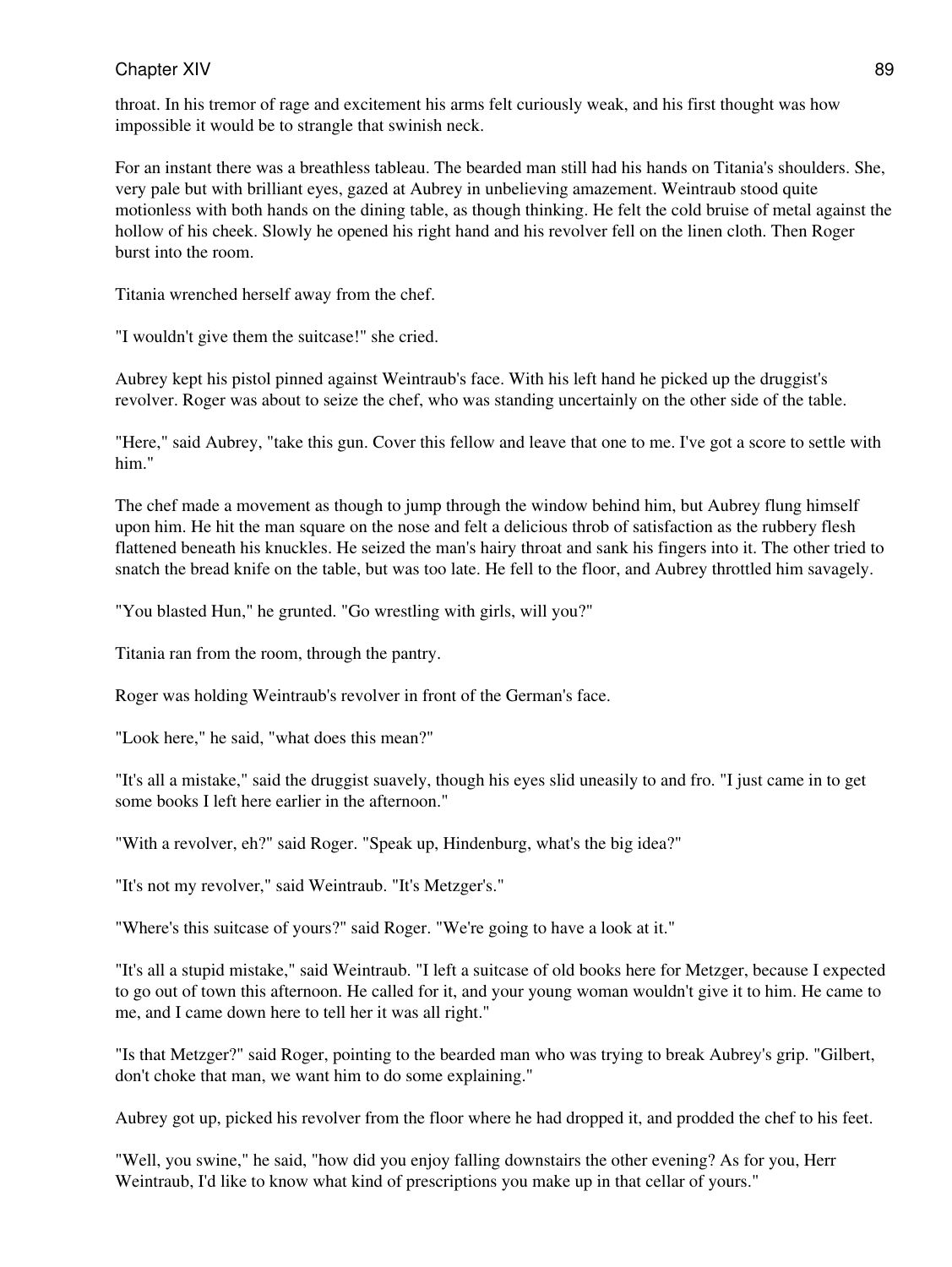Weintraub's face shone damply in the lamplight. Perspiration was thick on his forehead.

"My dear Mifflin," he said, "this is awfully stupid. In my eagerness, I'm afraid----"

Titania ran back into the room, followed by Helen, whose face was crimson.

"Thank God you're back, Roger," she said. "These brutes tied me up in the kitchen and gagged me with a roller-towel. They threatened to shoot Titania if she wouldn't give them the suitcase."

Weintraub began to say something, but Roger thrust the revolver between his eyes.

"Hold your tongue!" he said. "We're going to have a look at those books of yours."

"I'll get the suitcase," said Titania. "I hid it. When Mr. Weintraub came in and asked for it, at first I was going to give it to him, but he looked so queer I thought something must be wrong."

"Don't you get it," said Aubrey, and their eyes met for the first time. "Show me where it is, and we'll let friend Hun bring it."

Titania flushed a little. "It's in my bedroom cupboard," she said.

She led the way upstairs, Metzger following, and Aubrey behind Metzger with his pistol ready. Outside the bedroom door Aubrey halted. "Show him the suitcase and let him pick it up," he said. "If he makes a wrong movement, call me, and I'll shoot him."

Titania pointed out the suitcase, which she had stowed at the back of her cupboard behind some clothes. The chef showed no insubordination, and the three returned downstairs.

"Very well," said Roger. "We'll go down in the shop where we can see better. Perhaps he's got a first folio Shakespeare in here. Helen, you go to the phone and ring up the McFee Street police station. Ask them to send a couple of men round here at once."

"My dear Mifflin," said Weintraub, "this is very absurd. Only a few old books that I had collected from time to time."

"I don't call it absurd when a man comes into my house and ties my wife up with clothesline and threatens to shoot a young girl," said Roger. "We'll see what the police have to say about this, Weintraub. Don't make any mistake: if you try to bolt I'll blow your brains out."

Aubrey led the way down into the shop while Metzger carried the suitcase. Roger and Weintraub followed, and Titania brought up the rear. Under a bright light in the Essay alcove Aubrey made the chef lay the bag on the table.

"Open her up," he said curtly.

"It's nothing but some old books," said Metzger.

"If they're old enough they may be valuable," said Roger. "I'm interested in old books. Look sharp!"

Metzger drew a key from his pocket and unlocked the bag. Aubrey held the pistol at his head as he threw back the lid.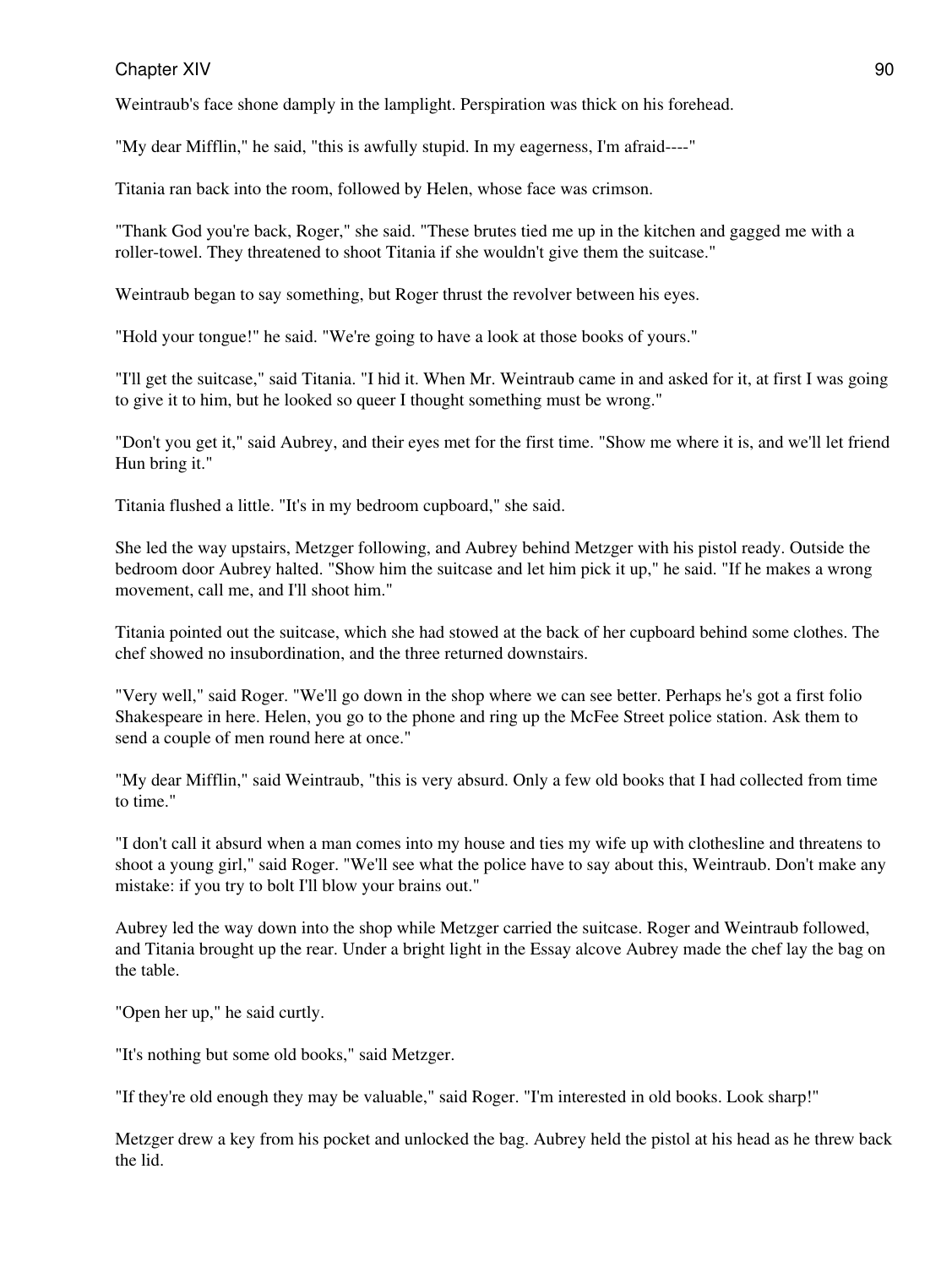The suitcase was full of second-hand books closely packed together. Roger, with great presence of mind, was keeping his eyes on Weintraub.

"Tell me what's in it," he said.

"Why, it's only a lot of books, after all," cried Titania.

"You see," said Weintraub surlily, "there's no mystery about it. I'm sorry I was so----"

"Oh, look!" said Titania; "There's the Cromwell book!"

For an instant Roger forgot himself. He looked instinctively at the suitcase, and in that moment the druggist broke away, ran down the aisle, and flew out of the door. Roger dashed after him, but was too late. Aubrey was holding Metzger by the collar with the pistol at his head.

"Good God," he said, "why didn't you shoot?"

"I don't know" said Roger in confusion. "I was afraid of hitting him. Never mind, we can fix him later."

"The police will be here in a minute," said Helen, calling from the telephone. "I'm going to let Bock in. He's in the back yard."

"I think they're both crazy," said Titania. "Let's put the Cromwell back on the shelf and let this creature go." She put out her hand for the book.

"Stop!" cried Aubrey, and seized her arm. "Don't touch that book!"

Titania shrank back, frightened by his voice. Had everyone gone insane?

"Here, Mr. Metzger," said Aubrey, "you put that book back on the shelf where it belongs. Don't try to get away. I've got this revolver pointed at you."

He and Roger were both startled by the chef's face. Above the unkempt beard his eyes shone with a half-crazed lustre, and his hands shook.

"Very well," he said. "Show me where it goes."

"I'll show you," said Titania.

Aubrey put out his arm in front of the girl. "Stay where you are," he said angrily.

"Down in the History alcove," said Roger. "The front alcove on the other side of the shop. We've both got you covered."

Instead of taking the volume from the suitcase, Metzger picked up the whole bag, holding it flat. He carried it to the alcove they indicated. He placed the case carefully on the floor, and picked the Cromwell volume out of it.

"Where would you want it to go?" he said in an odd voice. "This is a valuable book."

"On the fifth shelf," said Roger. "Over there----"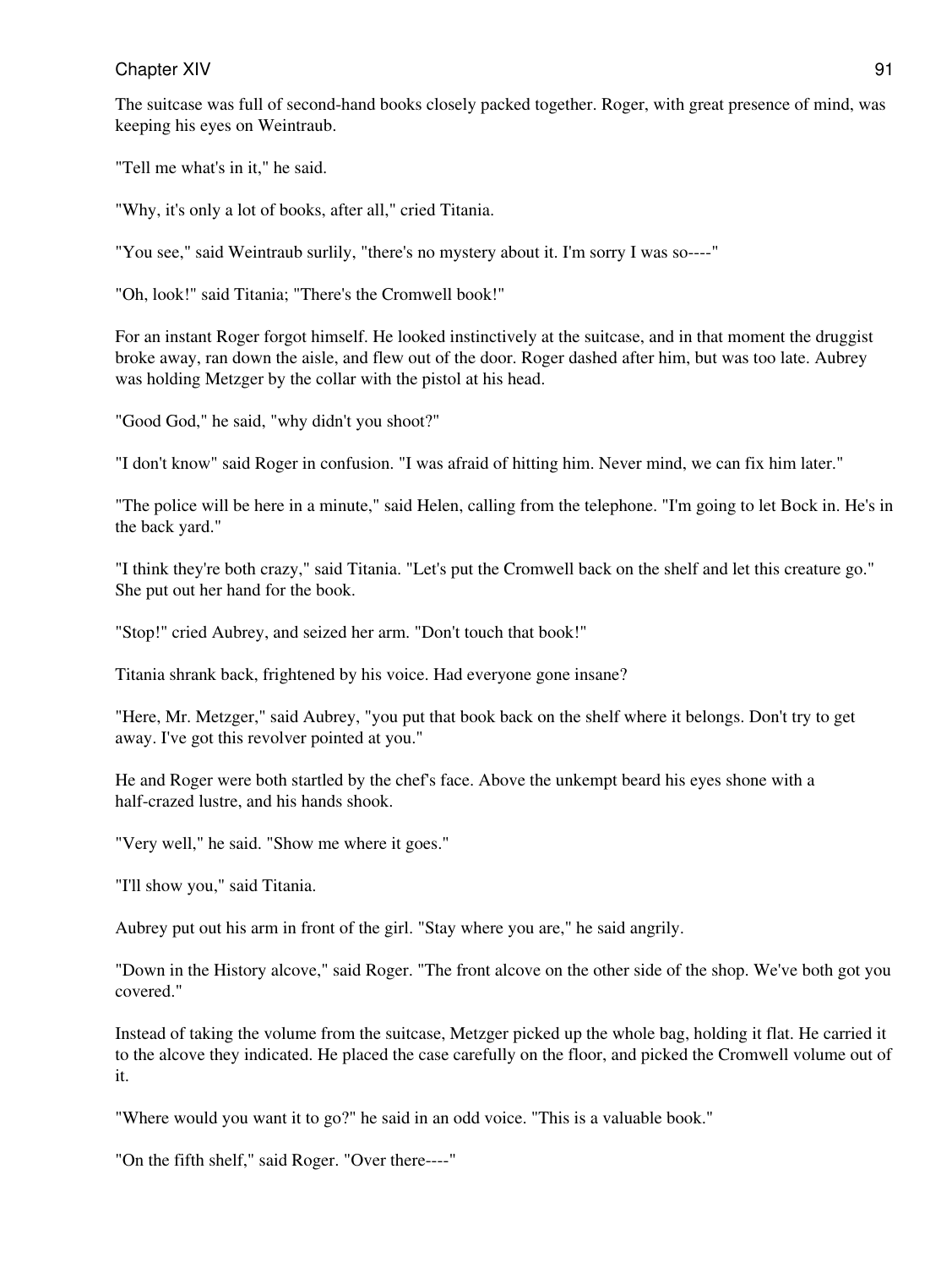"For God's sake stand back," said Aubrey. "Don't go near him. There's something damnable about this."

"You poor fools!" cried Metzger harshly. "To hell with you and your old books." He drew his hand back as though to throw the volume at them.

There was a quick patter of feet, and Bock, growling, ran down the aisle. In the same instant, Aubrey, obeying some unexplained impulse, gave Roger a violent push back into the Fiction alcove, seized Titania roughly in his arms, and ran with her toward the back of the shop.

Metzger's arm was raised, about to throw the book, when Bock darted at him and buried his teeth in the man's leg. The Cromwell fell from his hand.

There was a shattering explosion, a dull roar, and for an instant Aubrey thought the whole bookshop had turned into a vast spinning top. The floor rocked and sagged, shelves of books were hurled in every direction. Carrying Titania, he had just reached the steps leading to the domestic quarters when they were flung sideways into the corner behind Roger's desk. The air was full of flying books. A row of encyclopedias crashed down upon his shoulders, narrowly missing Titania's head. The front windows were shivered into flying streamers of broken glass. The table near the door was hurled into the opposite gallery. With a splintering crash the corner of the gallery above the History alcove collapsed, and hundreds of volumes cascaded heavily on to the floor. The lights went out, and for an instant all was silence.

"Are you all right?" said Aubrey hastily. He and Titania had fallen sprawling against the bookseller's desk.

"I think so," she said faintly. "Where's Mr. Mifflin?"

Aubrey put out his hand to help her, and touched something wet on the floor. "Good heavens," he thought. "She's dying!" He struggled to his feet in the darkness. "Hullo, Mr. Mifflin," he called, "where are you?"

There was no answer.

A beam of light gushed out from the passageway behind the shop, and picking his way over fallen litter he found Mrs. Mifflin standing dazed by the dining-room door. In the back of the house the lights were still burning.

"For heaven's sake, have you a candle?" he said.

"Where's Roger?" she cried piteously, and stumbled into the kitchen.

With a candle Aubrey found Titania sitting on the floor, very faint, but unhurt. What he had thought was blood proved to be a pool of ink from a quart bottle that had stood over Roger's desk. He picked her up like a child and carried her into the kitchen. "Stay here and don't stir," he said.

By this time a crowd was already gathering on the pavement. Someone came in with a lantern. Three policemen appeared at the door.

"For God's sake," cried Aubrey, "get a light in here so we can see what's happened. Mifflin's buried in this mess somewhere. Someone ring for an ambulance."

The whole front of the Haunted Bookshop was a wreck. In the pale glimmer of the lantern it was a disastrous sight. Helen groped her way down the shattered aisle.

"Where was he?" she cried wildly.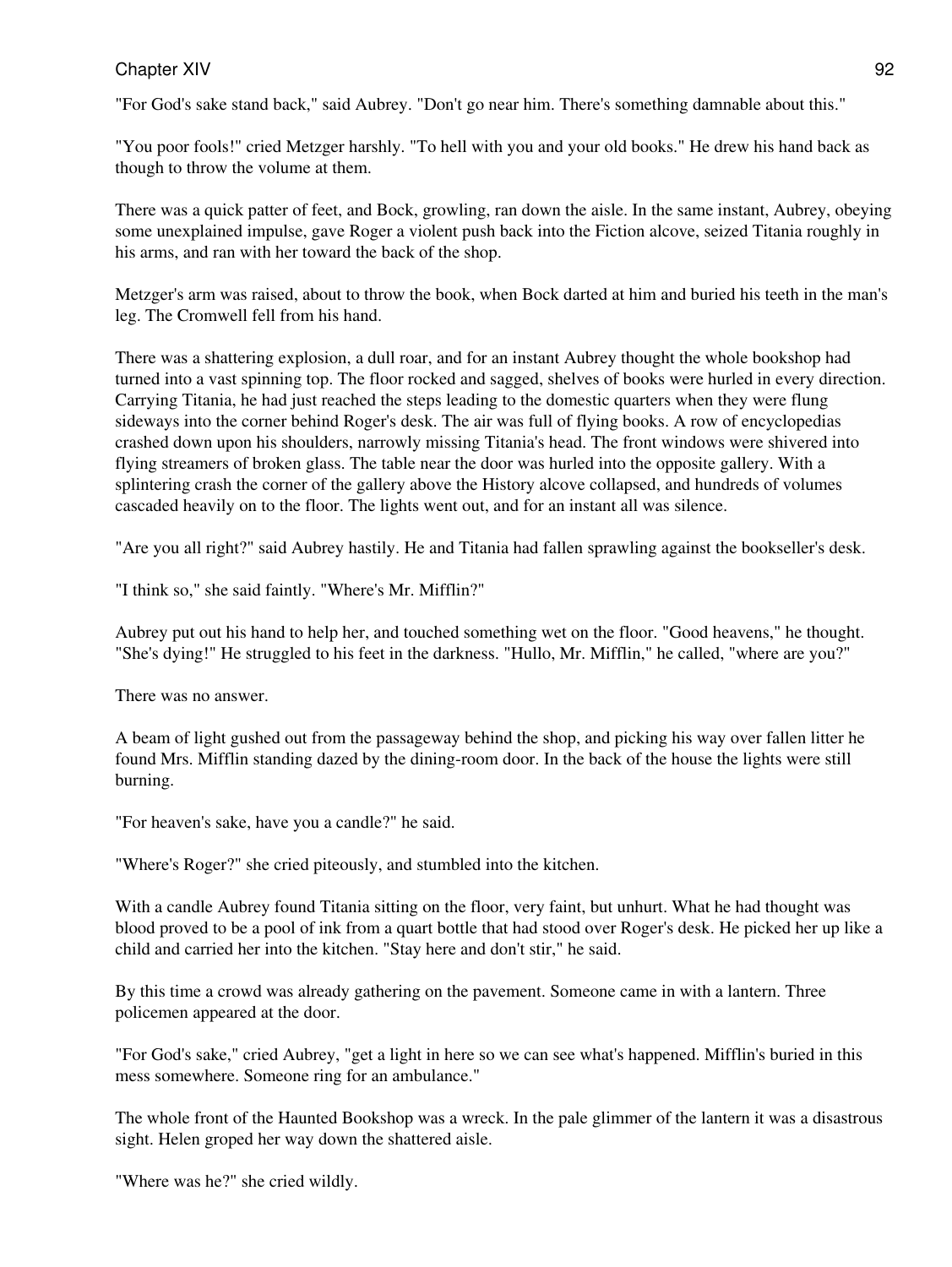"Thanks to that set of Trollope," said a voice in the remains of the Fiction alcove, "I think I'm all right. Books make good shock-absorbers. Is any one hurt?"

It was Roger, half stunned, but undamaged. He crawled out from under a case of shelves that had crumpled down upon him.

"Bring that lantern over here," said Aubrey, pointing to a dark heap lying on the floor under the broken fragments of Roger's bulletin board.

It was the chef. He was dead. And clinging to his leg was all that was left of Bock.

# **Chapter XV**

Mr. Chapman Waves His Wand

Gissing Street will not soon forget the explosion at the Haunted Bookshop. When it was learned that the cellar of Weintraub's pharmacy contained just the information for which the Department of Justice had been looking for four years, and that the inoffensive German-American druggist had been the artisan of hundreds of incendiary bombs that had been placed on American and Allied shipping and in ammunition plants-- and that this same Weintraub had committed suicide when arrested on Bromfield Street in Boston the next day--Gissing Street hummed with excitement. The Milwaukee Lunch did a roaring business among the sensation seekers who came to view the ruins of the bookshop. When it became known that fragments of a cabin plan of the George Washington had been found in Metzger's pocket, and the confession of an accomplice on the kitchen staff of the Octagon Hotel showed that the bomb, disguised as a copy of one of Woodrow Wilson's favourite books, was to have been placed in the Presidential suite of the steamship, indignation knew no bounds. Mrs. J. F. Smith left Mrs. Schiller's lodgings, declaring that she would stay no longer in a pro-German colony; and Aubrey was able at last to get a much-needed bath.

For the next three days he was too busy with agents of the Department of Justice to be able to carry on an investigation of his own that greatly occupied his mind. But late on Friday afternoon he called at the bookshop to talk things over.

The debris had all been neatly cleared away, and the shattered front of the building boarded up. Inside, Aubrey found Roger seated on the floor, looking over piles of volumes that were heaped pell-mell around him. Through Mr. Chapman's influence with a well-known firm of builders, the bookseller had been able to get men to work at once in making repairs, but even so it would be at least ten days, he said, before he could reopen for business. "I hate to lose the value of all this advertising," he lamented. "It isn't often that a second-hand bookstore gets onto the front pages of the newspapers."

"I thought you didn't believe in advertising," said Aubrey.

"The kind of advertising I believe in," said Roger, "is the kind that doesn't cost you anything."

Aubrey smiled as he looked round at the dismantled shop. "It seems to me that this'll cost you a tidy bit when the bill comes in."

"My dear fellow," said Roger, "This is just what I needed. I was getting into a rut. The explosion has blown out a whole lot of books I had forgotten about and didn't even know I had. Look, here's an old copy of How to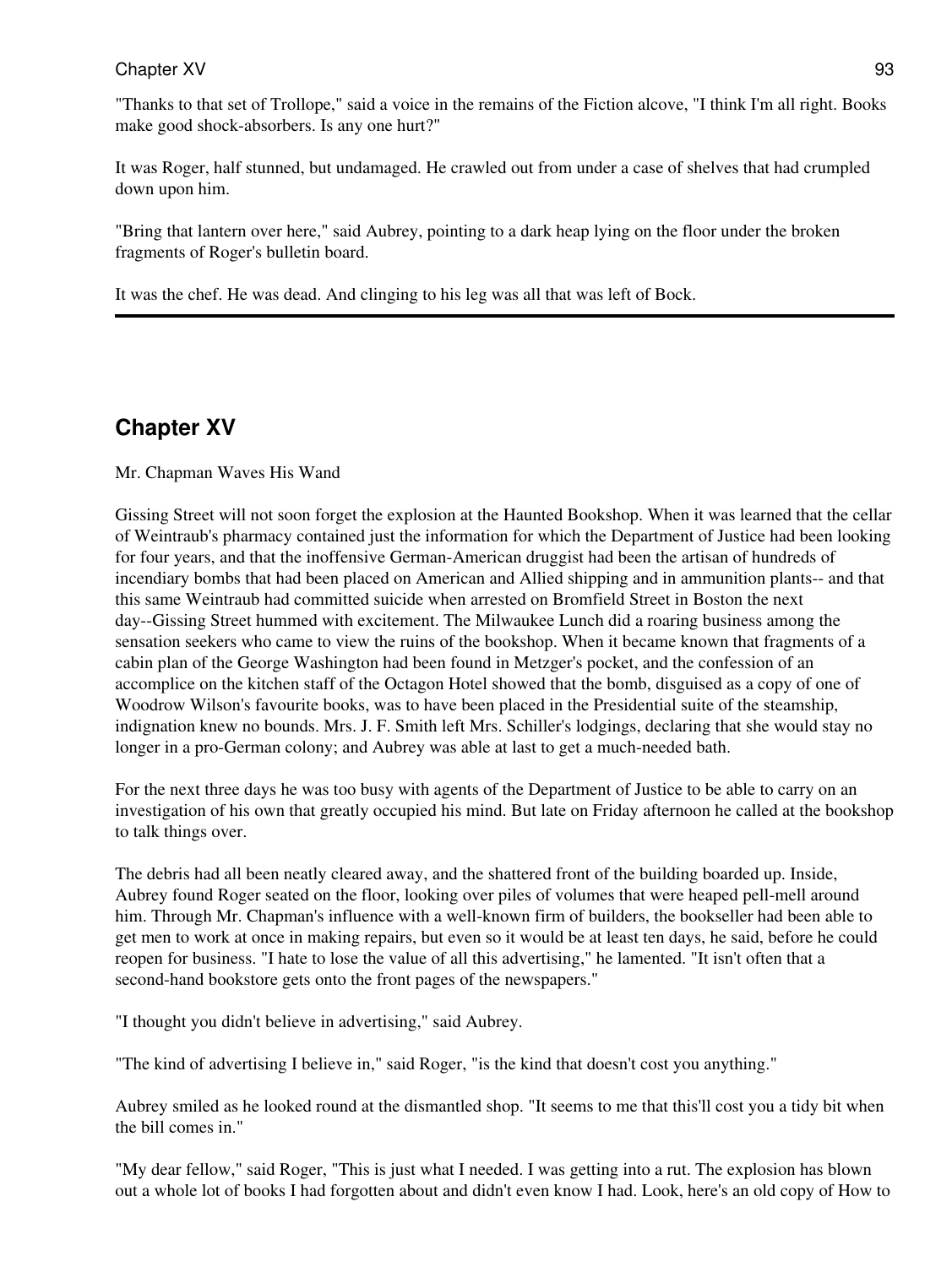Be Happy Though Married, which I see the publisher lists as 'Fiction.' Here's Urn Burial, and The Love Affairs of a Bibliomaniac, and Mistletoe's Book of Deplorable Facts. I'm going to have a thorough house-cleaning. I'm thinking seriously of putting in a vacuum cleaner and a cash register. Titania was quite right, the place was too dirty. That girl has given me a lot of ideas."

Aubrey wanted to ask where she was, but didn't like to say so point-blank.

"There's no question about it," said Roger, "an explosion now and then does one good. Since the reporters got here and dragged the whole yarn out of us, I've had half a dozen offers from publishers for my book, a lyceum bureau wants me to lecture on Bookselling as a Form of Public Service, I've had five hundred letters from people asking when the shop will reopen for business, and the American Booksellers' Association has invited me to give an address at its convention next spring. It's the first recognition I've ever had. If it weren't for poor dear old Bock---- Come, we've buried him in the back yard. I want to show you his grave."

Over a pathetically small mound near the fence a bunch of big yellow chrysanthemums were standing in a vase.

"Titania put those there," said Roger. "She says she's going to plant a dogwood tree there in the spring. We intend to put up a little stone for him, and I'm trying to think of an inscription, I thought of De Mortuis Nil Nisi Bonum, but that's a bit too flippant."

The living quarters of the house had not been damaged by the explosion, and Roger took Aubrey back to the den. "You've come just at the right time," he said. "Mr. Chapman's coming to dinner this evening, and we'll all have a good talk. There's a lot about this business I don't understand yet."

Aubrey was still keeping his eye open for a sign of Titania's presence, and Roger noticed his wandering gaze.

"This is Miss Chapman's afternoon off," he said. "She got her first salary to-day, and was so much exhilarated that she went to New York to blow it in. She's out with her father. Excuse me, please, I'm going to help Helen get dinner ready."

Aubrey sat down by the fire, and lit his pipe. The burden of his meditation was that it was just a week since he had first met Titania, and in all that week there had been no waking moment when he had not thought of her. He was wondering how long it might take for a girl to fall in love? A man--he knew now-- could fall in love in five minutes, but how did it work with girls? He was also thinking what unique Daintybits advertising copy he could build (like all ad men he always spoke of building an ad, never of writing one) out of this affair if he could only use the inside stuff.

He heard a rustle behind him, and there she was. She had on a gray fur coat and a lively little hat. Her cheeks were delicately tinted by the winter air. Aubrey rose.

"Why, Mr. Gilbert!" she said. "Where have you been keeping yourself when I wanted to see you so badly? I haven't seen you, not to talk to, since last Sunday."

He found it impossible to say anything intelligible. She threw off her coat, and went on, with a wistful gravity that became her even more than smiles:

"Mr. Mifflin has told me some more about what you did last week-- I mean, how you took a room across the street and spied upon that hateful man and saw through the whole thing when we were too blind to know what was going on. And I want to apologize for the silly things I said that Sunday morning. Will you forgive me?"

Aubrey had never felt his self-salesmanship ability at such a low ebb. To his unspeakable horror, he felt his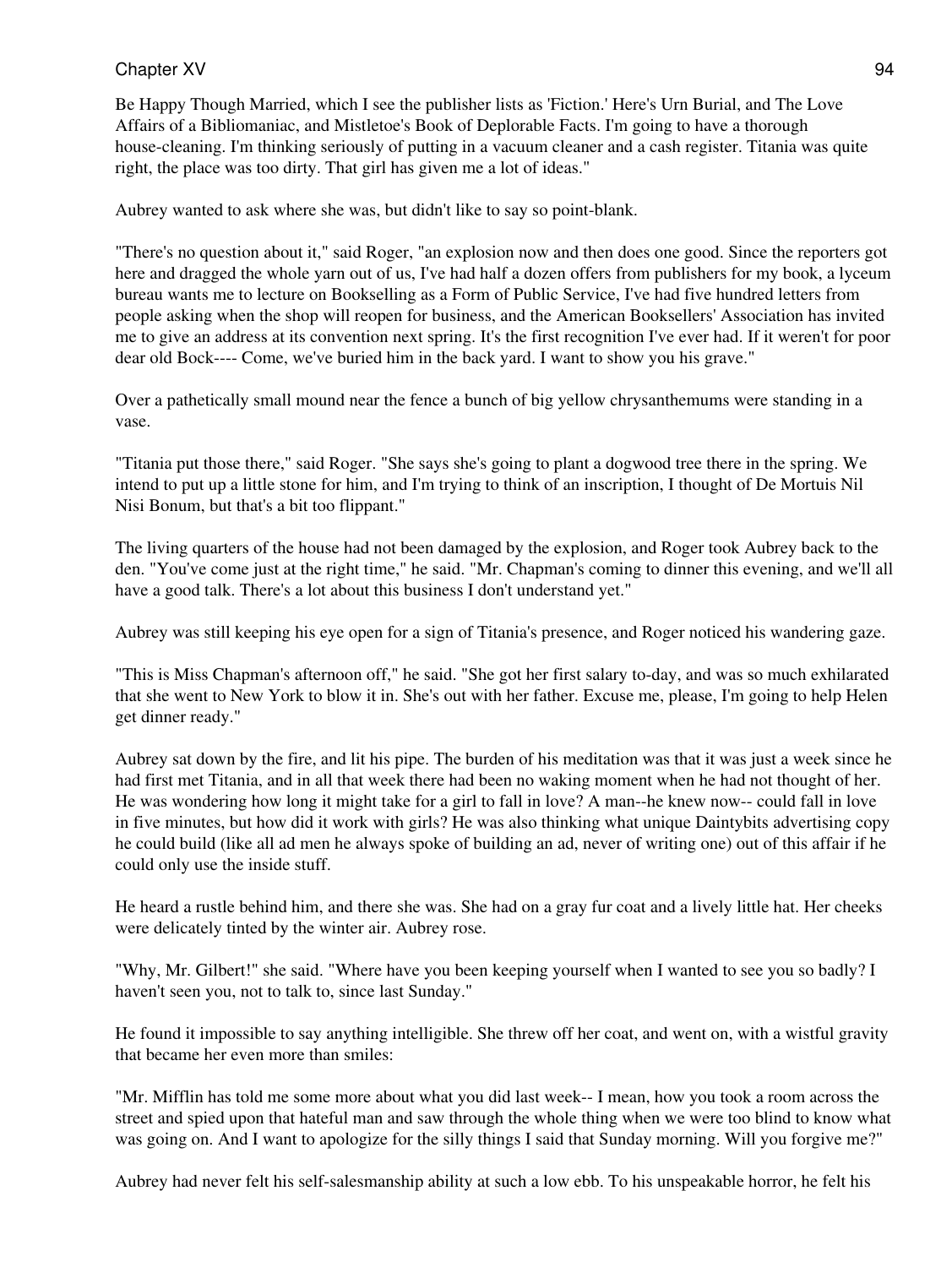eyes betray him. They grew moist.

"Please don't talk like that," he said. "I had no right to do what I did, anyway. And I was wrong in what I said about Mr. Mifflin. I don't wonder you were angry."

"Now surely you're not going to deprive me of the pleasure of thanking you," she said. "You know as well as I do that you saved my life--all our lives, that night. I guess you'd have saved poor Bock's, too, if you could." Her eyes filled with tears.

"If anybody deserves credit, it's you," he said. "Why, if it hadn't been for you they'd have been away with that suitcase and probably Metzger would have got his bomb on board the ship and blown up the President----"

"I'm not arguing with you," she said. "I'm just thanking you."

It was a happy little party that sat down in Roger's dining room that evening. Helen had prepared Eggs Samuel Butler in Aubrey's honour, and Mr. Chapman had brought two bottles of champagne to pledge the future success of the bookshop. Aubrey was called upon to announce the result of his conferences with the secret service men who had been looking up Weintraub's record.

"It all seems so simple now," he said, "that I wonder we didn't see through it at once. You see, we all made the mistake of assuming that German plotting would stop automatically when the armistice was signed. It seems that this man Weintraub was one of the most dangerous spies Germany had in this country. Thirty or forty fires and explosions on our ships at sea are said to have been due to his work. As he had lived here so long and taken out citizen's papers, no one suspected him. But after his death, his wife, whom he had treated very brutally, gave way and told a great deal about his activities. According to her, as soon as it was announced that the President would go to the Peace Conference, Weintraub made up his mind to get a bomb into the President's cabin on board the George Washington. Mrs. Weintraub tried to dissuade him from it, as she was in secret opposed to these murderous plots of his, but he threatened to kill her if she thwarted him. She lived in terror of her life. I can believe it, for I remember her face when her husband looked at her.

"Of course to make the bomb was simple enough for Weintraub. He had an infernally complete laboratory in the cellar of his house, where he had made hundreds. The problem was, how to make a bomb that would not look suspicious, and how to get it into the President's private cabin. He hit on the idea of binding it into the cover of a book. How he came to choose that particular volume, I don't know."

"I think probably I gave him the idea quite innocently," said Roger. "He used to come in here a good deal and one day he asked me whether Mr. Wilson was a great reader. I said that I believed he was, and then mentioned the Cromwell, which I had heard was one of Wilson's favourite books. Weintraub was much interested and said he must read the book some day. I remember now that he stood in that alcove for some time, looking over it."

"Well," said Aubrey, "it must have seemed to him that luck was playing into his hands. This man Metzger, who had been an assistant chef at the Octagon for years, was slated to go on board the George Washington with the party of cooks from that hotel who were to prepare the President's meals. Weintraub was informed of all this from someone higher up in the German spy organization. Metzger, who was known as Messier at the hotel, was a very clever chef, and had fake passports as a Swiss citizen. He was another tool of the organization. By the original scheme there would have been no direct communication between Weintraub and Metzger, but the go-between was spotted by the Department of Justice on another count, and is now behind bars at Atlanta.

"It seems that Weintraub had conceived the idea that the least suspicious way of passing his messages to Metzger would be to slip them into a copy of some book--a book little likely to be purchased-- in a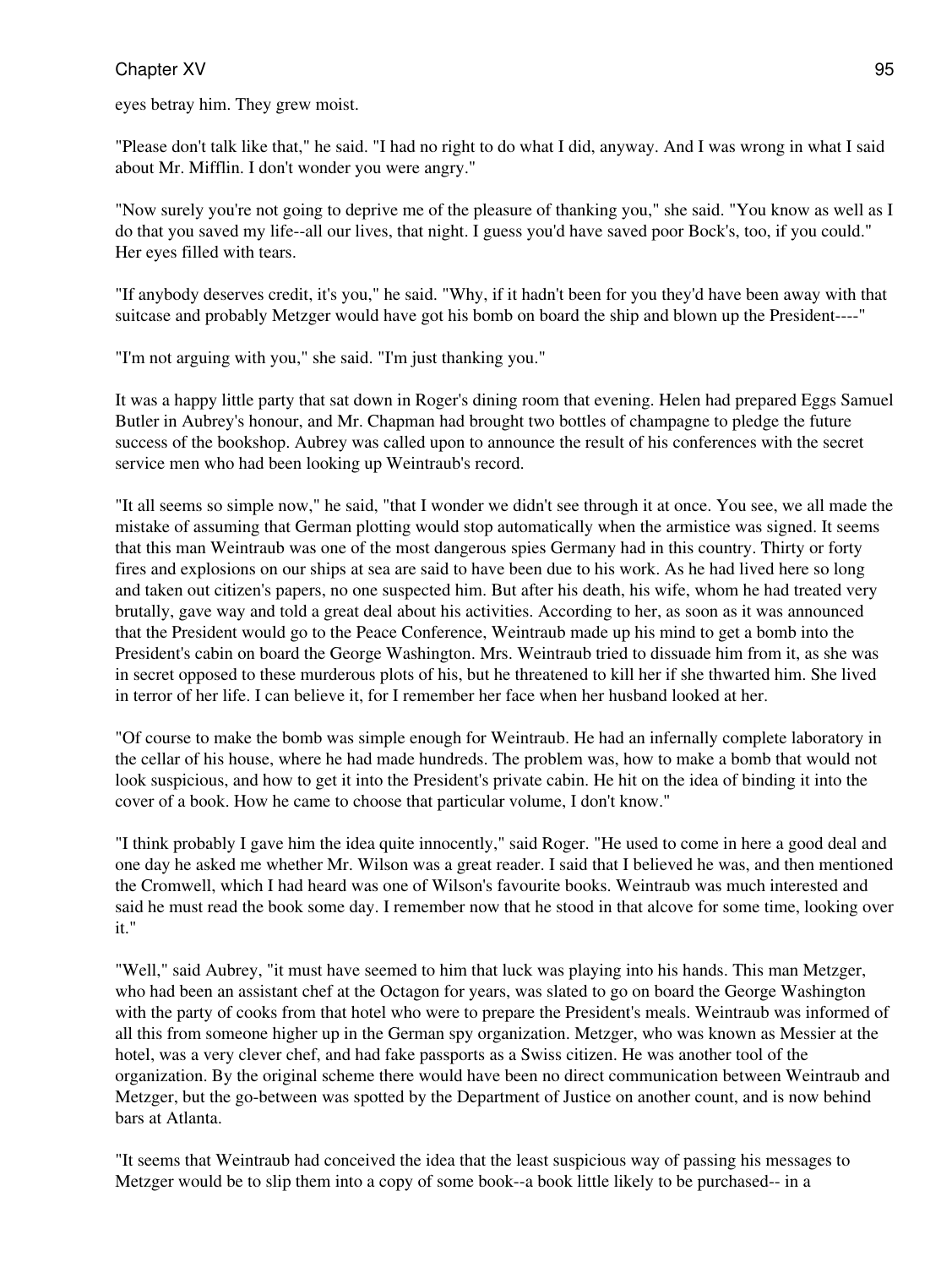second-hand bookshop. Metzger had been informed what the book was, but--perhaps owing to the unexpected removal of the go-between-- did not know in which shop he was to find it. That explains why so many booksellers had inquiries from him recently for a copy of the Cromwell volume.

"Weintraub, of course, was not at all anxious to have any direct dealings with Metzger, as the druggist had a high regard for his own skin. When the chef was finally informed where the bookshop was in which he was to see the book, he hurried over here. Weintraub had picked out this shop not only because it was as unlikely as any place on earth to be suspected as a channel of spy codes, but also because he had your confidence and could drop in frequently without arousing surprise. The first time Metzger came here happened to be the night I dined with you, as you remember."

Roger nodded. "He asked for the book, and to my surprise, it wasn't there."

"No: for the excellent reason that Weintraub had taken it some days before, to measure it so he could build his infernal machine to fit, and also to have it rebound. He needed the original binding as a case for his bomb. The following night, as you told me, it came back. He brought it himself, having provided himself with a key to your front door."

"It was gone again on Thursday night, when the Corn Cob Club met here," said Mr. Chapman.

"Yes, that time Metzger had taken it," said Aubrey. "He misunderstood his instructions, and thought he was to steal the book. You see, owing to the absence of their third man, they were working at cross purposes. Metzger, I think, was only intended to get his information out of the book, and leave it where it was. At any rate, he was puzzled, and inserted that ad in the Times the next morning--that LOST ad, you remember. By that, I imagine, he intended to convey the idea that he had located the bookshop, but didn't know what to do next. And the date he mentioned in the ad, midnight on Tuesday, December third, was to inform Weintraub (of whose identity he was still ignorant) when Metzger was to go on board the ship. Weintraub had been instructed by their spy organization to watch the LOST and FOUND ads."

"Think of it!" cried Titania.

"Well," continued Aubrey, "all this may not be 100 per cent. accurate, but after putting things together this is how it dopes out. Weintraub, who was as canny as they make them, saw he'd have to get into direct touch with Metzger. He sent him word, on the Friday, to come over to see him and bring the book. Metzger, meanwhile, had had a bad fright when I spoke to him in the hotel elevator. He returned the book to the shop that night, as Mrs. Mifflin remembers. Then, when I stopped in at the drug store on my way home, he must have been with Weintraub. I found the Cromwell cover in the drug-store bookcase-- why Weintraub was careless enough to leave it there I can't guess-- and they spotted me right away as having some kind of hunch. So they followed me over the Bridge and tried to get rid of me. It was because I got that cover on Friday night that Weintraub broke into the shop again early Sunday morning. He had to have the cover of the book to bind his bomb in."

Aubrey was agreeably conscious of the close attention of his audience. He caught Titania's gaze, and flushed a little.

"That's pretty nearly all there is to it," he said. "I knew that if those guys were so keen to put me out of the way there must be something rather rotten on foot. I came over to Brooklyn the next afternoon, Saturday, and took a room across the street."

"And we went to the movies," chirped Titania.

"The rest of it I think you all know--except Metzger's visit to my lodgings that night." He described the incident. "You see they were trailing me pretty close. If I hadn't happened to notice the cigar at my window I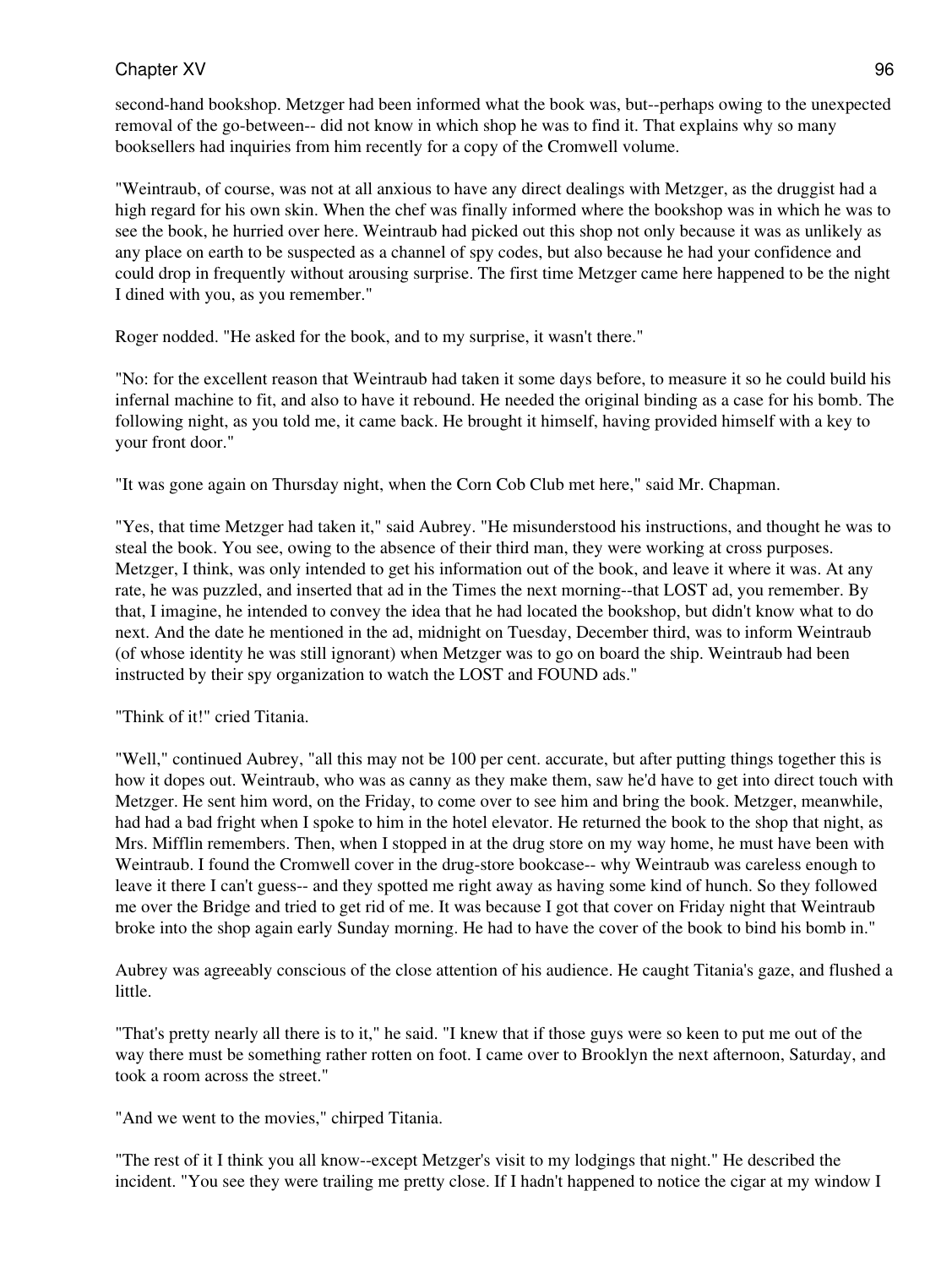guess he'd have had me on toast. Of course you know how wrongly I doped it out. I thought Mr. Mifflin was running with them, and I owe him my apology for that. He's laid me out once on that score, over in Philadelphia."

Humourously, Aubrey narrated how he had sleuthed the bookseller to Ludlow Street, and had been worsted in battle.

"I think they counted on disposing of me sooner or later," said Aubrey. "They framed up that telephone call to get Mr. Mifflin out of town. The point in having Metzger come to the bookshop to get the suitcase was to clear Weintraub's skirts if possible. Apparently it was just a bag of old books. The bombed book, I guess, was perfectly harmless until any one tried to open it."

"You both got back just in the nick of time," said Titania admiringly. "You see I was all alone most of the afternoon. Weintraub left the suitcase about two o'clock. Metzger came for it about six. I refused to let him have it. He was very persistent, and I had to threaten to set Bock at him. It was all I could do to hold the dear old dog in, he was so keen to go for Metzger. The chef went away, and I suppose he went up to see Weintraub about it. I hid the suitcase in my room. Mr. Mifflin had forbidden me to touch it, but I thought that the safest thing to do. Then Mrs. Mifflin came in. We let Bock into the yard for a run, and were getting supper. I heard the bell ring, and went into the shop. There were the two Germans, pulling down the shades. I asked what they meant by it, and they grabbed me and told me to shut up. Then Metzger pointed a pistol at me while the other one tied up Mrs. Mifflin."

"The damned scoundrels!" cried Aubrey. "They got what was coming to them."

"Well, my friends," said Mr. Chapman, "Let's thank heaven that it ended no worse. Mr. Gilbert, I haven't told you yet how I feel about the whole affair. That'll come later. I'd like to propose the health of Mr. Aubrey Gilbert, who is certainly the hero of this film!"

They drank the toast with cheers, and Aubrey blushed becomingly.

"Oh, I forgot something!" cried Titania. "When I went shopping this afternoon I stopped in at Brentano's, and was lucky enough to find just what I wanted. It's for Mr. Gilbert, as a souvenir of the Haunted Bookshop."

She ran to the sideboard and brought back a parcel.

Aubrey opened it with delighted agitation. It was a copy of Carlyle's Cromwell. He tried to stammer his thanks, but what he saw-- or thought he saw--in Titania's sparkling face--unmanned him.

"The same edition!" said Roger. "Now let's see what those mystic page numbers are! Gilbert, have you got your memorandum?"

Aubrey took out his notebook. "Here we are," he said. "This is what Weintraub wrote in the back of the cover."

153 (3) 1, 2.

Roger glanced at the notation.

"That ought to be easy," he said. "You see in this edition three volumes are bound in one. Let's look at page 153 in the third volume, the first and second lines."

Aubrey turned to the place. He read, and smiled.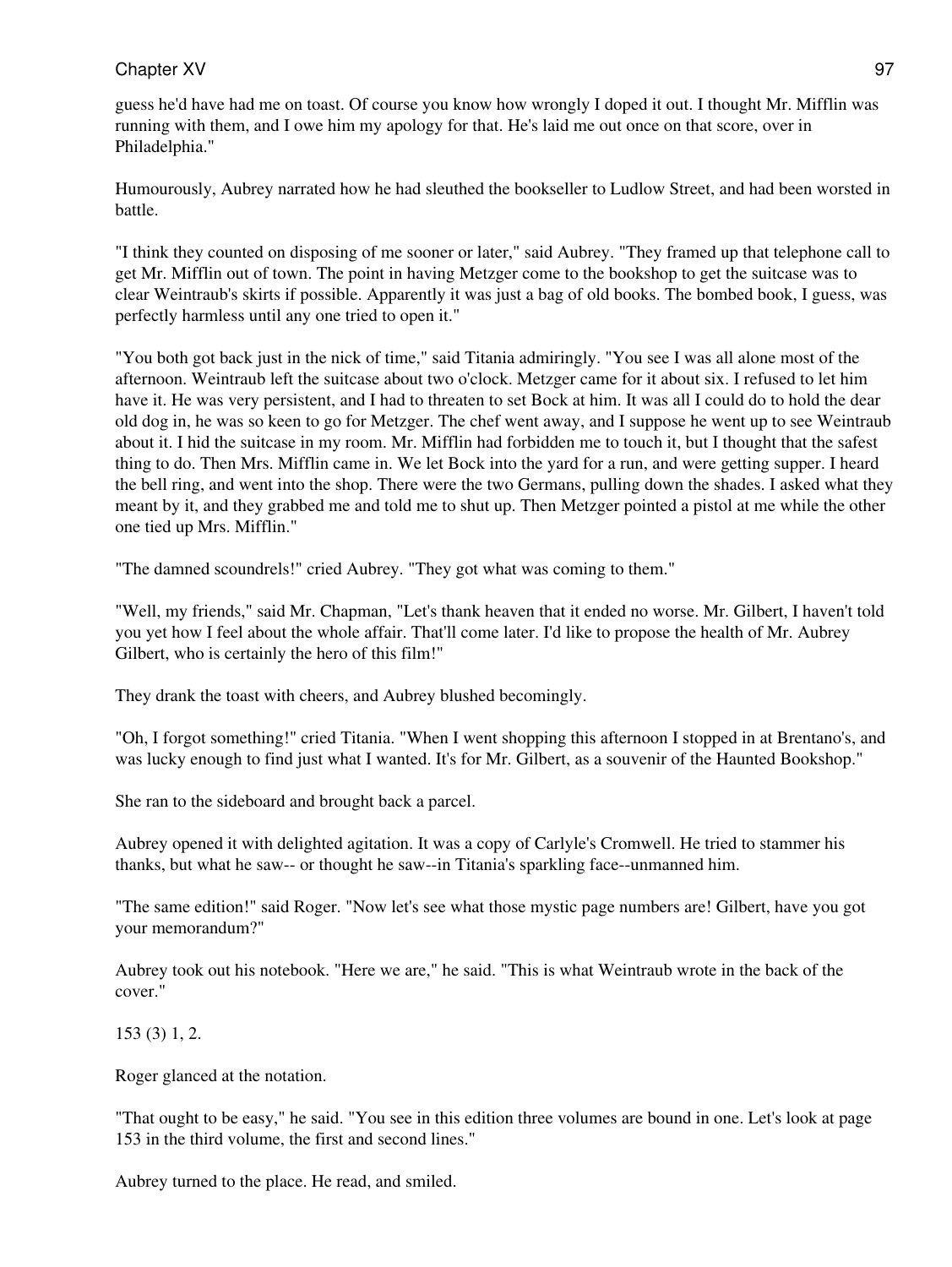"Right you are," he said.

"Read it!" they all cried.

"To seduce the Protector's guard, to blow up the Protector in his bedroom, and do other little fiddling things."

"I shouldn't wonder if that's where he got his idea," said Roger. "What have I been saying right along--that books aren't merely dead things!"

"Good gracious," said Titania. "You told me that books are explosives. You were right, weren't you! But it's lucky Mr. Gilbert didn't hear you say it or he'd certainly have suspected you!"

"The joke is on me," said Roger.

"Well, I'VE got a toast to propose," said Titania. "Here's to the memory of Bock, the dearest, bravest dog I ever met!"

They drank it with due gravity.

"Well, good people," said Mr. Chapman, "there's nothing we can do for Bock now. But we can do something for the rest of us. I've been talking with Titania, Mr. Mifflin. I'm bound to say that after this disaster my first thought was to get her out of the book business as fast as I could. I thought it was a little too exciting for her. You know I sent her over here to have a quiet time and calm down a bit. But she wouldn't hear of leaving. And if I'm going to have a family interest in the book business I want to do something to justify it. I know your idea about travelling book-wagons, and taking literature into the countryside. Now if you and Mrs. Mifflin can find the proper people to run them, I'll finance a fleet of ten of those Parnassuses you're always talking about, and have them built in time to go on the road next spring. How about it?"

Roger and Helen looked at each other, and at Mr. Chapman. In a flash Roger saw one of his dearest dreams coming true. Titania, to whom this was a surprise, leaped from her chair and ran to kiss her father, crying, "Oh, Daddy, you ARE a darling!"

Roger rose solemnly and gave Mr. Chapman his hand.

"My dear sir," he said, "Miss Titania has found the right word. You are an honour to human nature, sir, and I hope you'll never live to regret it. This is the happiest moment of my life."

"Then that's settled," said Mr. Chapman. "We'll go over the details later. Now there's another thing on my mind. Perhaps I shouldn't bring up business matters here, but this is a kind of family party--Mr. Gilbert, it's my duty to inform you that I intend to take my advertising out of the hands of the Grey-Matter Agency." Aubrey's heart sank. He had feared a catastrophe of this kind from the first. Naturally a hard-headed business man would not care to entrust such vast interests to a firm whose young men went careering about like secret service agents, hunting for spies, eavesdropping in alleys, and accusing people of pro-germanism. Business, Aubrey said to himself, is built upon Confidence, and what confidence could Mr. Chapman have in such vagabond and romantic doings? Still, he felt that he had done nothing to be ashamed of.

"I'm sorry, sir," he said. "We have tried to give you service. I assure you that I've spent by far the larger part of my time at the office in working up plans for your campaigns."

He could not bear to look at Titania, ashamed that she should be the witness of his humiliation.

"That's exactly it," said Mr. Chapman. "I don't want just the larger part of your time. I want all of it. I want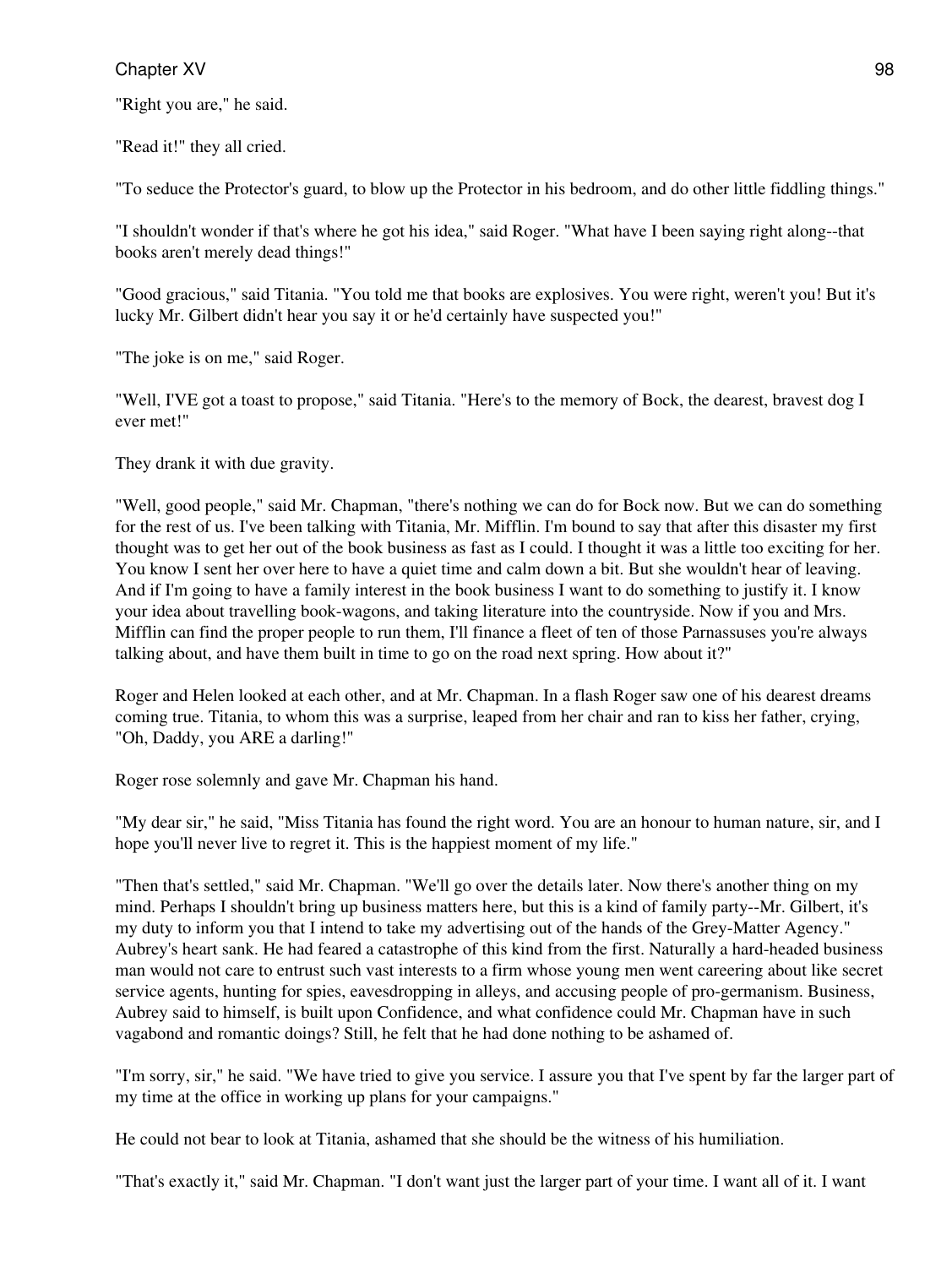you to accept the position of assistant advertising manager of the Daintybits Corporation."

They all cheered, and for the third time that evening Aubrey felt more overwhelmed than any good advertising man is accustomed to feel. He tried to express his delight, and then added:

"I think it's my turn to propose a toast. I give you the health of Mr. and Mrs. Mifflin, and their Haunted Bookshop, the place where I first--I first----"

His courage failed him, and he concluded, "First learned the meaning of literature."

"Suppose we adjourn to the den," said Helen. "We have so many delightful things to talk over, and I know Roger wants to tell you all about the improvements he is planning for the shop."

Aubrey lingered to be the last, and it is to be conjectured that Titania did not drop her handkerchief merely by accident. The others had already crossed the hall into the sitting room.

Their eyes met, and Aubrey could feel himself drowned in her steady, honest gaze. He was tortured by the bliss of being so near her, and alone. The rest of the world seemed to shred away and leave them standing in that little island of light where the tablecloth gleamed under the lamp.

In his hand he clutched the precious book. Out of all the thousand things he thought, there was only one he dared to say.

"Will you write my name in it?"

"I'd love to," she said, a little shakily, for she, too, was strangely alarmed at certain throbbings.

He gave her his pen, and she sat down at the table. She wrote quickly

For Aubrey Gilbert From Titania Chapman With much gr

She paused.

"Oh," she said quickly. "Do I have to finish it now?"

She looked up at him, with the lamplight shining on her vivid face. Aubrey felt oddly stupefied, and was thinking only of the little golden sparkle of her eyelashes. This time her eyes were the first to turn away.

"You see," she said with a funny little quaver, "I might want to change the wording." And she ran from the room.

As she entered the den, her father was speaking. "You know," he said, "I'm rather glad she wants to stay in the book business." Roger looked up at her.

"Well," he said, "I believe it agrees with her! You know, the beauty of living in a place like this is that you get so absorbed in the books you don't have any temptation to worry about anything else. The people in books become more real to you than any one in actual life."

Titania, sitting on the arm of Mrs. Mifflin's chair, took Helen's hand, unobserved by the others. They smiled at each other slyly.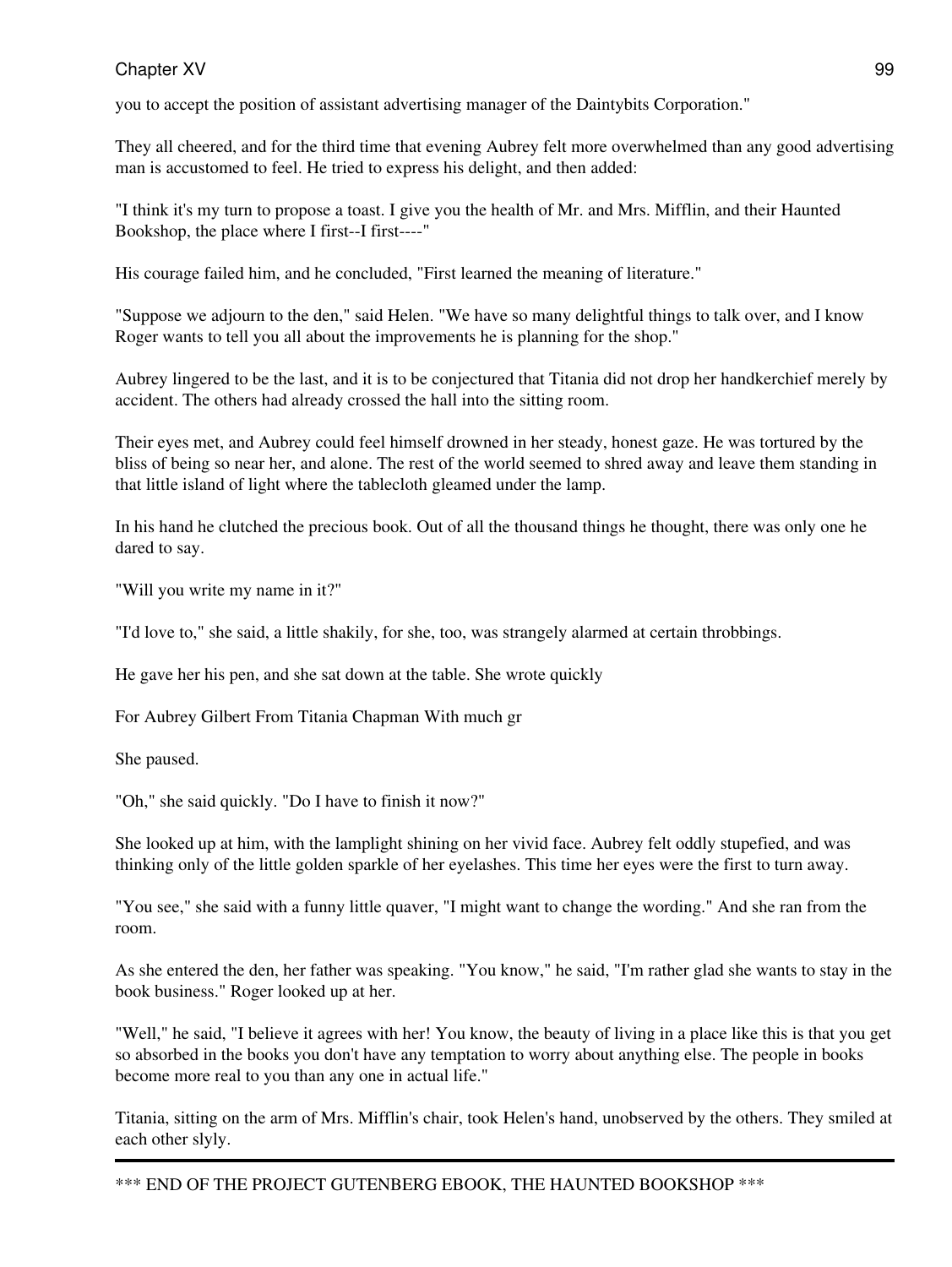#### Information about Project Gutenberg 100

This file should be named hbook11.txt or hbook11.zip Corrected EDITIONS of our eBooks get a new NUMBER, hbook12.txt VERSIONS based on separate sources get new LETTER, hbook11a.txt

Project Gutenberg eBooks are often created from several printed editions, all of which are confirmed as Public Domain in the US unless a copyright notice is included. Thus, we usually do not keep eBooks in compliance with any particular paper edition.

We are now trying to release all our eBooks one year in advance of the official release dates, leaving time for better editing. Please be encouraged to tell us about any error or corrections, even years after the official publication date.

Please note neither this listing nor its contents are final til midnight of the last day of the month of any such announcement. The official release date of all Project Gutenberg eBooks is at Midnight, Central Time, of the last day of the stated month. A preliminary version may often be posted for suggestion, comment and editing by those who wish to do so.

Most people start at our Web sites at: <http://gutenberg.net> or <http://promo.net/pg>

These Web sites include award-winning information about Project Gutenberg, including how to donate, how to help produce our new eBooks, and how to subscribe to our email newsletter (free!).

Those of you who want to download any eBook before announcement can get to them as follows, and just download by date. This is also a good way to get them instantly upon announcement, as the indexes our cataloguers produce obviously take a while after an announcement goes out in the Project Gutenberg **Newsletter** 

http://www.ibiblio.org/gutenberg/etext04 or ftp://ftp.ibiblio.org/pub/docs/books/gutenberg/etext04

Or /etext03, 02, 01, 00, 99, 98, 97, 96, 95, 94, 93, 92, 92, 91 or 90

Just search by the first five letters of the filename you want, as it appears in our Newsletters.

# **Information about Project Gutenberg**

(one page)

We produce about two million dollars for each hour we work. The time it takes us, a rather conservative estimate, is fifty hours to get any eBook selected, entered, proofread, edited, copyright searched and analyzed, the copyright letters written, etc. Our projected audience is one hundred million readers. If the value per text is nominally estimated at one dollar then we produce \$2 million dollars per hour in 2002 as we release over 100 new text files per month: 1240 more eBooks in 2001 for a total of 4000+ We are already on our way to trying for 2000 more eBooks in 2002 If they reach just 1-2% of the world's population then the total will reach over half a trillion eBooks given away by year's end.

The Goal of Project Gutenberg is to Give Away 1 Trillion eBooks! This is ten thousand titles each to one hundred million readers, which is only about 4% of the present number of computer users.

Here is the briefest record of our progress (\* means estimated):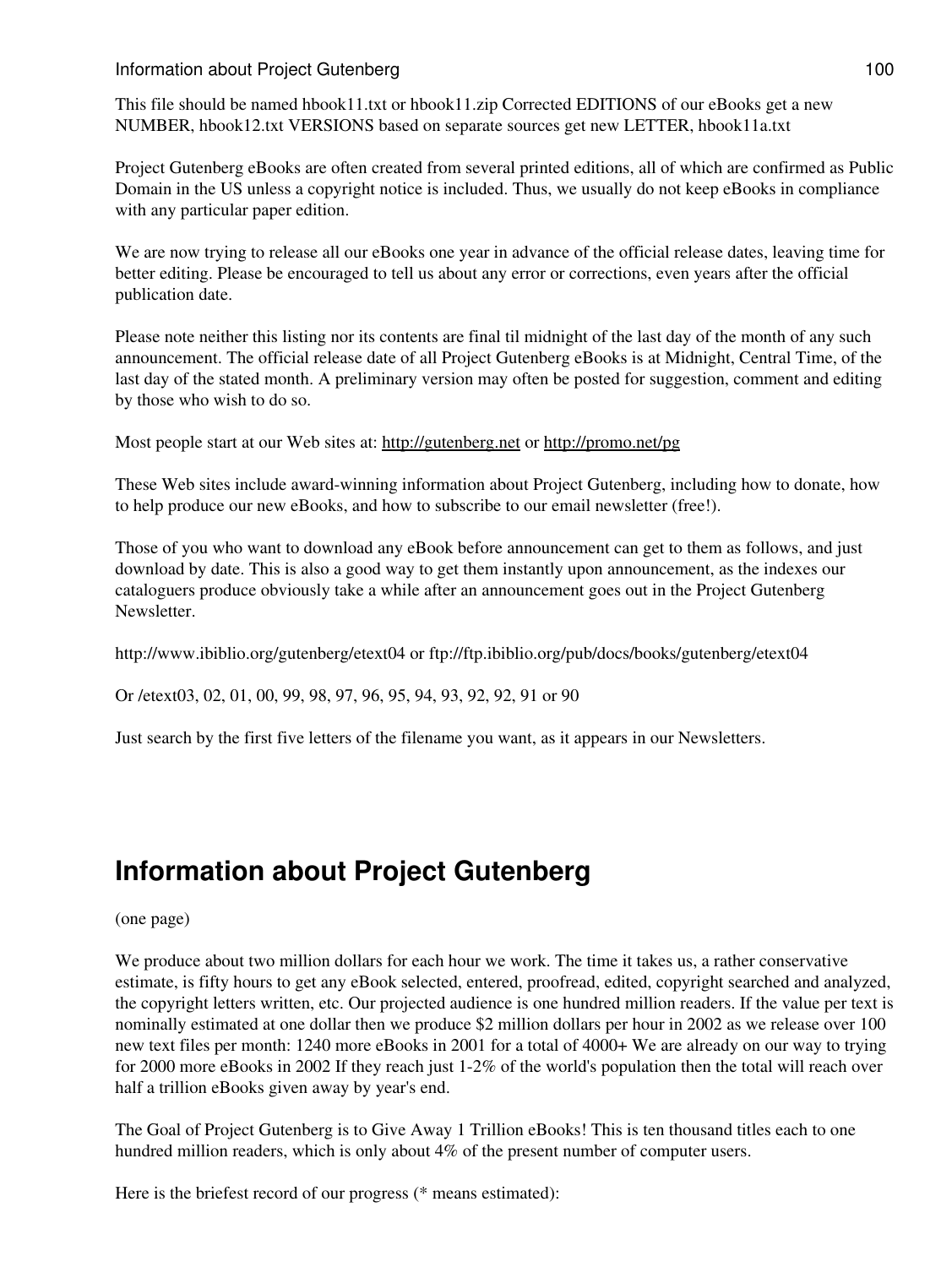#### Information about Project Gutenberg 101

#### eBooks Year Month

1 1971 July 10 1991 January 100 1994 January 1000 1997 August 1500 1998 October 2000 1999 December 2500 2000 December 3000 2001 November 4000 2001 October/November 6000 2002 December\* 9000 2003 November\* 10000 2004 January\*

The Project Gutenberg Literary Archive Foundation has been created to secure a future for Project Gutenberg into the next millennium.

#### **We need your donations more than ever!**

As of February, 2002, contributions are being solicited from people and organizations in: Alabama, Alaska, Arkansas, Connecticut, Delaware, District of Columbia, Florida, Georgia, Hawaii, Illinois, Indiana, Iowa, Kansas, Kentucky, Louisiana, Maine, Massachusetts, Michigan, Mississippi, Missouri, Montana, Nebraska, Nevada, New Hampshire, New Jersey, New Mexico, New York, North Carolina, Ohio, Oklahoma, Oregon, Pennsylvania, Rhode Island, South Carolina, South Dakota, Tennessee, Texas, Utah, Vermont, Virginia, Washington, West Virginia, Wisconsin, and Wyoming.

We have filed in all 50 states now, but these are the only ones that have responded.

As the requirements for other states are met, additions to this list will be made and fund raising will begin in the additional states. Please feel free to ask to check the status of your state.

In answer to various questions we have received on this:

We are constantly working on finishing the paperwork to legally request donations in all 50 states. If your state is not listed and you would like to know if we have added it since the list you have, just ask.

While we cannot solicit donations from people in states where we are not yet registered, we know of no prohibition against accepting donations from donors in these states who approach us with an offer to donate.

International donations are accepted, but we don't know ANYTHING about how to make them tax-deductible, or even if they CAN be made deductible, and don't have the staff to handle it even if there are ways.

Donations by check or money order may be sent to:

Project Gutenberg Literary Archive Foundation PMB 113 1739 University Ave. Oxford, MS 38655-4109

Contact us if you want to arrange for a wire transfer or payment method other than by check or money order.

The Project Gutenberg Literary Archive Foundation has been approved by the US Internal Revenue Service as a 501(c)(3) organization with EIN [Employee Identification Number] 64-622154. Donations are tax-deductible to the maximum extent permitted by law. As fund-raising requirements for other states are met, additions to this list will be made and fund-raising will begin in the additional states.

We need your donations more than ever!

You can get up to date donation information online at:

<http://www.gutenberg.net/donation.html>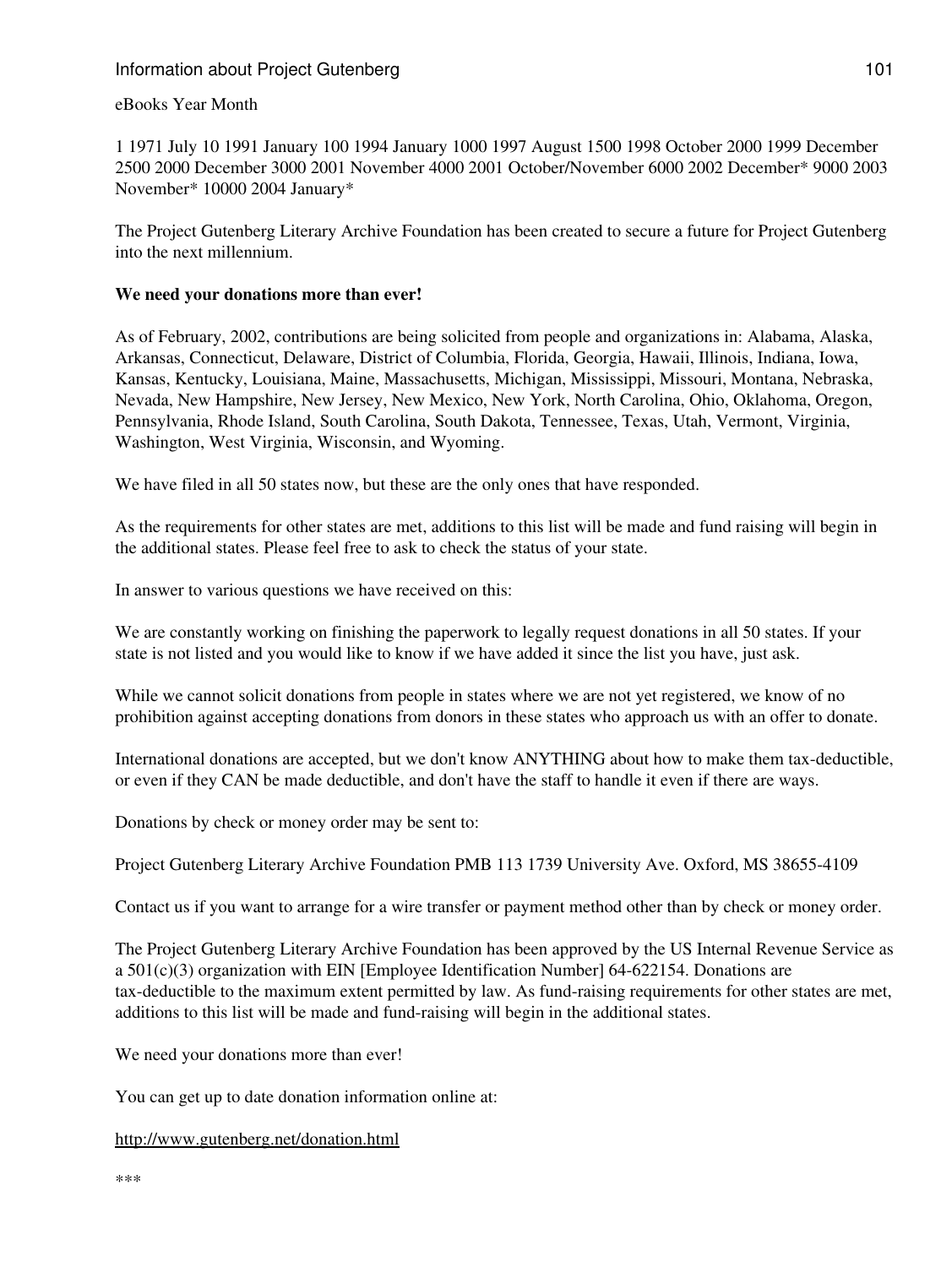The Legal Small Print 102

If you can't reach Project Gutenberg, you can always email directly to:

Michael S. Hart <hart@pobox.com>

Prof. Hart will answer or forward your message.

We would prefer to send you information by email.

\*\*

# **The Legal Small Print**

\*\*

(Three Pages)

\*\*\*START\*\*THE SMALL PRINT!\*\*FOR PUBLIC DOMAIN EBOOKS\*\*START\*\*\* Why is this "Small Print!" statement here? You know: lawyers. They tell us you might sue us if there is something wrong with your copy of this eBook, even if you got it for free from someone other than us, and even if what's wrong is not our fault. So, among other things, this "Small Print!" statement disclaims most of our liability to you. It also tells you how you may distribute copies of this eBook if you want to.

\*BEFORE!\* YOU USE OR READ THIS EBOOK By using or reading any part of this PROJECT GUTENBERG-tm eBook, you indicate that you understand, agree to and accept this "Small Print!" statement. If you do not, you can receive a refund of the money (if any) you paid for this eBook by sending a request within 30 days of receiving it to the person you got it from. If you received this eBook on a physical medium (such as a disk), you must return it with your request.

ABOUT PROJECT GUTENBERG-TM EBOOKS This PROJECT GUTENBERG-tm eBook, like most PROJECT GUTENBERG-tm eBooks, is a "public domain" work distributed by Professor Michael S. Hart through the Project Gutenberg Association (the "Project"). Among other things, this means that no one owns a United States copyright on or for this work, so the Project (and you!) can copy and distribute it in the United States without permission and without paying copyright royalties. Special rules, set forth below, apply if you wish to copy and distribute this eBook under the "PROJECT GUTENBERG" trademark.

Please do not use the "PROJECT GUTENBERG" trademark to market any commercial products without permission.

To create these eBooks, the Project expends considerable efforts to identify, transcribe and proofread public domain works. Despite these efforts, the Project's eBooks and any medium they may be on may contain "Defects". Among other things, Defects may take the form of incomplete, inaccurate or corrupt data, transcription errors, a copyright or other intellectual property infringement, a defective or damaged disk or other eBook medium, a computer virus, or computer codes that damage or cannot be read by your equipment.

## **LIMITED WARRANTY; DISCLAIMER OF DAMAGES**

But for the "Right of Replacement or Refund" described below, [1] Michael Hart and the Foundation (and any other party you may receive this eBook from as a PROJECT GUTENBERG-tm eBook) disclaims all liability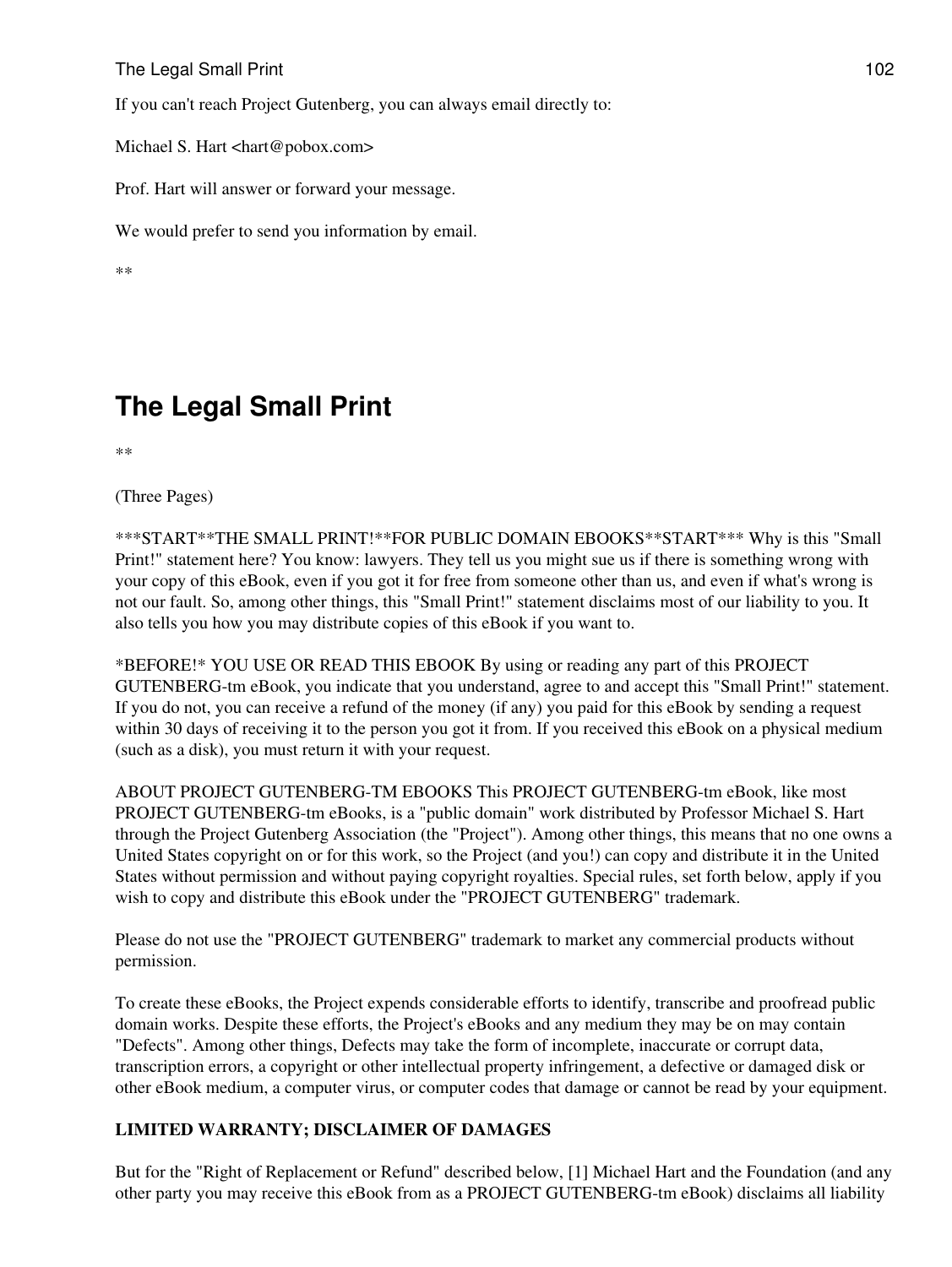to you for damages, costs and expenses, including legal fees, and [2] YOU HAVE NO REMEDIES FOR NEGLIGENCE OR UNDER STRICT LIABILITY, OR FOR BREACH OF WARRANTY OR CONTRACT, INCLUDING BUT NOT LIMITED TO INDIRECT, CONSEQUENTIAL, PUNITIVE OR INCIDENTAL DAMAGES, EVEN IF YOU GIVE NOTICE OF THE POSSIBILITY OF SUCH DAMAGES.

If you discover a Defect in this eBook within 90 days of receiving it, you can receive a refund of the money (if any) you paid for it by sending an explanatory note within that time to the person you received it from. If you received it on a physical medium, you must return it with your note, and such person may choose to alternatively give you a replacement copy. If you received it electronically, such person may choose to alternatively give you a second opportunity to receive it electronically.

THIS EBOOK IS OTHERWISE PROVIDED TO YOU "AS-IS". NO OTHER WARRANTIES OF ANY KIND, EXPRESS OR IMPLIED, ARE MADE TO YOU AS TO THE EBOOK OR ANY MEDIUM IT MAY BE ON, INCLUDING BUT NOT LIMITED TO WARRANTIES OF MERCHANTABILITY OR FITNESS FOR A PARTICULAR PURPOSE.

Some states do not allow disclaimers of implied warranties or the exclusion or limitation of consequential damages, so the above disclaimers and exclusions may not apply to you, and you may have other legal rights.

# **INDEMNITY**

You will indemnify and hold Michael Hart, the Foundation, and its trustees and agents, and any volunteers associated with the production and distribution of Project Gutenberg-tm texts harmless, from all liability, cost and expense, including legal fees, that arise directly or indirectly from any of the following that you do or cause: [1] distribution of this eBook, [2] alteration, modification, or addition to the eBook, or [3] any Defect.

# **DISTRIBUTION UNDER "PROJECT GUTENBERG-tm"**

You may distribute copies of this eBook electronically, or by disk, book or any other medium if you either delete this "Small Print!" and all other references to Project Gutenberg, or:

[1] Only give exact copies of it. Among other things, this requires that you do not remove, alter or modify the eBook or this "small print!" statement. You may however, if you wish, distribute this eBook in machine readable binary, compressed, mark-up, or proprietary form, including any form resulting from conversion by word processing or hypertext software, but only so long as \*EITHER\*:

[\*] The eBook, when displayed, is clearly readable, and does \*not\* contain characters other than those intended by the author of the work, although tilde  $(\sim)$ , asterisk  $(*)$  and underline ( $\subset$ ) characters may be used to convey punctuation intended by the author, and additional characters may be used to indicate hypertext links; OR

[\*] The eBook may be readily converted by the reader at no expense into plain ASCII, EBCDIC or equivalent form by the program that displays the eBook (as is the case, for instance, with most word processors); OR

[\*] You provide, or agree to also provide on request at no additional cost, fee or expense, a copy of the eBook in its original plain ASCII form (or in EBCDIC or other equivalent proprietary form).

[2] Honor the eBook refund and replacement provisions of this "Small Print!" statement.

[3] Pay a trademark license fee to the Foundation of 20% of the gross profits you derive calculated using the method you already use to calculate your applicable taxes. If you don't derive profits, no royalty is due. Royalties are payable to "Project Gutenberg Literary Archive Foundation" the 60 days following each date